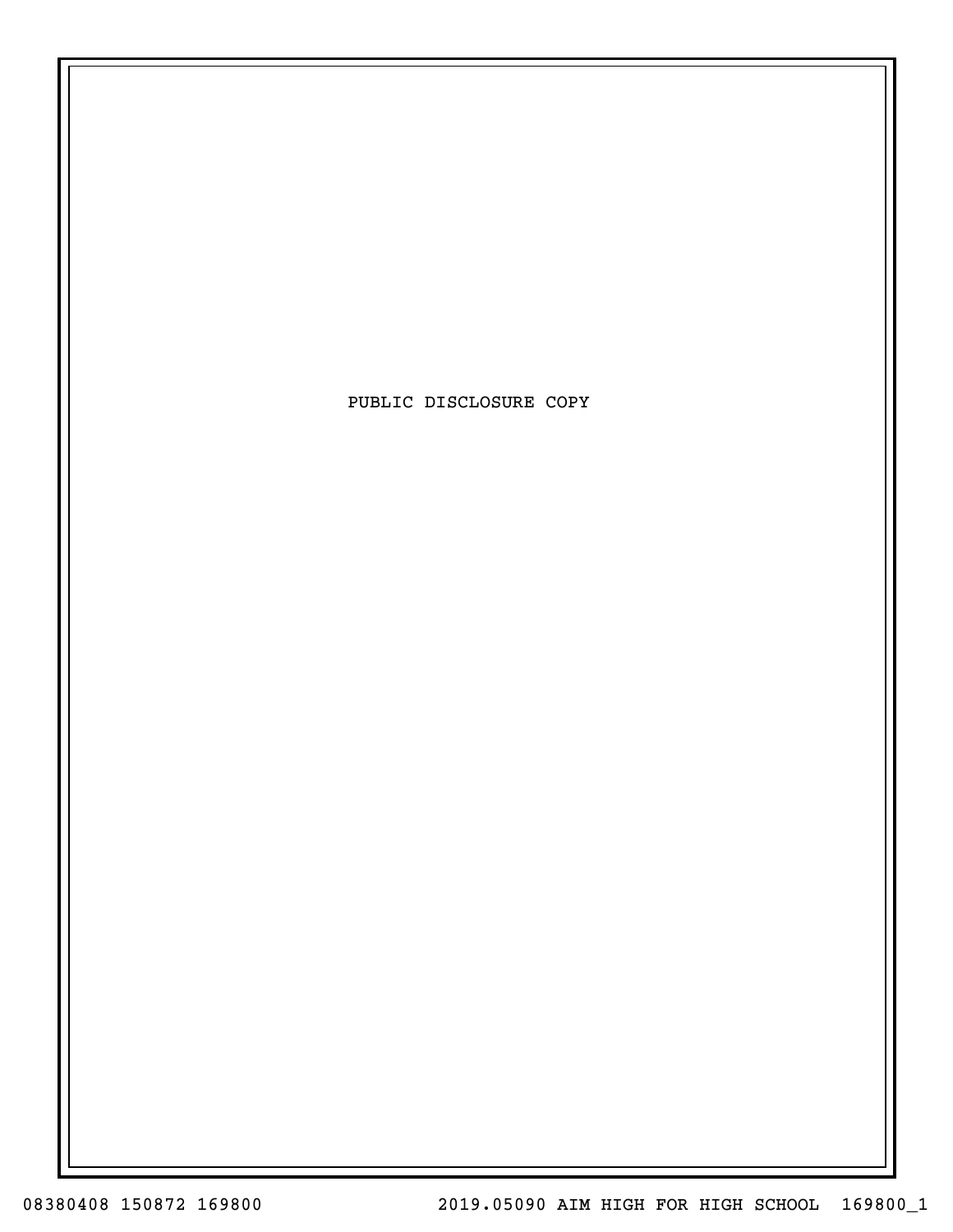|                                    |                                                   |                                                                                                                                                                |                                                                                                                                                       |                             |                 |            | <b>Return of Organization Exempt From Income Tax</b>      |                      | OMB No. 1545-0047                                                                                                                   |
|------------------------------------|---------------------------------------------------|----------------------------------------------------------------------------------------------------------------------------------------------------------------|-------------------------------------------------------------------------------------------------------------------------------------------------------|-----------------------------|-----------------|------------|-----------------------------------------------------------|----------------------|-------------------------------------------------------------------------------------------------------------------------------------|
| Form $\sum$<br>(Rev. January 2020) |                                                   | Under section 501(c), 527, or 4947(a)(1) of the Internal Revenue Code (except private foundations)                                                             |                                                                                                                                                       |                             |                 |            |                                                           |                      |                                                                                                                                     |
| Department of the Treasury         |                                                   |                                                                                                                                                                | Do not enter social security numbers on this form as it may be made public.<br>Go to www.irs.gov/Form990 for instructions and the latest information. |                             |                 |            |                                                           |                      | <b>Open to Public</b><br>Inspection                                                                                                 |
| Internal Revenue Service           |                                                   | A For the 2019 calendar year, or tax year beginning                                                                                                            | SEP 1.                                                                                                                                                | 2019                        |                 |            | and ending AUG 31, 2020                                   |                      |                                                                                                                                     |
| <b>B</b> Check if                  |                                                   | <b>C</b> Name of organization                                                                                                                                  |                                                                                                                                                       |                             |                 |            | D Employer identification number                          |                      |                                                                                                                                     |
| applicable:                        |                                                   |                                                                                                                                                                |                                                                                                                                                       |                             |                 |            |                                                           |                      |                                                                                                                                     |
| Address<br>change                  |                                                   | AIM HIGH FOR HIGH SCHOOL                                                                                                                                       |                                                                                                                                                       |                             |                 |            |                                                           |                      |                                                                                                                                     |
| Name<br>change                     |                                                   | AIM HIGH<br>Doing business as                                                                                                                                  |                                                                                                                                                       |                             |                 |            | 94-3296338                                                |                      |                                                                                                                                     |
| Initial<br>return                  |                                                   | Number and street (or P.O. box if mail is not delivered to street address)                                                                                     |                                                                                                                                                       |                             |                 | Room/suite | E Telephone number                                        |                      |                                                                                                                                     |
| Final<br>return/                   |                                                   | 2030 HARRISON STREET                                                                                                                                           |                                                                                                                                                       |                             |                 |            | $(415) 551-2301$                                          |                      |                                                                                                                                     |
| termin-<br>ated                    |                                                   | City or town, state or province, country, and ZIP or foreign postal code                                                                                       |                                                                                                                                                       |                             |                 |            | G Gross receipts \$                                       |                      | 6,673,087.                                                                                                                          |
| Amended<br>∣return                 |                                                   | SAN FRANCISCO, CA 94110                                                                                                                                        |                                                                                                                                                       |                             |                 |            | $H(a)$ is this a group return                             |                      |                                                                                                                                     |
| Applica-<br>tion                   |                                                   | F Name and address of principal officer: ALEC L. LEE, UR.                                                                                                      |                                                                                                                                                       |                             |                 |            | for subordinates?                                         |                      | $\Box$ Yes $[\overline{X}]$ No                                                                                                      |
| pending                            |                                                   | 2030 HARRISON STREET, SAN FRANCISCO, CA                                                                                                                        |                                                                                                                                                       |                             |                 | 941        | $H(b)$ Are all subordinates included? $\Box$ Yes          |                      |                                                                                                                                     |
|                                    | Tax-exempt status: $\boxed{\mathbf{X}}$ 501(c)(3) | $501(c)$ (                                                                                                                                                     | $\mathcal{A}$ (insert no.)                                                                                                                            |                             | $4947(a)(1)$ or | 527        |                                                           |                      | If "No," attach a list. (see instructions)                                                                                          |
|                                    |                                                   | J Website: WWW.AIMHIGH.ORG                                                                                                                                     |                                                                                                                                                       |                             |                 |            | $H(c)$ Group exemption number $\blacktriangleright$       |                      |                                                                                                                                     |
|                                    |                                                   | K Form of organization: X Corporation<br>Trust                                                                                                                 | Association                                                                                                                                           | Other $\blacktriangleright$ |                 |            | L Year of formation: $1986$ M State of legal domicile: CA |                      |                                                                                                                                     |
| Part I                             | Summary                                           |                                                                                                                                                                |                                                                                                                                                       |                             |                 |            |                                                           |                      |                                                                                                                                     |
| 1.                                 |                                                   | Briefly describe the organization's mission or most significant activities: TO PROVIDE EDUCATIONAL SERVICES                                                    |                                                                                                                                                       |                             |                 |            |                                                           |                      |                                                                                                                                     |
|                                    |                                                   | THROUGH THE OPERATION OF AIM HIGH FOR HIGH SCHOOL (AIM HIGH).                                                                                                  |                                                                                                                                                       |                             |                 |            |                                                           |                      |                                                                                                                                     |
| 2                                  |                                                   | Check this box $\blacktriangleright \Box$ if the organization discontinued its operations or disposed of more than 25% of its net assets.                      |                                                                                                                                                       |                             |                 |            |                                                           |                      |                                                                                                                                     |
| З                                  |                                                   | Number of voting members of the governing body (Part VI, line 1a)                                                                                              |                                                                                                                                                       |                             |                 |            |                                                           | 3                    |                                                                                                                                     |
| 4                                  |                                                   |                                                                                                                                                                |                                                                                                                                                       |                             |                 |            |                                                           | 4                    |                                                                                                                                     |
| 5                                  |                                                   |                                                                                                                                                                |                                                                                                                                                       |                             |                 |            |                                                           |                      |                                                                                                                                     |
|                                    |                                                   |                                                                                                                                                                |                                                                                                                                                       |                             |                 |            |                                                           |                      |                                                                                                                                     |
|                                    |                                                   |                                                                                                                                                                |                                                                                                                                                       |                             |                 |            |                                                           | 5                    |                                                                                                                                     |
|                                    |                                                   |                                                                                                                                                                |                                                                                                                                                       |                             |                 |            |                                                           | 6                    |                                                                                                                                     |
| Activities & Governance            |                                                   |                                                                                                                                                                |                                                                                                                                                       |                             |                 |            |                                                           | 7a<br>7 <sub>b</sub> |                                                                                                                                     |
|                                    |                                                   |                                                                                                                                                                |                                                                                                                                                       |                             |                 |            | <b>Prior Year</b>                                         |                      | <b>Current Year</b>                                                                                                                 |
| 8                                  |                                                   |                                                                                                                                                                |                                                                                                                                                       |                             |                 |            |                                                           |                      |                                                                                                                                     |
| 9                                  |                                                   | Contributions and grants (Part VIII, line 1h)                                                                                                                  |                                                                                                                                                       |                             |                 |            | 12, 141, 302.                                             | 0.                   |                                                                                                                                     |
| 10                                 |                                                   | Program service revenue (Part VIII, line 2g)                                                                                                                   |                                                                                                                                                       |                             |                 |            | 59,892.                                                   |                      |                                                                                                                                     |
| Revenue<br>11                      |                                                   |                                                                                                                                                                |                                                                                                                                                       |                             |                 |            | 55,288.                                                   |                      |                                                                                                                                     |
| 12                                 |                                                   | Other revenue (Part VIII, column (A), lines 5, 6d, 8c, 9c, 10c, and 11e)<br>Total revenue - add lines 8 through 11 (must equal Part VIII, column (A), line 12) |                                                                                                                                                       |                             |                 |            | 12, 256, 482.                                             |                      |                                                                                                                                     |
| 13                                 |                                                   | Grants and similar amounts paid (Part IX, column (A), lines 1-3)                                                                                               |                                                                                                                                                       |                             |                 |            |                                                           | 0.                   |                                                                                                                                     |
| 14                                 |                                                   |                                                                                                                                                                |                                                                                                                                                       |                             |                 |            |                                                           | 0.                   |                                                                                                                                     |
|                                    |                                                   |                                                                                                                                                                |                                                                                                                                                       |                             |                 |            | 4,867,265.                                                |                      |                                                                                                                                     |
|                                    |                                                   | 15 Salaries, other compensation, employee benefits (Part IX, column (A), lines 5-10)                                                                           |                                                                                                                                                       |                             |                 |            | 0.                                                        |                      |                                                                                                                                     |
|                                    |                                                   | <b>b</b> Total fundraising expenses (Part IX, column (D), line 25)                                                                                             |                                                                                                                                                       |                             | 935,548.        |            |                                                           |                      |                                                                                                                                     |
| Expenses<br>17                     |                                                   |                                                                                                                                                                |                                                                                                                                                       |                             |                 |            | 1,778,142.                                                |                      |                                                                                                                                     |
| 18                                 |                                                   |                                                                                                                                                                |                                                                                                                                                       |                             |                 |            |                                                           |                      |                                                                                                                                     |
| 19                                 |                                                   | Total expenses. Add lines 13-17 (must equal Part IX, column (A), line 25)<br>Revenue less expenses. Subtract line 18 from line 12                              |                                                                                                                                                       |                             |                 |            | 6,645,407.                                                |                      |                                                                                                                                     |
|                                    |                                                   |                                                                                                                                                                |                                                                                                                                                       |                             |                 |            | $\overline{5,611,075}$ .                                  |                      |                                                                                                                                     |
| 20                                 |                                                   |                                                                                                                                                                |                                                                                                                                                       |                             |                 |            | <b>Beginning of Current Year</b><br>9,781,910.            |                      | <b>End of Year</b>                                                                                                                  |
| 21                                 |                                                   | Total assets (Part X, line 16)<br>Total liabilities (Part X, line 26)                                                                                          |                                                                                                                                                       |                             |                 |            | 165,538.                                                  |                      | 6,051,618.<br>143,002.<br>57,462.<br>6, 252, 082.<br>3,328,382.<br>873,672.<br>4,202,054.<br>2,050,028.<br>12,918,380.<br>643, 315. |
| t Assets or<br>d Balances<br>-22   |                                                   |                                                                                                                                                                |                                                                                                                                                       |                             |                 |            | 9,616,372.                                                |                      | 12, 275, 065.                                                                                                                       |

| Sign     | Signature of officer                                                                                         |                                |      | Date                                        |  |  |  |  |  |  |  |
|----------|--------------------------------------------------------------------------------------------------------------|--------------------------------|------|---------------------------------------------|--|--|--|--|--|--|--|
| Here     | ALEC L. LEE,<br>JR.,                                                                                         | EXECUTIVE DIRECTOR             |      |                                             |  |  |  |  |  |  |  |
|          | Type or print name and title                                                                                 |                                |      |                                             |  |  |  |  |  |  |  |
|          | Print/Type preparer's name                                                                                   | Preparer's signature           | Date | <b>PTIN</b><br>Check                        |  |  |  |  |  |  |  |
| Paid     | ROGER BULOSAN                                                                                                |                                |      | P00221282<br>self-emploved                  |  |  |  |  |  |  |  |
| Preparer | Firm's name MARCUM LLP                                                                                       |                                |      | Firm's EIN $\blacktriangleright$ 11-1986323 |  |  |  |  |  |  |  |
| Use Only | Firm's address 1 MONTGOMERY STREET SUITE 1700                                                                |                                |      |                                             |  |  |  |  |  |  |  |
|          | SAN FRANCISCO, CA 94104                                                                                      | Phone no. $(415)$ $432 - 6200$ |      |                                             |  |  |  |  |  |  |  |
|          | x<br><b>No</b><br>Yes<br>May the IRS discuss this return with the preparer shown above? (see instructions)   |                                |      |                                             |  |  |  |  |  |  |  |
|          | Form 990 (2019)<br>LHA For Paperwork Reduction Act Notice, see the separate instructions.<br>932001 01-20-20 |                                |      |                                             |  |  |  |  |  |  |  |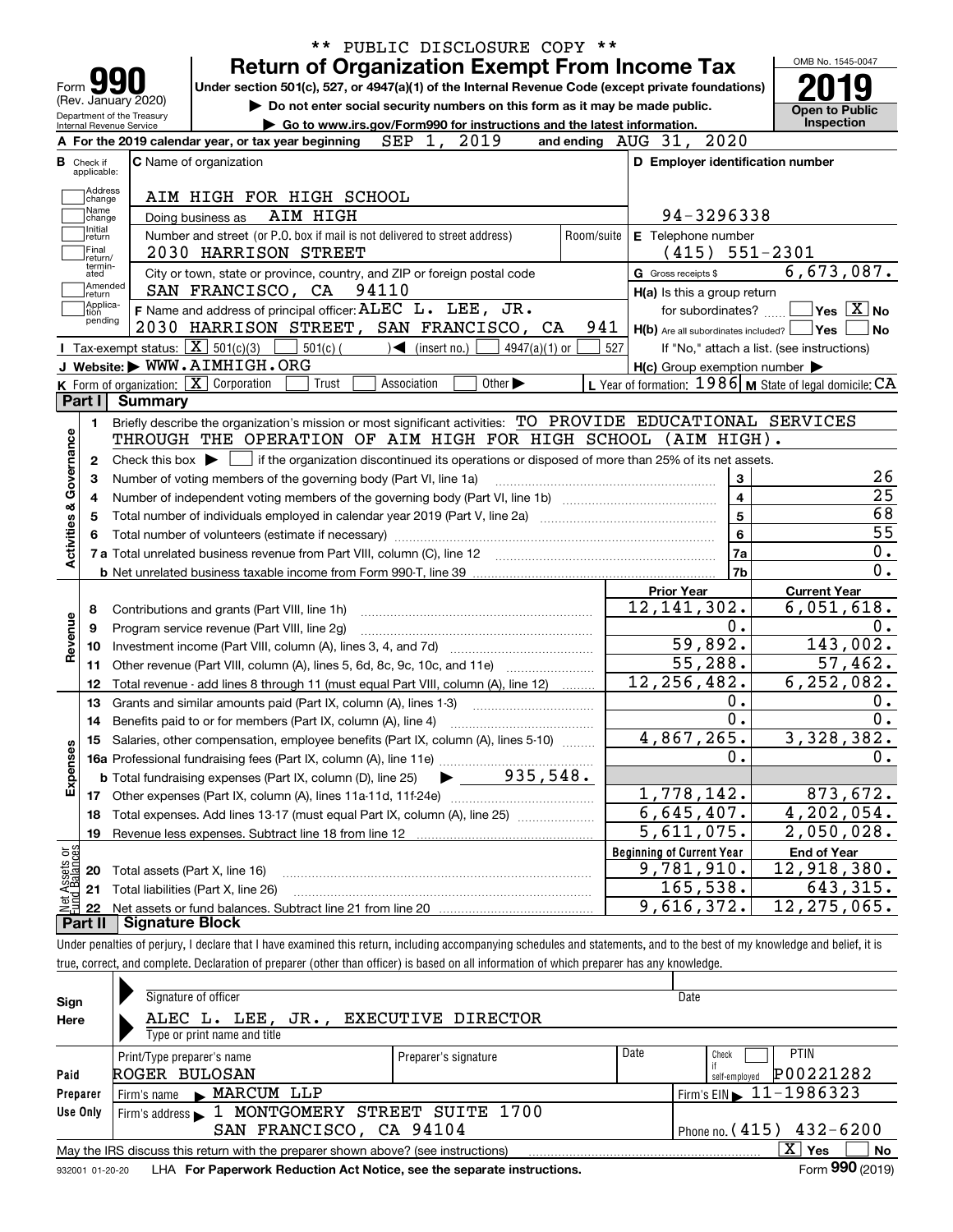|              | AIM HIGH FOR HIGH SCHOOL<br>Form 990 (2019)                                                                                                                                                         | 94-3296338                          | Page 2                             |
|--------------|-----------------------------------------------------------------------------------------------------------------------------------------------------------------------------------------------------|-------------------------------------|------------------------------------|
|              | <b>Part III Statement of Program Service Accomplishments</b>                                                                                                                                        |                                     |                                    |
|              |                                                                                                                                                                                                     |                                     | $\overline{\mathbf{X}}$            |
| $\mathbf{1}$ | Briefly describe the organization's mission:<br>OUR MISSION AT AIM HIGH IS TO CREATE LIFE-CHANGING OPPORTUNITIES                                                                                    |                                     |                                    |
|              | DURING THE SUMMER AND BEYOND. OUR COMMUNITY: NURTURES THE PROMISE AND                                                                                                                               |                                     |                                    |
|              | POTENTIAL OF MIDDLE SCHOOL STUDENTS FROM LOW-INCOME NEIGHBORHOODS.                                                                                                                                  |                                     |                                    |
|              | PREPARES STUDENTS FOR HIGH SCHOOL, SETTING THEM ON THE PATH TO COLLEGE                                                                                                                              |                                     |                                    |
| $\mathbf{2}$ | Did the organization undertake any significant program services during the year which were not listed on the<br>prior Form 990 or 990-EZ?                                                           |                                     | $\Box$ Yes $\boxed{\mathrm{X}}$ No |
|              | If "Yes," describe these new services on Schedule O.                                                                                                                                                |                                     |                                    |
| 3            | Did the organization cease conducting, or make significant changes in how it conducts, any program services?<br>If "Yes," describe these changes on Schedule O.                                     | $\boxed{\text{X}}$ Yes $\boxed{\ }$ | $ N_{\rm O} $                      |
| 4            | Describe the organization's program service accomplishments for each of its three largest program services, as measured by expenses.                                                                |                                     |                                    |
|              | Section 501(c)(3) and 501(c)(4) organizations are required to report the amount of grants and allocations to others, the total expenses, and<br>revenue, if any, for each program service reported. |                                     |                                    |
| 4a           | $2,622,427$ and including grants of \$<br>) (Revenue \$<br>(Expenses \$<br>(Code:                                                                                                                   |                                     | 57,462.                            |
|              | TUITION-FREE SUMMER PROGRAM SERVING MIDDLE SCHOOL YOUTH, MOSTLY FROM                                                                                                                                |                                     |                                    |
|              | LOW INCOME FAMILIES AND UNDERSERVED NEIGHBORHOODS AND SCHOOLS WITH                                                                                                                                  |                                     |                                    |
|              | ENRICHMENT AND YOUTH DEVELOPMENT. PROGRAM EXPENDITURES INCLUDE                                                                                                                                      |                                     |                                    |
|              | INSTRUCTIONAL AND STUDENT ACTIVITIES EXPENSES. FOR SUMMER 2020,                                                                                                                                     | THE                                 |                                    |
|              | SITES AND STUDENTS SERVED WERE AS FOLLOWS: MARIN ACADEMY/NOVATO 130                                                                                                                                 |                                     |                                    |
|              | STUDENTS, CHINATOWN/NORTH BEACH 87 STUDENTS, HAIGHT/WESTERN ADDITION 96                                                                                                                             |                                     |                                    |
|              | STUDENTS, NAPA 89 STUDENTS, EXCELSIOR 114 STUDENTS, PENINSULA 73                                                                                                                                    |                                     |                                    |
|              | STUDENTS, INGLESIDE 121 STUDENTS, UPA/EAST OAKLAND 97 STUDENTS, MISSION                                                                                                                             |                                     |                                    |
|              | 92 STUDENTS, TAHOE/TRUCKEE 38 STUDENTS, BAYVIEW/PORTOLA 134 STUDENTS,                                                                                                                               |                                     |                                    |
|              | RICHMOND 64 STUDENTS AND LAKE MERRITT/FRICK 58 STUDENTS.                                                                                                                                            |                                     |                                    |
|              |                                                                                                                                                                                                     |                                     |                                    |
|              |                                                                                                                                                                                                     |                                     |                                    |
| 4b           |                                                                                                                                                                                                     |                                     |                                    |
|              |                                                                                                                                                                                                     |                                     |                                    |
|              |                                                                                                                                                                                                     |                                     |                                    |
|              |                                                                                                                                                                                                     |                                     |                                    |
|              |                                                                                                                                                                                                     |                                     |                                    |
|              |                                                                                                                                                                                                     |                                     |                                    |
|              |                                                                                                                                                                                                     |                                     |                                    |
|              |                                                                                                                                                                                                     |                                     |                                    |
|              |                                                                                                                                                                                                     |                                     |                                    |
|              |                                                                                                                                                                                                     |                                     |                                    |
|              |                                                                                                                                                                                                     |                                     |                                    |
|              |                                                                                                                                                                                                     |                                     |                                    |
| 4с           | (Code: ) (Expenses \$                                                                                                                                                                               |                                     |                                    |
|              |                                                                                                                                                                                                     |                                     |                                    |
|              |                                                                                                                                                                                                     |                                     |                                    |
|              |                                                                                                                                                                                                     |                                     |                                    |
|              |                                                                                                                                                                                                     |                                     |                                    |
|              |                                                                                                                                                                                                     |                                     |                                    |
|              |                                                                                                                                                                                                     |                                     |                                    |
|              |                                                                                                                                                                                                     |                                     |                                    |
|              |                                                                                                                                                                                                     |                                     |                                    |
|              |                                                                                                                                                                                                     |                                     |                                    |
|              |                                                                                                                                                                                                     |                                     |                                    |
|              |                                                                                                                                                                                                     |                                     |                                    |
|              |                                                                                                                                                                                                     |                                     |                                    |
| 4d           | Other program services (Describe on Schedule O.)                                                                                                                                                    |                                     |                                    |
|              | (Expenses \$<br>(Revenue \$<br>including grants of \$<br>2,622,427.<br>Total program service expenses                                                                                               |                                     |                                    |
| 4e           |                                                                                                                                                                                                     |                                     | Form 990 (2019)                    |
|              | 932002 01-20-20                                                                                                                                                                                     |                                     |                                    |
|              | 4                                                                                                                                                                                                   |                                     |                                    |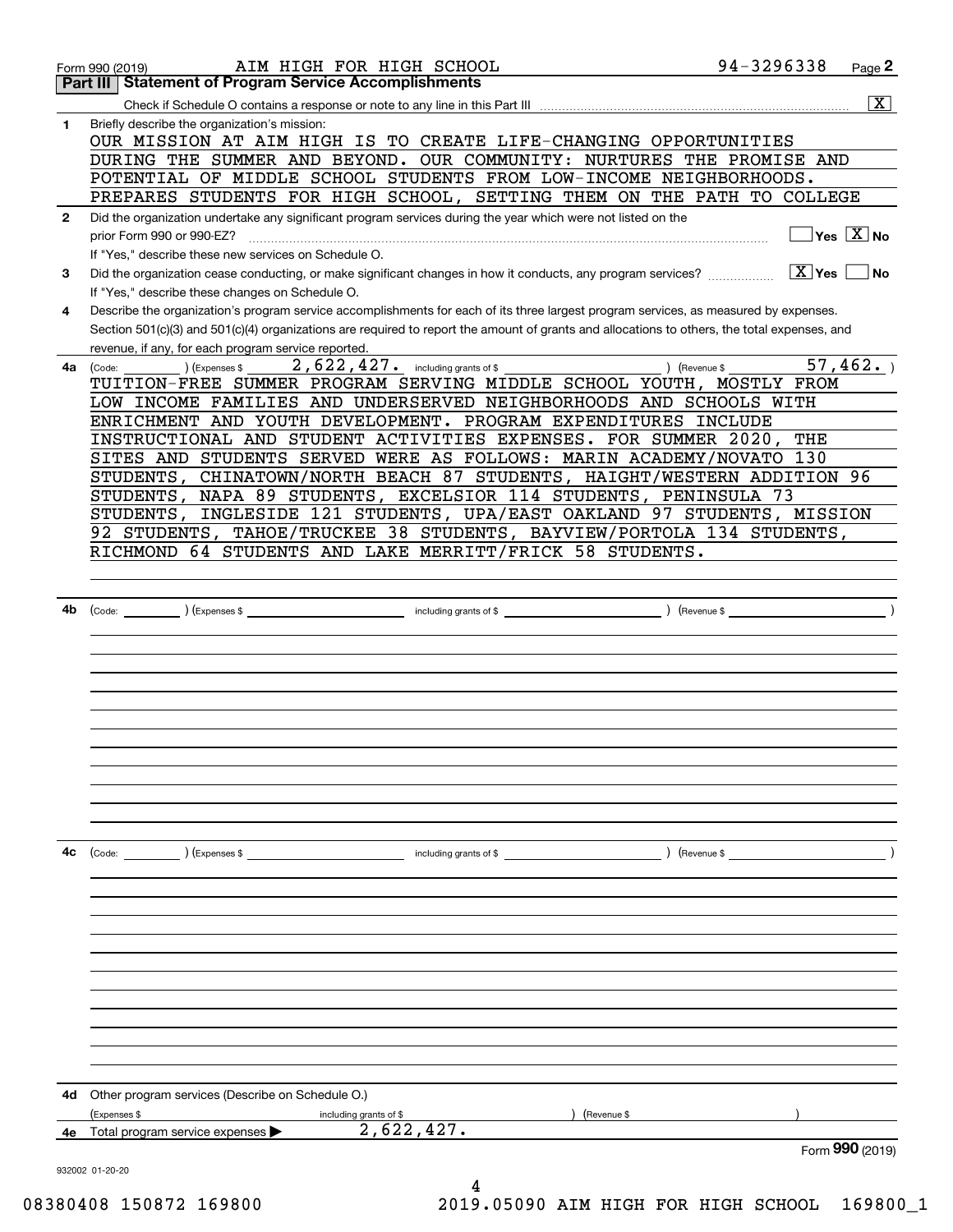| Form 990 (2019) |  |  |
|-----------------|--|--|

|     |                                                                                                                                       |                 | Yes   No                |                         |
|-----|---------------------------------------------------------------------------------------------------------------------------------------|-----------------|-------------------------|-------------------------|
| 1   | Is the organization described in section $501(c)(3)$ or $4947(a)(1)$ (other than a private foundation)?                               |                 |                         |                         |
|     |                                                                                                                                       | 1               | х                       |                         |
| 2   |                                                                                                                                       | $\overline{2}$  | $\overline{\mathbf{x}}$ |                         |
| 3   | Did the organization engage in direct or indirect political campaign activities on behalf of or in opposition to candidates for       |                 |                         |                         |
|     |                                                                                                                                       | 3               |                         | x                       |
| 4   | Section 501(c)(3) organizations. Did the organization engage in lobbying activities, or have a section 501(h) election in effect      |                 |                         |                         |
|     |                                                                                                                                       | 4               |                         | x                       |
| 5   | Is the organization a section 501(c)(4), 501(c)(5), or 501(c)(6) organization that receives membership dues, assessments, or          |                 |                         |                         |
|     |                                                                                                                                       | 5               |                         | x                       |
| 6   | Did the organization maintain any donor advised funds or any similar funds or accounts for which donors have the right to             |                 |                         |                         |
|     | provide advice on the distribution or investment of amounts in such funds or accounts? If "Yes," complete Schedule D, Part I          | 6               |                         | x                       |
| 7   | Did the organization receive or hold a conservation easement, including easements to preserve open space,                             |                 |                         |                         |
|     |                                                                                                                                       | $\overline{7}$  |                         | x                       |
| 8   | Did the organization maintain collections of works of art, historical treasures, or other similar assets? If "Yes," complete          |                 |                         |                         |
|     |                                                                                                                                       | 8               |                         | x                       |
| 9   | Did the organization report an amount in Part X, line 21, for escrow or custodial account liability, serve as a custodian for         |                 |                         |                         |
|     | amounts not listed in Part X; or provide credit counseling, debt management, credit repair, or debt negotiation services?             |                 |                         |                         |
|     |                                                                                                                                       | 9               |                         | x                       |
| 10  | Did the organization, directly or through a related organization, hold assets in donor-restricted endowments                          |                 |                         | х                       |
|     |                                                                                                                                       | 10              |                         |                         |
| 11  | If the organization's answer to any of the following questions is "Yes," then complete Schedule D, Parts VI, VII, VIII, IX, or X      |                 |                         |                         |
|     | as applicable.                                                                                                                        |                 |                         |                         |
|     | a Did the organization report an amount for land, buildings, and equipment in Part X, line 10? If "Yes," complete Schedule D.         |                 | х                       |                         |
|     | <b>b</b> Did the organization report an amount for investments - other securities in Part X, line 12, that is 5% or more of its total | 11a             |                         |                         |
|     |                                                                                                                                       | 11b             |                         | x                       |
|     | c Did the organization report an amount for investments - program related in Part X, line 13, that is 5% or more of its total         |                 |                         |                         |
|     |                                                                                                                                       | 11c             |                         | x                       |
|     | d Did the organization report an amount for other assets in Part X, line 15, that is 5% or more of its total assets reported in       |                 |                         |                         |
|     |                                                                                                                                       | 11d             |                         | X                       |
|     |                                                                                                                                       | <b>11e</b>      |                         | $\overline{\mathtt{x}}$ |
| f.  | Did the organization's separate or consolidated financial statements for the tax year include a footnote that addresses               |                 |                         |                         |
|     | the organization's liability for uncertain tax positions under FIN 48 (ASC 740)? If "Yes," complete Schedule D, Part X                | 11f             | х                       |                         |
|     | 12a Did the organization obtain separate, independent audited financial statements for the tax year? If "Yes," complete               |                 |                         |                         |
|     |                                                                                                                                       | 12a             | x                       |                         |
|     | <b>b</b> Was the organization included in consolidated, independent audited financial statements for the tax year?                    |                 |                         |                         |
|     | If "Yes," and if the organization answered "No" to line 12a, then completing Schedule D, Parts XI and XII is optional                 | 12 <sub>b</sub> |                         | 43.                     |
| 13  | Is the organization a school described in section $170(b)(1)(A)(ii)?$ If "Yes," complete Schedule E                                   | 13              | X                       |                         |
| 14a | Did the organization maintain an office, employees, or agents outside of the United States?                                           | 14a             |                         | X                       |
| b   | Did the organization have aggregate revenues or expenses of more than \$10,000 from grantmaking, fundraising, business,               |                 |                         |                         |
|     | investment, and program service activities outside the United States, or aggregate foreign investments valued at \$100,000            |                 |                         |                         |
|     |                                                                                                                                       | 14b             |                         | X                       |
| 15  | Did the organization report on Part IX, column (A), line 3, more than \$5,000 of grants or other assistance to or for any             |                 |                         |                         |
|     |                                                                                                                                       | 15              |                         | X                       |
| 16  | Did the organization report on Part IX, column (A), line 3, more than \$5,000 of aggregate grants or other assistance to              |                 |                         |                         |
|     |                                                                                                                                       | 16              |                         | X                       |
| 17  | Did the organization report a total of more than \$15,000 of expenses for professional fundraising services on Part IX,               |                 |                         |                         |
|     |                                                                                                                                       | 17              |                         | X                       |
| 18  | Did the organization report more than \$15,000 total of fundraising event gross income and contributions on Part VIII, lines          |                 |                         |                         |
|     |                                                                                                                                       | 18              | X                       |                         |
| 19  | Did the organization report more than \$15,000 of gross income from gaming activities on Part VIII, line 9a? If "Yes."                |                 |                         |                         |
|     |                                                                                                                                       | 19              |                         | X                       |
| 20a |                                                                                                                                       | 20a             |                         | $\overline{\mathbf{x}}$ |
|     | b If "Yes" to line 20a, did the organization attach a copy of its audited financial statements to this return?                        | 20b             |                         |                         |
| 21  | Did the organization report more than \$5,000 of grants or other assistance to any domestic organization or                           |                 |                         |                         |
|     |                                                                                                                                       | 21              |                         | x                       |
|     | 932003 01-20-20                                                                                                                       |                 |                         | Form 990 (2019)         |

932003 01-20-20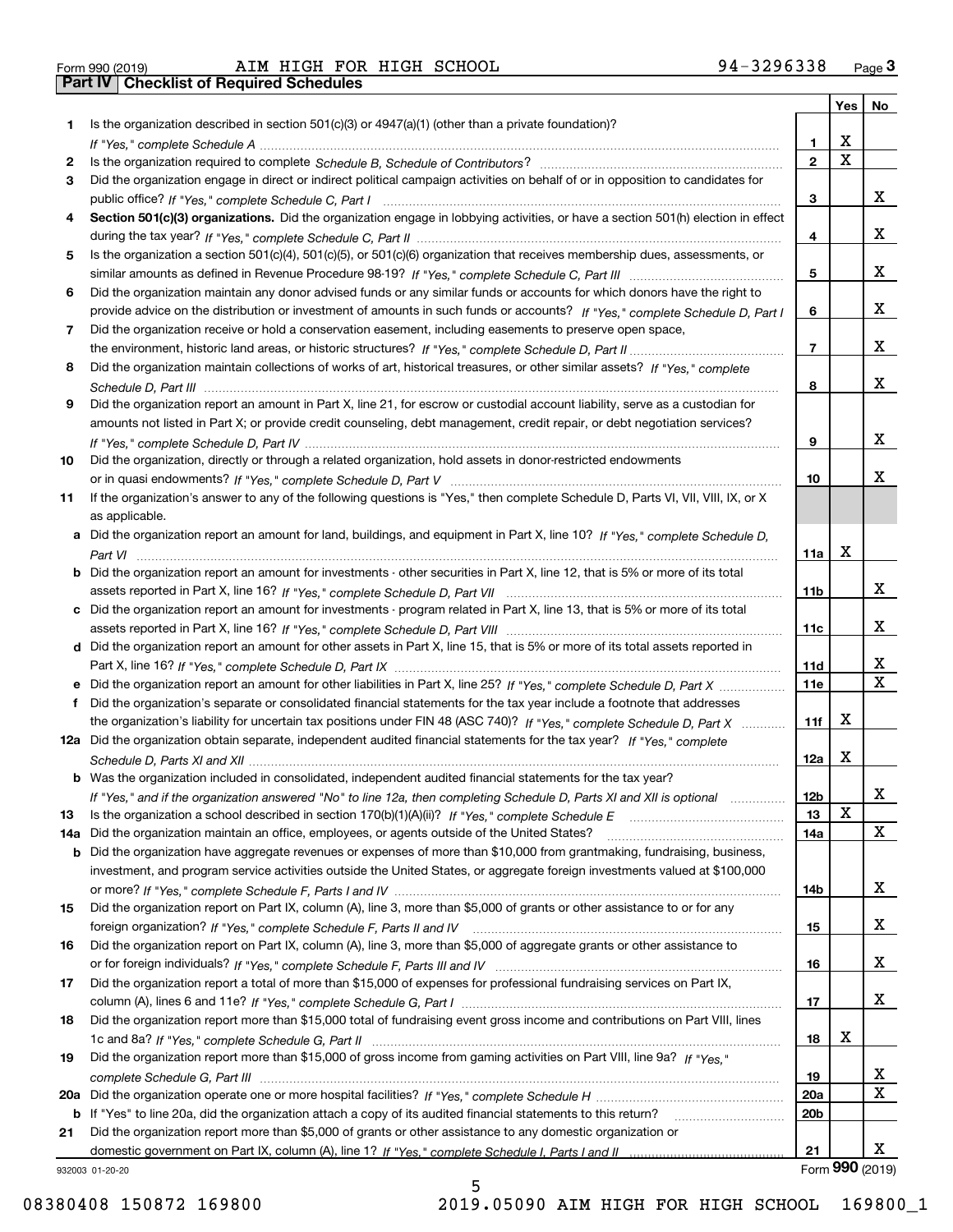| Form 990 (2019) |  |  |
|-----------------|--|--|

*(continued)*

|               |                                                                                                                                                                                                                                                       |     | Yes | No              |
|---------------|-------------------------------------------------------------------------------------------------------------------------------------------------------------------------------------------------------------------------------------------------------|-----|-----|-----------------|
| 22            | Did the organization report more than \$5,000 of grants or other assistance to or for domestic individuals on                                                                                                                                         |     |     | x               |
| 23            | Did the organization answer "Yes" to Part VII, Section A, line 3, 4, or 5 about compensation of the organization's current                                                                                                                            | 22  |     |                 |
|               | and former officers, directors, trustees, key employees, and highest compensated employees? If "Yes," complete                                                                                                                                        |     |     |                 |
|               |                                                                                                                                                                                                                                                       | 23  | x   |                 |
|               | 24a Did the organization have a tax-exempt bond issue with an outstanding principal amount of more than \$100,000 as of the                                                                                                                           |     |     |                 |
|               |                                                                                                                                                                                                                                                       |     |     |                 |
|               | last day of the year, that was issued after December 31, 2002? If "Yes," answer lines 24b through 24d and complete                                                                                                                                    | 24a |     | x               |
|               |                                                                                                                                                                                                                                                       | 24b |     |                 |
|               | <b>b</b> Did the organization invest any proceeds of tax-exempt bonds beyond a temporary period exception?                                                                                                                                            |     |     |                 |
|               | c Did the organization maintain an escrow account other than a refunding escrow at any time during the year to defease                                                                                                                                | 24c |     |                 |
|               |                                                                                                                                                                                                                                                       | 24d |     |                 |
|               |                                                                                                                                                                                                                                                       |     |     |                 |
|               | 25a Section 501(c)(3), 501(c)(4), and 501(c)(29) organizations. Did the organization engage in an excess benefit                                                                                                                                      | 25a |     | X.              |
|               |                                                                                                                                                                                                                                                       |     |     |                 |
|               | b Is the organization aware that it engaged in an excess benefit transaction with a disqualified person in a prior year, and<br>that the transaction has not been reported on any of the organization's prior Forms 990 or 990-EZ? If "Yes," complete |     |     |                 |
|               |                                                                                                                                                                                                                                                       | 25b |     | x               |
|               | Schedule L, Part I<br>Did the organization report any amount on Part X, line 5 or 22, for receivables from or payables to any current                                                                                                                 |     |     |                 |
| 26            | or former officer, director, trustee, key employee, creator or founder, substantial contributor, or 35%                                                                                                                                               |     |     |                 |
|               |                                                                                                                                                                                                                                                       | 26  |     | x               |
| 27            | Did the organization provide a grant or other assistance to any current or former officer, director, trustee, key employee,                                                                                                                           |     |     |                 |
|               | creator or founder, substantial contributor or employee thereof, a grant selection committee member, or to a 35% controlled                                                                                                                           |     |     |                 |
|               | entity (including an employee thereof) or family member of any of these persons? If "Yes," complete Schedule L, Part III                                                                                                                              | 27  |     | x               |
| 28            | Was the organization a party to a business transaction with one of the following parties (see Schedule L, Part IV                                                                                                                                     |     |     |                 |
|               | instructions, for applicable filing thresholds, conditions, and exceptions):                                                                                                                                                                          |     |     |                 |
|               | a A current or former officer, director, trustee, key employee, creator or founder, or substantial contributor? If                                                                                                                                    |     |     |                 |
|               |                                                                                                                                                                                                                                                       | 28a | X   |                 |
|               |                                                                                                                                                                                                                                                       | 28b |     | X               |
|               | c A 35% controlled entity of one or more individuals and/or organizations described in lines 28a or 28b? If                                                                                                                                           |     |     |                 |
|               |                                                                                                                                                                                                                                                       | 28c |     | x               |
| 29            |                                                                                                                                                                                                                                                       | 29  |     | Χ               |
| 30            | Did the organization receive contributions of art, historical treasures, or other similar assets, or qualified conservation                                                                                                                           |     |     |                 |
|               |                                                                                                                                                                                                                                                       | 30  |     | x               |
| 31            | Did the organization liquidate, terminate, or dissolve and cease operations? If "Yes," complete Schedule N, Part I                                                                                                                                    | 31  |     | X               |
| 32            | Did the organization sell, exchange, dispose of, or transfer more than 25% of its net assets? If "Yes," complete                                                                                                                                      |     |     |                 |
|               |                                                                                                                                                                                                                                                       | 32  |     | х               |
| 33            | Did the organization own 100% of an entity disregarded as separate from the organization under Regulations                                                                                                                                            |     |     |                 |
|               |                                                                                                                                                                                                                                                       | 33  |     | х               |
| 34            | Was the organization related to any tax-exempt or taxable entity? If "Yes," complete Schedule R, Part II, III, or IV, and                                                                                                                             |     |     |                 |
|               |                                                                                                                                                                                                                                                       | 34  |     | х               |
|               | 35a Did the organization have a controlled entity within the meaning of section 512(b)(13)?                                                                                                                                                           | 35a |     | X               |
|               | <b>b</b> If "Yes" to line 35a, did the organization receive any payment from or engage in any transaction with a controlled entity                                                                                                                    |     |     |                 |
|               |                                                                                                                                                                                                                                                       | 35b |     |                 |
| 36            | Section 501(c)(3) organizations. Did the organization make any transfers to an exempt non-charitable related organization?                                                                                                                            |     |     |                 |
|               |                                                                                                                                                                                                                                                       | 36  |     | x               |
| 37            | Did the organization conduct more than 5% of its activities through an entity that is not a related organization                                                                                                                                      |     |     |                 |
|               |                                                                                                                                                                                                                                                       | 37  |     | х               |
| 38            | Did the organization complete Schedule O and provide explanations in Schedule O for Part VI, lines 11b and 19?                                                                                                                                        |     |     |                 |
|               | Note: All Form 990 filers are required to complete Schedule O                                                                                                                                                                                         | 38  | X   |                 |
| <b>Part V</b> | <b>Statements Regarding Other IRS Filings and Tax Compliance</b>                                                                                                                                                                                      |     |     |                 |
|               | Check if Schedule O contains a response or note to any line in this Part V                                                                                                                                                                            |     |     |                 |
|               |                                                                                                                                                                                                                                                       |     | Yes | No              |
|               | 26<br>1a                                                                                                                                                                                                                                              |     |     |                 |
|               | 0<br><b>b</b> Enter the number of Forms W-2G included in line 1a. Enter -0- if not applicable<br>1b                                                                                                                                                   |     |     |                 |
|               | c Did the organization comply with backup withholding rules for reportable payments to vendors and reportable gaming                                                                                                                                  |     |     |                 |
|               | (gambling) winnings to prize winners?                                                                                                                                                                                                                 | 1c  | X   |                 |
|               | 932004 01-20-20<br>6                                                                                                                                                                                                                                  |     |     | Form 990 (2019) |
|               |                                                                                                                                                                                                                                                       |     |     |                 |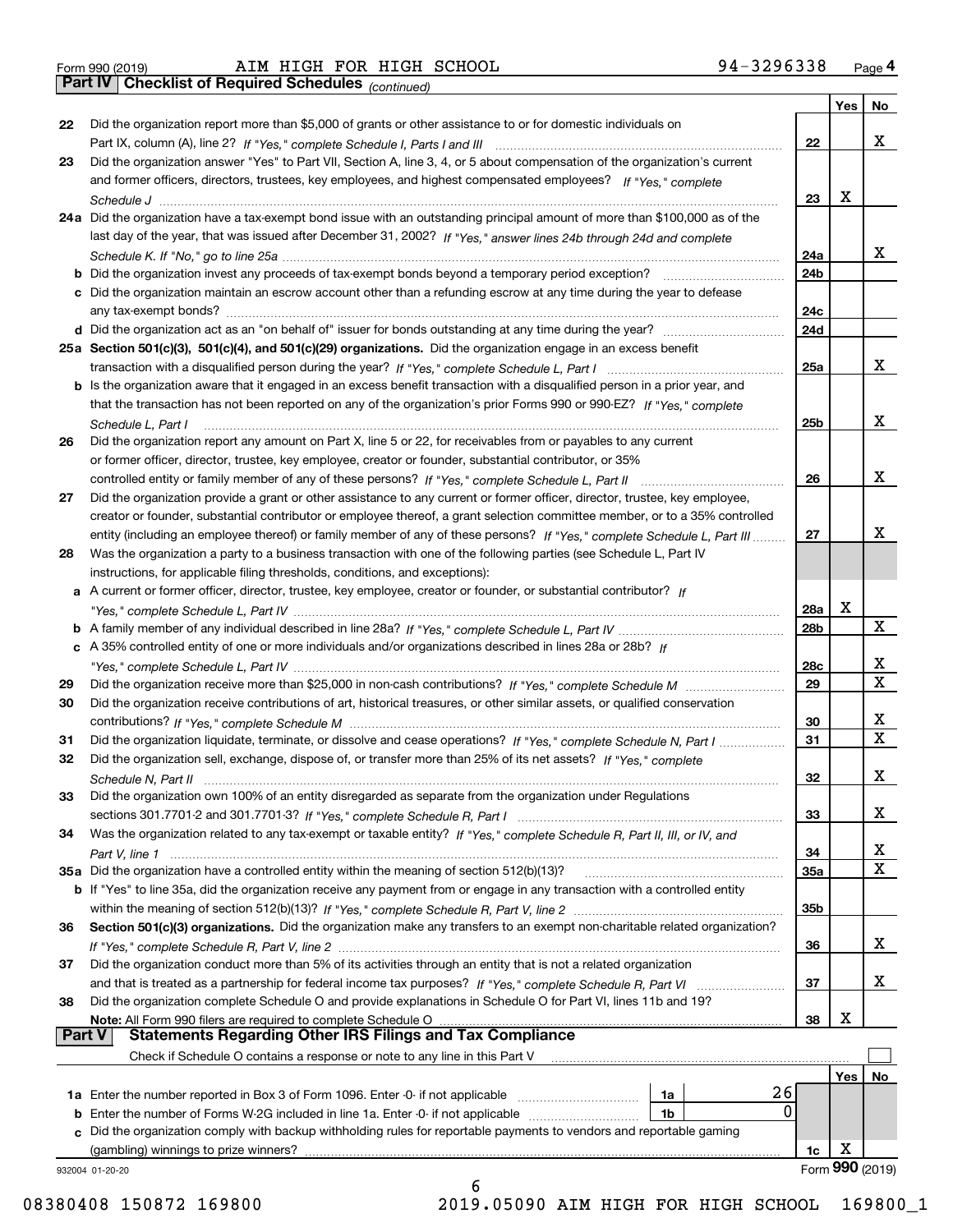|               | 94-3296338<br>AIM HIGH FOR HIGH SCHOOL<br>Form 990 (2019)                                                                                       |                |          | <u>Page</u> 5 |
|---------------|-------------------------------------------------------------------------------------------------------------------------------------------------|----------------|----------|---------------|
| <b>Part V</b> | Statements Regarding Other IRS Filings and Tax Compliance (continued)                                                                           |                |          |               |
|               |                                                                                                                                                 |                | Yes      | No            |
|               | 2a Enter the number of employees reported on Form W-3, Transmittal of Wage and Tax Statements,                                                  |                |          |               |
|               | 68<br>filed for the calendar year ending with or within the year covered by this return <i>manumumumum</i><br>2a                                |                |          |               |
|               |                                                                                                                                                 | 2 <sub>b</sub> | Х        |               |
|               |                                                                                                                                                 |                |          |               |
| За            | Did the organization have unrelated business gross income of \$1,000 or more during the year?                                                   | 3a             |          | х             |
|               |                                                                                                                                                 | 3b             |          |               |
|               | 4a At any time during the calendar year, did the organization have an interest in, or a signature or other authority over, a                    |                |          |               |
|               |                                                                                                                                                 | 4a             |          | x             |
|               | <b>b</b> If "Yes," enter the name of the foreign country $\blacktriangleright$                                                                  |                |          |               |
|               | See instructions for filing requirements for FinCEN Form 114, Report of Foreign Bank and Financial Accounts (FBAR).                             |                |          |               |
| 5a            | Was the organization a party to a prohibited tax shelter transaction at any time during the tax year?                                           | 5a             |          | х             |
| b             |                                                                                                                                                 | 5 <sub>b</sub> |          | X             |
| с             |                                                                                                                                                 | 5c             |          |               |
|               | 6a Does the organization have annual gross receipts that are normally greater than \$100,000, and did the organization solicit                  |                |          |               |
|               | any contributions that were not tax deductible as charitable contributions?                                                                     | 6a             |          | x             |
|               | <b>b</b> If "Yes," did the organization include with every solicitation an express statement that such contributions or gifts                   |                |          |               |
|               | were not tax deductible?                                                                                                                        |                |          |               |
|               |                                                                                                                                                 | 6b             |          |               |
| 7             | Organizations that may receive deductible contributions under section 170(c).                                                                   |                | х        |               |
| а             | Did the organization receive a payment in excess of \$75 made partly as a contribution and partly for goods and services provided to the payor? | 7a             | X        |               |
| b             | If "Yes," did the organization notify the donor of the value of the goods or services provided?                                                 | 7b             |          |               |
| с             | Did the organization sell, exchange, or otherwise dispose of tangible personal property for which it was required                               |                |          |               |
|               |                                                                                                                                                 | 7c             |          | х             |
|               | 7d                                                                                                                                              |                |          |               |
| е             |                                                                                                                                                 | 7e             |          | х             |
| f             | Did the organization, during the year, pay premiums, directly or indirectly, on a personal benefit contract?                                    | 7f             |          | х             |
| g             | If the organization received a contribution of qualified intellectual property, did the organization file Form 8899 as required?                | 7g             |          |               |
| h             | If the organization received a contribution of cars, boats, airplanes, or other vehicles, did the organization file a Form 1098-C?              | 7h             |          |               |
| 8             | Sponsoring organizations maintaining donor advised funds. Did a donor advised fund maintained by the                                            |                |          |               |
|               | sponsoring organization have excess business holdings at any time during the year?                                                              | 8              |          |               |
| 9             | Sponsoring organizations maintaining donor advised funds.                                                                                       |                |          |               |
| а             | Did the sponsoring organization make any taxable distributions under section 4966?                                                              | 9а             |          |               |
| b             | Did the sponsoring organization make a distribution to a donor, donor advisor, or related person?                                               | 9b             |          |               |
| 10            | Section 501(c)(7) organizations. Enter:                                                                                                         |                |          |               |
|               | 10a                                                                                                                                             |                |          |               |
|               | 10b <br>Gross receipts, included on Form 990, Part VIII, line 12, for public use of club facilities                                             |                |          |               |
| 11            | Section 501(c)(12) organizations. Enter:                                                                                                        |                |          |               |
| a             | 11a                                                                                                                                             |                |          |               |
|               | b Gross income from other sources (Do not net amounts due or paid to other sources against                                                      |                |          |               |
|               | 11b                                                                                                                                             |                |          |               |
|               | 12a Section 4947(a)(1) non-exempt charitable trusts. Is the organization filing Form 990 in lieu of Form 1041?                                  | 12a            |          |               |
|               | 12b<br><b>b</b> If "Yes," enter the amount of tax-exempt interest received or accrued during the year <i>manument</i>                           |                |          |               |
| 13            | Section 501(c)(29) qualified nonprofit health insurance issuers.                                                                                |                |          |               |
|               | a Is the organization licensed to issue qualified health plans in more than one state?                                                          | 13а            |          |               |
|               | Note: See the instructions for additional information the organization must report on Schedule O.                                               |                |          |               |
|               | <b>b</b> Enter the amount of reserves the organization is required to maintain by the states in which the                                       |                |          |               |
|               | 13b                                                                                                                                             |                |          |               |
|               | 13c                                                                                                                                             |                |          |               |
| 14a           | Did the organization receive any payments for indoor tanning services during the tax year?                                                      | 14a            |          | x             |
|               | <b>b</b> If "Yes," has it filed a Form 720 to report these payments? If "No," provide an explanation on Schedule O                              | 14b            |          |               |
| 15            | Is the organization subject to the section 4960 tax on payment(s) of more than \$1,000,000 in remuneration or                                   |                |          |               |
|               |                                                                                                                                                 | 15             |          | X             |
|               | If "Yes," see instructions and file Form 4720, Schedule N.                                                                                      |                |          |               |
| 16            | Is the organization an educational institution subject to the section 4968 excise tax on net investment income?                                 | 16             |          | x             |
|               | If "Yes," complete Form 4720, Schedule O.                                                                                                       |                |          |               |
|               |                                                                                                                                                 |                | റററ്റ് ക |               |

Form (2019) **990**

932005 01-20-20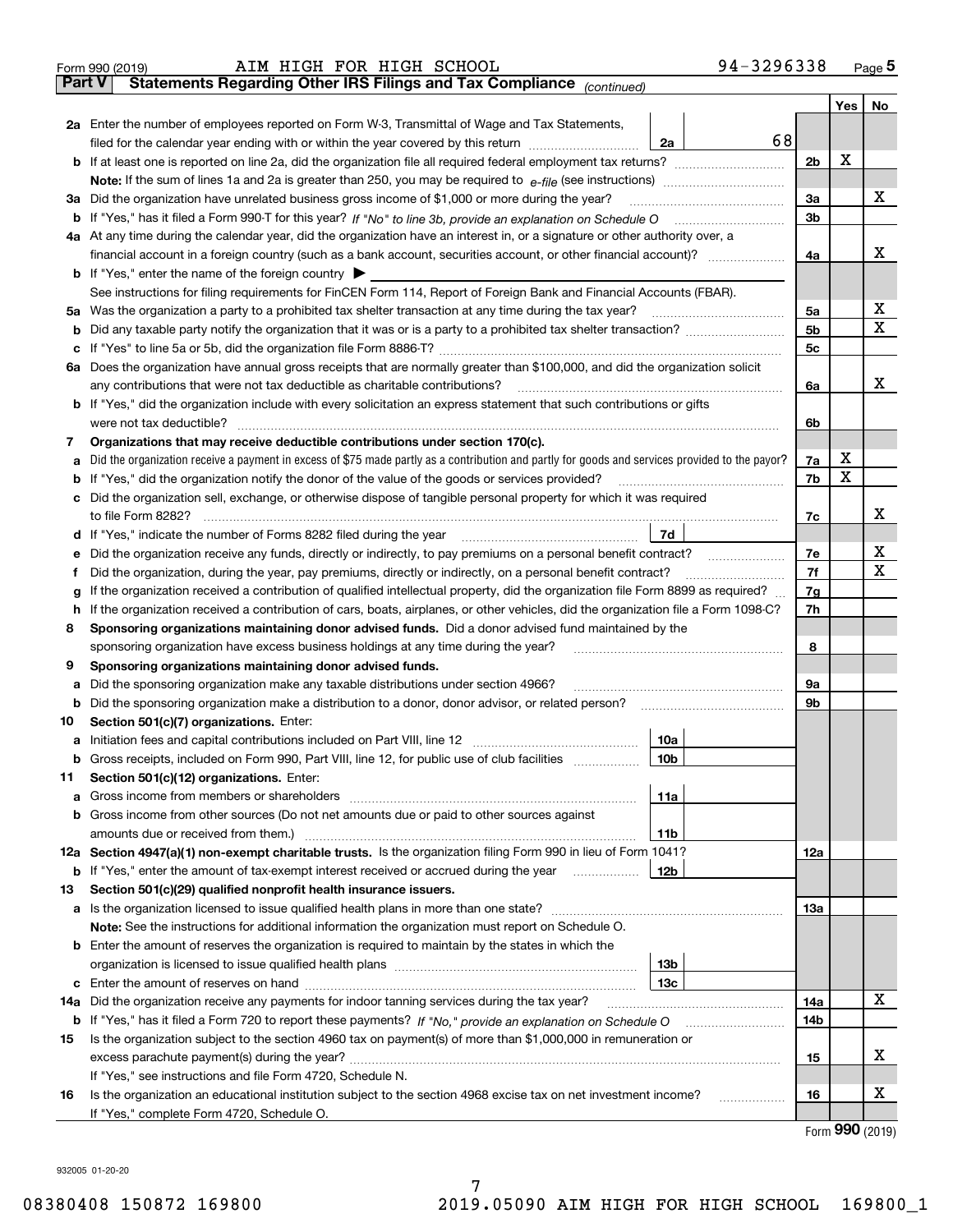|  | Form 990 (2019) |
|--|-----------------|
|  |                 |

#### AIM HIGH FOR HIGH SCHOOL 9

| 14 |  | -3296338 | ⊃age l |
|----|--|----------|--------|
|    |  |          |        |

*For each "Yes" response to lines 2 through 7b below, and for a "No" response to line 8a, 8b, or 10b below, describe the circumstances, processes, or changes on Schedule O. See instructions.* Form 990 (2019) **CONDALL BIGH BOR HIGH SCHOOL** 94-3296338 Page 6<br>**Part VI Governance, Management, and Disclosure** For each "Yes" response to lines 2 through 7b below, and for a "No" response

|                 |                                                                                                                                                                                                                             |    |       | 26 |                 | Yes             | No                      |
|-----------------|-----------------------------------------------------------------------------------------------------------------------------------------------------------------------------------------------------------------------------|----|-------|----|-----------------|-----------------|-------------------------|
|                 | <b>1a</b> Enter the number of voting members of the governing body at the end of the tax year <i>manumum</i><br>If there are material differences in voting rights among members of the governing body, or if the governing | 1a |       |    |                 |                 |                         |
|                 | body delegated broad authority to an executive committee or similar committee, explain on Schedule O.                                                                                                                       |    |       |    |                 |                 |                         |
|                 | <b>b</b> Enter the number of voting members included on line 1a, above, who are independent <i>manumum</i>                                                                                                                  | 1b |       | 25 |                 |                 |                         |
| 2               | Did any officer, director, trustee, or key employee have a family relationship or a business relationship with any other                                                                                                    |    |       |    |                 |                 |                         |
|                 | officer, director, trustee, or key employee?                                                                                                                                                                                |    |       |    | $\mathbf{2}$    |                 | X                       |
| 3               | Did the organization delegate control over management duties customarily performed by or under the direct supervision                                                                                                       |    |       |    |                 |                 |                         |
|                 |                                                                                                                                                                                                                             |    |       |    |                 |                 | X                       |
|                 |                                                                                                                                                                                                                             |    |       |    | 3<br>4          |                 | $\overline{\mathbf{x}}$ |
| 4               | Did the organization make any significant changes to its governing documents since the prior Form 990 was filed?                                                                                                            |    |       |    | 5               |                 | $\mathbf X$             |
| 5               | Did the organization have members or stockholders?                                                                                                                                                                          |    |       |    | 6               |                 | $\mathbf X$             |
| 6               |                                                                                                                                                                                                                             |    |       |    |                 |                 |                         |
|                 | 7a Did the organization have members, stockholders, or other persons who had the power to elect or appoint one or                                                                                                           |    |       |    |                 |                 | X                       |
|                 |                                                                                                                                                                                                                             |    |       |    | 7a              |                 |                         |
|                 | <b>b</b> Are any governance decisions of the organization reserved to (or subject to approval by) members, stockholders, or                                                                                                 |    |       |    |                 |                 | X                       |
|                 | persons other than the governing body?                                                                                                                                                                                      |    |       |    | 7b              |                 |                         |
| 8               | Did the organization contemporaneously document the meetings held or written actions undertaken during the year by the following:                                                                                           |    |       |    |                 |                 |                         |
| a               |                                                                                                                                                                                                                             |    |       |    | 8a              | X               |                         |
|                 |                                                                                                                                                                                                                             |    |       |    | 8b              | X               |                         |
| 9               | Is there any officer, director, trustee, or key employee listed in Part VII, Section A, who cannot be reached at the                                                                                                        |    |       |    |                 |                 |                         |
|                 |                                                                                                                                                                                                                             |    |       |    | 9               |                 | x                       |
|                 | Section B. Policies (This Section B requests information about policies not required by the Internal Revenue Code.)                                                                                                         |    |       |    |                 |                 |                         |
|                 |                                                                                                                                                                                                                             |    |       |    |                 | Yes∣            | No                      |
|                 |                                                                                                                                                                                                                             |    |       |    | 10a             |                 | X                       |
|                 | <b>b</b> If "Yes," did the organization have written policies and procedures governing the activities of such chapters, affiliates,                                                                                         |    |       |    |                 |                 |                         |
|                 |                                                                                                                                                                                                                             |    |       |    | 10 <sub>b</sub> |                 |                         |
|                 | 11a Has the organization provided a complete copy of this Form 990 to all members of its governing body before filing the form?                                                                                             |    |       |    | 11a             | $\mathbf X$     |                         |
|                 | <b>b</b> Describe in Schedule O the process, if any, used by the organization to review this Form 990.                                                                                                                      |    |       |    |                 |                 |                         |
|                 |                                                                                                                                                                                                                             |    |       |    | 12a             | X               |                         |
| b               |                                                                                                                                                                                                                             |    |       |    | 12b             | X               |                         |
|                 | c Did the organization regularly and consistently monitor and enforce compliance with the policy? If "Yes," describe                                                                                                        |    |       |    |                 |                 |                         |
|                 | in Schedule O how this was done www.communication.com/www.communications.com/www.communications.com/                                                                                                                        |    |       |    | 12c             | X               |                         |
| 13              |                                                                                                                                                                                                                             |    |       |    | 13              | X               |                         |
| 14              | Did the organization have a written document retention and destruction policy? manufactured and the organization have a written document retention and destruction policy?                                                  |    |       |    | 14              | $\mathbf X$     |                         |
| 15              | Did the process for determining compensation of the following persons include a review and approval by independent                                                                                                          |    |       |    |                 |                 |                         |
|                 | persons, comparability data, and contemporaneous substantiation of the deliberation and decision?                                                                                                                           |    |       |    |                 |                 |                         |
|                 | a The organization's CEO, Executive Director, or top management official manufactured content of the organization's CEO, Executive Director, or top management official                                                     |    |       |    | 15a             | X               |                         |
|                 | <b>b</b> Other officers or key employees of the organization                                                                                                                                                                |    |       |    | 15 <sub>b</sub> | X               |                         |
|                 | If "Yes" to line 15a or 15b, describe the process in Schedule O (see instructions).                                                                                                                                         |    |       |    |                 |                 |                         |
|                 | 16a Did the organization invest in, contribute assets to, or participate in a joint venture or similar arrangement with a                                                                                                   |    |       |    |                 |                 |                         |
|                 | taxable entity during the year?                                                                                                                                                                                             |    |       |    | 16a             |                 | X                       |
|                 | <b>b</b> If "Yes," did the organization follow a written policy or procedure requiring the organization to evaluate its participation                                                                                       |    |       |    |                 |                 |                         |
|                 | in joint venture arrangements under applicable federal tax law, and take steps to safeguard the organization's                                                                                                              |    |       |    |                 |                 |                         |
|                 | exempt status with respect to such arrangements?                                                                                                                                                                            |    |       |    | 16b             |                 |                         |
|                 | <b>Section C. Disclosure</b>                                                                                                                                                                                                |    |       |    |                 |                 |                         |
| 17              | List the states with which a copy of this Form 990 is required to be filed $\blacktriangleright$ CA                                                                                                                         |    |       |    |                 |                 |                         |
| 18              | Section 6104 requires an organization to make its Forms 1023 (1024 or 1024-A, if applicable), 990, and 990-T (Section 501(c)(3)s only) available                                                                            |    |       |    |                 |                 |                         |
|                 | for public inspection. Indicate how you made these available. Check all that apply.                                                                                                                                         |    |       |    |                 |                 |                         |
|                 | $X$ Upon request<br>Another's website<br>Own website<br>Other (explain on Schedule O)                                                                                                                                       |    |       |    |                 |                 |                         |
| 19              | Describe on Schedule O whether (and if so, how) the organization made its governing documents, conflict of interest policy, and financial                                                                                   |    |       |    |                 |                 |                         |
|                 | statements available to the public during the tax year.                                                                                                                                                                     |    |       |    |                 |                 |                         |
| 20              | State the name, address, and telephone number of the person who possesses the organization's books and records                                                                                                              |    |       |    |                 |                 |                         |
|                 | MATT RENO - (415) 551-2311                                                                                                                                                                                                  |    |       |    |                 |                 |                         |
|                 | 2030 HARRISON STREET, 3RD FLOOR, SAN FRANCISCO, CA                                                                                                                                                                          |    | 94110 |    |                 |                 |                         |
| 932006 01-20-20 |                                                                                                                                                                                                                             |    |       |    |                 | Form 990 (2019) |                         |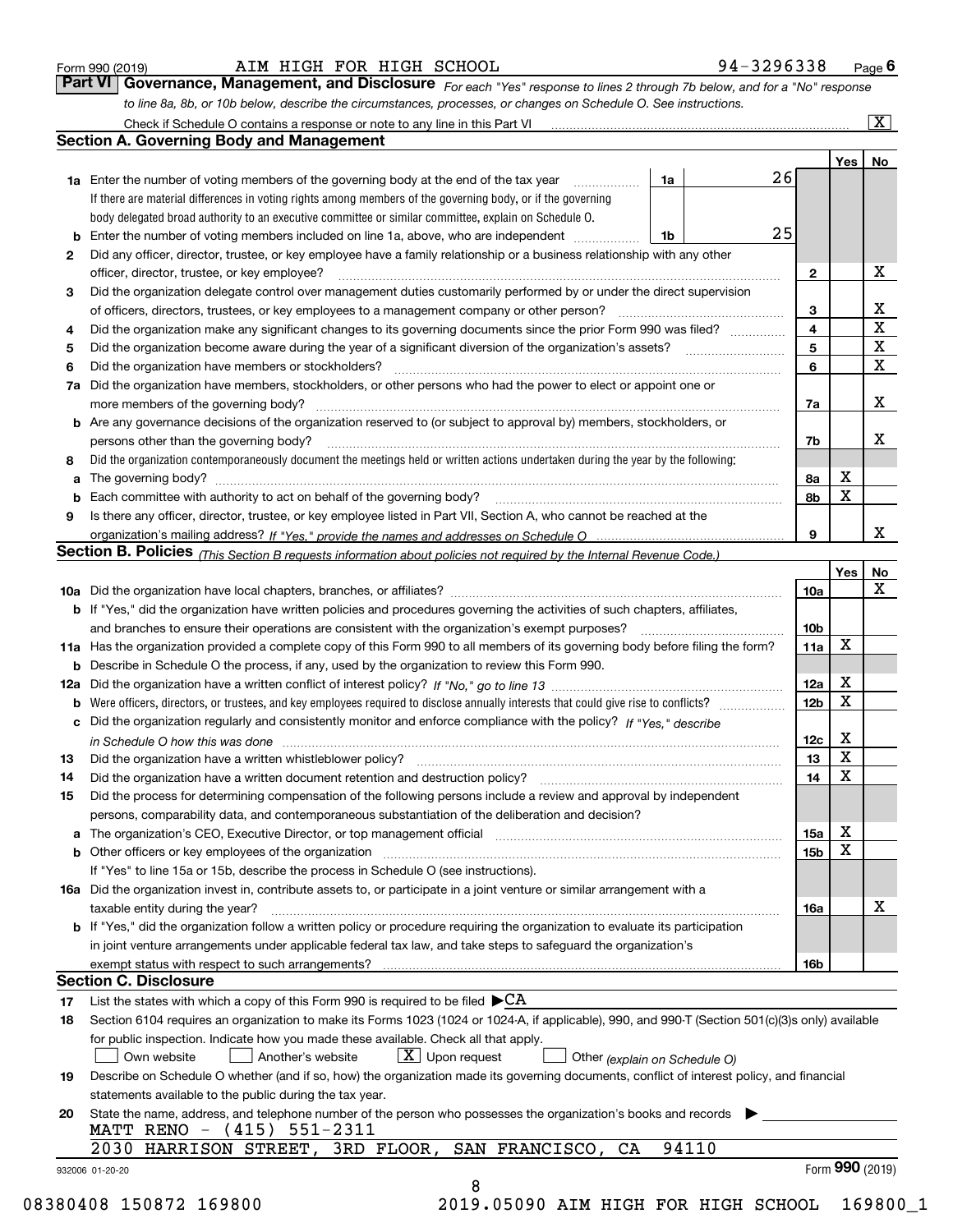$\mathcal{L}^{\text{max}}$ 

# **7Part VII Compensation of Officers, Directors, Trustees, Key Employees, Highest Compensated Employees, and Independent Contractors**

Check if Schedule O contains a response or note to any line in this Part VII

**Section A. Officers, Directors, Trustees, Key Employees, and Highest Compensated Employees**

**1a**  Complete this table for all persons required to be listed. Report compensation for the calendar year ending with or within the organization's tax year. **•** List all of the organization's current officers, directors, trustees (whether individuals or organizations), regardless of amount of compensation.

Enter -0- in columns (D), (E), and (F) if no compensation was paid.

 $\bullet$  List all of the organization's  $\,$ current key employees, if any. See instructions for definition of "key employee."

**•** List the organization's five current highest compensated employees (other than an officer, director, trustee, or key employee) who received reportable compensation (Box 5 of Form W-2 and/or Box 7 of Form 1099-MISC) of more than \$100,000 from the organization and any related organizations.

**•** List all of the organization's former officers, key employees, and highest compensated employees who received more than \$100,000 of reportable compensation from the organization and any related organizations.

**former directors or trustees**  ¥ List all of the organization's that received, in the capacity as a former director or trustee of the organization, more than \$10,000 of reportable compensation from the organization and any related organizations.

See instructions for the order in which to list the persons above.

Check this box if neither the organization nor any related organization compensated any current officer, director, or trustee.  $\mathcal{L}^{\text{max}}$ 

| (A)                             | (B)                    |                                |                                                                  | (C)                     |              |                                  |        | (D)                             | (E)                              | (F)                      |
|---------------------------------|------------------------|--------------------------------|------------------------------------------------------------------|-------------------------|--------------|----------------------------------|--------|---------------------------------|----------------------------------|--------------------------|
| Name and title                  | Average                | (do not check more than one    |                                                                  | Position                |              |                                  |        | Reportable                      | Reportable                       | Estimated                |
|                                 | hours per              |                                | box, unless person is both an<br>officer and a director/trustee) |                         |              |                                  |        | compensation                    | compensation                     | amount of                |
|                                 | week                   |                                |                                                                  |                         |              |                                  |        | from                            | from related                     | other                    |
|                                 | (list any<br>hours for |                                |                                                                  |                         |              |                                  |        | the                             | organizations<br>(W-2/1099-MISC) | compensation<br>from the |
|                                 | related                |                                |                                                                  |                         |              |                                  |        | organization<br>(W-2/1099-MISC) |                                  | organization             |
|                                 | organizations          |                                |                                                                  |                         |              |                                  |        |                                 |                                  | and related              |
|                                 | below                  | Individual trustee or director | Institutional trustee                                            |                         | Key employee |                                  |        |                                 |                                  | organizations            |
|                                 | line)                  |                                |                                                                  | Officer                 |              | Highest compensated<br> employee | Former |                                 |                                  |                          |
| GLENN A. SHANNON<br>(1)         | 3.00                   |                                |                                                                  |                         |              |                                  |        |                                 |                                  |                          |
| <b>TRUSTEE</b>                  |                        | $\overline{\textbf{X}}$        |                                                                  |                         |              |                                  |        | 0.                              | $\mathbf 0$ .                    | $0_{.}$                  |
| <b>BRUCE WHEELER</b><br>(2)     | 3.00                   |                                |                                                                  |                         |              |                                  |        |                                 |                                  |                          |
| PAST PRESIDENT                  |                        | $\mathbf X$                    |                                                                  |                         |              |                                  |        | 0.                              | 0.                               | $\mathbf 0$ .            |
| (3)<br><b>BOB FALKENBERG</b>    | 3.00                   |                                |                                                                  |                         |              |                                  |        |                                 |                                  |                          |
| PAST PRESIDENT                  |                        | $\rm X$                        |                                                                  |                         |              |                                  |        | $\mathbf 0$ .                   | $\mathbf 0$ .                    | $\mathbf 0$ .            |
| <b>JAMES KALAMAS</b><br>(4)     | 3.00                   |                                |                                                                  |                         |              |                                  |        |                                 |                                  |                          |
| TRUSTEE                         |                        | X                              |                                                                  |                         |              |                                  |        | 0.                              | $\mathbf 0$ .                    | $\mathbf 0$ .            |
| ALBERT M. ADAMS<br>(5)          | 3.00                   |                                |                                                                  |                         |              |                                  |        |                                 |                                  |                          |
| TRUSTEE                         |                        | $\overline{\mathbf{X}}$        |                                                                  |                         |              |                                  |        | 0.                              | $\mathbf 0$ .                    | $0_{.}$                  |
| (6)<br><b>BRANDON NICHOLSON</b> | 3.00                   |                                |                                                                  |                         |              |                                  |        |                                 |                                  |                          |
| <b>TRUSTEE</b>                  |                        | $\overline{\mathbf{X}}$        |                                                                  |                         |              |                                  |        | $\mathbf 0$ .                   | $\mathbf 0$ .                    | 0.                       |
| JOHN HORSCH<br>(7)              | 3.00                   |                                |                                                                  |                         |              |                                  |        |                                 |                                  |                          |
| <b>TRUSTEE</b>                  |                        | $\overline{\text{X}}$          |                                                                  |                         |              |                                  |        | $\mathbf 0$ .                   | $\mathbf 0$ .                    | $\mathbf 0$ .            |
| HILDY SHANDELL<br>(8)           | 3.00                   |                                |                                                                  |                         |              |                                  |        |                                 |                                  |                          |
| <b>TRUSTEE</b>                  |                        | $\overline{\mathbf{X}}$        |                                                                  |                         |              |                                  |        | 0.                              | $\mathbf 0$ .                    | $\mathbf 0$ .            |
| (9)<br>COURTNEY KLINGE          | 5.00                   |                                |                                                                  |                         |              |                                  |        |                                 |                                  |                          |
| VICE PRESIDENT                  |                        | $\overline{\mathbf{X}}$        |                                                                  | X                       |              |                                  |        | 0.                              | 0.                               | $\mathbf 0$ .            |
| (10) DAVID INGRAHAM             | 5.00                   |                                |                                                                  |                         |              |                                  |        |                                 |                                  |                          |
| VICE PRESIDENT                  |                        | $\overline{\text{X}}$          |                                                                  | $\overline{\mathbf{X}}$ |              |                                  |        | 0.                              | $\mathbf 0$ .                    | $\mathbf 0$ .            |
| (11) KRISTIN GANNON             | 3.00                   |                                |                                                                  |                         |              |                                  |        |                                 |                                  |                          |
| TRUSTEE                         |                        | $\overline{\mathbf{X}}$        |                                                                  |                         |              |                                  |        | 0.                              | $\mathbf 0$ .                    | 0.                       |
| (12) LAWRENCE K. WEISS          | 3.00                   |                                |                                                                  |                         |              |                                  |        |                                 |                                  |                          |
| TRUSTEE                         |                        | $\overline{\text{X}}$          |                                                                  |                         |              |                                  |        | 0.                              | $\mathbf 0$ .                    | $0$ .                    |
| (13) MICHAEL SHIPPEY            | 3.00                   |                                |                                                                  |                         |              |                                  |        |                                 |                                  |                          |
| TRUSTEE                         |                        | $\overline{\mathbf{X}}$        |                                                                  |                         |              |                                  |        | 0.                              | 0.                               | $\mathbf 0$ .            |
| (14) BILL MELLIN                | 10.00                  |                                |                                                                  |                         |              |                                  |        |                                 |                                  |                          |
| PRESIDENT                       |                        | $\mathbf X$                    |                                                                  | $\mathbf X$             |              |                                  |        | $\mathbf 0$ .                   | $\mathbf 0$ .                    | $0$ .                    |
| (15) KAYA MURRAY                | 3.00                   |                                |                                                                  |                         |              |                                  |        |                                 |                                  |                          |
| <b>TRUSTEE</b>                  |                        | $\overline{\mathbf{X}}$        |                                                                  |                         |              |                                  |        | 0.                              | $\mathbf 0$ .                    | $\mathbf 0$ .            |
| (16) STEPHEN DAVENPORT          | 3.00                   |                                |                                                                  |                         |              |                                  |        |                                 |                                  |                          |
| TRUSTEE                         |                        | $\rm X$                        |                                                                  |                         |              |                                  |        | 0.                              | $\mathbf 0$ .                    | $\mathbf 0$ .            |
| (17) SHARON ZEZIMA              | 5.00                   |                                |                                                                  |                         |              |                                  |        |                                 |                                  |                          |
| <b>SECRETARY</b>                |                        | $\rm X$                        |                                                                  | $\rm X$                 |              |                                  |        | 0.                              | $\mathbf 0$ .                    | 0.<br>$\overline{2}$     |

932007 01-20-20

Form (2019) **990**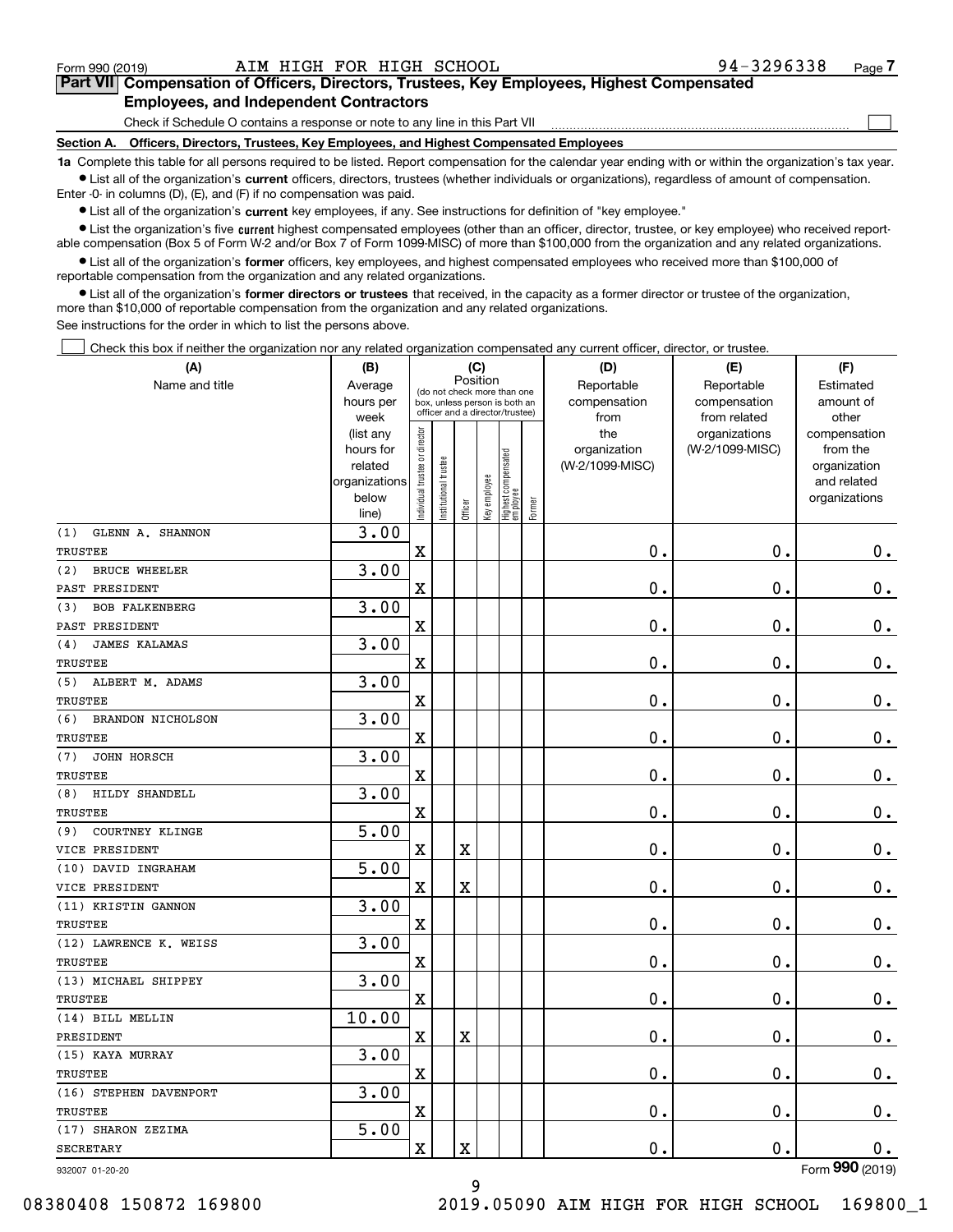| Form 990 (2019) |  |  |
|-----------------|--|--|
|                 |  |  |

| <b>Part VII</b> | Section A. Officers, Directors, Trustees, Key Employees, and Highest Compensated Employees (continued)                               |                   |                                |                                                                  |         |              |                                   |        |                                |                                  |   |                          |                        |
|-----------------|--------------------------------------------------------------------------------------------------------------------------------------|-------------------|--------------------------------|------------------------------------------------------------------|---------|--------------|-----------------------------------|--------|--------------------------------|----------------------------------|---|--------------------------|------------------------|
|                 | (A)                                                                                                                                  | (B)               |                                |                                                                  |         | (C)          |                                   |        | (D)                            | (E)                              |   | (F)                      |                        |
|                 | Name and title                                                                                                                       | Average           |                                | Position<br>(do not check more than one                          |         |              |                                   |        | Reportable                     | Reportable                       |   | Estimated                |                        |
|                 |                                                                                                                                      | hours per         |                                | box, unless person is both an<br>officer and a director/trustee) |         |              |                                   |        | compensation                   | compensation                     |   | amount of                |                        |
|                 |                                                                                                                                      | week<br>(list any |                                |                                                                  |         |              |                                   |        | from                           | from related                     |   | other                    |                        |
|                 |                                                                                                                                      | hours for         |                                |                                                                  |         |              |                                   |        | the<br>organization            | organizations<br>(W-2/1099-MISC) |   | compensation<br>from the |                        |
|                 |                                                                                                                                      | related           |                                |                                                                  |         |              |                                   |        | (W-2/1099-MISC)                |                                  |   | organization             |                        |
|                 |                                                                                                                                      | organizations     |                                |                                                                  |         |              |                                   |        |                                |                                  |   | and related              |                        |
|                 |                                                                                                                                      | below<br>line)    | Individual trustee or director | Institutional trustee                                            | Officer | Key employee | Highest compensated<br>  employee | Former |                                |                                  |   | organizations            |                        |
|                 |                                                                                                                                      |                   |                                |                                                                  |         |              |                                   |        |                                |                                  |   |                          |                        |
| TRUSTEE         | (18) ROSINA TONG                                                                                                                     | 3.00              | $\mathbf X$                    |                                                                  |         |              |                                   |        | 0.                             | 0.                               |   |                          | 0.                     |
|                 | (19) PAMELA MAY                                                                                                                      | 3.00              |                                |                                                                  |         |              |                                   |        |                                |                                  |   |                          |                        |
| TRUSTEE         |                                                                                                                                      |                   | X                              |                                                                  |         |              |                                   |        | 0.                             | 0.                               |   |                          | 0.                     |
|                 | (20) ANA CHOWDHURY                                                                                                                   | 3.00              |                                |                                                                  |         |              |                                   |        |                                |                                  |   |                          |                        |
| TRUSTEE         |                                                                                                                                      |                   | X                              |                                                                  |         |              |                                   |        | 0.                             | 0.                               |   |                          | 0.                     |
|                 | (21) GARY TEAGUE                                                                                                                     | 3.00              |                                |                                                                  |         |              |                                   |        |                                |                                  |   |                          |                        |
| TRUSTEE         |                                                                                                                                      |                   | X                              |                                                                  |         |              |                                   |        | 0.                             | 0.                               |   |                          | 0.                     |
|                 | (22) HOWARD RO                                                                                                                       | 5.00              |                                |                                                                  |         |              |                                   |        |                                |                                  |   |                          |                        |
| TREASURER       |                                                                                                                                      |                   | $\mathbf X$                    |                                                                  | X       |              |                                   |        | 0.                             | 0.                               |   |                          | 0.                     |
|                 | (23) SANDRA SHORENSTEIN                                                                                                              | 3.00              |                                |                                                                  |         |              |                                   |        |                                |                                  |   |                          |                        |
| TRUSTEE         |                                                                                                                                      |                   | X                              |                                                                  |         |              |                                   |        | 0.                             | 0.                               |   |                          | 0.                     |
|                 | (24) KIRSTEN HOEFER                                                                                                                  | 3.00              |                                |                                                                  |         |              |                                   |        |                                |                                  |   |                          |                        |
| TRUSTEE         |                                                                                                                                      |                   | X                              |                                                                  |         |              |                                   |        | 0.                             | 0.                               |   |                          | 0.                     |
|                 | (25) ROHAN PALEKAR                                                                                                                   | 3.00              |                                |                                                                  |         |              |                                   |        |                                |                                  |   |                          |                        |
| TRUSTEE         |                                                                                                                                      |                   | X                              |                                                                  |         |              |                                   |        | 0.                             | 0.                               |   |                          | $\mathbf 0$ .          |
|                 | (26) ANDREA HOWARD                                                                                                                   | 3.00              |                                |                                                                  |         |              |                                   |        |                                |                                  |   |                          |                        |
| TRUSTEE         |                                                                                                                                      |                   | $\overline{\mathbf{X}}$        |                                                                  |         |              |                                   |        | 0.                             | 0.<br>0.                         |   |                          | 0.<br>$\overline{0}$ . |
|                 | 1b Subtotal                                                                                                                          |                   |                                |                                                                  |         |              |                                   |        | $0$ .<br>594,885.              | 0.                               |   | 105,000.                 |                        |
|                 | c Total from continuation sheets to Part VII, Section A                                                                              |                   |                                |                                                                  |         |              |                                   |        | 594,885.                       | 0.                               |   | 105,000.                 |                        |
| $\mathbf{2}$    | Total number of individuals (including but not limited to those listed above) who received more than \$100,000 of reportable         |                   |                                |                                                                  |         |              |                                   |        |                                |                                  |   |                          |                        |
|                 | compensation from the organization $\blacktriangleright$                                                                             |                   |                                |                                                                  |         |              |                                   |        |                                |                                  |   |                          |                        |
|                 |                                                                                                                                      |                   |                                |                                                                  |         |              |                                   |        |                                |                                  |   | Yes                      | No                     |
| з               | Did the organization list any former officer, director, trustee, key employee, or highest compensated employee on                    |                   |                                |                                                                  |         |              |                                   |        |                                |                                  |   |                          |                        |
|                 | line 1a? If "Yes," complete Schedule J for such individual                                                                           |                   |                                |                                                                  |         |              |                                   |        |                                |                                  | 3 |                          | х                      |
| 4               | For any individual listed on line 1a, is the sum of reportable compensation and other compensation from the organization             |                   |                                |                                                                  |         |              |                                   |        |                                |                                  |   |                          |                        |
|                 |                                                                                                                                      |                   |                                |                                                                  |         |              |                                   |        |                                |                                  | 4 | x                        |                        |
| 5               | Did any person listed on line 1a receive or accrue compensation from any unrelated organization or individual for services           |                   |                                |                                                                  |         |              |                                   |        |                                |                                  |   |                          |                        |
|                 |                                                                                                                                      |                   |                                |                                                                  |         |              |                                   |        |                                |                                  | 5 |                          | х                      |
|                 | <b>Section B. Independent Contractors</b>                                                                                            |                   |                                |                                                                  |         |              |                                   |        |                                |                                  |   |                          |                        |
| 1               | Complete this table for your five highest compensated independent contractors that received more than \$100,000 of compensation from |                   |                                |                                                                  |         |              |                                   |        |                                |                                  |   |                          |                        |
|                 | the organization. Report compensation for the calendar year ending with or within the organization's tax year.                       |                   |                                |                                                                  |         |              |                                   |        |                                |                                  |   |                          |                        |
|                 | (A)<br>Name and business address                                                                                                     |                   |                                | <b>NONE</b>                                                      |         |              |                                   |        | (B)<br>Description of services |                                  |   | (C)<br>Compensation      |                        |
|                 |                                                                                                                                      |                   |                                |                                                                  |         |              |                                   |        |                                |                                  |   |                          |                        |
|                 |                                                                                                                                      |                   |                                |                                                                  |         |              |                                   |        |                                |                                  |   |                          |                        |
|                 |                                                                                                                                      |                   |                                |                                                                  |         |              |                                   |        |                                |                                  |   |                          |                        |
|                 |                                                                                                                                      |                   |                                |                                                                  |         |              |                                   |        |                                |                                  |   |                          |                        |
|                 |                                                                                                                                      |                   |                                |                                                                  |         |              |                                   |        |                                |                                  |   |                          |                        |
|                 |                                                                                                                                      |                   |                                |                                                                  |         |              |                                   |        |                                |                                  |   |                          |                        |
|                 |                                                                                                                                      |                   |                                |                                                                  |         |              |                                   |        |                                |                                  |   |                          |                        |
|                 |                                                                                                                                      |                   |                                |                                                                  |         |              |                                   |        |                                |                                  |   |                          |                        |
|                 |                                                                                                                                      |                   |                                |                                                                  |         |              |                                   |        |                                |                                  |   |                          |                        |
|                 |                                                                                                                                      |                   |                                |                                                                  |         |              |                                   |        |                                |                                  |   |                          |                        |

**2**Total number of independent contractors (including but not limited to those listed above) who received more than \$100,000 of compensation from the organization 0

10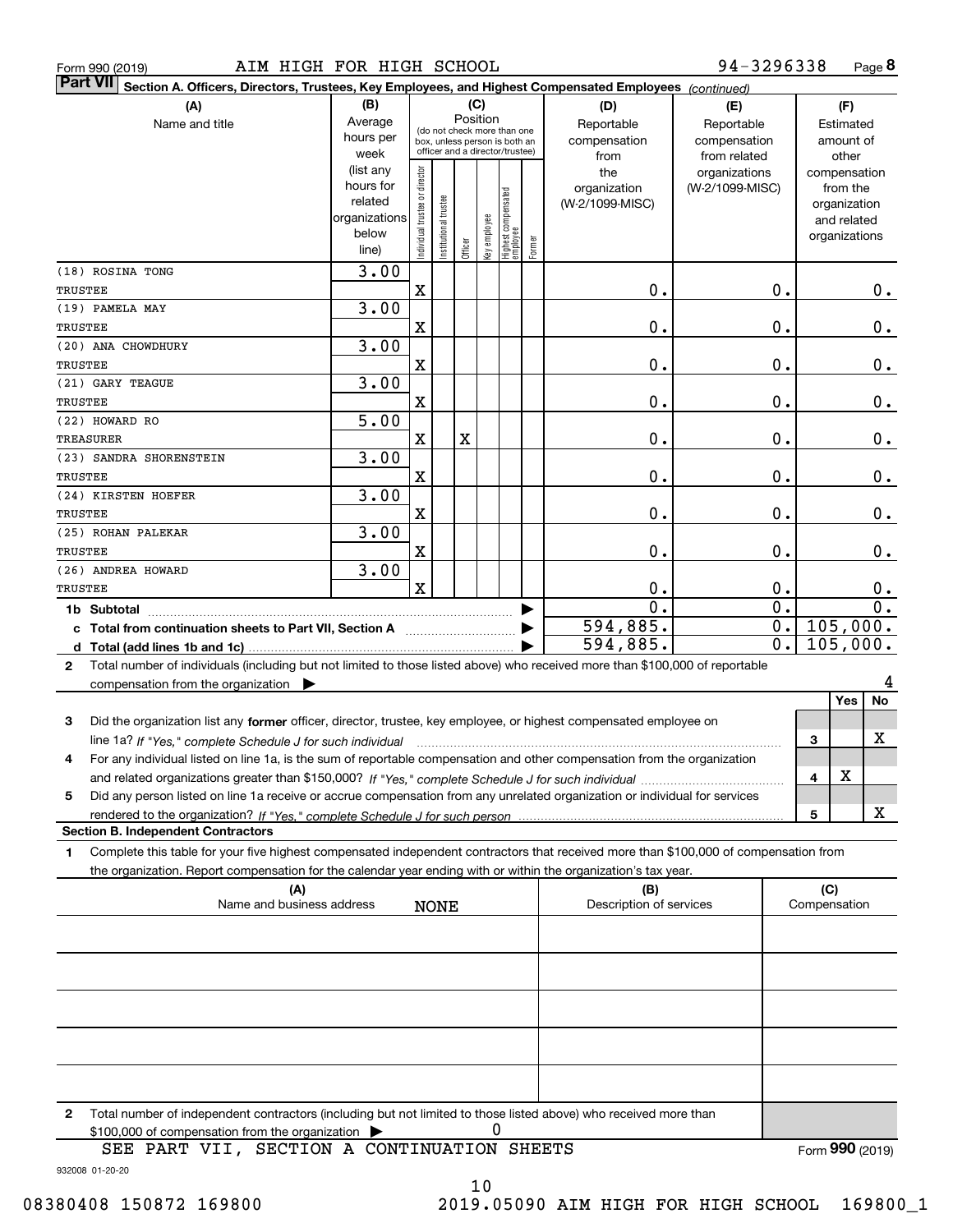| AIM HIGH FOR HIGH SCHOOL<br>Form 990                                                                                         |                |                                |                       |             |              |                              |        |                 | 94-3296338                    |                       |
|------------------------------------------------------------------------------------------------------------------------------|----------------|--------------------------------|-----------------------|-------------|--------------|------------------------------|--------|-----------------|-------------------------------|-----------------------|
| <b>Part VII</b><br>Officers, Directors, Trustees, Key Employees, and Highest Compensated Employees (continued)<br>Section A. |                |                                |                       |             |              |                              |        |                 |                               |                       |
| (A)                                                                                                                          | (B)            |                                |                       |             | (C)          |                              |        | (D)             | (E)                           | (F)                   |
| Name and title                                                                                                               | Average        |                                |                       | Position    |              |                              |        | Reportable      | Reportable                    | Estimated             |
|                                                                                                                              | hours          |                                |                       |             |              | (check all that apply)       |        | compensation    | compensation                  | amount of             |
|                                                                                                                              | per<br>week    |                                |                       |             |              |                              |        | from<br>the     | from related<br>organizations | other<br>compensation |
|                                                                                                                              | (list any      |                                |                       |             |              |                              |        | organization    | (W-2/1099-MISC)               | from the              |
|                                                                                                                              | hours for      |                                |                       |             |              |                              |        | (W-2/1099-MISC) |                               | organization          |
|                                                                                                                              | related        |                                |                       |             |              |                              |        |                 |                               | and related           |
|                                                                                                                              | organizations  |                                |                       |             |              |                              |        |                 |                               | organizations         |
|                                                                                                                              | below<br>line) | Individual trustee or director | Institutional trustee | Officer     | Key employee | Highest compensated employee | Former |                 |                               |                       |
| (27) ALEC LEE                                                                                                                | 40.00          |                                |                       |             |              |                              |        |                 |                               |                       |
| EXECUTIVE DIRECTOR                                                                                                           |                |                                |                       | X           |              |                              |        | 170,418.        | $0$ .                         | 42,000.               |
| (28) MATT RENO                                                                                                               | 40.00          |                                |                       |             |              |                              |        |                 |                               |                       |
| VICE PRESIDENT OF PEOPLE AND OPERATI                                                                                         |                |                                |                       | X           |              |                              |        | 152,667.        | $0$ .                         | 12,000.               |
| (29) MIKE ABBOTT                                                                                                             | 40.00          |                                |                       |             |              |                              |        |                 |                               |                       |
| DIRECTOR OF FINANCE                                                                                                          |                |                                |                       | $\mathbf X$ |              |                              |        | 125,648.        | $0$ .                         | 21,000.               |
| (30) STACEY LEWIS                                                                                                            | 40.00          |                                |                       |             |              |                              |        |                 |                               |                       |
| VICE PRESIDENT OF DEVELOPMENT                                                                                                |                |                                |                       |             |              | X                            |        | 146,152.        | $\mathbf 0$ .                 | 30,000.               |
|                                                                                                                              |                |                                |                       |             |              |                              |        |                 |                               |                       |
|                                                                                                                              |                |                                |                       |             |              |                              |        |                 |                               |                       |
|                                                                                                                              |                |                                |                       |             |              |                              |        |                 |                               |                       |
|                                                                                                                              |                |                                |                       |             |              |                              |        |                 |                               |                       |
|                                                                                                                              |                |                                |                       |             |              |                              |        |                 |                               |                       |
|                                                                                                                              |                |                                |                       |             |              |                              |        |                 |                               |                       |
|                                                                                                                              |                |                                |                       |             |              |                              |        |                 |                               |                       |
|                                                                                                                              |                |                                |                       |             |              |                              |        |                 |                               |                       |
|                                                                                                                              |                |                                |                       |             |              |                              |        |                 |                               |                       |
|                                                                                                                              |                |                                |                       |             |              |                              |        |                 |                               |                       |
|                                                                                                                              |                |                                |                       |             |              |                              |        |                 |                               |                       |
|                                                                                                                              |                |                                |                       |             |              |                              |        |                 |                               |                       |
|                                                                                                                              |                |                                |                       |             |              |                              |        |                 |                               |                       |
|                                                                                                                              |                |                                |                       |             |              |                              |        |                 |                               |                       |
|                                                                                                                              |                |                                |                       |             |              |                              |        |                 |                               |                       |
|                                                                                                                              |                |                                |                       |             |              |                              |        |                 |                               |                       |
|                                                                                                                              |                |                                |                       |             |              |                              |        |                 |                               |                       |
|                                                                                                                              |                |                                |                       |             |              |                              |        |                 |                               |                       |
|                                                                                                                              |                |                                |                       |             |              |                              |        |                 |                               |                       |
|                                                                                                                              |                |                                |                       |             |              |                              |        |                 |                               |                       |
|                                                                                                                              |                |                                |                       |             |              |                              |        |                 |                               |                       |
|                                                                                                                              |                |                                |                       |             |              |                              |        |                 |                               |                       |
|                                                                                                                              |                |                                |                       |             |              |                              |        |                 |                               |                       |
|                                                                                                                              |                |                                |                       |             |              |                              |        |                 |                               |                       |
|                                                                                                                              |                |                                |                       |             |              |                              |        |                 |                               |                       |
|                                                                                                                              |                |                                |                       |             |              |                              |        |                 |                               |                       |
|                                                                                                                              |                |                                |                       |             |              |                              |        |                 |                               |                       |
|                                                                                                                              |                |                                |                       |             |              |                              |        |                 |                               |                       |
|                                                                                                                              |                |                                |                       |             |              |                              |        |                 |                               |                       |
|                                                                                                                              |                |                                |                       |             |              |                              |        |                 |                               |                       |
|                                                                                                                              |                |                                |                       |             |              |                              |        |                 |                               |                       |
| Total to Part VII, Section A, line 1c                                                                                        |                |                                |                       |             |              |                              |        | 594,885.        |                               | 105,000.              |

932201 04-01-19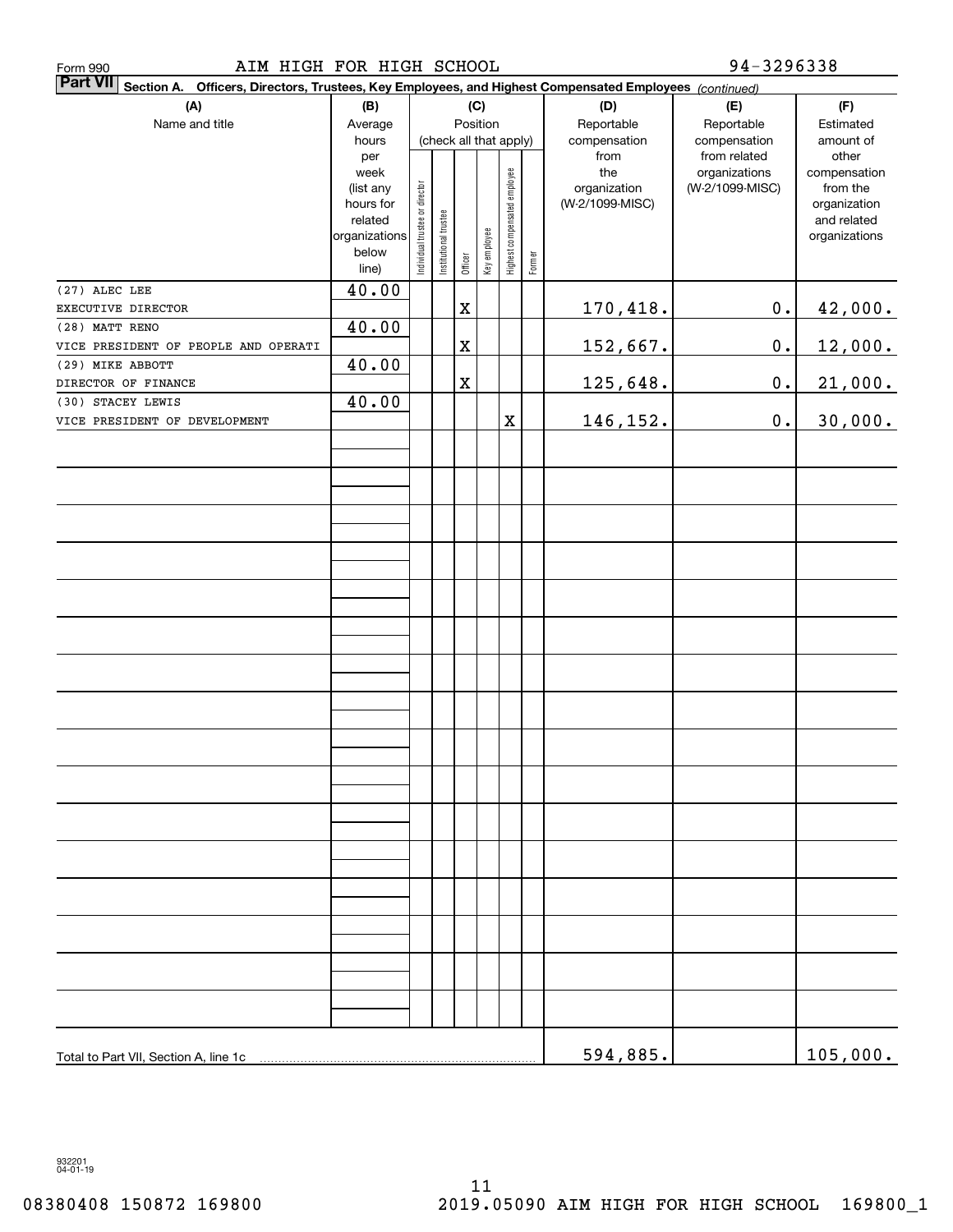| <b>Part VIII</b><br><b>Statement of Revenue</b><br>Check if Schedule O contains a response or note to any line in this Part VIII<br>$\overline{(B)}$<br>$\overline{C}$<br>(A)<br>(D)<br>Revenue excluded<br>Related or exempt<br>Unrelated<br>Total revenue<br>from tax under<br>function revenue<br>lbusiness revenuel<br>sections 512 - 514<br>Contributions, Gifts, Grants<br>and Other Similar Amounts<br>1 a Federated campaigns<br>1a<br>1 <sub>b</sub><br><b>b</b> Membership dues<br>$\ldots \ldots \ldots \ldots \ldots$<br>513,587.<br>1 <sub>c</sub><br>c Fundraising events<br>1 <sub>d</sub><br>d Related organizations<br>176,079.<br>e Government grants (contributions)<br>1e<br>f All other contributions, gifts, grants, and<br>5,361,952.<br>similar amounts not included above<br>1f<br>1g  \$<br>g Noncash contributions included in lines 1a-1f<br>6,051,618.<br><b>Business Code</b><br>2 a<br>Program Service<br>Revenue<br><u> 1980 - Andrea Andrew Maria (h. 1980).</u><br>b<br>c<br><u> 1989 - Johann Barbara, martxa alemaniar amerikan personal (h. 1989).</u><br>d<br><u> 1989 - Johann Barbara, martxa alemaniar a</u><br>е<br>All other program service revenue<br>f<br>a<br>Investment income (including dividends, interest, and<br>3<br>141,500.<br>141,500.<br>Income from investment of tax-exempt bond proceeds<br>4<br>5<br>$(i)$ Real<br>(ii) Personal<br>54,227.<br>6a<br>6 a Gross rents<br>.<br>$\overline{0}$ .<br>6b<br><b>b</b> Less: rental expenses $\ldots$<br>54,227.<br>6c<br>Rental income or (loss)<br>c<br>54, 227.<br>54,227.<br>d Net rental income or (loss)<br>(i) Securities<br>(ii) Other<br>7 a Gross amount from sales of<br>$7a$ 151, 550.<br>assets other than inventory<br><b>b</b> Less: cost or other basis<br>$\vert$ 7b $\vert$ 150,048.<br>venue<br>and sales expenses<br> 7c <br>1,502.<br>c Gain or (loss)<br>1,502.<br>Other Re<br>1,502.<br>8 a Gross income from fundraising events (not<br>513,587. of<br>including \$<br>contributions reported on line 1c). See<br>$ a_2 $ 270,957.<br>$ 8b 270, 957$ .<br><b>b</b> Less: direct expenses<br>0.<br>c Net income or (loss) from fundraising events<br>9 a Gross income from gaming activities. See<br>9a<br>9b<br>c Net income or (loss) from gaming activities<br>10 a Gross sales of inventory, less returns<br>10a<br>10b<br><b>b</b> Less: cost of goods sold<br>c Net income or (loss) from sales of inventory<br><b>Business Code</b><br>Miscellaneous<br>Revenue<br>3,235.<br>3,235.<br>OTHER<br>900003<br>11 a<br>b<br>c<br>3,235.<br>6, 252, 082.<br>143,002.<br>57,462.<br>0.1<br>12<br>Form 990 (2019)<br>932009 01-20-20 |  | Form 990 (2019) | AIM HIGH FOR HIGH SCHOOL |  | 94-3296338 | Page 9 |
|-------------------------------------------------------------------------------------------------------------------------------------------------------------------------------------------------------------------------------------------------------------------------------------------------------------------------------------------------------------------------------------------------------------------------------------------------------------------------------------------------------------------------------------------------------------------------------------------------------------------------------------------------------------------------------------------------------------------------------------------------------------------------------------------------------------------------------------------------------------------------------------------------------------------------------------------------------------------------------------------------------------------------------------------------------------------------------------------------------------------------------------------------------------------------------------------------------------------------------------------------------------------------------------------------------------------------------------------------------------------------------------------------------------------------------------------------------------------------------------------------------------------------------------------------------------------------------------------------------------------------------------------------------------------------------------------------------------------------------------------------------------------------------------------------------------------------------------------------------------------------------------------------------------------------------------------------------------------------------------------------------------------------------------------------------------------------------------------------------------------------------------------------------------------------------------------------------------------------------------------------------------------------------------------------------------------------------------------------------------------------------------------------------------------------------------------------------------------------------------------------------------------------------------------------------------------------------------------------------------------------------------------------------------------|--|-----------------|--------------------------|--|------------|--------|
|                                                                                                                                                                                                                                                                                                                                                                                                                                                                                                                                                                                                                                                                                                                                                                                                                                                                                                                                                                                                                                                                                                                                                                                                                                                                                                                                                                                                                                                                                                                                                                                                                                                                                                                                                                                                                                                                                                                                                                                                                                                                                                                                                                                                                                                                                                                                                                                                                                                                                                                                                                                                                                                                   |  |                 |                          |  |            |        |
|                                                                                                                                                                                                                                                                                                                                                                                                                                                                                                                                                                                                                                                                                                                                                                                                                                                                                                                                                                                                                                                                                                                                                                                                                                                                                                                                                                                                                                                                                                                                                                                                                                                                                                                                                                                                                                                                                                                                                                                                                                                                                                                                                                                                                                                                                                                                                                                                                                                                                                                                                                                                                                                                   |  |                 |                          |  |            |        |
|                                                                                                                                                                                                                                                                                                                                                                                                                                                                                                                                                                                                                                                                                                                                                                                                                                                                                                                                                                                                                                                                                                                                                                                                                                                                                                                                                                                                                                                                                                                                                                                                                                                                                                                                                                                                                                                                                                                                                                                                                                                                                                                                                                                                                                                                                                                                                                                                                                                                                                                                                                                                                                                                   |  |                 |                          |  |            |        |
|                                                                                                                                                                                                                                                                                                                                                                                                                                                                                                                                                                                                                                                                                                                                                                                                                                                                                                                                                                                                                                                                                                                                                                                                                                                                                                                                                                                                                                                                                                                                                                                                                                                                                                                                                                                                                                                                                                                                                                                                                                                                                                                                                                                                                                                                                                                                                                                                                                                                                                                                                                                                                                                                   |  |                 |                          |  |            |        |
|                                                                                                                                                                                                                                                                                                                                                                                                                                                                                                                                                                                                                                                                                                                                                                                                                                                                                                                                                                                                                                                                                                                                                                                                                                                                                                                                                                                                                                                                                                                                                                                                                                                                                                                                                                                                                                                                                                                                                                                                                                                                                                                                                                                                                                                                                                                                                                                                                                                                                                                                                                                                                                                                   |  |                 |                          |  |            |        |
|                                                                                                                                                                                                                                                                                                                                                                                                                                                                                                                                                                                                                                                                                                                                                                                                                                                                                                                                                                                                                                                                                                                                                                                                                                                                                                                                                                                                                                                                                                                                                                                                                                                                                                                                                                                                                                                                                                                                                                                                                                                                                                                                                                                                                                                                                                                                                                                                                                                                                                                                                                                                                                                                   |  |                 |                          |  |            |        |
|                                                                                                                                                                                                                                                                                                                                                                                                                                                                                                                                                                                                                                                                                                                                                                                                                                                                                                                                                                                                                                                                                                                                                                                                                                                                                                                                                                                                                                                                                                                                                                                                                                                                                                                                                                                                                                                                                                                                                                                                                                                                                                                                                                                                                                                                                                                                                                                                                                                                                                                                                                                                                                                                   |  |                 |                          |  |            |        |
|                                                                                                                                                                                                                                                                                                                                                                                                                                                                                                                                                                                                                                                                                                                                                                                                                                                                                                                                                                                                                                                                                                                                                                                                                                                                                                                                                                                                                                                                                                                                                                                                                                                                                                                                                                                                                                                                                                                                                                                                                                                                                                                                                                                                                                                                                                                                                                                                                                                                                                                                                                                                                                                                   |  |                 |                          |  |            |        |
|                                                                                                                                                                                                                                                                                                                                                                                                                                                                                                                                                                                                                                                                                                                                                                                                                                                                                                                                                                                                                                                                                                                                                                                                                                                                                                                                                                                                                                                                                                                                                                                                                                                                                                                                                                                                                                                                                                                                                                                                                                                                                                                                                                                                                                                                                                                                                                                                                                                                                                                                                                                                                                                                   |  |                 |                          |  |            |        |
|                                                                                                                                                                                                                                                                                                                                                                                                                                                                                                                                                                                                                                                                                                                                                                                                                                                                                                                                                                                                                                                                                                                                                                                                                                                                                                                                                                                                                                                                                                                                                                                                                                                                                                                                                                                                                                                                                                                                                                                                                                                                                                                                                                                                                                                                                                                                                                                                                                                                                                                                                                                                                                                                   |  |                 |                          |  |            |        |
|                                                                                                                                                                                                                                                                                                                                                                                                                                                                                                                                                                                                                                                                                                                                                                                                                                                                                                                                                                                                                                                                                                                                                                                                                                                                                                                                                                                                                                                                                                                                                                                                                                                                                                                                                                                                                                                                                                                                                                                                                                                                                                                                                                                                                                                                                                                                                                                                                                                                                                                                                                                                                                                                   |  |                 |                          |  |            |        |
|                                                                                                                                                                                                                                                                                                                                                                                                                                                                                                                                                                                                                                                                                                                                                                                                                                                                                                                                                                                                                                                                                                                                                                                                                                                                                                                                                                                                                                                                                                                                                                                                                                                                                                                                                                                                                                                                                                                                                                                                                                                                                                                                                                                                                                                                                                                                                                                                                                                                                                                                                                                                                                                                   |  |                 |                          |  |            |        |
|                                                                                                                                                                                                                                                                                                                                                                                                                                                                                                                                                                                                                                                                                                                                                                                                                                                                                                                                                                                                                                                                                                                                                                                                                                                                                                                                                                                                                                                                                                                                                                                                                                                                                                                                                                                                                                                                                                                                                                                                                                                                                                                                                                                                                                                                                                                                                                                                                                                                                                                                                                                                                                                                   |  |                 |                          |  |            |        |
|                                                                                                                                                                                                                                                                                                                                                                                                                                                                                                                                                                                                                                                                                                                                                                                                                                                                                                                                                                                                                                                                                                                                                                                                                                                                                                                                                                                                                                                                                                                                                                                                                                                                                                                                                                                                                                                                                                                                                                                                                                                                                                                                                                                                                                                                                                                                                                                                                                                                                                                                                                                                                                                                   |  |                 |                          |  |            |        |
|                                                                                                                                                                                                                                                                                                                                                                                                                                                                                                                                                                                                                                                                                                                                                                                                                                                                                                                                                                                                                                                                                                                                                                                                                                                                                                                                                                                                                                                                                                                                                                                                                                                                                                                                                                                                                                                                                                                                                                                                                                                                                                                                                                                                                                                                                                                                                                                                                                                                                                                                                                                                                                                                   |  |                 |                          |  |            |        |
|                                                                                                                                                                                                                                                                                                                                                                                                                                                                                                                                                                                                                                                                                                                                                                                                                                                                                                                                                                                                                                                                                                                                                                                                                                                                                                                                                                                                                                                                                                                                                                                                                                                                                                                                                                                                                                                                                                                                                                                                                                                                                                                                                                                                                                                                                                                                                                                                                                                                                                                                                                                                                                                                   |  |                 |                          |  |            |        |
|                                                                                                                                                                                                                                                                                                                                                                                                                                                                                                                                                                                                                                                                                                                                                                                                                                                                                                                                                                                                                                                                                                                                                                                                                                                                                                                                                                                                                                                                                                                                                                                                                                                                                                                                                                                                                                                                                                                                                                                                                                                                                                                                                                                                                                                                                                                                                                                                                                                                                                                                                                                                                                                                   |  |                 |                          |  |            |        |
|                                                                                                                                                                                                                                                                                                                                                                                                                                                                                                                                                                                                                                                                                                                                                                                                                                                                                                                                                                                                                                                                                                                                                                                                                                                                                                                                                                                                                                                                                                                                                                                                                                                                                                                                                                                                                                                                                                                                                                                                                                                                                                                                                                                                                                                                                                                                                                                                                                                                                                                                                                                                                                                                   |  |                 |                          |  |            |        |
|                                                                                                                                                                                                                                                                                                                                                                                                                                                                                                                                                                                                                                                                                                                                                                                                                                                                                                                                                                                                                                                                                                                                                                                                                                                                                                                                                                                                                                                                                                                                                                                                                                                                                                                                                                                                                                                                                                                                                                                                                                                                                                                                                                                                                                                                                                                                                                                                                                                                                                                                                                                                                                                                   |  |                 |                          |  |            |        |
|                                                                                                                                                                                                                                                                                                                                                                                                                                                                                                                                                                                                                                                                                                                                                                                                                                                                                                                                                                                                                                                                                                                                                                                                                                                                                                                                                                                                                                                                                                                                                                                                                                                                                                                                                                                                                                                                                                                                                                                                                                                                                                                                                                                                                                                                                                                                                                                                                                                                                                                                                                                                                                                                   |  |                 |                          |  |            |        |
|                                                                                                                                                                                                                                                                                                                                                                                                                                                                                                                                                                                                                                                                                                                                                                                                                                                                                                                                                                                                                                                                                                                                                                                                                                                                                                                                                                                                                                                                                                                                                                                                                                                                                                                                                                                                                                                                                                                                                                                                                                                                                                                                                                                                                                                                                                                                                                                                                                                                                                                                                                                                                                                                   |  |                 |                          |  |            |        |
|                                                                                                                                                                                                                                                                                                                                                                                                                                                                                                                                                                                                                                                                                                                                                                                                                                                                                                                                                                                                                                                                                                                                                                                                                                                                                                                                                                                                                                                                                                                                                                                                                                                                                                                                                                                                                                                                                                                                                                                                                                                                                                                                                                                                                                                                                                                                                                                                                                                                                                                                                                                                                                                                   |  |                 |                          |  |            |        |
|                                                                                                                                                                                                                                                                                                                                                                                                                                                                                                                                                                                                                                                                                                                                                                                                                                                                                                                                                                                                                                                                                                                                                                                                                                                                                                                                                                                                                                                                                                                                                                                                                                                                                                                                                                                                                                                                                                                                                                                                                                                                                                                                                                                                                                                                                                                                                                                                                                                                                                                                                                                                                                                                   |  |                 |                          |  |            |        |
|                                                                                                                                                                                                                                                                                                                                                                                                                                                                                                                                                                                                                                                                                                                                                                                                                                                                                                                                                                                                                                                                                                                                                                                                                                                                                                                                                                                                                                                                                                                                                                                                                                                                                                                                                                                                                                                                                                                                                                                                                                                                                                                                                                                                                                                                                                                                                                                                                                                                                                                                                                                                                                                                   |  |                 |                          |  |            |        |
|                                                                                                                                                                                                                                                                                                                                                                                                                                                                                                                                                                                                                                                                                                                                                                                                                                                                                                                                                                                                                                                                                                                                                                                                                                                                                                                                                                                                                                                                                                                                                                                                                                                                                                                                                                                                                                                                                                                                                                                                                                                                                                                                                                                                                                                                                                                                                                                                                                                                                                                                                                                                                                                                   |  |                 |                          |  |            |        |
|                                                                                                                                                                                                                                                                                                                                                                                                                                                                                                                                                                                                                                                                                                                                                                                                                                                                                                                                                                                                                                                                                                                                                                                                                                                                                                                                                                                                                                                                                                                                                                                                                                                                                                                                                                                                                                                                                                                                                                                                                                                                                                                                                                                                                                                                                                                                                                                                                                                                                                                                                                                                                                                                   |  |                 |                          |  |            |        |
|                                                                                                                                                                                                                                                                                                                                                                                                                                                                                                                                                                                                                                                                                                                                                                                                                                                                                                                                                                                                                                                                                                                                                                                                                                                                                                                                                                                                                                                                                                                                                                                                                                                                                                                                                                                                                                                                                                                                                                                                                                                                                                                                                                                                                                                                                                                                                                                                                                                                                                                                                                                                                                                                   |  |                 |                          |  |            |        |
|                                                                                                                                                                                                                                                                                                                                                                                                                                                                                                                                                                                                                                                                                                                                                                                                                                                                                                                                                                                                                                                                                                                                                                                                                                                                                                                                                                                                                                                                                                                                                                                                                                                                                                                                                                                                                                                                                                                                                                                                                                                                                                                                                                                                                                                                                                                                                                                                                                                                                                                                                                                                                                                                   |  |                 |                          |  |            |        |
|                                                                                                                                                                                                                                                                                                                                                                                                                                                                                                                                                                                                                                                                                                                                                                                                                                                                                                                                                                                                                                                                                                                                                                                                                                                                                                                                                                                                                                                                                                                                                                                                                                                                                                                                                                                                                                                                                                                                                                                                                                                                                                                                                                                                                                                                                                                                                                                                                                                                                                                                                                                                                                                                   |  |                 |                          |  |            |        |
|                                                                                                                                                                                                                                                                                                                                                                                                                                                                                                                                                                                                                                                                                                                                                                                                                                                                                                                                                                                                                                                                                                                                                                                                                                                                                                                                                                                                                                                                                                                                                                                                                                                                                                                                                                                                                                                                                                                                                                                                                                                                                                                                                                                                                                                                                                                                                                                                                                                                                                                                                                                                                                                                   |  |                 |                          |  |            |        |
|                                                                                                                                                                                                                                                                                                                                                                                                                                                                                                                                                                                                                                                                                                                                                                                                                                                                                                                                                                                                                                                                                                                                                                                                                                                                                                                                                                                                                                                                                                                                                                                                                                                                                                                                                                                                                                                                                                                                                                                                                                                                                                                                                                                                                                                                                                                                                                                                                                                                                                                                                                                                                                                                   |  |                 |                          |  |            |        |
|                                                                                                                                                                                                                                                                                                                                                                                                                                                                                                                                                                                                                                                                                                                                                                                                                                                                                                                                                                                                                                                                                                                                                                                                                                                                                                                                                                                                                                                                                                                                                                                                                                                                                                                                                                                                                                                                                                                                                                                                                                                                                                                                                                                                                                                                                                                                                                                                                                                                                                                                                                                                                                                                   |  |                 |                          |  |            |        |
|                                                                                                                                                                                                                                                                                                                                                                                                                                                                                                                                                                                                                                                                                                                                                                                                                                                                                                                                                                                                                                                                                                                                                                                                                                                                                                                                                                                                                                                                                                                                                                                                                                                                                                                                                                                                                                                                                                                                                                                                                                                                                                                                                                                                                                                                                                                                                                                                                                                                                                                                                                                                                                                                   |  |                 |                          |  |            |        |
|                                                                                                                                                                                                                                                                                                                                                                                                                                                                                                                                                                                                                                                                                                                                                                                                                                                                                                                                                                                                                                                                                                                                                                                                                                                                                                                                                                                                                                                                                                                                                                                                                                                                                                                                                                                                                                                                                                                                                                                                                                                                                                                                                                                                                                                                                                                                                                                                                                                                                                                                                                                                                                                                   |  |                 |                          |  |            |        |
|                                                                                                                                                                                                                                                                                                                                                                                                                                                                                                                                                                                                                                                                                                                                                                                                                                                                                                                                                                                                                                                                                                                                                                                                                                                                                                                                                                                                                                                                                                                                                                                                                                                                                                                                                                                                                                                                                                                                                                                                                                                                                                                                                                                                                                                                                                                                                                                                                                                                                                                                                                                                                                                                   |  |                 |                          |  |            |        |
|                                                                                                                                                                                                                                                                                                                                                                                                                                                                                                                                                                                                                                                                                                                                                                                                                                                                                                                                                                                                                                                                                                                                                                                                                                                                                                                                                                                                                                                                                                                                                                                                                                                                                                                                                                                                                                                                                                                                                                                                                                                                                                                                                                                                                                                                                                                                                                                                                                                                                                                                                                                                                                                                   |  |                 |                          |  |            |        |
|                                                                                                                                                                                                                                                                                                                                                                                                                                                                                                                                                                                                                                                                                                                                                                                                                                                                                                                                                                                                                                                                                                                                                                                                                                                                                                                                                                                                                                                                                                                                                                                                                                                                                                                                                                                                                                                                                                                                                                                                                                                                                                                                                                                                                                                                                                                                                                                                                                                                                                                                                                                                                                                                   |  |                 |                          |  |            |        |
|                                                                                                                                                                                                                                                                                                                                                                                                                                                                                                                                                                                                                                                                                                                                                                                                                                                                                                                                                                                                                                                                                                                                                                                                                                                                                                                                                                                                                                                                                                                                                                                                                                                                                                                                                                                                                                                                                                                                                                                                                                                                                                                                                                                                                                                                                                                                                                                                                                                                                                                                                                                                                                                                   |  |                 |                          |  |            |        |
|                                                                                                                                                                                                                                                                                                                                                                                                                                                                                                                                                                                                                                                                                                                                                                                                                                                                                                                                                                                                                                                                                                                                                                                                                                                                                                                                                                                                                                                                                                                                                                                                                                                                                                                                                                                                                                                                                                                                                                                                                                                                                                                                                                                                                                                                                                                                                                                                                                                                                                                                                                                                                                                                   |  |                 |                          |  |            |        |
|                                                                                                                                                                                                                                                                                                                                                                                                                                                                                                                                                                                                                                                                                                                                                                                                                                                                                                                                                                                                                                                                                                                                                                                                                                                                                                                                                                                                                                                                                                                                                                                                                                                                                                                                                                                                                                                                                                                                                                                                                                                                                                                                                                                                                                                                                                                                                                                                                                                                                                                                                                                                                                                                   |  |                 |                          |  |            |        |
|                                                                                                                                                                                                                                                                                                                                                                                                                                                                                                                                                                                                                                                                                                                                                                                                                                                                                                                                                                                                                                                                                                                                                                                                                                                                                                                                                                                                                                                                                                                                                                                                                                                                                                                                                                                                                                                                                                                                                                                                                                                                                                                                                                                                                                                                                                                                                                                                                                                                                                                                                                                                                                                                   |  |                 |                          |  |            |        |
|                                                                                                                                                                                                                                                                                                                                                                                                                                                                                                                                                                                                                                                                                                                                                                                                                                                                                                                                                                                                                                                                                                                                                                                                                                                                                                                                                                                                                                                                                                                                                                                                                                                                                                                                                                                                                                                                                                                                                                                                                                                                                                                                                                                                                                                                                                                                                                                                                                                                                                                                                                                                                                                                   |  |                 |                          |  |            |        |
|                                                                                                                                                                                                                                                                                                                                                                                                                                                                                                                                                                                                                                                                                                                                                                                                                                                                                                                                                                                                                                                                                                                                                                                                                                                                                                                                                                                                                                                                                                                                                                                                                                                                                                                                                                                                                                                                                                                                                                                                                                                                                                                                                                                                                                                                                                                                                                                                                                                                                                                                                                                                                                                                   |  |                 |                          |  |            |        |
|                                                                                                                                                                                                                                                                                                                                                                                                                                                                                                                                                                                                                                                                                                                                                                                                                                                                                                                                                                                                                                                                                                                                                                                                                                                                                                                                                                                                                                                                                                                                                                                                                                                                                                                                                                                                                                                                                                                                                                                                                                                                                                                                                                                                                                                                                                                                                                                                                                                                                                                                                                                                                                                                   |  |                 |                          |  |            |        |
|                                                                                                                                                                                                                                                                                                                                                                                                                                                                                                                                                                                                                                                                                                                                                                                                                                                                                                                                                                                                                                                                                                                                                                                                                                                                                                                                                                                                                                                                                                                                                                                                                                                                                                                                                                                                                                                                                                                                                                                                                                                                                                                                                                                                                                                                                                                                                                                                                                                                                                                                                                                                                                                                   |  |                 |                          |  |            |        |
|                                                                                                                                                                                                                                                                                                                                                                                                                                                                                                                                                                                                                                                                                                                                                                                                                                                                                                                                                                                                                                                                                                                                                                                                                                                                                                                                                                                                                                                                                                                                                                                                                                                                                                                                                                                                                                                                                                                                                                                                                                                                                                                                                                                                                                                                                                                                                                                                                                                                                                                                                                                                                                                                   |  |                 |                          |  |            |        |
|                                                                                                                                                                                                                                                                                                                                                                                                                                                                                                                                                                                                                                                                                                                                                                                                                                                                                                                                                                                                                                                                                                                                                                                                                                                                                                                                                                                                                                                                                                                                                                                                                                                                                                                                                                                                                                                                                                                                                                                                                                                                                                                                                                                                                                                                                                                                                                                                                                                                                                                                                                                                                                                                   |  |                 |                          |  |            |        |
|                                                                                                                                                                                                                                                                                                                                                                                                                                                                                                                                                                                                                                                                                                                                                                                                                                                                                                                                                                                                                                                                                                                                                                                                                                                                                                                                                                                                                                                                                                                                                                                                                                                                                                                                                                                                                                                                                                                                                                                                                                                                                                                                                                                                                                                                                                                                                                                                                                                                                                                                                                                                                                                                   |  |                 |                          |  |            |        |
|                                                                                                                                                                                                                                                                                                                                                                                                                                                                                                                                                                                                                                                                                                                                                                                                                                                                                                                                                                                                                                                                                                                                                                                                                                                                                                                                                                                                                                                                                                                                                                                                                                                                                                                                                                                                                                                                                                                                                                                                                                                                                                                                                                                                                                                                                                                                                                                                                                                                                                                                                                                                                                                                   |  |                 |                          |  |            |        |
|                                                                                                                                                                                                                                                                                                                                                                                                                                                                                                                                                                                                                                                                                                                                                                                                                                                                                                                                                                                                                                                                                                                                                                                                                                                                                                                                                                                                                                                                                                                                                                                                                                                                                                                                                                                                                                                                                                                                                                                                                                                                                                                                                                                                                                                                                                                                                                                                                                                                                                                                                                                                                                                                   |  |                 |                          |  |            |        |
|                                                                                                                                                                                                                                                                                                                                                                                                                                                                                                                                                                                                                                                                                                                                                                                                                                                                                                                                                                                                                                                                                                                                                                                                                                                                                                                                                                                                                                                                                                                                                                                                                                                                                                                                                                                                                                                                                                                                                                                                                                                                                                                                                                                                                                                                                                                                                                                                                                                                                                                                                                                                                                                                   |  |                 |                          |  |            |        |
|                                                                                                                                                                                                                                                                                                                                                                                                                                                                                                                                                                                                                                                                                                                                                                                                                                                                                                                                                                                                                                                                                                                                                                                                                                                                                                                                                                                                                                                                                                                                                                                                                                                                                                                                                                                                                                                                                                                                                                                                                                                                                                                                                                                                                                                                                                                                                                                                                                                                                                                                                                                                                                                                   |  |                 |                          |  |            |        |
|                                                                                                                                                                                                                                                                                                                                                                                                                                                                                                                                                                                                                                                                                                                                                                                                                                                                                                                                                                                                                                                                                                                                                                                                                                                                                                                                                                                                                                                                                                                                                                                                                                                                                                                                                                                                                                                                                                                                                                                                                                                                                                                                                                                                                                                                                                                                                                                                                                                                                                                                                                                                                                                                   |  |                 |                          |  |            |        |

932009 01-20-20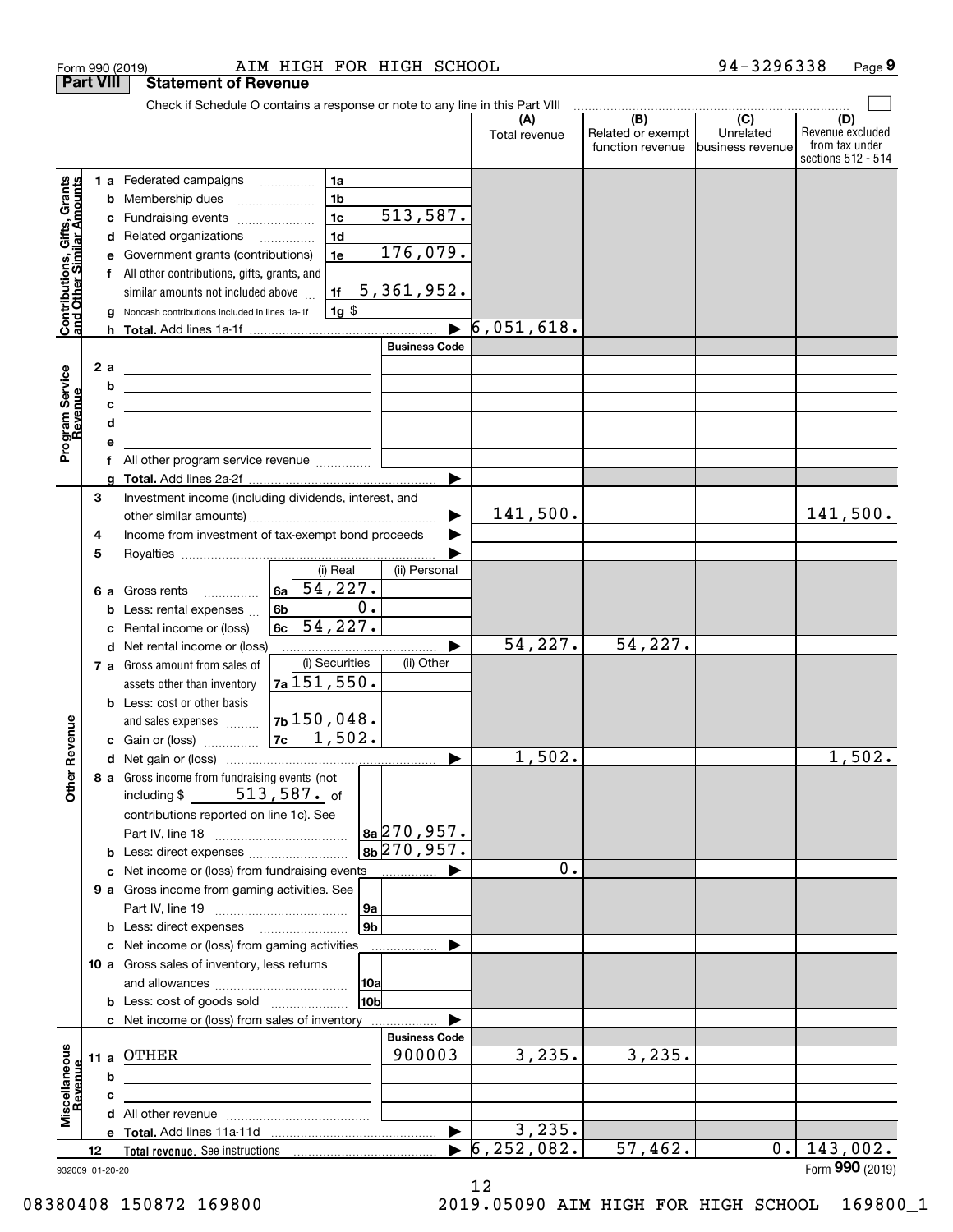Form 990 (2019) Page AIM HIGH FOR HIGH SCHOOL 94-3296338 **Part IX Statement of Functional Expenses**

|                  | Section 501(c)(3) and 501(c)(4) organizations must complete all columns. All other organizations must complete column (A).                                                                                 |                             |                                    |                                           |                                |
|------------------|------------------------------------------------------------------------------------------------------------------------------------------------------------------------------------------------------------|-----------------------------|------------------------------------|-------------------------------------------|--------------------------------|
|                  | Check if Schedule O contains a response or note to any line in this Part IX                                                                                                                                |                             |                                    |                                           |                                |
|                  | Do not include amounts reported on lines 6b,<br>7b, 8b, 9b, and 10b of Part VIII.                                                                                                                          | (A)<br>Total expenses       | (B)<br>Program service<br>expenses | (C)<br>Management and<br>general expenses | (D)<br>Fundraising<br>expenses |
| 1                | Grants and other assistance to domestic organizations                                                                                                                                                      |                             |                                    |                                           |                                |
|                  | and domestic governments. See Part IV, line 21                                                                                                                                                             |                             |                                    |                                           |                                |
| $\mathbf{2}$     | Grants and other assistance to domestic                                                                                                                                                                    |                             |                                    |                                           |                                |
|                  | individuals. See Part IV, line 22                                                                                                                                                                          |                             |                                    |                                           |                                |
| 3                | Grants and other assistance to foreign                                                                                                                                                                     |                             |                                    |                                           |                                |
|                  | organizations, foreign governments, and foreign                                                                                                                                                            |                             |                                    |                                           |                                |
|                  | individuals. See Part IV, lines 15 and 16                                                                                                                                                                  |                             |                                    |                                           |                                |
| 4                | Benefits paid to or for members                                                                                                                                                                            |                             |                                    |                                           |                                |
| 5                | Compensation of current officers, directors,                                                                                                                                                               |                             |                                    |                                           |                                |
|                  | trustees, and key employees                                                                                                                                                                                | 523,732.                    | 315,773.                           | 87, 253.                                  | 120,706.                       |
| 6                | Compensation not included above to disqualified                                                                                                                                                            |                             |                                    |                                           |                                |
|                  | persons (as defined under section 4958(f)(1)) and                                                                                                                                                          |                             |                                    |                                           |                                |
|                  | persons described in section 4958(c)(3)(B)<br>1.1.1.1.1.1.1                                                                                                                                                |                             |                                    |                                           |                                |
| 7                |                                                                                                                                                                                                            | 2,227,048.                  | 1,342,750.                         | 371,024.                                  | 513, 274.                      |
| 8                | Pension plan accruals and contributions (include                                                                                                                                                           |                             |                                    |                                           |                                |
|                  | section 401(k) and 403(b) employer contributions)                                                                                                                                                          | $\frac{102,870.}{262,348.}$ | $\frac{62,023}{158,177}$           | $\frac{17,138.}{43,707.}$                 | $\frac{23,709.}{60,464.}$      |
| 9                |                                                                                                                                                                                                            |                             |                                    |                                           |                                |
| 10               |                                                                                                                                                                                                            | 212, 384.                   | 128,052.                           | 35,383.                                   | 48,949.                        |
| 11               | Fees for services (nonemployees):                                                                                                                                                                          |                             |                                    |                                           |                                |
| a                |                                                                                                                                                                                                            | 117,045.                    | 97,635.                            | 322.                                      | 19,088.                        |
| b                |                                                                                                                                                                                                            |                             |                                    |                                           |                                |
| с                |                                                                                                                                                                                                            | 140,845.                    | 102,907.                           | 12,064.                                   | 25,874.                        |
| d                |                                                                                                                                                                                                            |                             |                                    |                                           |                                |
| е                | Professional fundraising services. See Part IV, line 17                                                                                                                                                    |                             |                                    |                                           |                                |
| f                | Investment management fees                                                                                                                                                                                 |                             |                                    |                                           |                                |
| g                | Other. (If line 11g amount exceeds 10% of line 25,                                                                                                                                                         |                             |                                    |                                           |                                |
|                  | column (A) amount, list line 11g expenses on Sch O.)                                                                                                                                                       |                             |                                    |                                           |                                |
| 12 <sup>12</sup> |                                                                                                                                                                                                            |                             |                                    |                                           |                                |
| 13               |                                                                                                                                                                                                            | 106,840.                    | 43,334.                            | 10,917.                                   | <u>52,589.</u>                 |
| 14               |                                                                                                                                                                                                            | 50,062.                     | 10, 124.                           | 20,903.                                   | 19,035.                        |
| 15               |                                                                                                                                                                                                            |                             |                                    |                                           |                                |
| 16               |                                                                                                                                                                                                            | 216, 217.                   | 165,415.                           | $\overline{21,315}$ .                     | 29,487.                        |
| 17               |                                                                                                                                                                                                            | 12,966.                     | 10,967.                            | 942.                                      | 1,057.                         |
| 18               | Payments of travel or entertainment expenses                                                                                                                                                               |                             |                                    |                                           |                                |
|                  | for any federal, state, or local public officials                                                                                                                                                          |                             |                                    |                                           |                                |
| 19               | Conferences, conventions, and meetings                                                                                                                                                                     |                             |                                    |                                           |                                |
| 20               | Interest                                                                                                                                                                                                   |                             |                                    |                                           |                                |
| 21               |                                                                                                                                                                                                            |                             |                                    |                                           |                                |
| 22               | Depreciation, depletion, and amortization                                                                                                                                                                  | 88,412.                     | 88,412.                            |                                           |                                |
| 23               | Insurance                                                                                                                                                                                                  | 53,840.                     | 39,700.                            | $\overline{5,933.}$                       | 8,207.                         |
| 24               | Other expenses. Itemize expenses not covered<br>above (List miscellaneous expenses on line 24e. If<br>line 24e amount exceeds 10% of line 25, column (A)<br>amount, list line 24e expenses on Schedule O.) |                             |                                    |                                           |                                |
| a                | MATERIALS AND SUPPLIES                                                                                                                                                                                     | 54, 531.                    | 49,157.                            | 2,884.                                    | 2,490.                         |
| b                | FOOD                                                                                                                                                                                                       | 14,550.                     | 7,976.                             | 3,935.                                    | 2,639.                         |
| c                |                                                                                                                                                                                                            |                             |                                    |                                           |                                |
| d                |                                                                                                                                                                                                            |                             |                                    |                                           |                                |
|                  | e All other expenses                                                                                                                                                                                       | 18,364.                     | $\overline{25}$ .                  | 10, 359.                                  | 7,980.                         |
| 25               | Total functional expenses. Add lines 1 through 24e                                                                                                                                                         | 4, 202, 054.                | 2,622,427.                         | 644,079.                                  | 935,548.                       |
| 26               | Joint costs. Complete this line only if the organization                                                                                                                                                   |                             |                                    |                                           |                                |
|                  | reported in column (B) joint costs from a combined                                                                                                                                                         |                             |                                    |                                           |                                |
|                  | educational campaign and fundraising solicitation.                                                                                                                                                         |                             |                                    |                                           |                                |
|                  | Check here $\blacktriangleright$<br>if following SOP 98-2 (ASC 958-720)                                                                                                                                    |                             |                                    |                                           |                                |

13

932010 01-20-20

Form (2019) **990**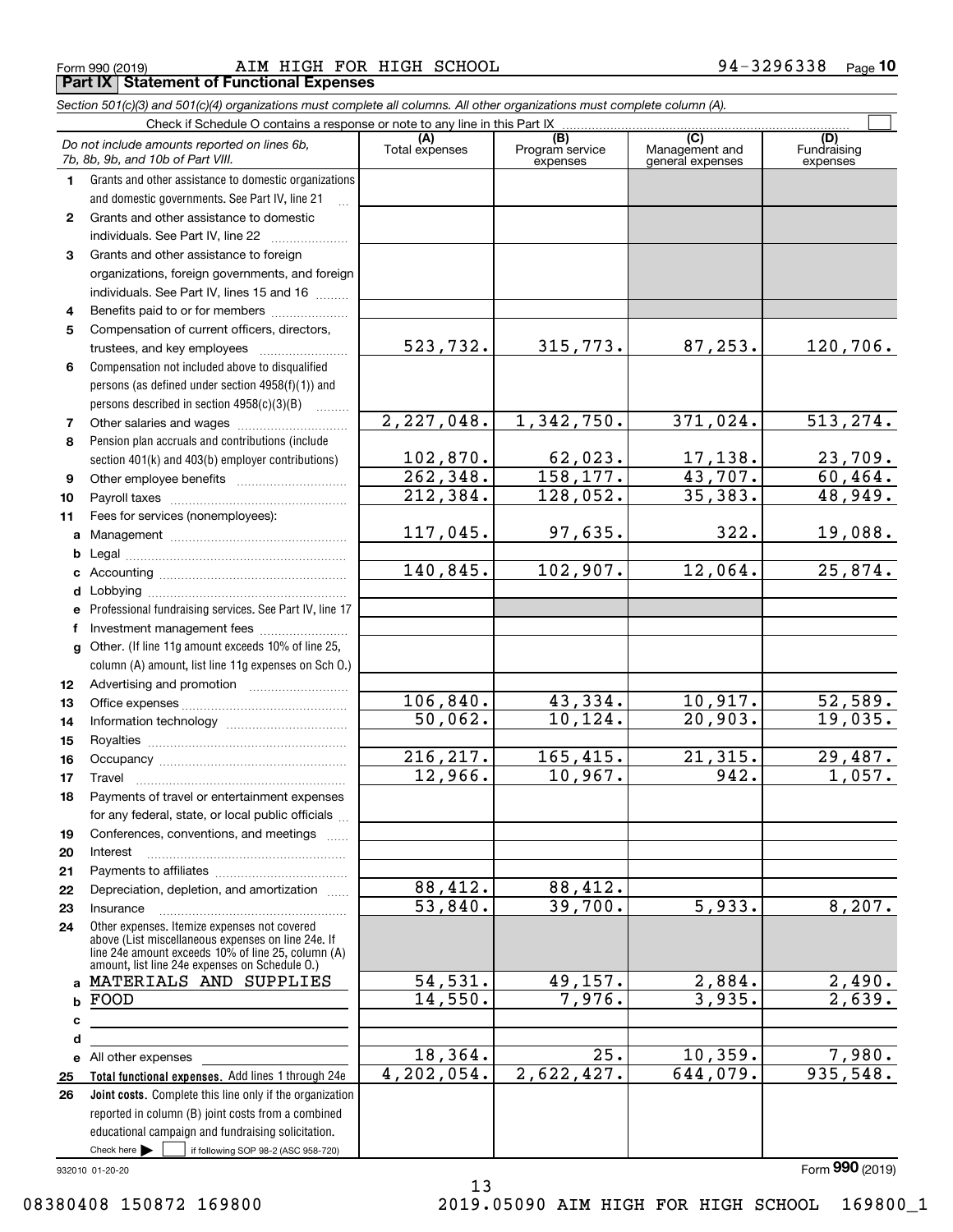| Form 990 (2019) |                               |  |  | AIM HIGH FOR HIGH SCHOOL | 3296338<br>94–1 | Page |
|-----------------|-------------------------------|--|--|--------------------------|-----------------|------|
|                 | <b>Part X   Balance Sheet</b> |  |  |                          |                 |      |

Check if Schedule O contains a response or note to any line in this Part X

|                             |          |                                                                                                                                                    |                           | (A)<br>Beginning of year |                         | (B)<br>End of year           |
|-----------------------------|----------|----------------------------------------------------------------------------------------------------------------------------------------------------|---------------------------|--------------------------|-------------------------|------------------------------|
|                             | 1        |                                                                                                                                                    |                           |                          | $\mathbf{1}$            |                              |
|                             | 2        |                                                                                                                                                    |                           | $\overline{2,122},027.$  | $\mathbf{2}$            | 4,096,448.                   |
|                             | з        |                                                                                                                                                    |                           | $\overline{2,017,074}$ . | $\overline{\mathbf{3}}$ | 1,604,000.                   |
|                             | 4        |                                                                                                                                                    | 2,661.                    | $\overline{4}$           |                         |                              |
|                             | 5        | Loans and other receivables from any current or former officer, director,                                                                          |                           |                          |                         |                              |
|                             |          | trustee, key employee, creator or founder, substantial contributor, or 35%                                                                         |                           |                          |                         |                              |
|                             |          | controlled entity or family member of any of these persons                                                                                         |                           |                          | 5                       |                              |
|                             | 6        | Loans and other receivables from other disqualified persons (as defined                                                                            |                           |                          |                         |                              |
|                             |          | under section 4958(f)(1)), and persons described in section 4958(c)(3)(B)                                                                          | <b>Section</b>            |                          | 6                       |                              |
|                             | 7        |                                                                                                                                                    |                           | $\overline{7}$           |                         |                              |
| Assets                      | 8        |                                                                                                                                                    |                           |                          | 8                       |                              |
|                             | 9        | Prepaid expenses and deferred charges                                                                                                              |                           |                          | 9                       |                              |
|                             |          | 10a Land, buildings, and equipment: cost or other                                                                                                  |                           |                          |                         |                              |
|                             |          | basis. Complete Part VI of Schedule D  10a                                                                                                         | $\frac{313,557}{212,136}$ |                          |                         |                              |
|                             |          | <b>b</b> Less: accumulated depreciation                                                                                                            |                           | 189,833.                 | 10 <sub>c</sub>         | $\frac{101,421}{7,061,392.}$ |
|                             | 11       |                                                                                                                                                    |                           | $\overline{5,361,843.}$  | 11                      |                              |
|                             | 12       |                                                                                                                                                    |                           |                          | 12                      |                              |
|                             | 13       |                                                                                                                                                    |                           |                          | 13                      |                              |
|                             | 14       |                                                                                                                                                    |                           |                          | 14                      |                              |
|                             | 15       |                                                                                                                                                    |                           | 88,472.                  | 15                      | 55, 119.                     |
|                             | 16       |                                                                                                                                                    |                           | 9,781,910.               | 16                      | 12,918,380.                  |
|                             | 17       |                                                                                                                                                    |                           | 165, 538.                | 17                      | 197, 225.                    |
|                             | 18       |                                                                                                                                                    |                           |                          | 18                      | 446,090.                     |
|                             | 19       |                                                                                                                                                    |                           |                          | 19                      |                              |
|                             | 20       |                                                                                                                                                    |                           |                          | 20                      |                              |
|                             | 21<br>22 | Escrow or custodial account liability. Complete Part IV of Schedule D                                                                              |                           |                          | 21                      |                              |
| Liabilities                 |          | Loans and other payables to any current or former officer, director,<br>trustee, key employee, creator or founder, substantial contributor, or 35% |                           |                          |                         |                              |
|                             |          | controlled entity or family member of any of these persons                                                                                         |                           |                          | 22                      |                              |
|                             | 23       | Secured mortgages and notes payable to unrelated third parties                                                                                     |                           |                          | 23                      |                              |
|                             | 24       | Unsecured notes and loans payable to unrelated third parties                                                                                       |                           |                          | 24                      |                              |
|                             | 25       | Other liabilities (including federal income tax, payables to related third                                                                         |                           |                          |                         |                              |
|                             |          | parties, and other liabilities not included on lines 17-24). Complete Part X                                                                       |                           |                          |                         |                              |
|                             |          | of Schedule D                                                                                                                                      |                           |                          | 25                      |                              |
|                             | 26       |                                                                                                                                                    |                           | 165,538.                 | 26                      | 643,315.                     |
|                             |          | Organizations that follow FASB ASC 958, check here $\blacktriangleright \boxed{X}$                                                                 |                           |                          |                         |                              |
|                             |          | and complete lines 27, 28, 32, and 33.                                                                                                             |                           |                          |                         |                              |
|                             | 27       |                                                                                                                                                    |                           | 7,599,298.               | 27                      | 10,520,033.                  |
|                             | 28       |                                                                                                                                                    |                           | $\overline{2,017,074}$ . | 28                      | 1,755,032.                   |
|                             |          | Organizations that do not follow FASB ASC 958, check here $\blacktriangleright$                                                                    |                           |                          |                         |                              |
|                             |          | and complete lines 29 through 33.                                                                                                                  |                           |                          |                         |                              |
| Net Assets or Fund Balances | 29       |                                                                                                                                                    |                           |                          | 29                      |                              |
|                             | 30       | Paid-in or capital surplus, or land, building, or equipment fund                                                                                   |                           |                          | 30                      |                              |
|                             | 31       | Retained earnings, endowment, accumulated income, or other funds                                                                                   |                           |                          | 31                      |                              |
|                             | 32       |                                                                                                                                                    |                           | 9,616,372.               | 32                      | 12, 275, 065.                |
|                             | 33       |                                                                                                                                                    |                           | 9,781,910.               | 33                      | 12,918,380.                  |

 $\mathcal{L}^{\text{max}}$ 

Form (2019) **990**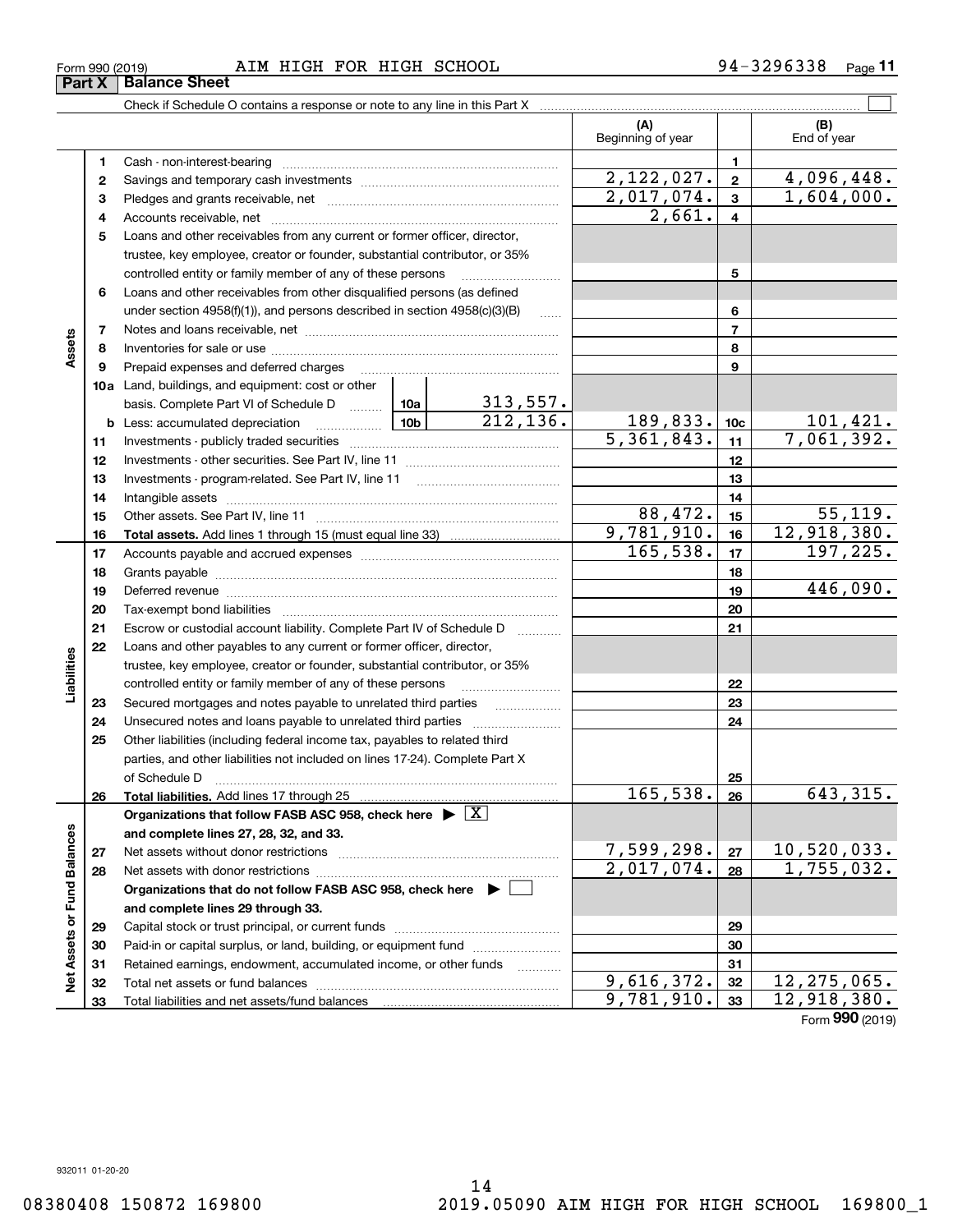|    | AIM HIGH FOR HIGH SCHOOL<br>Form 990 (2019)                                                                                     |                | 94-3296338 Page 12 |          |                         |  |  |  |
|----|---------------------------------------------------------------------------------------------------------------------------------|----------------|--------------------|----------|-------------------------|--|--|--|
|    | <b>Reconciliation of Net Assets</b><br>Part XI                                                                                  |                |                    |          |                         |  |  |  |
|    |                                                                                                                                 |                |                    |          |                         |  |  |  |
|    |                                                                                                                                 |                |                    |          |                         |  |  |  |
| 1  | Total revenue (must equal Part VIII, column (A), line 12)                                                                       | $\mathbf{1}$   | 6, 252, 082.       |          |                         |  |  |  |
| 2  | 4,202,054.<br>$\mathbf{2}$<br>Total expenses (must equal Part IX, column (A), line 25) www.communicallycommunity.community.com  |                |                    |          |                         |  |  |  |
| з  | 2,050,028.<br>3<br>Revenue less expenses. Subtract line 2 from line 1                                                           |                |                    |          |                         |  |  |  |
| 4  | 9,616,372.<br>$\overline{\mathbf{4}}$                                                                                           |                |                    |          |                         |  |  |  |
| 5  | Net unrealized gains (losses) on investments                                                                                    | 5              |                    | 608,665. |                         |  |  |  |
| 6  |                                                                                                                                 | 6              |                    |          |                         |  |  |  |
| 7  | Investment expenses www.communication.com/www.communication.com/www.communication.com/www.com                                   | $\overline{7}$ |                    |          |                         |  |  |  |
| 8  | Prior period adjustments                                                                                                        | 8              |                    |          |                         |  |  |  |
| 9  | Other changes in net assets or fund balances (explain on Schedule O)                                                            | 9              |                    |          | 0.                      |  |  |  |
| 10 | Net assets or fund balances at end of year. Combine lines 3 through 9 (must equal Part X, line 32,                              |                |                    |          |                         |  |  |  |
|    |                                                                                                                                 | 10             | 12, 275, 065.      |          |                         |  |  |  |
|    | Part XII Financial Statements and Reporting                                                                                     |                |                    |          |                         |  |  |  |
|    |                                                                                                                                 |                |                    |          | $\overline{\mathbf{X}}$ |  |  |  |
|    |                                                                                                                                 |                |                    | Yes      | No                      |  |  |  |
| 1  | $\boxed{\mathbf{X}}$ Accrual<br>Accounting method used to prepare the Form 990: <u>I</u> Cash<br>Other                          |                |                    |          |                         |  |  |  |
|    | If the organization changed its method of accounting from a prior year or checked "Other," explain in Schedule O.               |                |                    |          |                         |  |  |  |
|    | 2a Were the organization's financial statements compiled or reviewed by an independent accountant?                              |                | 2a                 |          | Χ                       |  |  |  |
|    | If "Yes," check a box below to indicate whether the financial statements for the year were compiled or reviewed on a            |                |                    |          |                         |  |  |  |
|    | separate basis, consolidated basis, or both:                                                                                    |                |                    |          |                         |  |  |  |
|    | Separate basis<br>Both consolidated and separate basis<br>Consolidated basis                                                    |                |                    |          |                         |  |  |  |
|    | <b>b</b> Were the organization's financial statements audited by an independent accountant?                                     |                | 2 <sub>b</sub>     | x        |                         |  |  |  |
|    | If "Yes," check a box below to indicate whether the financial statements for the year were audited on a separate basis,         |                |                    |          |                         |  |  |  |
|    | consolidated basis, or both:                                                                                                    |                |                    |          |                         |  |  |  |
|    | $X$ Separate basis<br><b>Consolidated basis</b><br>Both consolidated and separate basis                                         |                |                    |          |                         |  |  |  |
| c  | If "Yes" to line 2a or 2b, does the organization have a committee that assumes responsibility for oversight of the audit,       |                |                    |          |                         |  |  |  |
|    | review, or compilation of its financial statements and selection of an independent accountant?                                  |                | 2c                 | х        |                         |  |  |  |
|    | If the organization changed either its oversight process or selection process during the tax year, explain on Schedule O.       |                |                    |          |                         |  |  |  |
|    | 3a As a result of a federal award, was the organization required to undergo an audit or audits as set forth in the Single Audit |                |                    |          |                         |  |  |  |
|    |                                                                                                                                 |                | За                 |          | x                       |  |  |  |
| b  | If "Yes," did the organization undergo the required audit or audits? If the organization did not undergo the required audit     |                |                    |          |                         |  |  |  |
|    |                                                                                                                                 |                | 3b                 | nnn      |                         |  |  |  |

Form (2019) **990**

932012 01-20-20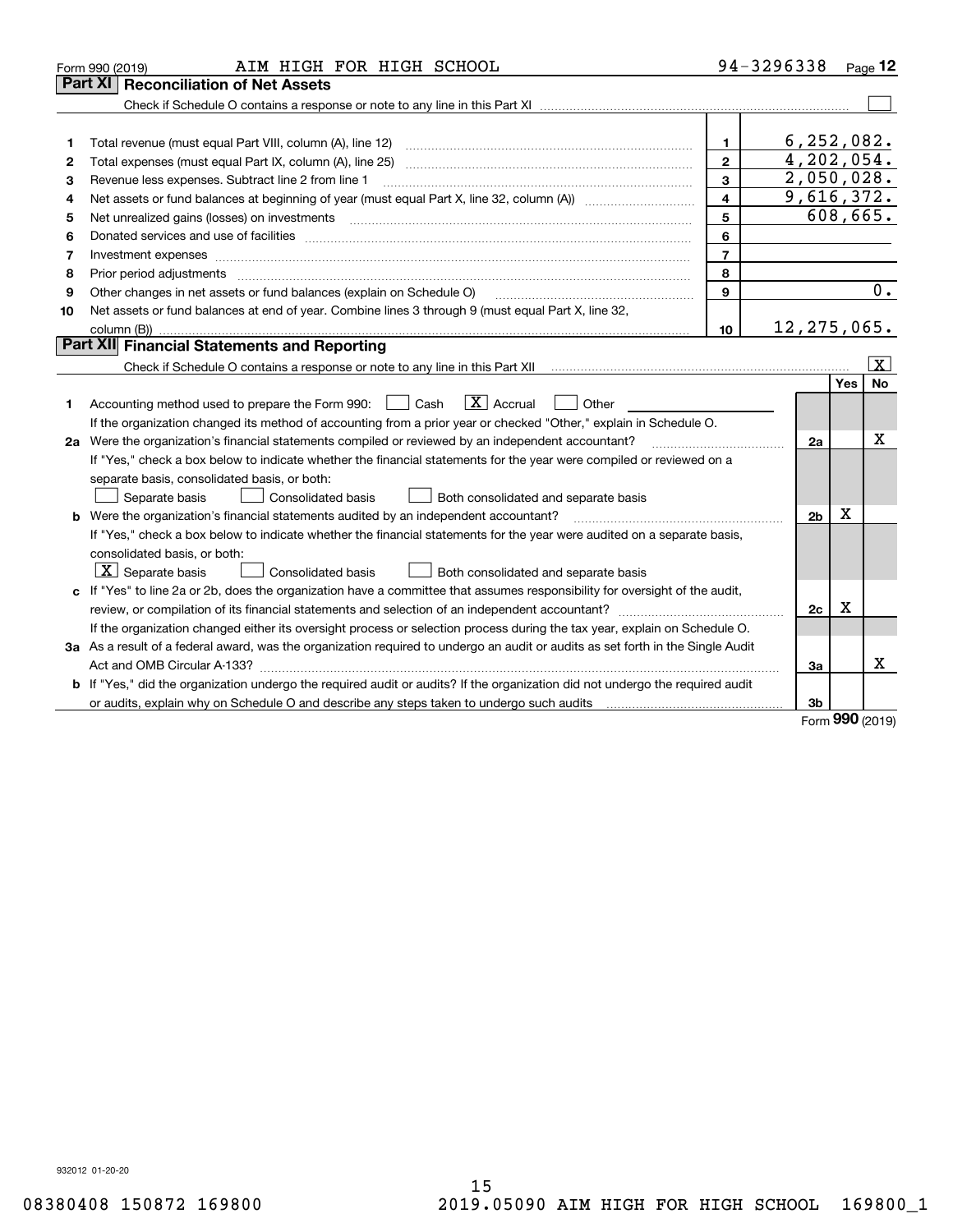| <b>SCHEDULE A</b> |
|-------------------|
|-------------------|

Department of the Treasury

**Total**

| (Form 990 or 990-EZ) |  |  |  |  |
|----------------------|--|--|--|--|
|----------------------|--|--|--|--|

# **Public Charity Status and Public Support**

**Complete if the organization is a section 501(c)(3) organization or a section 4947(a)(1) nonexempt charitable trust.**

**| Attach to Form 990 or Form 990-EZ.** 

| OMB No. 1545-0047            |
|------------------------------|
| 2019                         |
| Open to Public<br>Inspection |

|  | Name of the organization |
|--|--------------------------|
|--|--------------------------|

| Internal Revenue Service<br>Inspection<br>Go to www.irs.gov/Form990 for instructions and the latest information. |                                                                                           |  |                                               |                                                                                                                                               |     |                                                                |                            |  |                                       |
|------------------------------------------------------------------------------------------------------------------|-------------------------------------------------------------------------------------------|--|-----------------------------------------------|-----------------------------------------------------------------------------------------------------------------------------------------------|-----|----------------------------------------------------------------|----------------------------|--|---------------------------------------|
| Name of the organization                                                                                         |                                                                                           |  |                                               |                                                                                                                                               |     |                                                                |                            |  | <b>Employer identification number</b> |
| AIM HIGH FOR HIGH SCHOOL                                                                                         |                                                                                           |  |                                               |                                                                                                                                               |     |                                                                | 94-3296338                 |  |                                       |
| Part I                                                                                                           |                                                                                           |  |                                               | Reason for Public Charity Status (All organizations must complete this part.) See instructions.                                               |     |                                                                |                            |  |                                       |
|                                                                                                                  |                                                                                           |  |                                               | The organization is not a private foundation because it is: (For lines 1 through 12, check only one box.)                                     |     |                                                                |                            |  |                                       |
| 1                                                                                                                |                                                                                           |  |                                               | A church, convention of churches, or association of churches described in section 170(b)(1)(A)(i).                                            |     |                                                                |                            |  |                                       |
| $\mathbf{X}$<br>2                                                                                                |                                                                                           |  |                                               | A school described in section 170(b)(1)(A)(ii). (Attach Schedule E (Form 990 or 990-EZ).)                                                     |     |                                                                |                            |  |                                       |
| 3                                                                                                                |                                                                                           |  |                                               | A hospital or a cooperative hospital service organization described in section 170(b)(1)(A)(iii).                                             |     |                                                                |                            |  |                                       |
| 4                                                                                                                | city, and state:                                                                          |  |                                               | A medical research organization operated in conjunction with a hospital described in section 170(b)(1)(A)(iii). Enter the hospital's name,    |     |                                                                |                            |  |                                       |
| 5                                                                                                                |                                                                                           |  |                                               | An organization operated for the benefit of a college or university owned or operated by a governmental unit described in                     |     |                                                                |                            |  |                                       |
|                                                                                                                  |                                                                                           |  | section 170(b)(1)(A)(iv). (Complete Part II.) |                                                                                                                                               |     |                                                                |                            |  |                                       |
| 6                                                                                                                |                                                                                           |  |                                               | A federal, state, or local government or governmental unit described in section 170(b)(1)(A)(v).                                              |     |                                                                |                            |  |                                       |
| 7                                                                                                                |                                                                                           |  |                                               | An organization that normally receives a substantial part of its support from a governmental unit or from the general public described in     |     |                                                                |                            |  |                                       |
|                                                                                                                  |                                                                                           |  | section 170(b)(1)(A)(vi). (Complete Part II.) |                                                                                                                                               |     |                                                                |                            |  |                                       |
| 8                                                                                                                |                                                                                           |  |                                               | A community trust described in section 170(b)(1)(A)(vi). (Complete Part II.)                                                                  |     |                                                                |                            |  |                                       |
| 9                                                                                                                |                                                                                           |  |                                               | An agricultural research organization described in section 170(b)(1)(A)(ix) operated in conjunction with a land-grant college                 |     |                                                                |                            |  |                                       |
|                                                                                                                  |                                                                                           |  |                                               | or university or a non-land-grant college of agriculture (see instructions). Enter the name, city, and state of the college or                |     |                                                                |                            |  |                                       |
|                                                                                                                  | university:                                                                               |  |                                               |                                                                                                                                               |     |                                                                |                            |  |                                       |
| 10                                                                                                               |                                                                                           |  |                                               | An organization that normally receives: (1) more than 33 1/3% of its support from contributions, membership fees, and gross receipts from     |     |                                                                |                            |  |                                       |
|                                                                                                                  |                                                                                           |  |                                               | activities related to its exempt functions - subject to certain exceptions, and (2) no more than 33 1/3% of its support from gross investment |     |                                                                |                            |  |                                       |
|                                                                                                                  |                                                                                           |  |                                               | income and unrelated business taxable income (less section 511 tax) from businesses acquired by the organization after June 30, 1975.         |     |                                                                |                            |  |                                       |
|                                                                                                                  |                                                                                           |  | See section 509(a)(2). (Complete Part III.)   |                                                                                                                                               |     |                                                                |                            |  |                                       |
| 11                                                                                                               |                                                                                           |  |                                               | An organization organized and operated exclusively to test for public safety. See section 509(a)(4).                                          |     |                                                                |                            |  |                                       |
| 12                                                                                                               |                                                                                           |  |                                               | An organization organized and operated exclusively for the benefit of, to perform the functions of, or to carry out the purposes of one or    |     |                                                                |                            |  |                                       |
|                                                                                                                  |                                                                                           |  |                                               | more publicly supported organizations described in section 509(a)(1) or section 509(a)(2). See section 509(a)(3). Check the box in            |     |                                                                |                            |  |                                       |
|                                                                                                                  |                                                                                           |  |                                               | lines 12a through 12d that describes the type of supporting organization and complete lines 12e, 12f, and 12g.                                |     |                                                                |                            |  |                                       |
| а                                                                                                                |                                                                                           |  |                                               | Type I. A supporting organization operated, supervised, or controlled by its supported organization(s), typically by giving                   |     |                                                                |                            |  |                                       |
|                                                                                                                  |                                                                                           |  |                                               | the supported organization(s) the power to regularly appoint or elect a majority of the directors or trustees of the supporting               |     |                                                                |                            |  |                                       |
|                                                                                                                  |                                                                                           |  |                                               | organization. You must complete Part IV, Sections A and B.                                                                                    |     |                                                                |                            |  |                                       |
| b                                                                                                                |                                                                                           |  |                                               | Type II. A supporting organization supervised or controlled in connection with its supported organization(s), by having                       |     |                                                                |                            |  |                                       |
|                                                                                                                  |                                                                                           |  |                                               | control or management of the supporting organization vested in the same persons that control or manage the supported                          |     |                                                                |                            |  |                                       |
|                                                                                                                  |                                                                                           |  |                                               | organization(s). You must complete Part IV, Sections A and C.                                                                                 |     |                                                                |                            |  |                                       |
| c                                                                                                                |                                                                                           |  |                                               | Type III functionally integrated. A supporting organization operated in connection with, and functionally integrated with,                    |     |                                                                |                            |  |                                       |
|                                                                                                                  |                                                                                           |  |                                               | its supported organization(s) (see instructions). You must complete Part IV, Sections A, D, and E.                                            |     |                                                                |                            |  |                                       |
| d                                                                                                                |                                                                                           |  |                                               | Type III non-functionally integrated. A supporting organization operated in connection with its supported organization(s)                     |     |                                                                |                            |  |                                       |
|                                                                                                                  |                                                                                           |  |                                               | that is not functionally integrated. The organization generally must satisfy a distribution requirement and an attentiveness                  |     |                                                                |                            |  |                                       |
|                                                                                                                  |                                                                                           |  |                                               | requirement (see instructions). You must complete Part IV, Sections A and D, and Part V.                                                      |     |                                                                |                            |  |                                       |
| е                                                                                                                |                                                                                           |  |                                               | Check this box if the organization received a written determination from the IRS that it is a Type I, Type II, Type III                       |     |                                                                |                            |  |                                       |
|                                                                                                                  | functionally integrated, or Type III non-functionally integrated supporting organization. |  |                                               |                                                                                                                                               |     |                                                                |                            |  |                                       |
| Enter the number of supported organizations<br>f                                                                 |                                                                                           |  |                                               |                                                                                                                                               |     |                                                                |                            |  |                                       |
|                                                                                                                  |                                                                                           |  |                                               | g Provide the following information about the supported organization(s).                                                                      |     |                                                                |                            |  |                                       |
|                                                                                                                  | (i) Name of supported                                                                     |  | (ii) EIN                                      | (iii) Type of organization                                                                                                                    |     | (iv) Is the organization listed<br>in your governing document? | (v) Amount of monetary     |  | (vi) Amount of other                  |
|                                                                                                                  | organization                                                                              |  |                                               | (described on lines 1-10<br>above (see instructions))                                                                                         | Yes | No                                                             | support (see instructions) |  | support (see instructions)            |
|                                                                                                                  |                                                                                           |  |                                               |                                                                                                                                               |     |                                                                |                            |  |                                       |
|                                                                                                                  |                                                                                           |  |                                               |                                                                                                                                               |     |                                                                |                            |  |                                       |
|                                                                                                                  |                                                                                           |  |                                               |                                                                                                                                               |     |                                                                |                            |  |                                       |
|                                                                                                                  |                                                                                           |  |                                               |                                                                                                                                               |     |                                                                |                            |  |                                       |
|                                                                                                                  |                                                                                           |  |                                               |                                                                                                                                               |     |                                                                |                            |  |                                       |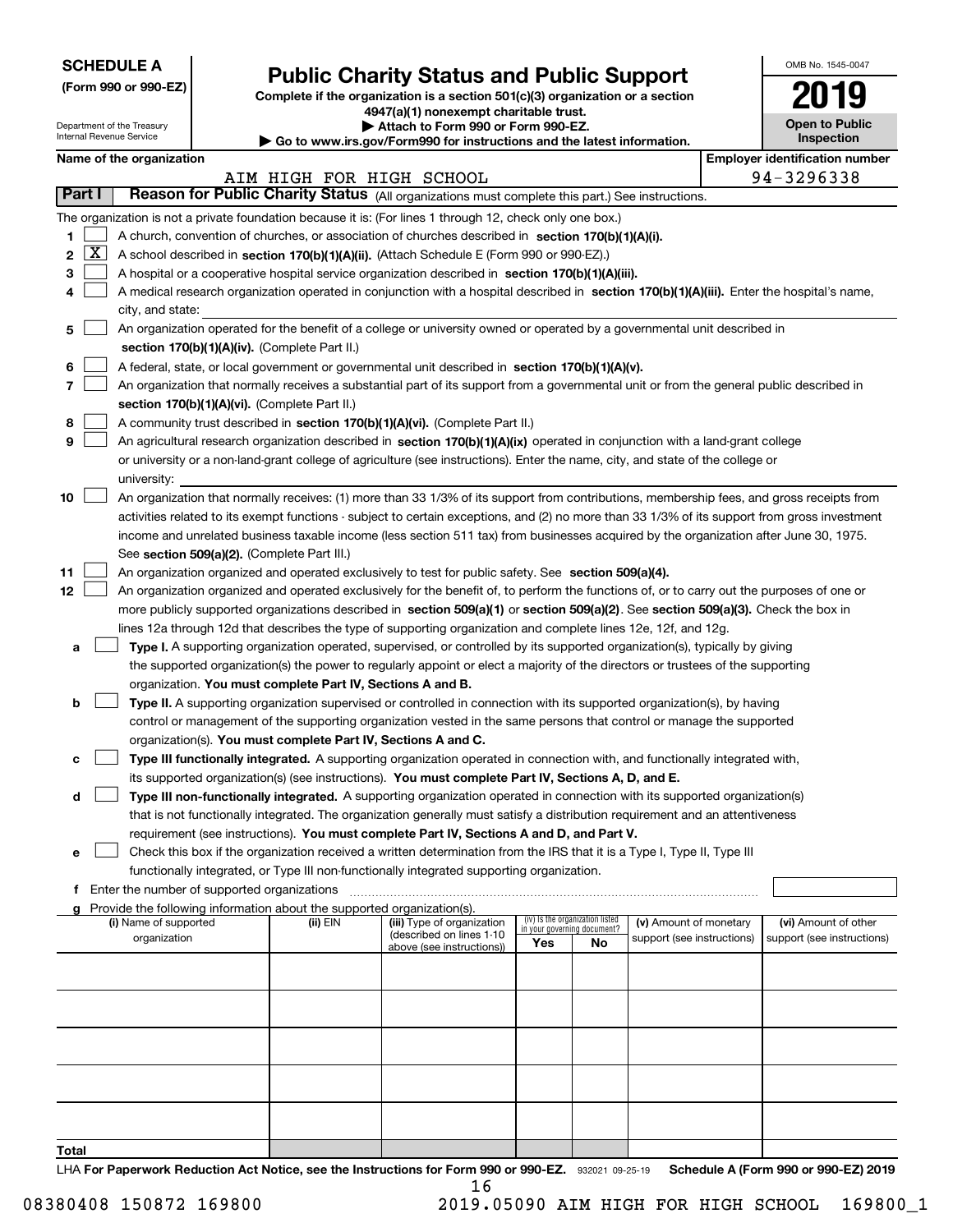**2**

(Complete only if you checked the box on line 5, 7, or 8 of Part I or if the organization failed to qualify under Part III. If the organization fails to qualify under the tests listed below, please complete Part III.) **Part II Support Schedule for Organizations Described in Sections 170(b)(1)(A)(iv) and 170(b)(1)(A)(vi)**

|    | <b>Section A. Public Support</b>                                                                                                               |          |            |            |            |                                      |           |
|----|------------------------------------------------------------------------------------------------------------------------------------------------|----------|------------|------------|------------|--------------------------------------|-----------|
|    | Calendar year (or fiscal year beginning in) $\blacktriangleright$                                                                              | (a) 2015 | $(b)$ 2016 | $(c)$ 2017 | $(d)$ 2018 | (e) 2019                             | (f) Total |
|    | <b>1</b> Gifts, grants, contributions, and                                                                                                     |          |            |            |            |                                      |           |
|    | membership fees received. (Do not<br>include any "unusual grants.")                                                                            |          |            |            |            |                                      |           |
|    | <b>2</b> Tax revenues levied for the organ-                                                                                                    |          |            |            |            |                                      |           |
|    | ization's benefit and either paid to                                                                                                           |          |            |            |            |                                      |           |
|    | or expended on its behalf                                                                                                                      |          |            |            |            |                                      |           |
|    | 3 The value of services or facilities                                                                                                          |          |            |            |            |                                      |           |
|    | furnished by a governmental unit to                                                                                                            |          |            |            |            |                                      |           |
|    | the organization without charge                                                                                                                |          |            |            |            |                                      |           |
|    | 4 Total. Add lines 1 through 3                                                                                                                 |          |            |            |            |                                      |           |
| 5. | The portion of total contributions                                                                                                             |          |            |            |            |                                      |           |
|    | by each person (other than a                                                                                                                   |          |            |            |            |                                      |           |
|    | governmental unit or publicly                                                                                                                  |          |            |            |            |                                      |           |
|    | supported organization) included                                                                                                               |          |            |            |            |                                      |           |
|    | on line 1 that exceeds 2% of the                                                                                                               |          |            |            |            |                                      |           |
|    | amount shown on line 11,                                                                                                                       |          |            |            |            |                                      |           |
|    | column (f)                                                                                                                                     |          |            |            |            |                                      |           |
|    | 6 Public support. Subtract line 5 from line 4.                                                                                                 |          |            |            |            |                                      |           |
|    | <b>Section B. Total Support</b>                                                                                                                |          |            |            |            |                                      |           |
|    | Calendar year (or fiscal year beginning in)                                                                                                    | (a) 2015 | $(b)$ 2016 | $(c)$ 2017 | $(d)$ 2018 | (e) 2019                             | (f) Total |
|    | 7 Amounts from line 4                                                                                                                          |          |            |            |            |                                      |           |
| 8  | Gross income from interest,                                                                                                                    |          |            |            |            |                                      |           |
|    | dividends, payments received on                                                                                                                |          |            |            |            |                                      |           |
|    | securities loans, rents, royalties,                                                                                                            |          |            |            |            |                                      |           |
|    | and income from similar sources                                                                                                                |          |            |            |            |                                      |           |
| 9. | Net income from unrelated business                                                                                                             |          |            |            |            |                                      |           |
|    | activities, whether or not the                                                                                                                 |          |            |            |            |                                      |           |
|    | business is regularly carried on                                                                                                               |          |            |            |            |                                      |           |
|    | <b>10</b> Other income. Do not include gain                                                                                                    |          |            |            |            |                                      |           |
|    | or loss from the sale of capital                                                                                                               |          |            |            |            |                                      |           |
|    | assets (Explain in Part VI.)<br><b>11 Total support.</b> Add lines 7 through 10                                                                |          |            |            |            |                                      |           |
|    | <b>12</b> Gross receipts from related activities, etc. (see instructions)                                                                      |          |            |            |            | 12                                   |           |
|    | 13 First five years. If the Form 990 is for the organization's first, second, third, fourth, or fifth tax year as a section 501(c)(3)          |          |            |            |            |                                      |           |
|    | organization, check this box and stop here                                                                                                     |          |            |            |            |                                      |           |
|    | Section C. Computation of Public Support Percentage                                                                                            |          |            |            |            |                                      |           |
|    | 14 Public support percentage for 2019 (line 6, column (f) divided by line 11, column (f) <i>manumeronominimi</i> ng                            |          |            |            |            | 14                                   | %         |
|    |                                                                                                                                                |          |            |            |            | 15                                   | $\%$      |
|    | 16a 33 1/3% support test - 2019. If the organization did not check the box on line 13, and line 14 is 33 1/3% or more, check this box and      |          |            |            |            |                                      |           |
|    | stop here. The organization qualifies as a publicly supported organization                                                                     |          |            |            |            |                                      |           |
|    | b 33 1/3% support test - 2018. If the organization did not check a box on line 13 or 16a, and line 15 is 33 1/3% or more, check this box       |          |            |            |            |                                      |           |
|    | and stop here. The organization qualifies as a publicly supported organization                                                                 |          |            |            |            |                                      |           |
|    | 17a 10% -facts-and-circumstances test - 2019. If the organization did not check a box on line 13, 16a, or 16b, and line 14 is 10% or more,     |          |            |            |            |                                      |           |
|    | and if the organization meets the "facts-and-circumstances" test, check this box and stop here. Explain in Part VI how the organization        |          |            |            |            |                                      |           |
|    | meets the "facts-and-circumstances" test. The organization qualifies as a publicly supported organization                                      |          |            |            |            |                                      |           |
|    | <b>b 10% -facts-and-circumstances test - 2018.</b> If the organization did not check a box on line 13, 16a, 16b, or 17a, and line 15 is 10% or |          |            |            |            |                                      |           |
|    | more, and if the organization meets the "facts-and-circumstances" test, check this box and stop here. Explain in Part VI how the               |          |            |            |            |                                      |           |
|    | organization meets the "facts-and-circumstances" test. The organization qualifies as a publicly supported organization                         |          |            |            |            |                                      |           |
| 18 | Private foundation. If the organization did not check a box on line 13, 16a, 16b, 17a, or 17b, check this box and see instructions             |          |            |            |            |                                      |           |
|    |                                                                                                                                                |          |            |            |            | Schedule A (Form 990 or 990-EZ) 2019 |           |

932022 09-25-19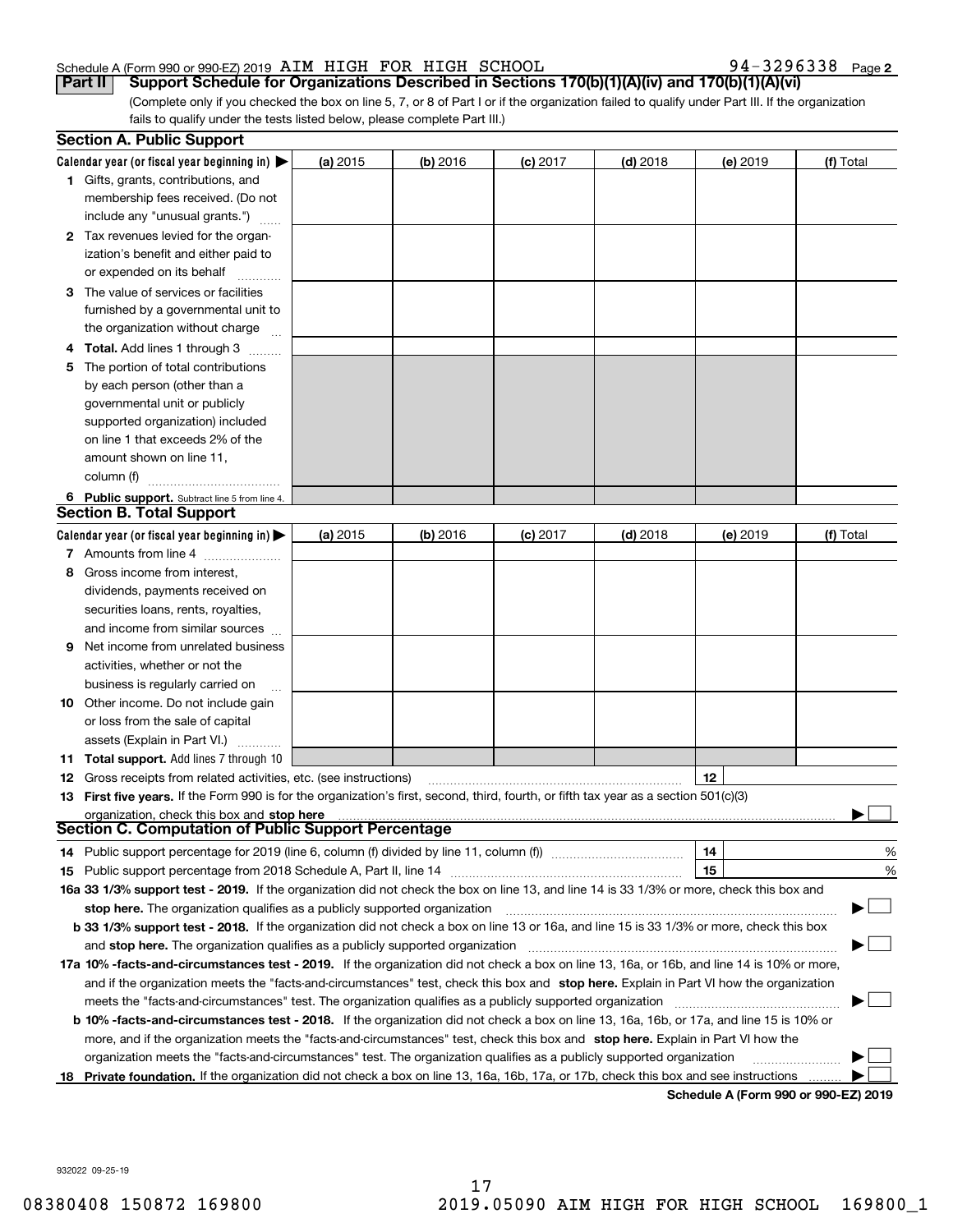(Complete only if you checked the box on line 10 of Part I or if the organization failed to qualify under Part II. If the organization fails to qualify under the tests listed below, please complete Part II.)

|    | <b>Section A. Public Support</b>                                                                                                                                                         |            |          |            |            |          |                                      |
|----|------------------------------------------------------------------------------------------------------------------------------------------------------------------------------------------|------------|----------|------------|------------|----------|--------------------------------------|
|    | Calendar year (or fiscal year beginning in) $\blacktriangleright$                                                                                                                        | (a) 2015   | (b) 2016 | $(c)$ 2017 | $(d)$ 2018 | (e) 2019 | (f) Total                            |
|    | 1 Gifts, grants, contributions, and                                                                                                                                                      |            |          |            |            |          |                                      |
|    | membership fees received. (Do not                                                                                                                                                        |            |          |            |            |          |                                      |
|    | include any "unusual grants.")                                                                                                                                                           |            |          |            |            |          |                                      |
|    | 2 Gross receipts from admissions,<br>merchandise sold or services per-<br>formed, or facilities furnished in<br>any activity that is related to the<br>organization's tax-exempt purpose |            |          |            |            |          |                                      |
|    | 3 Gross receipts from activities that                                                                                                                                                    |            |          |            |            |          |                                      |
|    | are not an unrelated trade or bus-                                                                                                                                                       |            |          |            |            |          |                                      |
|    | iness under section 513                                                                                                                                                                  |            |          |            |            |          |                                      |
|    | 4 Tax revenues levied for the organ-<br>ization's benefit and either paid to                                                                                                             |            |          |            |            |          |                                      |
|    | or expended on its behalf<br>المتمددات                                                                                                                                                   |            |          |            |            |          |                                      |
|    | 5 The value of services or facilities                                                                                                                                                    |            |          |            |            |          |                                      |
|    | furnished by a governmental unit to                                                                                                                                                      |            |          |            |            |          |                                      |
|    | the organization without charge                                                                                                                                                          |            |          |            |            |          |                                      |
|    | <b>6 Total.</b> Add lines 1 through 5                                                                                                                                                    |            |          |            |            |          |                                      |
|    | 7a Amounts included on lines 1, 2, and<br>3 received from disqualified persons                                                                                                           |            |          |            |            |          |                                      |
|    | <b>b</b> Amounts included on lines 2 and 3 received<br>from other than disqualified persons that<br>exceed the greater of \$5,000 or 1% of the<br>amount on line 13 for the year         |            |          |            |            |          |                                      |
|    | c Add lines 7a and 7b                                                                                                                                                                    |            |          |            |            |          |                                      |
|    | 8 Public support. (Subtract line 7c from line 6.)                                                                                                                                        |            |          |            |            |          |                                      |
|    | Section B. Total Support                                                                                                                                                                 |            |          |            |            |          |                                      |
|    | Calendar year (or fiscal year beginning in)                                                                                                                                              | (a) $2015$ | (b) 2016 | $(c)$ 2017 | $(d)$ 2018 | (e) 2019 | (f) Total                            |
|    | 9 Amounts from line 6                                                                                                                                                                    |            |          |            |            |          |                                      |
|    | <b>10a</b> Gross income from interest,<br>dividends, payments received on<br>securities loans, rents, royalties,<br>and income from similar sources                                      |            |          |            |            |          |                                      |
|    | <b>b</b> Unrelated business taxable income                                                                                                                                               |            |          |            |            |          |                                      |
|    | (less section 511 taxes) from businesses                                                                                                                                                 |            |          |            |            |          |                                      |
|    | acquired after June 30, 1975                                                                                                                                                             |            |          |            |            |          |                                      |
|    | c Add lines 10a and 10b                                                                                                                                                                  |            |          |            |            |          |                                      |
|    | 11 Net income from unrelated business<br>activities not included in line 10b.<br>whether or not the business is<br>regularly carried on                                                  |            |          |            |            |          |                                      |
|    | <b>12</b> Other income. Do not include gain<br>or loss from the sale of capital<br>assets (Explain in Part VI.)                                                                          |            |          |            |            |          |                                      |
|    | <b>13</b> Total support. (Add lines 9, 10c, 11, and 12.)                                                                                                                                 |            |          |            |            |          |                                      |
|    | 14 First five years. If the Form 990 is for the organization's first, second, third, fourth, or fifth tax year as a section 501(c)(3) organization,                                      |            |          |            |            |          |                                      |
|    | check this box and stop here with an intermediate control to the control of the control of the control of the c<br><b>Section C. Computation of Public Support Percentage</b>            |            |          |            |            |          |                                      |
|    | 15 Public support percentage for 2019 (line 8, column (f), divided by line 13, column (f))                                                                                               |            |          |            |            | 15       | %                                    |
|    | 16 Public support percentage from 2018 Schedule A, Part III, line 15                                                                                                                     |            |          |            |            | 16       | %                                    |
|    | <b>Section D. Computation of Investment Income Percentage</b>                                                                                                                            |            |          |            |            |          |                                      |
|    | 17 Investment income percentage for 2019 (line 10c, column (f), divided by line 13, column (f))                                                                                          |            |          |            |            | 17       | %                                    |
|    | 18 Investment income percentage from 2018 Schedule A, Part III, line 17                                                                                                                  |            |          |            |            | 18       | %                                    |
|    | 19a 33 1/3% support tests - 2019. If the organization did not check the box on line 14, and line 15 is more than 33 1/3%, and line 17 is not                                             |            |          |            |            |          |                                      |
|    | more than 33 1/3%, check this box and stop here. The organization qualifies as a publicly supported organization                                                                         |            |          |            |            |          | ▶                                    |
|    | b 33 1/3% support tests - 2018. If the organization did not check a box on line 14 or line 19a, and line 16 is more than 33 1/3%, and                                                    |            |          |            |            |          |                                      |
|    | line 18 is not more than 33 1/3%, check this box and stop here. The organization qualifies as a publicly supported organization                                                          |            |          |            |            |          |                                      |
| 20 | Private foundation. If the organization did not check a box on line 14, 19a, or 19b, check this box and see instructions                                                                 |            |          |            |            |          | .                                    |
|    | 932023 09-25-19                                                                                                                                                                          |            |          |            |            |          | Schedule A (Form 990 or 990-EZ) 2019 |
|    |                                                                                                                                                                                          |            | 18       |            |            |          |                                      |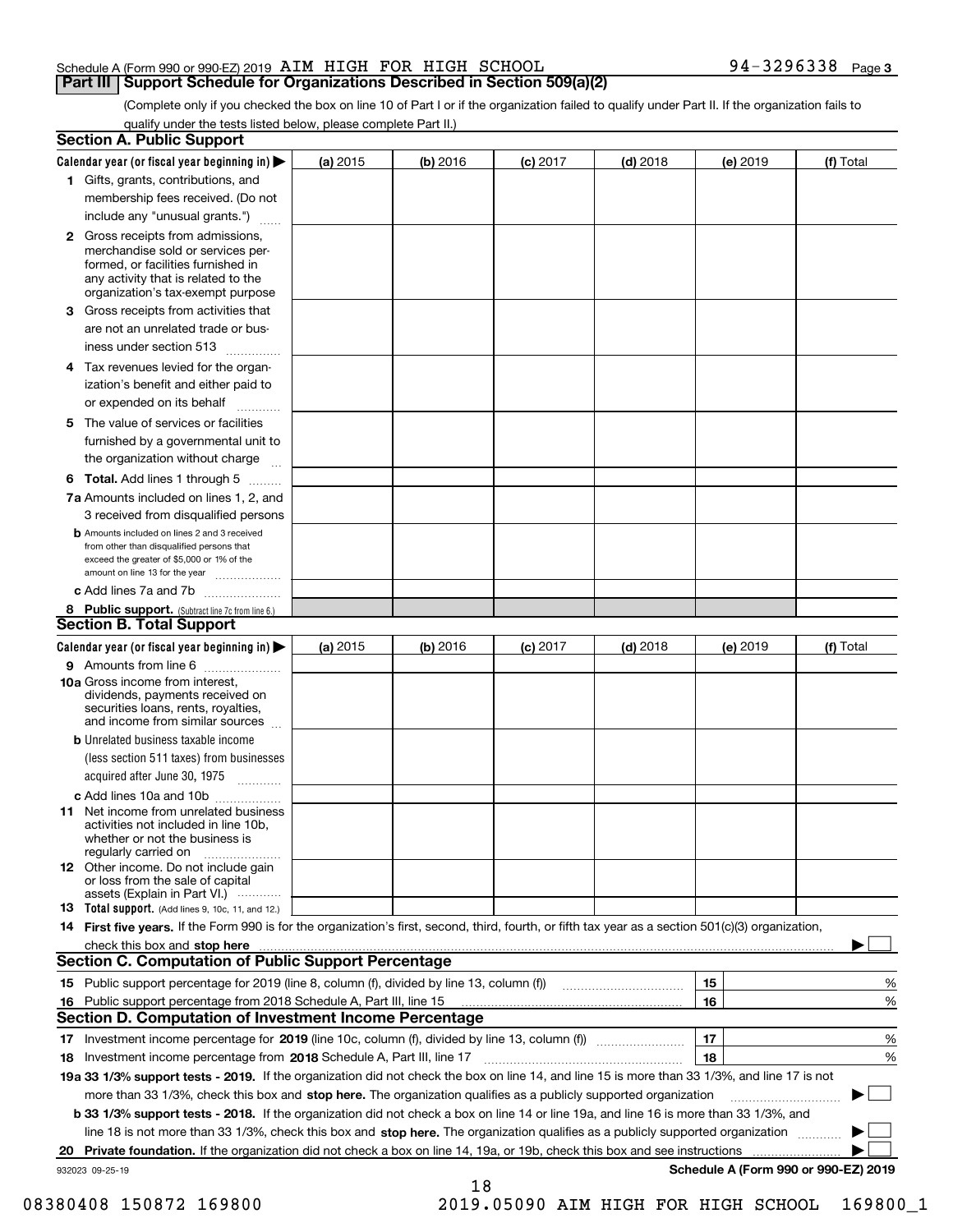# **Part IV Supporting Organizations**

(Complete only if you checked a box in line 12 on Part I. If you checked 12a of Part I, complete Sections A and B. If you checked 12b of Part I, complete Sections A and C. If you checked 12c of Part I, complete Sections A, D, and E. If you checked 12d of Part I, complete Sections A and D, and complete Part V.)

#### **Section A. All Supporting Organizations**

- **1** Are all of the organization's supported organizations listed by name in the organization's governing documents? If "No," describe in **Part VI** how the supported organizations are designated. If designated by *class or purpose, describe the designation. If historic and continuing relationship, explain.*
- **2** Did the organization have any supported organization that does not have an IRS determination of status under section 509(a)(1) or (2)? If "Yes," explain in Part VI how the organization determined that the supported *organization was described in section 509(a)(1) or (2).*
- **3a** Did the organization have a supported organization described in section 501(c)(4), (5), or (6)? If "Yes," answer *(b) and (c) below.*
- **b** Did the organization confirm that each supported organization qualified under section 501(c)(4), (5), or (6) and satisfied the public support tests under section 509(a)(2)? If "Yes," describe in **Part VI** when and how the *organization made the determination.*
- **c**Did the organization ensure that all support to such organizations was used exclusively for section 170(c)(2)(B) purposes? If "Yes," explain in **Part VI** what controls the organization put in place to ensure such use.
- **4a***If* Was any supported organization not organized in the United States ("foreign supported organization")? *"Yes," and if you checked 12a or 12b in Part I, answer (b) and (c) below.*
- **b** Did the organization have ultimate control and discretion in deciding whether to make grants to the foreign supported organization? If "Yes," describe in **Part VI** how the organization had such control and discretion *despite being controlled or supervised by or in connection with its supported organizations.*
- **c** Did the organization support any foreign supported organization that does not have an IRS determination under sections 501(c)(3) and 509(a)(1) or (2)? If "Yes," explain in **Part VI** what controls the organization used *to ensure that all support to the foreign supported organization was used exclusively for section 170(c)(2)(B) purposes.*
- **5a** Did the organization add, substitute, or remove any supported organizations during the tax year? If "Yes," answer (b) and (c) below (if applicable). Also, provide detail in **Part VI,** including (i) the names and EIN *numbers of the supported organizations added, substituted, or removed; (ii) the reasons for each such action; (iii) the authority under the organization's organizing document authorizing such action; and (iv) how the action was accomplished (such as by amendment to the organizing document).*
- **b** Type I or Type II only. Was any added or substituted supported organization part of a class already designated in the organization's organizing document?
- **cSubstitutions only.**  Was the substitution the result of an event beyond the organization's control?
- **6** Did the organization provide support (whether in the form of grants or the provision of services or facilities) to **Part VI.** *If "Yes," provide detail in* support or benefit one or more of the filing organization's supported organizations? anyone other than (i) its supported organizations, (ii) individuals that are part of the charitable class benefited by one or more of its supported organizations, or (iii) other supporting organizations that also
- **7**Did the organization provide a grant, loan, compensation, or other similar payment to a substantial contributor *If "Yes," complete Part I of Schedule L (Form 990 or 990-EZ).* regard to a substantial contributor? (as defined in section 4958(c)(3)(C)), a family member of a substantial contributor, or a 35% controlled entity with
- **8** Did the organization make a loan to a disqualified person (as defined in section 4958) not described in line 7? *If "Yes," complete Part I of Schedule L (Form 990 or 990-EZ).*
- **9a** Was the organization controlled directly or indirectly at any time during the tax year by one or more in section 509(a)(1) or (2))? If "Yes," *provide detail in* <code>Part VI.</code> disqualified persons as defined in section 4946 (other than foundation managers and organizations described
- **b** Did one or more disqualified persons (as defined in line 9a) hold a controlling interest in any entity in which the supporting organization had an interest? If "Yes," provide detail in P**art VI**.
- **c**Did a disqualified person (as defined in line 9a) have an ownership interest in, or derive any personal benefit from, assets in which the supporting organization also had an interest? If "Yes," provide detail in P**art VI.**
- **10a** Was the organization subject to the excess business holdings rules of section 4943 because of section supporting organizations)? If "Yes," answer 10b below. 4943(f) (regarding certain Type II supporting organizations, and all Type III non-functionally integrated
- **b** Did the organization have any excess business holdings in the tax year? (Use Schedule C, Form 4720, to *determine whether the organization had excess business holdings.)*

19

932024 09-25-19

**1**

**2**

**3a**

**3b**

**3c**

**4a**

**4b**

**4c**

**5a**

**YesNo**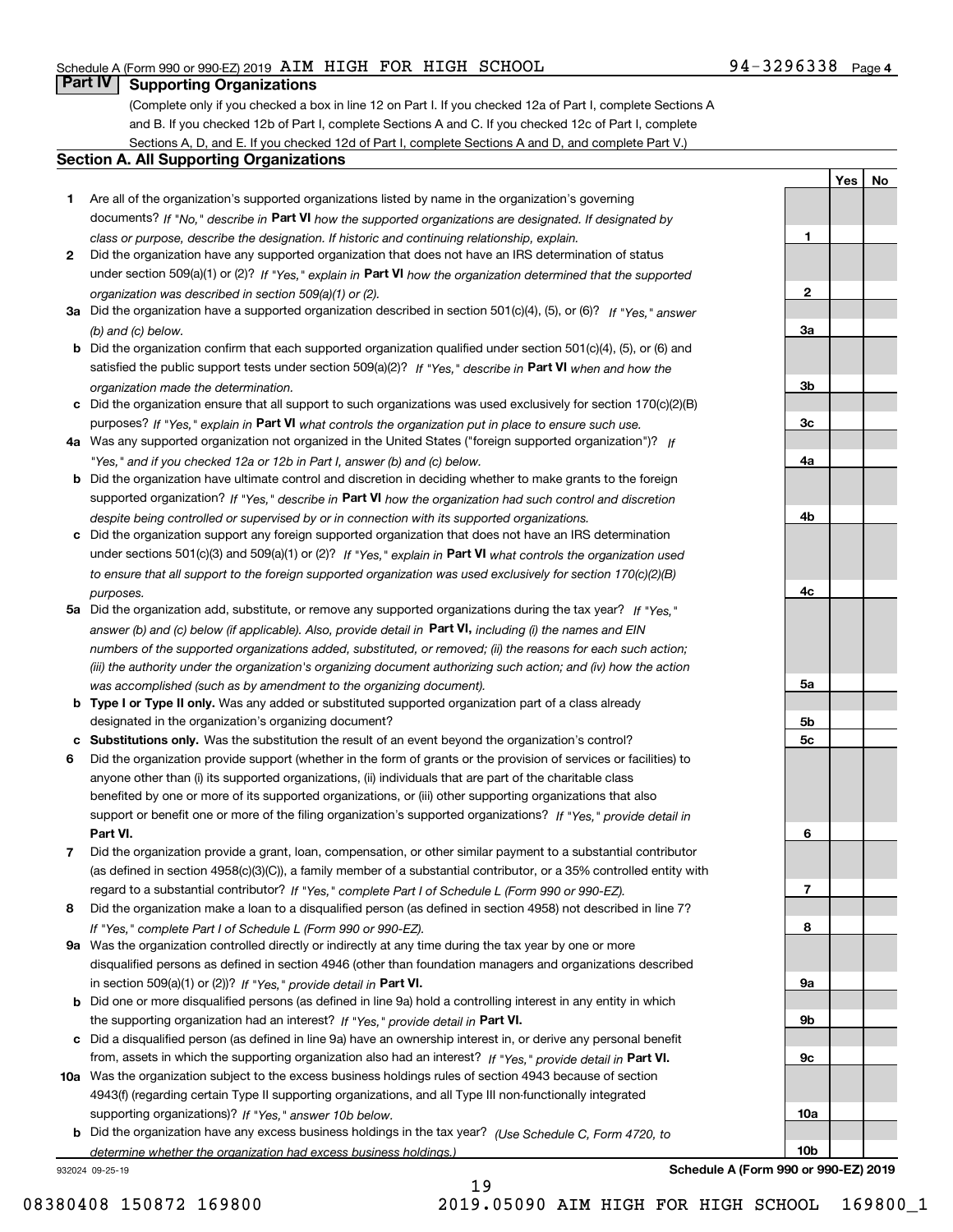# Schedule A (Form 990 or 990-EZ) 2019 Page AIM HIGH FOR HIGH SCHOOL 94-3296338 **Part IV Supporting Organizations** *(continued)*

|    |                                                                                                                                                                                                                                  |                 | Yes        | No |
|----|----------------------------------------------------------------------------------------------------------------------------------------------------------------------------------------------------------------------------------|-----------------|------------|----|
| 11 | Has the organization accepted a gift or contribution from any of the following persons?                                                                                                                                          |                 |            |    |
|    | a A person who directly or indirectly controls, either alone or together with persons described in (b) and (c)                                                                                                                   |                 |            |    |
|    | below, the governing body of a supported organization?                                                                                                                                                                           | 11a             |            |    |
|    | <b>b</b> A family member of a person described in (a) above?                                                                                                                                                                     | 11 <sub>b</sub> |            |    |
|    | c A 35% controlled entity of a person described in (a) or (b) above? If "Yes" to a, b, or c, provide detail in Part VI.                                                                                                          | 11c             |            |    |
|    | <b>Section B. Type I Supporting Organizations</b>                                                                                                                                                                                |                 |            |    |
|    |                                                                                                                                                                                                                                  |                 | <b>Yes</b> | No |
| 1  | Did the directors, trustees, or membership of one or more supported organizations have the power to                                                                                                                              |                 |            |    |
|    | regularly appoint or elect at least a majority of the organization's directors or trustees at all times during the                                                                                                               |                 |            |    |
|    | tax year? If "No," describe in Part VI how the supported organization(s) effectively operated, supervised, or                                                                                                                    |                 |            |    |
|    | controlled the organization's activities. If the organization had more than one supported organization,                                                                                                                          |                 |            |    |
|    | describe how the powers to appoint and/or remove directors or trustees were allocated among the supported                                                                                                                        |                 |            |    |
|    | organizations and what conditions or restrictions, if any, applied to such powers during the tax year.                                                                                                                           | 1               |            |    |
| 2  | Did the organization operate for the benefit of any supported organization other than the supported                                                                                                                              |                 |            |    |
|    | organization(s) that operated, supervised, or controlled the supporting organization? If "Yes," explain in                                                                                                                       |                 |            |    |
|    | Part VI how providing such benefit carried out the purposes of the supported organization(s) that operated,                                                                                                                      |                 |            |    |
|    | supervised, or controlled the supporting organization.                                                                                                                                                                           | 2               |            |    |
|    | <b>Section C. Type II Supporting Organizations</b>                                                                                                                                                                               |                 |            |    |
|    |                                                                                                                                                                                                                                  |                 | Yes        | No |
| 1. | Were a majority of the organization's directors or trustees during the tax year also a majority of the directors                                                                                                                 |                 |            |    |
|    | or trustees of each of the organization's supported organization(s)? If "No," describe in Part VI how control                                                                                                                    |                 |            |    |
|    | or management of the supporting organization was vested in the same persons that controlled or managed                                                                                                                           |                 |            |    |
|    | the supported organization(s).                                                                                                                                                                                                   | 1.              |            |    |
|    | <b>Section D. All Type III Supporting Organizations</b>                                                                                                                                                                          |                 |            |    |
|    |                                                                                                                                                                                                                                  |                 | Yes        | No |
| 1  | Did the organization provide to each of its supported organizations, by the last day of the fifth month of the                                                                                                                   |                 |            |    |
|    | organization's tax year, (i) a written notice describing the type and amount of support provided during the prior tax                                                                                                            |                 |            |    |
|    | year, (ii) a copy of the Form 990 that was most recently filed as of the date of notification, and (iii) copies of the                                                                                                           |                 |            |    |
|    | organization's governing documents in effect on the date of notification, to the extent not previously provided?                                                                                                                 | 1               |            |    |
| 2  | Were any of the organization's officers, directors, or trustees either (i) appointed or elected by the supported                                                                                                                 |                 |            |    |
|    | organization(s) or (ii) serving on the governing body of a supported organization? If "No," explain in Part VI how                                                                                                               |                 |            |    |
|    | the organization maintained a close and continuous working relationship with the supported organization(s).                                                                                                                      | 2               |            |    |
| 3  | By reason of the relationship described in (2), did the organization's supported organizations have a                                                                                                                            |                 |            |    |
|    | significant voice in the organization's investment policies and in directing the use of the organization's                                                                                                                       |                 |            |    |
|    | income or assets at all times during the tax year? If "Yes," describe in Part VI the role the organization's                                                                                                                     |                 |            |    |
|    | supported organizations played in this regard.<br>Section E. Type III Functionally Integrated Supporting Organizations                                                                                                           | З               |            |    |
|    |                                                                                                                                                                                                                                  |                 |            |    |
| 1  | Check the box next to the method that the organization used to satisfy the Integral Part Test during the year (see instructions).                                                                                                |                 |            |    |
| a  | The organization satisfied the Activities Test. Complete line 2 below.                                                                                                                                                           |                 |            |    |
| b  | The organization is the parent of each of its supported organizations. Complete line 3 below.                                                                                                                                    |                 |            |    |
| c  | The organization supported a governmental entity. Describe in Part VI how you supported a government entity (see instructions),<br>Activities Test. Answer (a) and (b) below.                                                    |                 | Yes        | No |
| 2  |                                                                                                                                                                                                                                  |                 |            |    |
| а  | Did substantially all of the organization's activities during the tax year directly further the exempt purposes of<br>the supported organization(s) to which the organization was responsive? If "Yes," then in Part VI identify |                 |            |    |
|    | those supported organizations and explain how these activities directly furthered their exempt purposes,                                                                                                                         |                 |            |    |
|    |                                                                                                                                                                                                                                  |                 |            |    |
|    | how the organization was responsive to those supported organizations, and how the organization determined<br>that these activities constituted substantially all of its activities.                                              | 2a              |            |    |
| b  | Did the activities described in (a) constitute activities that, but for the organization's involvement, one or more                                                                                                              |                 |            |    |
|    | of the organization's supported organization(s) would have been engaged in? If "Yes," explain in Part VI the                                                                                                                     |                 |            |    |
|    | reasons for the organization's position that its supported organization(s) would have engaged in these                                                                                                                           |                 |            |    |
|    | activities but for the organization's involvement.                                                                                                                                                                               | 2b              |            |    |
| 3  | Parent of Supported Organizations. Answer (a) and (b) below.                                                                                                                                                                     |                 |            |    |
| а  | Did the organization have the power to regularly appoint or elect a majority of the officers, directors, or                                                                                                                      |                 |            |    |
|    | trustees of each of the supported organizations? Provide details in Part VI.                                                                                                                                                     | За              |            |    |
| b  | Did the organization exercise a substantial degree of direction over the policies, programs, and activities of each                                                                                                              |                 |            |    |
|    | of its supported organizations? If "Yes." describe in Part VI the role played by the organization in this regard.                                                                                                                | 3b              |            |    |
|    |                                                                                                                                                                                                                                  |                 |            |    |

20

932025 09-25-19

**Schedule A (Form 990 or 990-EZ) 2019**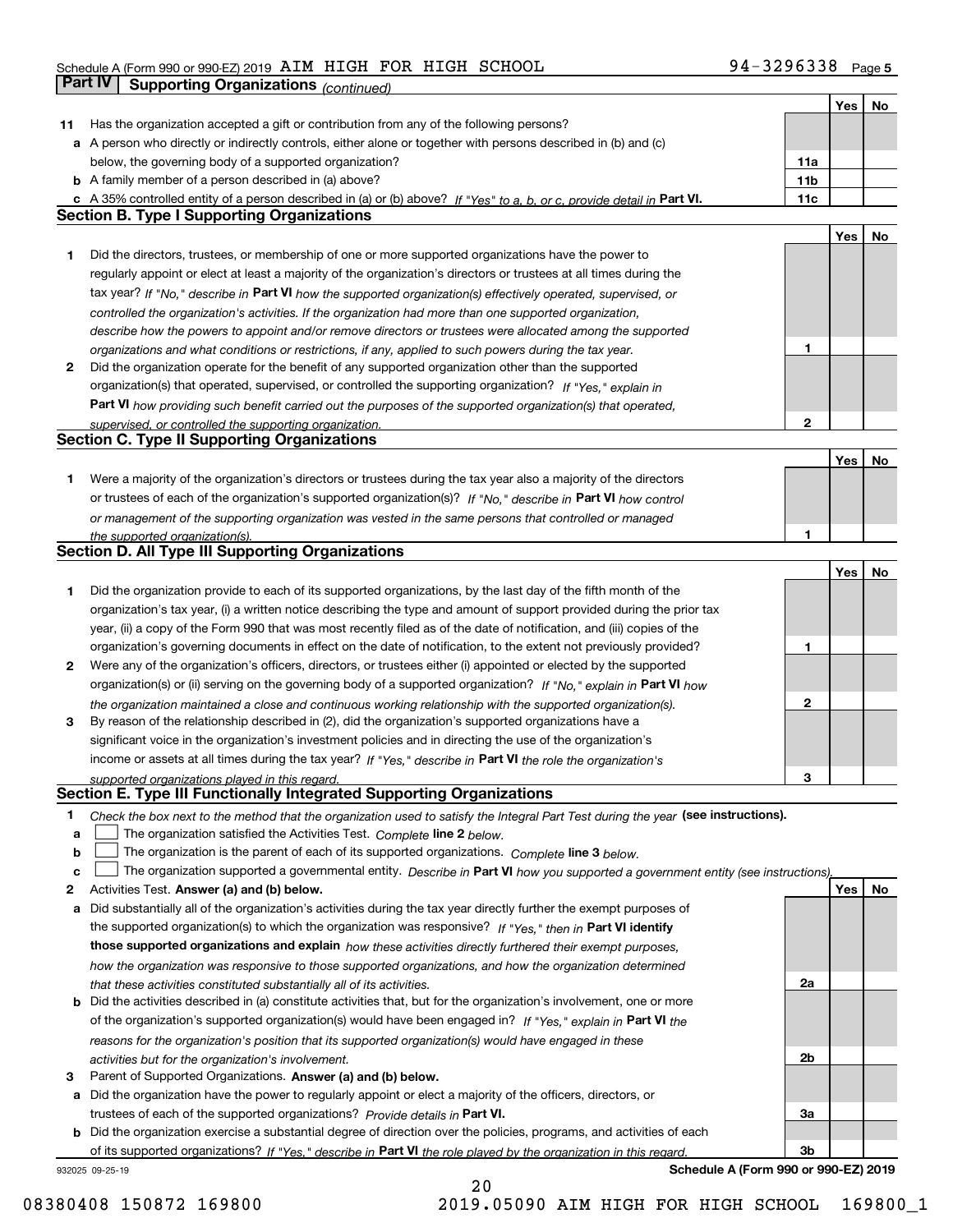### Schedule A (Form 990 or 990-EZ) 2019 Page AIM HIGH FOR HIGH SCHOOL 94-3296338 **Part V Type III Non-Functionally Integrated 509(a)(3) Supporting Organizations**

1 Check here if the organization satisfied the Integral Part Test as a qualifying trust on Nov. 20, 1970 (explain in Part VI). See instructions. All other Type III non-functionally integrated supporting organizations must complete Sections A through E.

|              | Section A - Adjusted Net Income                                                                                                   | (A) Prior Year | (B) Current Year<br>(optional) |                                |
|--------------|-----------------------------------------------------------------------------------------------------------------------------------|----------------|--------------------------------|--------------------------------|
| 1            | Net short-term capital gain                                                                                                       | 1              |                                |                                |
| 2            | Recoveries of prior-year distributions                                                                                            | $\overline{2}$ |                                |                                |
| 3            | Other gross income (see instructions)                                                                                             | 3              |                                |                                |
| 4            | Add lines 1 through 3.                                                                                                            | 4              |                                |                                |
| 5            | Depreciation and depletion                                                                                                        | 5              |                                |                                |
| 6            | Portion of operating expenses paid or incurred for production or                                                                  |                |                                |                                |
|              | collection of gross income or for management, conservation, or                                                                    |                |                                |                                |
|              | maintenance of property held for production of income (see instructions)                                                          | 6              |                                |                                |
| 7            | Other expenses (see instructions)                                                                                                 | $\overline{7}$ |                                |                                |
| 8            | Adjusted Net Income (subtract lines 5, 6, and 7 from line 4)                                                                      | 8              |                                |                                |
|              | <b>Section B - Minimum Asset Amount</b>                                                                                           |                | (A) Prior Year                 | (B) Current Year<br>(optional) |
| 1            | Aggregate fair market value of all non-exempt-use assets (see                                                                     |                |                                |                                |
|              | instructions for short tax year or assets held for part of year):                                                                 |                |                                |                                |
|              | <b>a</b> Average monthly value of securities                                                                                      | 1a             |                                |                                |
|              | <b>b</b> Average monthly cash balances                                                                                            | 1b             |                                |                                |
|              | c Fair market value of other non-exempt-use assets                                                                                | 1c             |                                |                                |
|              | d Total (add lines 1a, 1b, and 1c)                                                                                                | 1d             |                                |                                |
|              | e Discount claimed for blockage or other                                                                                          |                |                                |                                |
|              | factors (explain in detail in Part VI):                                                                                           |                |                                |                                |
| $\mathbf{2}$ | Acquisition indebtedness applicable to non-exempt-use assets                                                                      | $\mathbf 2$    |                                |                                |
| 3            | Subtract line 2 from line 1d.                                                                                                     | 3              |                                |                                |
| 4            | Cash deemed held for exempt use. Enter 1-1/2% of line 3 (for greater amount,                                                      |                |                                |                                |
|              | see instructions)                                                                                                                 | 4              |                                |                                |
| 5            | Net value of non-exempt-use assets (subtract line 4 from line 3)                                                                  | 5              |                                |                                |
| 6            | Multiply line 5 by .035.                                                                                                          | 6              |                                |                                |
| 7            | Recoveries of prior-year distributions                                                                                            | $\overline{7}$ |                                |                                |
| 8            | Minimum Asset Amount (add line 7 to line 6)                                                                                       | 8              |                                |                                |
|              | <b>Section C - Distributable Amount</b>                                                                                           |                |                                | <b>Current Year</b>            |
| 1            | Adjusted net income for prior year (from Section A, line 8, Column A)                                                             | 1              |                                |                                |
| 2            | Enter 85% of line 1.                                                                                                              | $\overline{2}$ |                                |                                |
| 3            | Minimum asset amount for prior year (from Section B, line 8, Column A)                                                            | 3              |                                |                                |
| 4            | Enter greater of line 2 or line 3.                                                                                                | 4              |                                |                                |
| 5            | Income tax imposed in prior year                                                                                                  | 5              |                                |                                |
| 6            | <b>Distributable Amount.</b> Subtract line 5 from line 4, unless subject to                                                       |                |                                |                                |
|              | emergency temporary reduction (see instructions).                                                                                 | 6              |                                |                                |
| 7            | Check here if the current year is the organization's first as a non-functionally integrated Type III supporting organization (see |                |                                |                                |

instructions).

**1**

**Schedule A (Form 990 or 990-EZ) 2019**

932026 09-25-19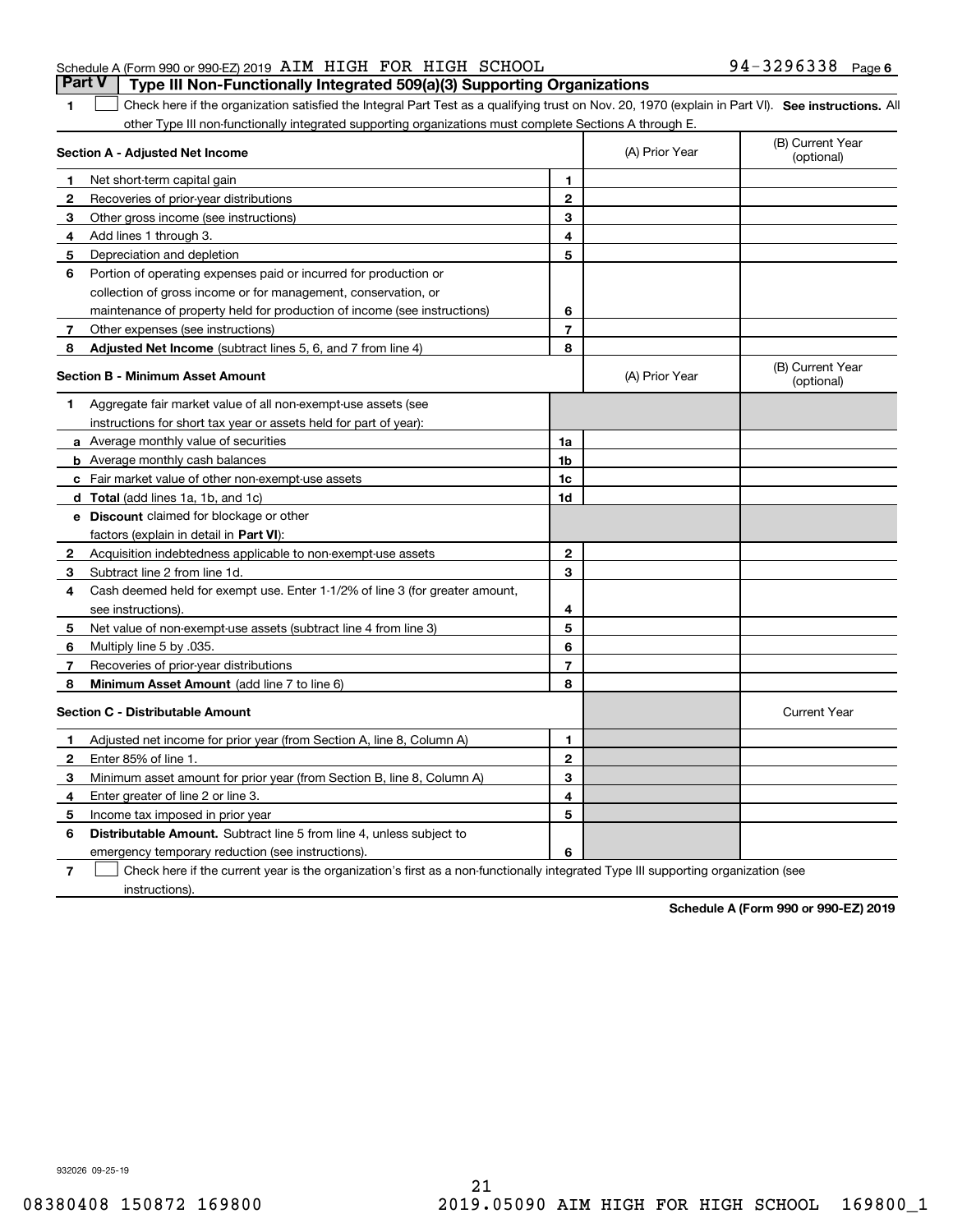| Part V | Type III Non-Functionally Integrated 509(a)(3) Supporting Organizations                    |                             | (continued)                           |                                         |  |  |  |  |
|--------|--------------------------------------------------------------------------------------------|-----------------------------|---------------------------------------|-----------------------------------------|--|--|--|--|
|        | <b>Section D - Distributions</b>                                                           |                             |                                       | <b>Current Year</b>                     |  |  |  |  |
| 1      | Amounts paid to supported organizations to accomplish exempt purposes                      |                             |                                       |                                         |  |  |  |  |
| 2      | Amounts paid to perform activity that directly furthers exempt purposes of supported       |                             |                                       |                                         |  |  |  |  |
|        | organizations, in excess of income from activity                                           |                             |                                       |                                         |  |  |  |  |
| з      | Administrative expenses paid to accomplish exempt purposes of supported organizations      |                             |                                       |                                         |  |  |  |  |
| 4      | Amounts paid to acquire exempt-use assets                                                  |                             |                                       |                                         |  |  |  |  |
| 5      | Qualified set-aside amounts (prior IRS approval required)                                  |                             |                                       |                                         |  |  |  |  |
| 6      | Other distributions (describe in Part VI). See instructions.                               |                             |                                       |                                         |  |  |  |  |
| 7      | <b>Total annual distributions.</b> Add lines 1 through 6.                                  |                             |                                       |                                         |  |  |  |  |
| 8      | Distributions to attentive supported organizations to which the organization is responsive |                             |                                       |                                         |  |  |  |  |
|        | (provide details in Part VI). See instructions.                                            |                             |                                       |                                         |  |  |  |  |
| 9      | Distributable amount for 2019 from Section C, line 6                                       |                             |                                       |                                         |  |  |  |  |
| 10     | Line 8 amount divided by line 9 amount                                                     |                             |                                       |                                         |  |  |  |  |
|        |                                                                                            | (i)                         | (iii)                                 | (iii)                                   |  |  |  |  |
|        | <b>Section E - Distribution Allocations</b> (see instructions)                             | <b>Excess Distributions</b> | <b>Underdistributions</b><br>Pre-2019 | <b>Distributable</b><br>Amount for 2019 |  |  |  |  |
| 1      | Distributable amount for 2019 from Section C, line 6                                       |                             |                                       |                                         |  |  |  |  |
| 2      | Underdistributions, if any, for years prior to 2019 (reason-                               |                             |                                       |                                         |  |  |  |  |
|        | able cause required- explain in <b>Part VI</b> ). See instructions.                        |                             |                                       |                                         |  |  |  |  |
| з      | Excess distributions carryover, if any, to 2019                                            |                             |                                       |                                         |  |  |  |  |
|        | <b>a</b> From 2014                                                                         |                             |                                       |                                         |  |  |  |  |
|        | <b>b</b> From 2015                                                                         |                             |                                       |                                         |  |  |  |  |
|        | $c$ From 2016                                                                              |                             |                                       |                                         |  |  |  |  |
|        | d From 2017                                                                                |                             |                                       |                                         |  |  |  |  |
|        | e From 2018                                                                                |                             |                                       |                                         |  |  |  |  |
|        | Total of lines 3a through e                                                                |                             |                                       |                                         |  |  |  |  |
|        | <b>g</b> Applied to underdistributions of prior years                                      |                             |                                       |                                         |  |  |  |  |
|        | <b>h</b> Applied to 2019 distributable amount                                              |                             |                                       |                                         |  |  |  |  |
|        | Carryover from 2014 not applied (see instructions)                                         |                             |                                       |                                         |  |  |  |  |
|        | Remainder. Subtract lines 3g, 3h, and 3i from 3f.                                          |                             |                                       |                                         |  |  |  |  |
| 4      | Distributions for 2019 from Section D,                                                     |                             |                                       |                                         |  |  |  |  |
|        | line $7:$                                                                                  |                             |                                       |                                         |  |  |  |  |
|        | <b>a</b> Applied to underdistributions of prior years                                      |                             |                                       |                                         |  |  |  |  |
|        | <b>b</b> Applied to 2019 distributable amount                                              |                             |                                       |                                         |  |  |  |  |
| c      | Remainder. Subtract lines 4a and 4b from 4.                                                |                             |                                       |                                         |  |  |  |  |
| 5      | Remaining underdistributions for years prior to 2019, if                                   |                             |                                       |                                         |  |  |  |  |
|        | any. Subtract lines 3g and 4a from line 2. For result greater                              |                             |                                       |                                         |  |  |  |  |
|        | than zero, explain in Part VI. See instructions.                                           |                             |                                       |                                         |  |  |  |  |
| 6      | Remaining underdistributions for 2019. Subtract lines 3h                                   |                             |                                       |                                         |  |  |  |  |
|        | and 4b from line 1. For result greater than zero, explain in                               |                             |                                       |                                         |  |  |  |  |
|        | Part VI. See instructions.                                                                 |                             |                                       |                                         |  |  |  |  |
| 7      | Excess distributions carryover to 2020. Add lines 3j                                       |                             |                                       |                                         |  |  |  |  |
|        | and 4c.                                                                                    |                             |                                       |                                         |  |  |  |  |
| 8      | Breakdown of line 7:                                                                       |                             |                                       |                                         |  |  |  |  |
|        | a Excess from 2015                                                                         |                             |                                       |                                         |  |  |  |  |
|        | <b>b</b> Excess from 2016                                                                  |                             |                                       |                                         |  |  |  |  |
|        | c Excess from 2017                                                                         |                             |                                       |                                         |  |  |  |  |
|        | d Excess from 2018                                                                         |                             |                                       |                                         |  |  |  |  |
|        | e Excess from 2019                                                                         |                             |                                       |                                         |  |  |  |  |
|        |                                                                                            |                             |                                       |                                         |  |  |  |  |

**Schedule A (Form 990 or 990-EZ) 2019**

932027 09-25-19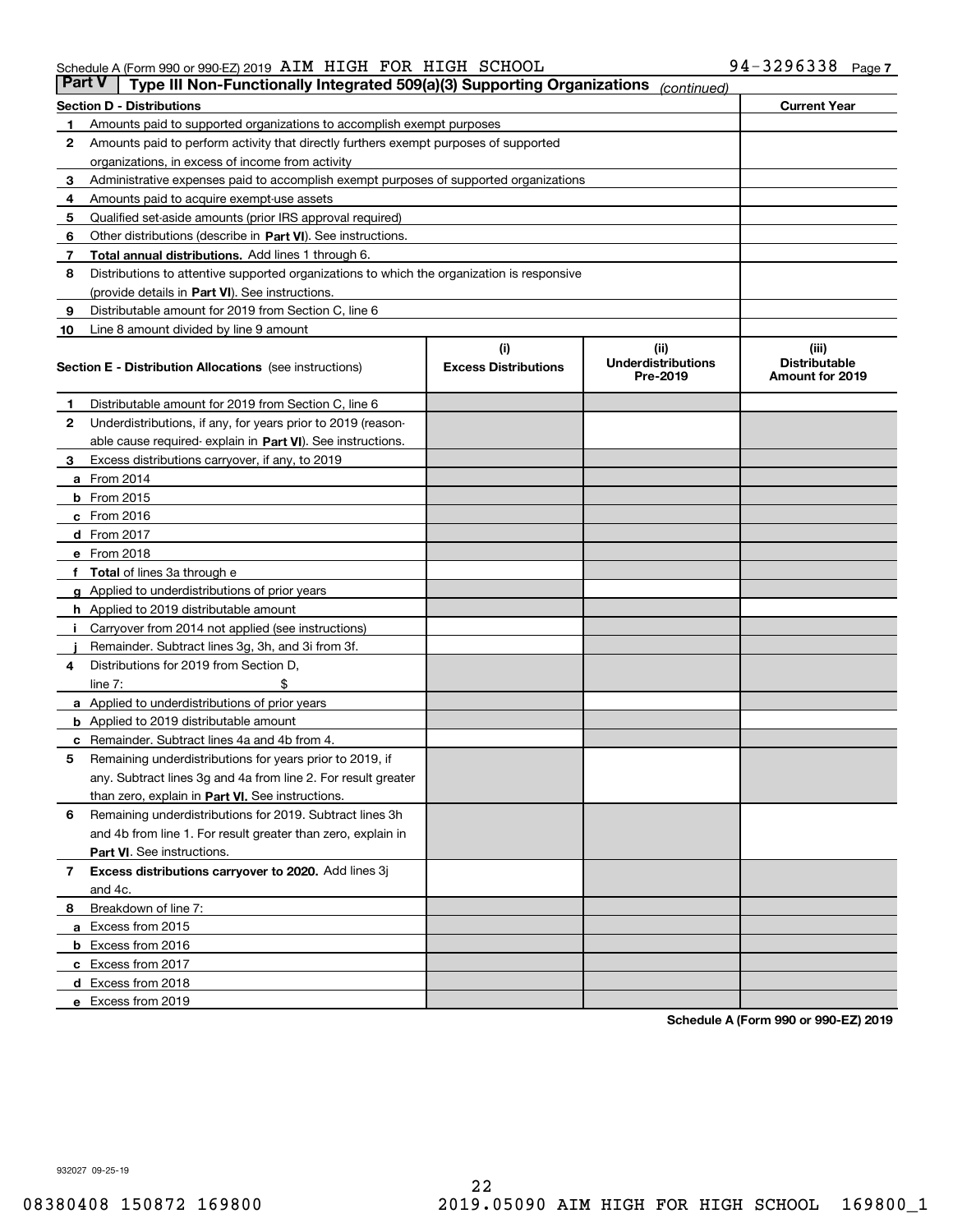|                 | Schedule A (Form 990 or 990-EZ) 2019 AIM HIGH FOR HIGH SCHOOL |    | 94-3296338 Page 8                                                                                                                                                                                                                                                                                                                                                                                                                                                                                                                                                    |  |
|-----------------|---------------------------------------------------------------|----|----------------------------------------------------------------------------------------------------------------------------------------------------------------------------------------------------------------------------------------------------------------------------------------------------------------------------------------------------------------------------------------------------------------------------------------------------------------------------------------------------------------------------------------------------------------------|--|
| <b>Part VI</b>  |                                                               |    | Supplemental Information. Provide the explanations required by Part II, line 10; Part II, line 17a or 17b; Part III, line 12;<br>Part IV, Section A, lines 1, 2, 3b, 3c, 4b, 4c, 5a, 6, 9a, 9b, 9c, 11a, 11b, and 11c; Part IV, Section B, lines 1 and 2; Part IV, Section C,<br>line 1; Part IV, Section D, lines 2 and 3; Part IV, Section E, lines 1c, 2a, 2b, 3a, and 3b; Part V, line 1; Part V, Section B, line 1e; Part V,<br>Section D, lines 5, 6, and 8; and Part V, Section E, lines 2, 5, and 6. Also complete this part for any additional information. |  |
|                 | (See instructions.)                                           |    |                                                                                                                                                                                                                                                                                                                                                                                                                                                                                                                                                                      |  |
|                 |                                                               |    |                                                                                                                                                                                                                                                                                                                                                                                                                                                                                                                                                                      |  |
|                 |                                                               |    |                                                                                                                                                                                                                                                                                                                                                                                                                                                                                                                                                                      |  |
|                 |                                                               |    |                                                                                                                                                                                                                                                                                                                                                                                                                                                                                                                                                                      |  |
|                 |                                                               |    |                                                                                                                                                                                                                                                                                                                                                                                                                                                                                                                                                                      |  |
|                 |                                                               |    |                                                                                                                                                                                                                                                                                                                                                                                                                                                                                                                                                                      |  |
|                 |                                                               |    |                                                                                                                                                                                                                                                                                                                                                                                                                                                                                                                                                                      |  |
|                 |                                                               |    |                                                                                                                                                                                                                                                                                                                                                                                                                                                                                                                                                                      |  |
|                 |                                                               |    |                                                                                                                                                                                                                                                                                                                                                                                                                                                                                                                                                                      |  |
|                 |                                                               |    |                                                                                                                                                                                                                                                                                                                                                                                                                                                                                                                                                                      |  |
|                 |                                                               |    |                                                                                                                                                                                                                                                                                                                                                                                                                                                                                                                                                                      |  |
|                 |                                                               |    |                                                                                                                                                                                                                                                                                                                                                                                                                                                                                                                                                                      |  |
|                 |                                                               |    |                                                                                                                                                                                                                                                                                                                                                                                                                                                                                                                                                                      |  |
|                 |                                                               |    |                                                                                                                                                                                                                                                                                                                                                                                                                                                                                                                                                                      |  |
|                 |                                                               |    |                                                                                                                                                                                                                                                                                                                                                                                                                                                                                                                                                                      |  |
|                 |                                                               |    |                                                                                                                                                                                                                                                                                                                                                                                                                                                                                                                                                                      |  |
|                 |                                                               |    |                                                                                                                                                                                                                                                                                                                                                                                                                                                                                                                                                                      |  |
|                 |                                                               |    |                                                                                                                                                                                                                                                                                                                                                                                                                                                                                                                                                                      |  |
|                 |                                                               |    |                                                                                                                                                                                                                                                                                                                                                                                                                                                                                                                                                                      |  |
|                 |                                                               |    |                                                                                                                                                                                                                                                                                                                                                                                                                                                                                                                                                                      |  |
|                 |                                                               |    |                                                                                                                                                                                                                                                                                                                                                                                                                                                                                                                                                                      |  |
|                 |                                                               |    |                                                                                                                                                                                                                                                                                                                                                                                                                                                                                                                                                                      |  |
|                 |                                                               |    |                                                                                                                                                                                                                                                                                                                                                                                                                                                                                                                                                                      |  |
|                 |                                                               |    |                                                                                                                                                                                                                                                                                                                                                                                                                                                                                                                                                                      |  |
|                 |                                                               |    |                                                                                                                                                                                                                                                                                                                                                                                                                                                                                                                                                                      |  |
|                 |                                                               |    |                                                                                                                                                                                                                                                                                                                                                                                                                                                                                                                                                                      |  |
| 932028 09-25-19 |                                                               |    | Schedule A (Form 990 or 990-EZ) 2019                                                                                                                                                                                                                                                                                                                                                                                                                                                                                                                                 |  |
|                 |                                                               | 23 |                                                                                                                                                                                                                                                                                                                                                                                                                                                                                                                                                                      |  |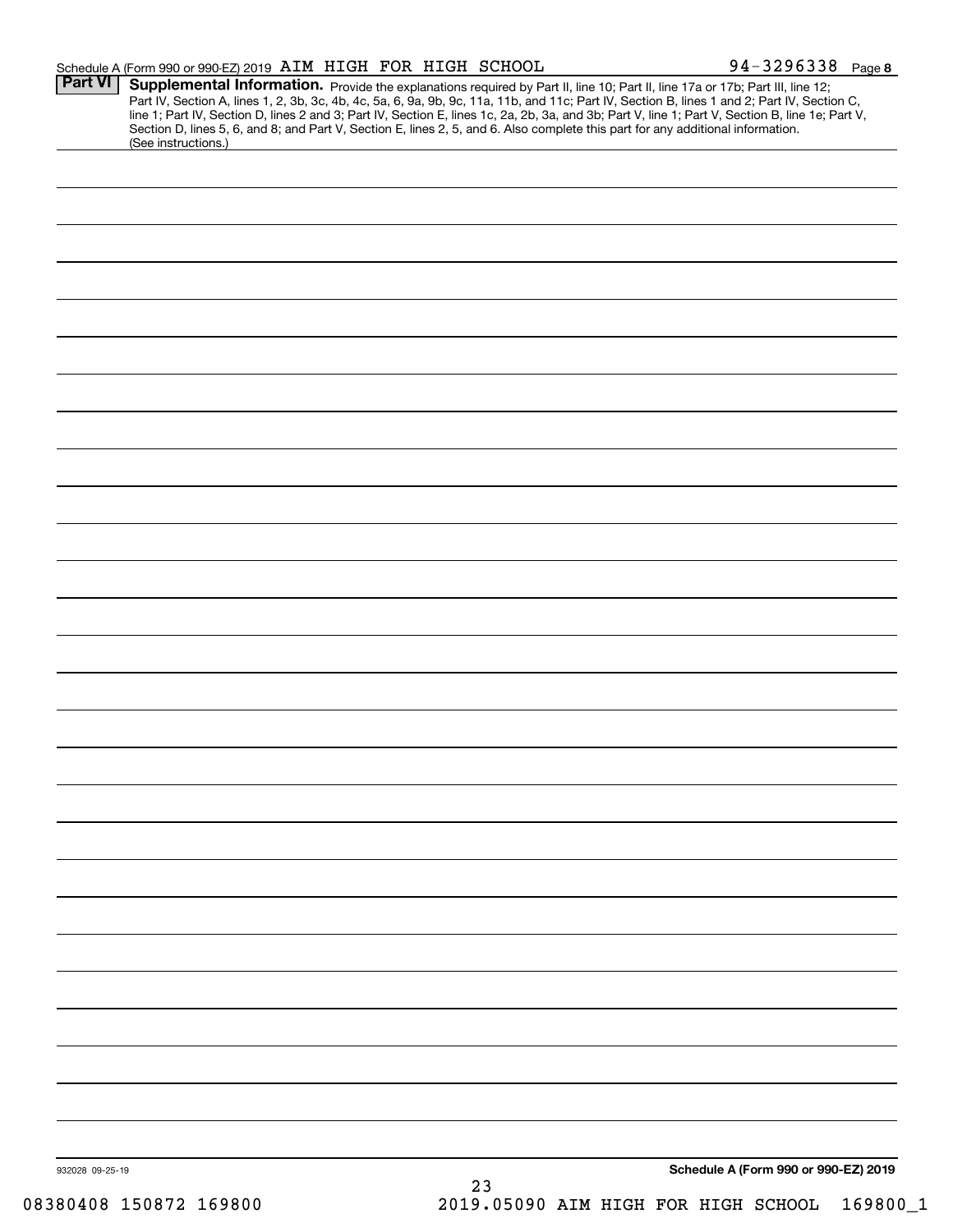Department of the Treasury Internal Revenue Service **(Form 990, 990-EZ, or 990-PF)**

Name of the organization

**Organization type** (check one):

### \*\* PUBLIC DISCLOSURE COPY \*\*

# **Schedule B Schedule of Contributors**

**| Attach to Form 990, Form 990-EZ, or Form 990-PF. | Go to www.irs.gov/Form990 for the latest information.** OMB No. 1545-0047

# **2019**

**Employer identification number**

| 4-3296338 |  |  |  |  |
|-----------|--|--|--|--|
|           |  |  |  |  |

|  |  |  |                          | ----- |
|--|--|--|--------------------------|-------|
|  |  |  | AIM HIGH FOR HIGH SCHOOL |       |

| Filers of:         | Section:                                                                    |
|--------------------|-----------------------------------------------------------------------------|
| Form 990 or 990-EZ | $\lfloor x \rfloor$ 501(c)( 3) (enter number) organization                  |
|                    | $4947(a)(1)$ nonexempt charitable trust not treated as a private foundation |
|                    | 527 political organization                                                  |
| Form 990-PF        | 501(c)(3) exempt private foundation                                         |
|                    | 4947(a)(1) nonexempt charitable trust treated as a private foundation       |
|                    | 501(c)(3) taxable private foundation                                        |
|                    |                                                                             |

Check if your organization is covered by the **General Rule** or a **Special Rule. Note:**  Only a section 501(c)(7), (8), or (10) organization can check boxes for both the General Rule and a Special Rule. See instructions.

#### **General Rule**

 $\boxed{\textbf{X}}$  For an organization filing Form 990, 990-EZ, or 990-PF that received, during the year, contributions totaling \$5,000 or more (in money or property) from any one contributor. Complete Parts I and II. See instructions for determining a contributor's total contributions.

#### **Special Rules**

any one contributor, during the year, total contributions of the greater of  $\,$  (1) \$5,000; or **(2)** 2% of the amount on (i) Form 990, Part VIII, line 1h; For an organization described in section 501(c)(3) filing Form 990 or 990-EZ that met the 33 1/3% support test of the regulations under sections 509(a)(1) and 170(b)(1)(A)(vi), that checked Schedule A (Form 990 or 990-EZ), Part II, line 13, 16a, or 16b, and that received from or (ii) Form 990-EZ, line 1. Complete Parts I and II.  $\mathcal{L}^{\text{max}}$ 

year, total contributions of more than \$1,000 *exclusively* for religious, charitable, scientific, literary, or educational purposes, or for the For an organization described in section 501(c)(7), (8), or (10) filing Form 990 or 990-EZ that received from any one contributor, during the prevention of cruelty to children or animals. Complete Parts I, II, and III.  $\mathcal{L}^{\text{max}}$ 

purpose. Don't complete any of the parts unless the **General Rule** applies to this organization because it received *nonexclusively* year, contributions <sub>exclusively</sub> for religious, charitable, etc., purposes, but no such contributions totaled more than \$1,000. If this box is checked, enter here the total contributions that were received during the year for an  $\;$ exclusively religious, charitable, etc., For an organization described in section 501(c)(7), (8), or (10) filing Form 990 or 990-EZ that received from any one contributor, during the religious, charitable, etc., contributions totaling \$5,000 or more during the year  $\Box$ — $\Box$   $\Box$  $\mathcal{L}^{\text{max}}$ 

**Caution:**  An organization that isn't covered by the General Rule and/or the Special Rules doesn't file Schedule B (Form 990, 990-EZ, or 990-PF),  **must** but it answer "No" on Part IV, line 2, of its Form 990; or check the box on line H of its Form 990-EZ or on its Form 990-PF, Part I, line 2, to certify that it doesn't meet the filing requirements of Schedule B (Form 990, 990-EZ, or 990-PF).

**For Paperwork Reduction Act Notice, see the instructions for Form 990, 990-EZ, or 990-PF. Schedule B (Form 990, 990-EZ, or 990-PF) (2019)** LHA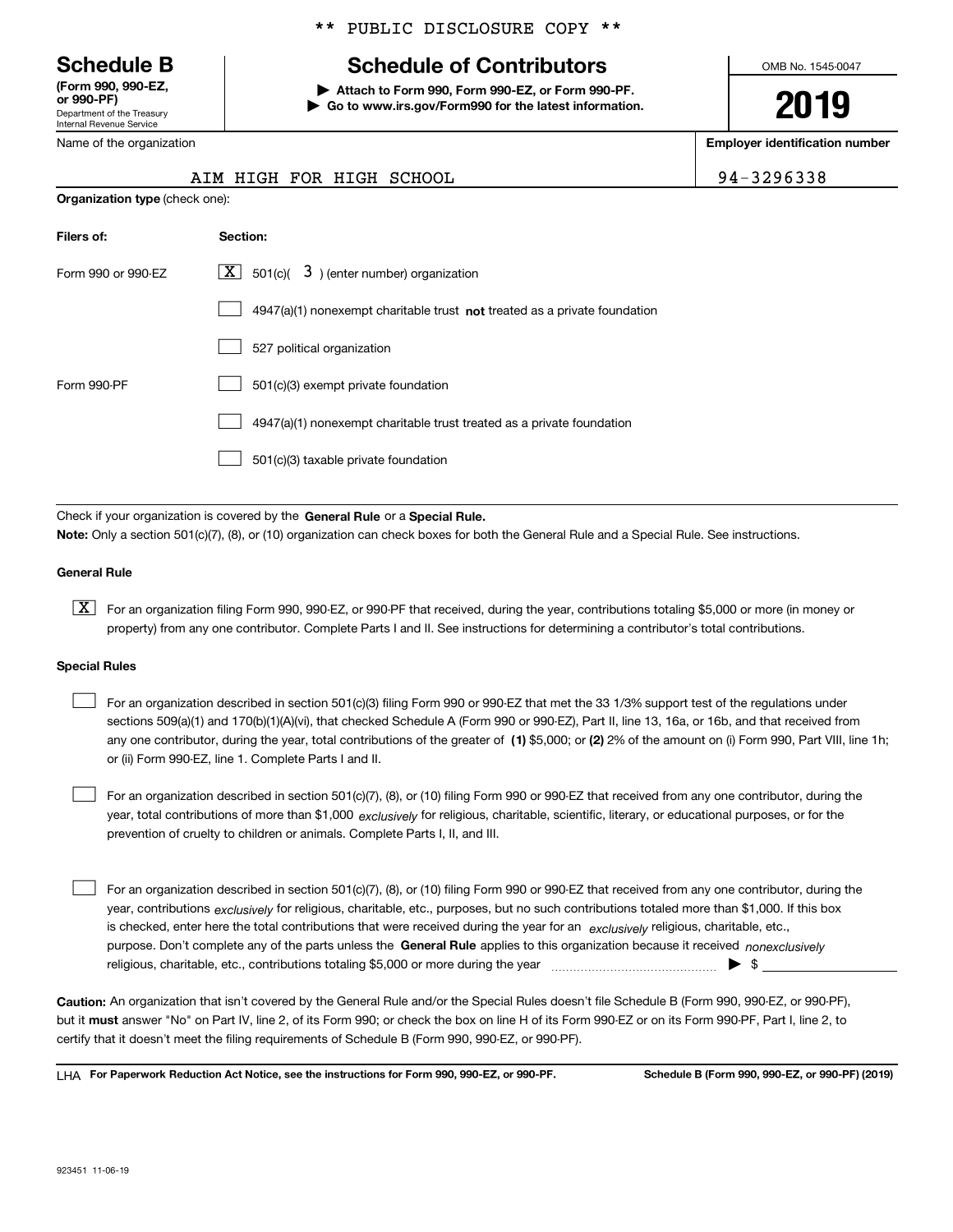# AIM HIGH FOR HIGH SCHOOL 34-3296338

|                 | Schedule B (Form 990, 990-EZ, or 990-PF) (2019)                                                |                                   | Page 2                                                                                                      |
|-----------------|------------------------------------------------------------------------------------------------|-----------------------------------|-------------------------------------------------------------------------------------------------------------|
|                 | Name of organization                                                                           |                                   | <b>Employer identification number</b>                                                                       |
|                 | AIM HIGH FOR HIGH SCHOOL                                                                       |                                   | 94-3296338                                                                                                  |
| Part I          | Contributors (see instructions). Use duplicate copies of Part I if additional space is needed. |                                   |                                                                                                             |
| (a)<br>No.      | (b)<br>Name, address, and ZIP + 4                                                              | (c)<br><b>Total contributions</b> | (d)<br>Type of contribution                                                                                 |
| 1               |                                                                                                | \$<br>13,500.                     | $\overline{\text{X}}$<br>Person<br>Payroll<br>Noncash<br>(Complete Part II for<br>noncash contributions.)   |
| (a)<br>No.      | (b)<br>Name, address, and ZIP + 4                                                              | (c)<br><b>Total contributions</b> | (d)<br>Type of contribution                                                                                 |
| 2               |                                                                                                | \$<br>5,000.                      | $\overline{\text{X}}$<br>Person<br>Payroll<br>Noncash<br>(Complete Part II for<br>noncash contributions.)   |
| (a)<br>No.      | (b)<br>Name, address, and ZIP + 4                                                              | (c)<br><b>Total contributions</b> | (d)<br>Type of contribution                                                                                 |
| 3               |                                                                                                | \$<br>5,000.                      | $\overline{\text{X}}$<br>Person<br>Payroll<br>Noncash<br>(Complete Part II for<br>noncash contributions.)   |
| (a)<br>No.      | (b)<br>Name, address, and ZIP + 4                                                              | (c)<br><b>Total contributions</b> | (d)<br>Type of contribution                                                                                 |
| 4               |                                                                                                | \$<br>6,000.                      | $\overline{\mathbf{X}}$<br>Person<br>Payroll<br>Noncash<br>(Complete Part II for<br>noncash contributions.) |
| (a)<br>No.      | (b)<br>Name, address, and ZIP + 4                                                              | (c)<br><b>Total contributions</b> | (d)<br>Type of contribution                                                                                 |
| 5               |                                                                                                | \$<br>16,547.                     | $\overline{\mathbf{X}}$<br>Person<br>Payroll<br>Noncash<br>(Complete Part II for<br>noncash contributions.) |
| (a)<br>No.      | (b)<br>Name, address, and ZIP + 4                                                              | (c)<br><b>Total contributions</b> | (d)<br>Type of contribution                                                                                 |
| 6               |                                                                                                | \$<br>30,000.                     | $\overline{\mathbf{X}}$<br>Person<br>Payroll<br>Noncash<br>(Complete Part II for<br>noncash contributions.) |
| 923452 11-06-19 |                                                                                                |                                   | Schedule B (Form 990, 990-EZ, or 990-PF) (2019)                                                             |

25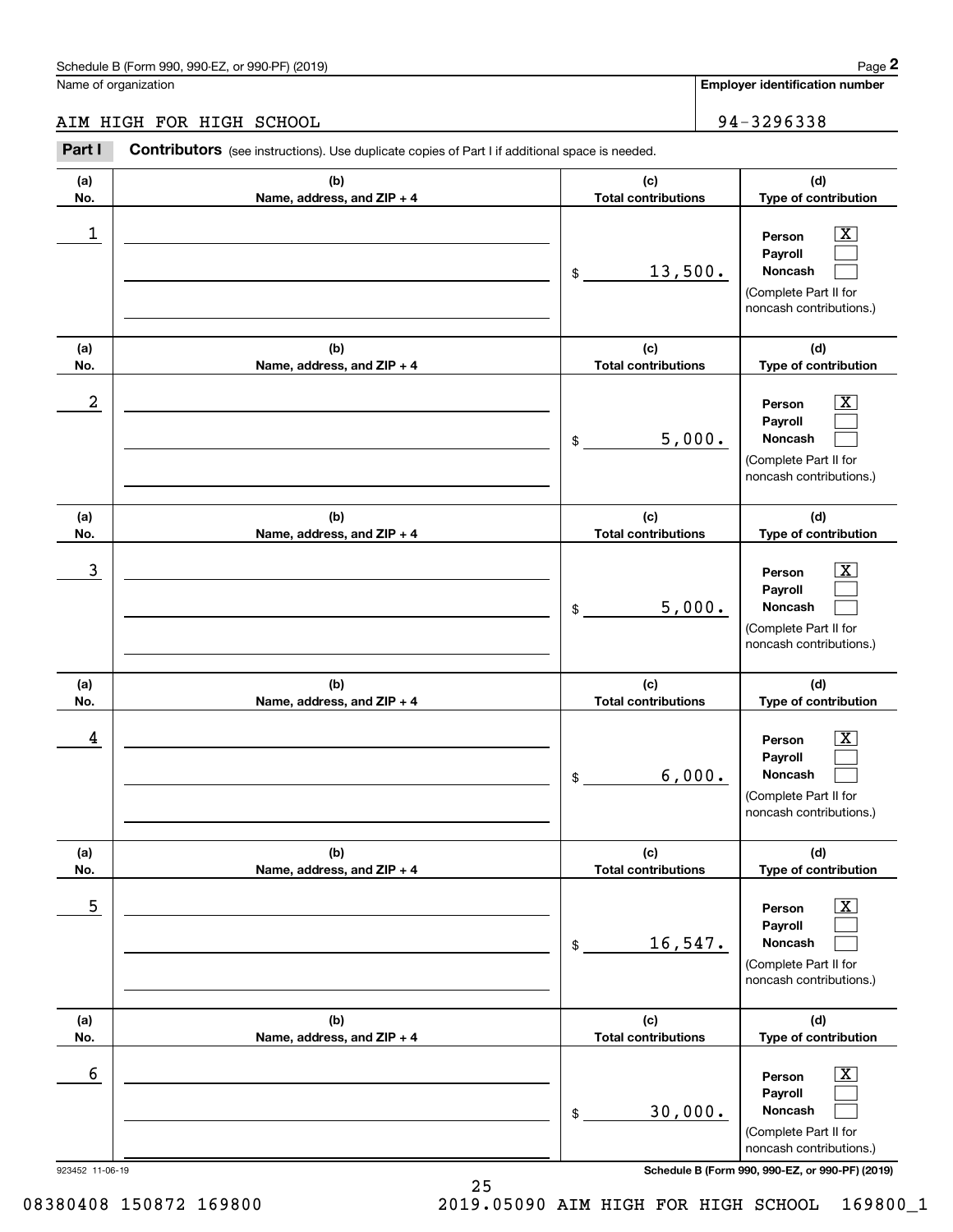# AIM HIGH FOR HIGH SCHOOL 34-3296338

|                 | Schedule B (Form 990, 990-EZ, or 990-PF) (2019)                                                |                                   | Page 2                                                                                                      |
|-----------------|------------------------------------------------------------------------------------------------|-----------------------------------|-------------------------------------------------------------------------------------------------------------|
|                 | Name of organization                                                                           |                                   | <b>Employer identification number</b>                                                                       |
|                 | AIM HIGH FOR HIGH SCHOOL                                                                       |                                   | 94-3296338                                                                                                  |
| Part I          | Contributors (see instructions). Use duplicate copies of Part I if additional space is needed. |                                   |                                                                                                             |
| (a)<br>No.      | (b)<br>Name, address, and ZIP + 4                                                              | (c)<br><b>Total contributions</b> | (d)<br>Type of contribution                                                                                 |
| 7               |                                                                                                | 10,000.<br>\$                     | $\overline{\text{X}}$<br>Person<br>Payroll<br>Noncash<br>(Complete Part II for<br>noncash contributions.)   |
| (a)<br>No.      | (b)<br>Name, address, and ZIP + 4                                                              | (c)<br><b>Total contributions</b> | (d)<br>Type of contribution                                                                                 |
| 8               |                                                                                                | 10,000.<br>\$                     | $\overline{\text{X}}$<br>Person<br>Payroll<br>Noncash<br>(Complete Part II for<br>noncash contributions.)   |
| (a)<br>No.      | (b)<br>Name, address, and ZIP + 4                                                              | (c)<br><b>Total contributions</b> | (d)<br>Type of contribution                                                                                 |
| 9               |                                                                                                | 10,000.<br>\$                     | $\overline{\text{X}}$<br>Person<br>Payroll<br>Noncash<br>(Complete Part II for<br>noncash contributions.)   |
| (a)<br>No.      | (b)<br>Name, address, and ZIP + 4                                                              | (c)<br><b>Total contributions</b> | (d)<br>Type of contribution                                                                                 |
| 10              |                                                                                                | 35,800.<br>\$                     | $\overline{\mathbf{X}}$<br>Person<br>Payroll<br>Noncash<br>(Complete Part II for<br>noncash contributions.) |
| (a)<br>No.      | (b)<br>Name, address, and ZIP + 4                                                              | (c)<br><b>Total contributions</b> | (d)<br>Type of contribution                                                                                 |
| 11              |                                                                                                | 15,000.<br>\$                     | $\overline{\mathbf{X}}$<br>Person<br>Payroll<br>Noncash<br>(Complete Part II for<br>noncash contributions.) |
| (a)<br>No.      | (b)<br>Name, address, and ZIP + 4                                                              | (c)<br><b>Total contributions</b> | (d)<br>Type of contribution                                                                                 |
| 12              |                                                                                                | 10,000.<br>\$                     | $\overline{\mathbf{X}}$<br>Person<br>Payroll<br>Noncash<br>(Complete Part II for<br>noncash contributions.) |
| 923452 11-06-19 |                                                                                                |                                   | Schedule B (Form 990, 990-EZ, or 990-PF) (2019)                                                             |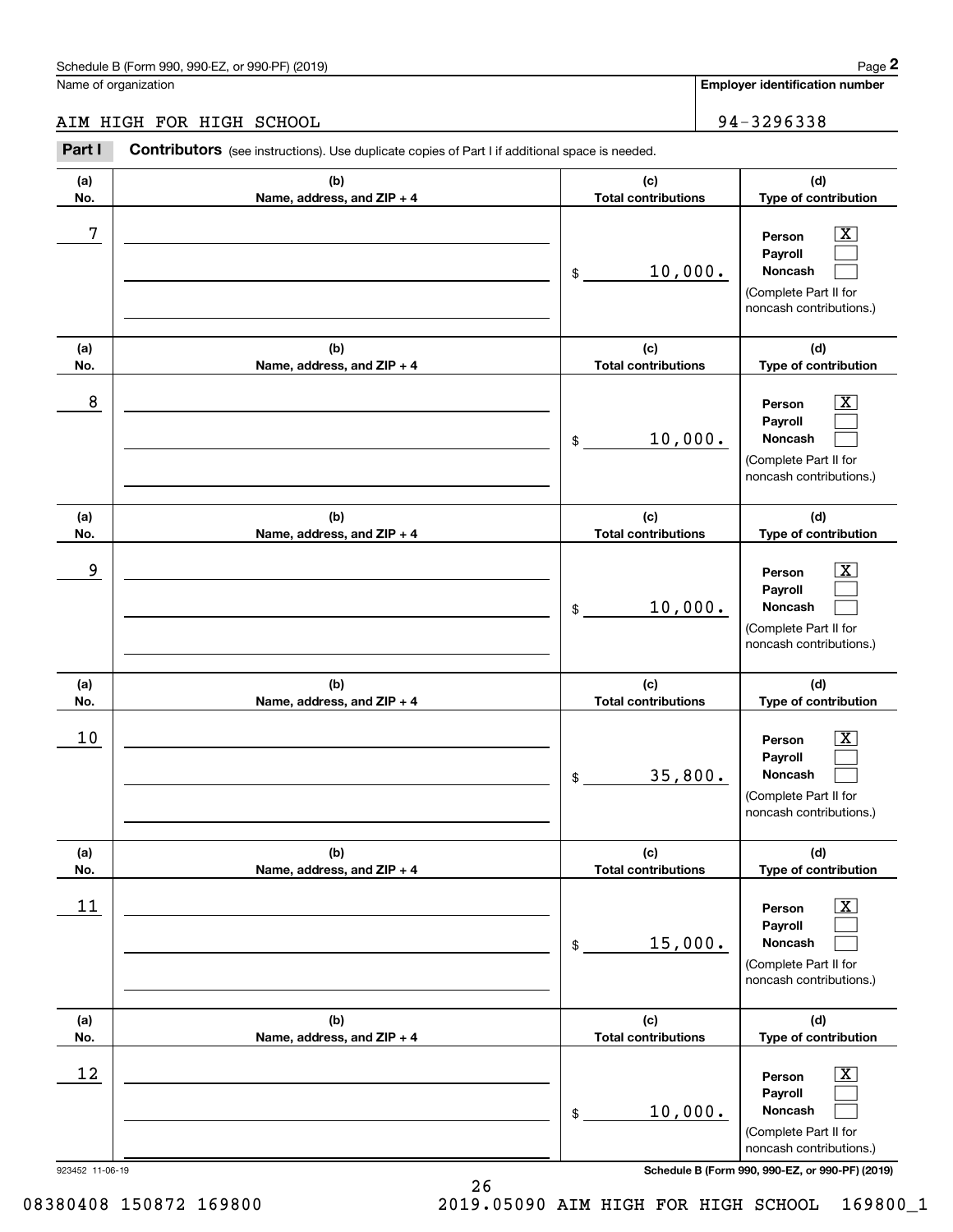# AIM HIGH FOR HIGH SCHOOL 94-3296338

|                 | Schedule B (Form 990, 990-EZ, or 990-PF) (2019)                                                       |                                   |                             | Page 2                                                                                                      |
|-----------------|-------------------------------------------------------------------------------------------------------|-----------------------------------|-----------------------------|-------------------------------------------------------------------------------------------------------------|
|                 | Name of organization                                                                                  |                                   |                             | <b>Employer identification number</b>                                                                       |
|                 | AIM HIGH FOR HIGH SCHOOL                                                                              |                                   |                             | 94-3296338                                                                                                  |
| Part I          | <b>Contributors</b> (see instructions). Use duplicate copies of Part I if additional space is needed. |                                   |                             |                                                                                                             |
| (a)<br>No.      | (b)<br>Name, address, and ZIP + 4                                                                     | (c)<br><b>Total contributions</b> | (d)<br>Type of contribution |                                                                                                             |
| 13              |                                                                                                       | 8,000.<br>\$                      |                             | $\overline{\mathbf{X}}$<br>Person<br>Payroll<br>Noncash<br>(Complete Part II for<br>noncash contributions.) |
| (a)<br>No.      | (b)<br>Name, address, and ZIP + 4                                                                     | (c)<br><b>Total contributions</b> |                             | (d)<br>Type of contribution                                                                                 |
| 14              |                                                                                                       | \$                                | 24,150.                     |                                                                                                             |
| (a)<br>No.      | (b)<br>Name, address, and ZIP + 4                                                                     | (c)<br><b>Total contributions</b> |                             | (d)<br>Type of contribution                                                                                 |
| 15              |                                                                                                       | 5,000.<br>\$                      |                             | X<br>Person<br>Payroll<br>Noncash<br>(Complete Part II for<br>noncash contributions.)                       |
| (a)<br>No.      | (b)<br>Name, address, and ZIP + 4                                                                     | (c)<br><b>Total contributions</b> |                             | (d)<br>Type of contribution                                                                                 |
| 16              |                                                                                                       | 5,000.<br>\$                      |                             | $\mathbf{X}$<br>Person<br>Payroll<br>Noncash<br>(Complete Part II for<br>noncash contributions.)            |
| (a)<br>No.      | (b)<br>Name, address, and ZIP + 4                                                                     | (c)<br><b>Total contributions</b> |                             | (d)<br>Type of contribution                                                                                 |
| 17              |                                                                                                       | 20,000.<br>\$                     |                             | $\boxed{\text{X}}$<br>Person<br>Payroll<br>Noncash<br>(Complete Part II for<br>noncash contributions.)      |
| (a)<br>No.      | (b)<br>Name, address, and ZIP + 4                                                                     | (c)<br><b>Total contributions</b> |                             | (d)<br>Type of contribution                                                                                 |
| 18              |                                                                                                       | 15,131.<br>\$                     |                             | $\boxed{\text{X}}$<br>Person<br>Payroll<br>Noncash<br>(Complete Part II for<br>noncash contributions.)      |
| 923452 11-06-19 |                                                                                                       |                                   |                             | Schedule B (Form 990, 990-EZ, or 990-PF) (2019)                                                             |

27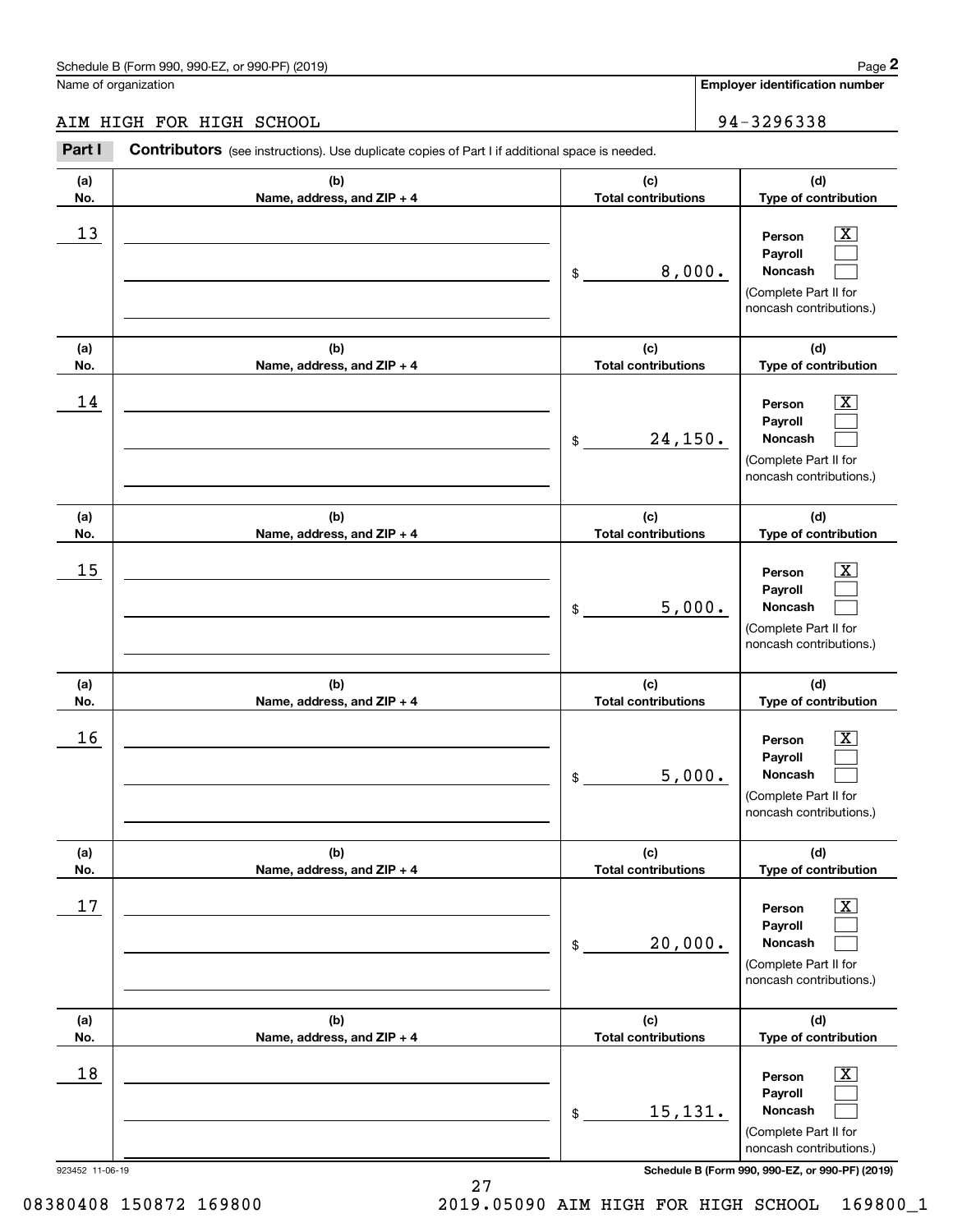# AIM HIGH FOR HIGH SCHOOL 34-3296338

|                 | Schedule B (Form 990, 990-EZ, or 990-PF) (2019)                                                |                                   |                                       | Page 2                                                                                                      |  |
|-----------------|------------------------------------------------------------------------------------------------|-----------------------------------|---------------------------------------|-------------------------------------------------------------------------------------------------------------|--|
|                 | Name of organization                                                                           |                                   | <b>Employer identification number</b> |                                                                                                             |  |
|                 | AIM HIGH FOR HIGH SCHOOL                                                                       |                                   |                                       | 94-3296338                                                                                                  |  |
| Part I          | Contributors (see instructions). Use duplicate copies of Part I if additional space is needed. |                                   |                                       |                                                                                                             |  |
| (a)<br>No.      | (b)<br>Name, address, and ZIP + 4                                                              | (c)<br><b>Total contributions</b> |                                       | (d)<br>Type of contribution                                                                                 |  |
| 19              |                                                                                                | \$                                | 10,463.                               | $\overline{\mathbf{X}}$<br>Person<br>Payroll<br>Noncash<br>(Complete Part II for<br>noncash contributions.) |  |
| (a)<br>No.      | (b)<br>Name, address, and ZIP + 4                                                              | (c)<br><b>Total contributions</b> |                                       | (d)<br>Type of contribution                                                                                 |  |
| 20              |                                                                                                | 150, 450.<br>\$                   |                                       | $\overline{\text{X}}$<br>Person<br>Payroll<br>Noncash<br>(Complete Part II for<br>noncash contributions.)   |  |
| (a)<br>No.      | (b)<br>Name, address, and ZIP + 4                                                              | (c)<br><b>Total contributions</b> |                                       | (d)<br>Type of contribution                                                                                 |  |
| 21              |                                                                                                | \$                                | 25,000.                               | $\overline{\text{X}}$<br>Person<br>Payroll<br>Noncash<br>(Complete Part II for<br>noncash contributions.)   |  |
| (a)<br>No.      | (b)<br>Name, address, and ZIP + 4                                                              | (c)<br><b>Total contributions</b> |                                       | (d)<br>Type of contribution                                                                                 |  |
| 22              |                                                                                                | \$                                | 5,000.                                | $\mathbf{X}$<br>Person<br>Payroll<br>Noncash<br>(Complete Part II for<br>noncash contributions.)            |  |
| (a)<br>No.      | (b)<br>Name, address, and ZIP + 4                                                              | (c)<br><b>Total contributions</b> |                                       | (d)<br>Type of contribution                                                                                 |  |
| 23              |                                                                                                | \$                                | 10,000.                               | $\overline{\mathbf{X}}$<br>Person<br>Payroll<br>Noncash<br>(Complete Part II for<br>noncash contributions.) |  |
| (a)<br>No.      | (b)<br>Name, address, and ZIP + 4                                                              | (c)<br><b>Total contributions</b> |                                       | (d)<br>Type of contribution                                                                                 |  |
| 24              |                                                                                                | \$                                | 5,000.                                | $\overline{\mathbf{X}}$<br>Person<br>Payroll<br>Noncash<br>(Complete Part II for<br>noncash contributions.) |  |
| 923452 11-06-19 |                                                                                                |                                   |                                       | Schedule B (Form 990, 990-EZ, or 990-PF) (2019)                                                             |  |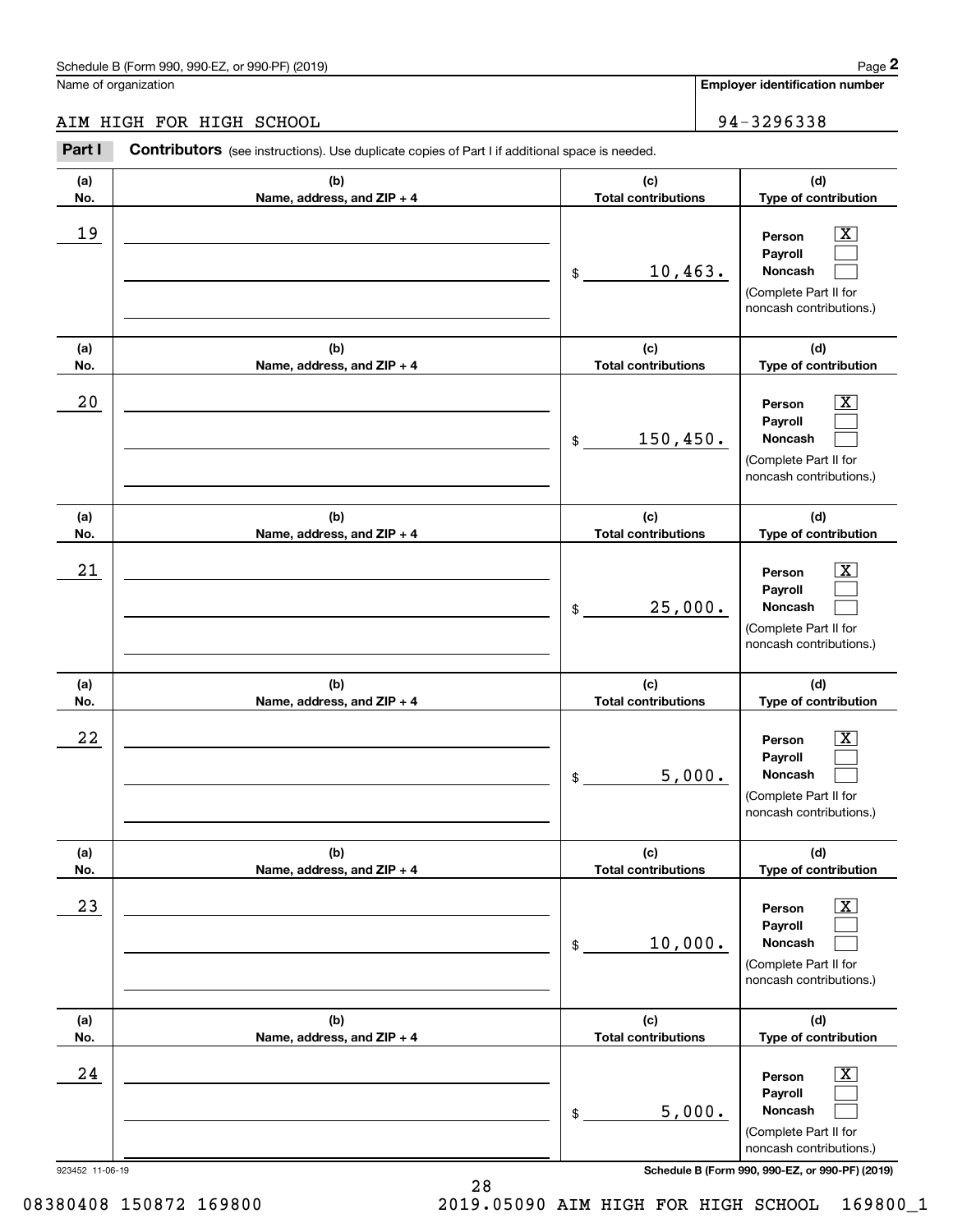# AIM HIGH FOR HIGH SCHOOL 34-3296338

|                      | Schedule B (Form 990, 990-EZ, or 990-PF) (2019)                                                |    |                                   |                             | Page 2                                                                                                      |
|----------------------|------------------------------------------------------------------------------------------------|----|-----------------------------------|-----------------------------|-------------------------------------------------------------------------------------------------------------|
| Name of organization |                                                                                                |    |                                   |                             | <b>Employer identification number</b>                                                                       |
|                      | AIM HIGH FOR HIGH SCHOOL                                                                       |    |                                   |                             | 94-3296338                                                                                                  |
| Part I               | Contributors (see instructions). Use duplicate copies of Part I if additional space is needed. |    |                                   |                             |                                                                                                             |
| (a)<br>No.           | (b)<br>Name, address, and ZIP + 4                                                              |    | (c)<br><b>Total contributions</b> | (d)<br>Type of contribution |                                                                                                             |
| 25                   |                                                                                                | \$ | 110,000.                          |                             | $\overline{\mathbf{X}}$<br>Person<br>Payroll<br>Noncash<br>(Complete Part II for<br>noncash contributions.) |
| (a)<br>No.           | (b)<br>Name, address, and ZIP + 4                                                              |    | (c)<br><b>Total contributions</b> |                             | (d)<br>Type of contribution                                                                                 |
| 26                   |                                                                                                | \$ | 13,000.                           |                             | $\overline{\text{X}}$<br>Person<br>Payroll<br>Noncash<br>(Complete Part II for<br>noncash contributions.)   |
| (a)<br>No.           | (b)<br>Name, address, and ZIP + 4                                                              |    | (c)<br><b>Total contributions</b> |                             | (d)<br>Type of contribution                                                                                 |
| 27                   |                                                                                                | \$ | 36,000.                           |                             | $\overline{\text{X}}$<br>Person<br>Payroll<br>Noncash<br>(Complete Part II for<br>noncash contributions.)   |
| (a)<br>No.           | (b)<br>Name, address, and ZIP + 4                                                              |    | (c)<br><b>Total contributions</b> |                             | (d)<br>Type of contribution                                                                                 |
| 28                   |                                                                                                | \$ | 20,787.                           |                             | $\overline{\mathbf{X}}$<br>Person<br>Payroll<br>Noncash<br>(Complete Part II for<br>noncash contributions.) |
| (a)<br>No.           | (b)<br>Name, address, and ZIP + 4                                                              |    | (c)<br><b>Total contributions</b> |                             | (d)<br>Type of contribution                                                                                 |
| 29                   |                                                                                                | \$ | 10,000.                           |                             | $\overline{\mathbf{X}}$<br>Person<br>Payroll<br>Noncash<br>(Complete Part II for<br>noncash contributions.) |
| (a)<br>No.           | (b)<br>Name, address, and ZIP + 4                                                              |    | (c)<br><b>Total contributions</b> |                             | (d)<br>Type of contribution                                                                                 |
| 30                   |                                                                                                | \$ | 25,000.                           |                             | $\overline{\mathbf{X}}$<br>Person<br>Payroll<br>Noncash<br>(Complete Part II for<br>noncash contributions.) |
| 923452 11-06-19      |                                                                                                |    |                                   |                             | Schedule B (Form 990, 990-EZ, or 990-PF) (2019)                                                             |

29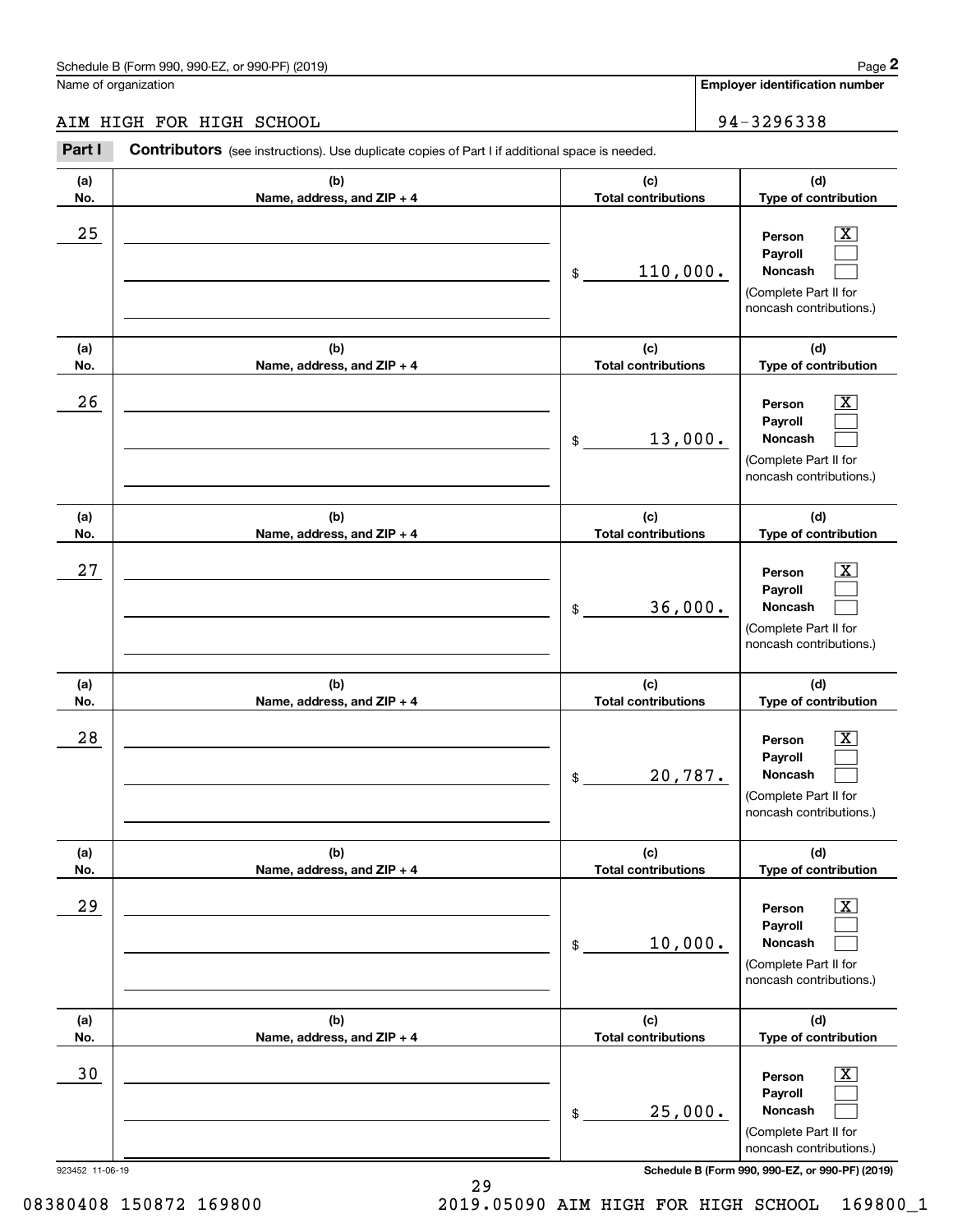# AIM HIGH FOR HIGH SCHOOL 34-3296338

|                      | Schedule B (Form 990, 990-EZ, or 990-PF) (2019)                                                |    |                                   |                             | Page 2                                                                                                      |  |
|----------------------|------------------------------------------------------------------------------------------------|----|-----------------------------------|-----------------------------|-------------------------------------------------------------------------------------------------------------|--|
| Name of organization |                                                                                                |    |                                   |                             | <b>Employer identification number</b>                                                                       |  |
|                      | AIM HIGH FOR HIGH SCHOOL                                                                       |    |                                   |                             | 94-3296338                                                                                                  |  |
| Part I               | Contributors (see instructions). Use duplicate copies of Part I if additional space is needed. |    |                                   |                             |                                                                                                             |  |
| (a)<br>No.           | (b)<br>Name, address, and ZIP + 4                                                              |    | (c)<br><b>Total contributions</b> | (d)<br>Type of contribution |                                                                                                             |  |
| 31                   |                                                                                                | \$ | 132,500.                          |                             | $\overline{\mathbf{X}}$<br>Person<br>Payroll<br>Noncash<br>(Complete Part II for<br>noncash contributions.) |  |
| (a)<br>No.           | (b)<br>Name, address, and ZIP + 4                                                              |    | (c)<br><b>Total contributions</b> |                             | (d)<br>Type of contribution                                                                                 |  |
| 32                   |                                                                                                | \$ | 5,069.                            |                             | $\overline{\text{X}}$<br>Person<br>Payroll<br>Noncash<br>(Complete Part II for<br>noncash contributions.)   |  |
| (a)<br>No.           | (b)<br>Name, address, and ZIP + 4                                                              |    | (c)<br><b>Total contributions</b> |                             | (d)<br>Type of contribution                                                                                 |  |
| 33                   |                                                                                                | \$ | 100,000.                          |                             | $\overline{\text{X}}$<br>Person<br>Payroll<br>Noncash<br>(Complete Part II for<br>noncash contributions.)   |  |
| (a)<br>No.           | (b)<br>Name, address, and ZIP + 4                                                              |    | (c)<br><b>Total contributions</b> |                             | (d)<br>Type of contribution                                                                                 |  |
| 34                   |                                                                                                | \$ | 8,052.                            |                             | $\overline{\mathbf{X}}$<br>Person<br>Payroll<br>Noncash<br>(Complete Part II for<br>noncash contributions.) |  |
| (a)<br>No.           | (b)<br>Name, address, and ZIP + 4                                                              |    | (c)<br><b>Total contributions</b> |                             | (d)<br>Type of contribution                                                                                 |  |
| 35                   |                                                                                                | \$ | 150,000.                          |                             | $\overline{\mathbf{X}}$<br>Person<br>Payroll<br>Noncash<br>(Complete Part II for<br>noncash contributions.) |  |
| (a)<br>No.           | (b)<br>Name, address, and ZIP + 4                                                              |    | (c)<br><b>Total contributions</b> |                             | (d)<br>Type of contribution                                                                                 |  |
| 36                   |                                                                                                | \$ | 15,000.                           |                             | $\overline{\mathbf{X}}$<br>Person<br>Payroll<br>Noncash<br>(Complete Part II for<br>noncash contributions.) |  |
| 923452 11-06-19      |                                                                                                |    |                                   |                             | Schedule B (Form 990, 990-EZ, or 990-PF) (2019)                                                             |  |

30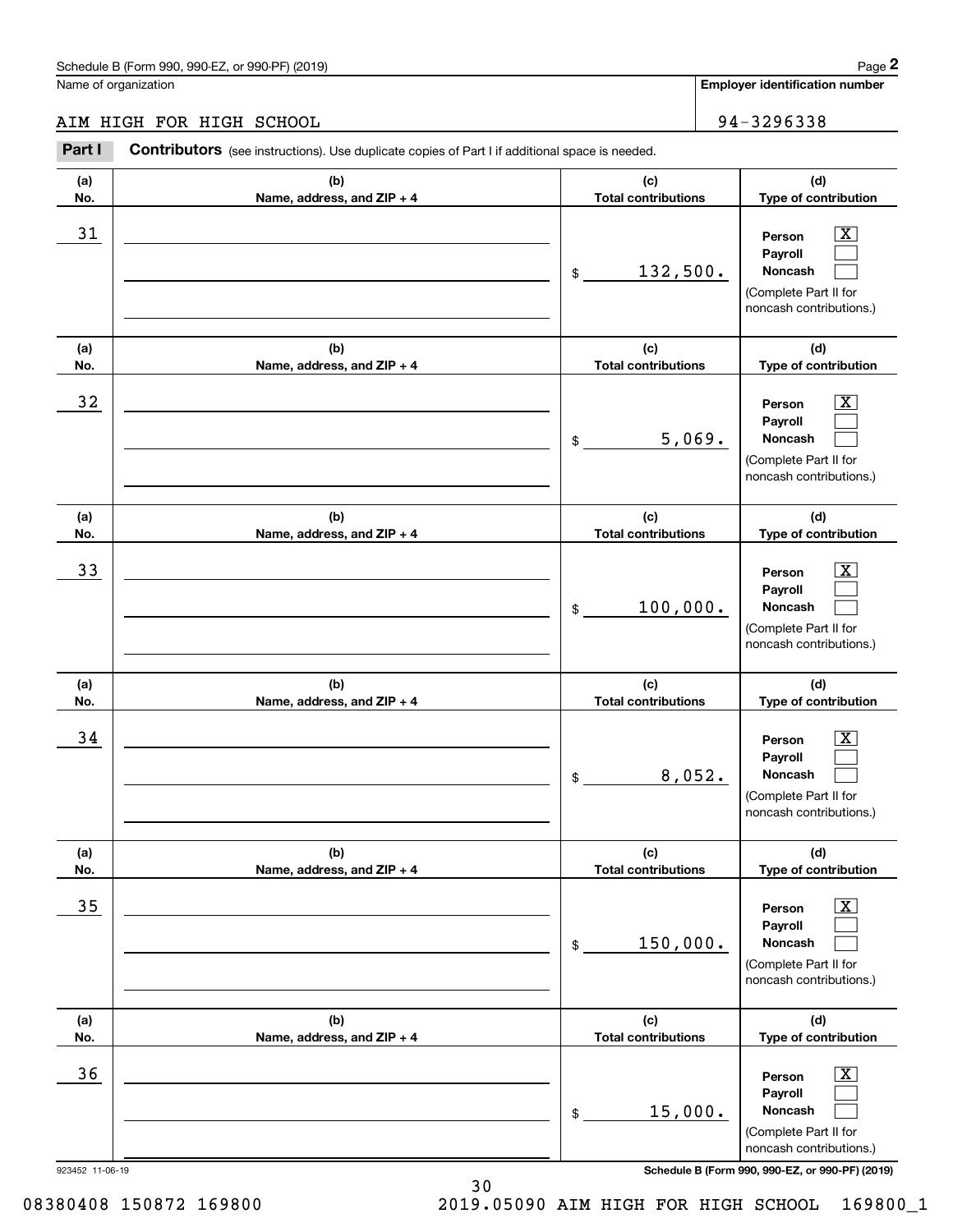# AIM HIGH FOR HIGH SCHOOL 94-3296338

|                 | Schedule B (Form 990, 990-EZ, or 990-PF) (2019)                                                       |                                   |                                    | Page 2                                                                                                 |
|-----------------|-------------------------------------------------------------------------------------------------------|-----------------------------------|------------------------------------|--------------------------------------------------------------------------------------------------------|
|                 | Name of organization                                                                                  |                                   |                                    | <b>Employer identification number</b>                                                                  |
|                 | AIM HIGH FOR HIGH SCHOOL                                                                              |                                   |                                    | 94-3296338                                                                                             |
| Part I          | <b>Contributors</b> (see instructions). Use duplicate copies of Part I if additional space is needed. |                                   |                                    |                                                                                                        |
| (a)<br>No.      | (b)<br>Name, address, and ZIP + 4                                                                     | (c)<br><b>Total contributions</b> | (d)<br>Type of contribution        |                                                                                                        |
| 37              |                                                                                                       | \$                                | 15,000.<br>noncash contributions.) |                                                                                                        |
| (a)<br>No.      | (b)<br>Name, address, and ZIP + 4                                                                     | (c)<br><b>Total contributions</b> |                                    | (d)<br>Type of contribution                                                                            |
| 38              |                                                                                                       | \$                                | 5,000.                             |                                                                                                        |
| (a)<br>No.      | (b)<br>Name, address, and ZIP + 4                                                                     | (c)<br><b>Total contributions</b> |                                    | (d)<br>Type of contribution                                                                            |
| 39              |                                                                                                       | 10,000.<br>\$                     |                                    | X<br>Person<br>Payroll<br>Noncash<br>(Complete Part II for<br>noncash contributions.)                  |
| (a)<br>No.      | (b)<br>Name, address, and ZIP + 4                                                                     | (c)<br><b>Total contributions</b> |                                    | (d)<br>Type of contribution                                                                            |
| 40              |                                                                                                       | 10,000.<br>\$                     |                                    | $\mathbf{X}$<br>Person<br>Payroll<br>Noncash<br>(Complete Part II for<br>noncash contributions.)       |
| (a)<br>No.      | (b)<br>Name, address, and ZIP + 4                                                                     | (c)<br><b>Total contributions</b> |                                    | (d)<br>Type of contribution                                                                            |
| 41              |                                                                                                       | 10,000.<br>\$                     |                                    | $\boxed{\text{X}}$<br>Person<br>Payroll<br>Noncash<br>(Complete Part II for<br>noncash contributions.) |
| (a)<br>No.      | (b)<br>Name, address, and ZIP + 4                                                                     | (c)<br><b>Total contributions</b> |                                    | (d)<br>Type of contribution                                                                            |
| 42              |                                                                                                       | 10,000.<br>\$                     |                                    | $\boxed{\text{X}}$<br>Person<br>Payroll<br>Noncash<br>(Complete Part II for<br>noncash contributions.) |
| 923452 11-06-19 |                                                                                                       |                                   |                                    | Schedule B (Form 990, 990-EZ, or 990-PF) (2019)                                                        |

31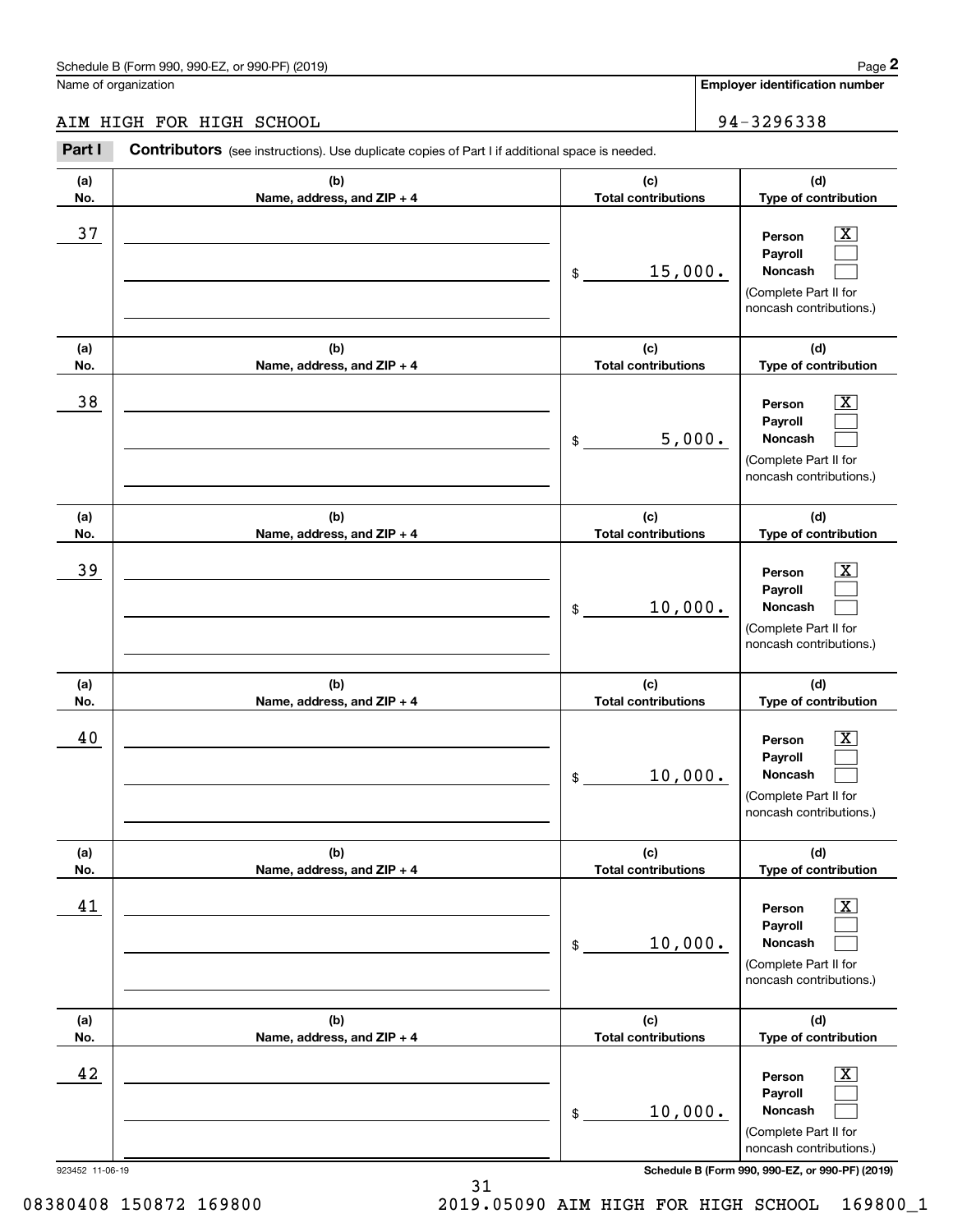# AIM HIGH FOR HIGH SCHOOL 94-3296338

|                 | Schedule B (Form 990, 990-EZ, or 990-PF) (2019)                                                       |                                   |                             | Page 2                                                                                                      |
|-----------------|-------------------------------------------------------------------------------------------------------|-----------------------------------|-----------------------------|-------------------------------------------------------------------------------------------------------------|
|                 | Name of organization                                                                                  |                                   |                             | <b>Employer identification number</b>                                                                       |
|                 | AIM HIGH FOR HIGH SCHOOL                                                                              |                                   |                             | 94-3296338                                                                                                  |
| Part I          | <b>Contributors</b> (see instructions). Use duplicate copies of Part I if additional space is needed. |                                   |                             |                                                                                                             |
| (a)<br>No.      | (b)<br>Name, address, and ZIP + 4                                                                     | (c)<br><b>Total contributions</b> | (d)<br>Type of contribution |                                                                                                             |
| 43              |                                                                                                       | 20,000.<br>\$                     |                             | $\overline{\mathbf{X}}$<br>Person<br>Payroll<br>Noncash<br>(Complete Part II for<br>noncash contributions.) |
| (a)<br>No.      | (b)<br>Name, address, and ZIP + 4                                                                     | (c)<br><b>Total contributions</b> |                             | (d)<br>Type of contribution                                                                                 |
| 44              |                                                                                                       | \$                                | 5,000.                      |                                                                                                             |
| (a)<br>No.      | (b)<br>Name, address, and ZIP + 4                                                                     | (c)<br><b>Total contributions</b> |                             | (d)<br>Type of contribution                                                                                 |
| 45              |                                                                                                       | 35,000.<br>\$                     |                             | X<br>Person<br>Payroll<br>Noncash<br>(Complete Part II for<br>noncash contributions.)                       |
| (a)<br>No.      | (b)<br>Name, address, and ZIP + 4                                                                     | (c)<br><b>Total contributions</b> |                             | (d)<br>Type of contribution                                                                                 |
| 46              |                                                                                                       | 25,000.<br>\$                     |                             | $\mathbf{X}$<br>Person<br>Payroll<br>Noncash<br>(Complete Part II for<br>noncash contributions.)            |
| (a)<br>No.      | (b)<br>Name, address, and ZIP + 4                                                                     | (c)<br><b>Total contributions</b> |                             | (d)<br>Type of contribution                                                                                 |
| 47              |                                                                                                       | 10,000.<br>\$                     |                             | $\boxed{\text{X}}$<br>Person<br>Payroll<br>Noncash<br>(Complete Part II for<br>noncash contributions.)      |
| (a)<br>No.      | (b)<br>Name, address, and ZIP + 4                                                                     | (c)<br><b>Total contributions</b> |                             | (d)<br>Type of contribution                                                                                 |
| 48              |                                                                                                       | 175,725.<br>\$                    |                             | $\boxed{\text{X}}$<br>Person<br>Payroll<br>Noncash<br>(Complete Part II for<br>noncash contributions.)      |
| 923452 11-06-19 |                                                                                                       |                                   |                             | Schedule B (Form 990, 990-EZ, or 990-PF) (2019)                                                             |

32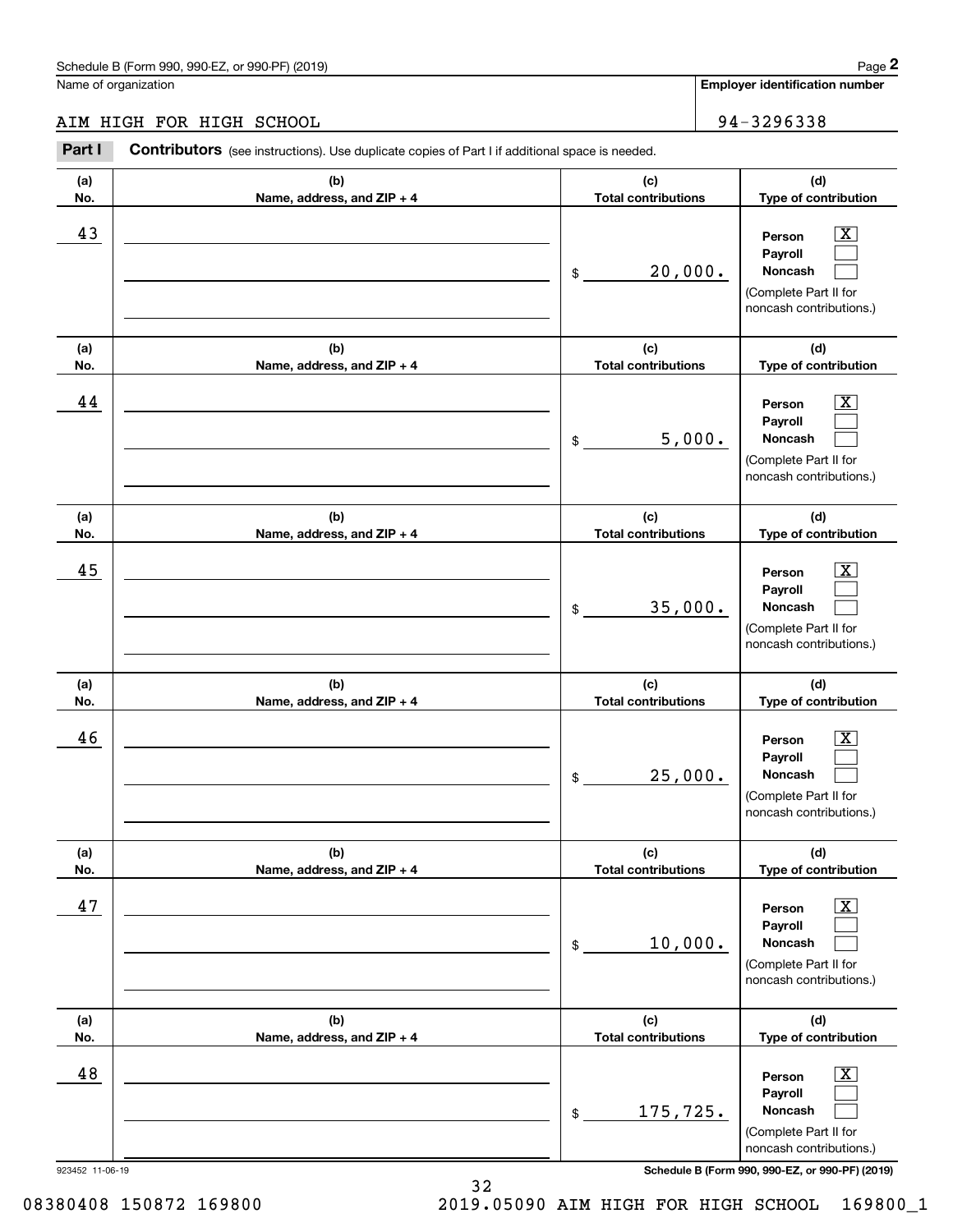# AIM HIGH FOR HIGH SCHOOL 94-3296338

|                 | Schedule B (Form 990, 990-EZ, or 990-PF) (2019)                                                       |                                   |                                       | Page 2                                                                                                 |
|-----------------|-------------------------------------------------------------------------------------------------------|-----------------------------------|---------------------------------------|--------------------------------------------------------------------------------------------------------|
|                 | Name of organization                                                                                  |                                   | <b>Employer identification number</b> |                                                                                                        |
|                 | AIM HIGH FOR HIGH SCHOOL                                                                              |                                   |                                       | 94-3296338                                                                                             |
| Part I          | <b>Contributors</b> (see instructions). Use duplicate copies of Part I if additional space is needed. |                                   |                                       |                                                                                                        |
| (a)<br>No.      | (b)<br>Name, address, and ZIP + 4                                                                     | (c)<br><b>Total contributions</b> | (d)<br>Type of contribution           |                                                                                                        |
| 49              |                                                                                                       | \$                                | 5,000.<br>noncash contributions.)     |                                                                                                        |
| (a)<br>No.      | (b)<br>Name, address, and ZIP + 4                                                                     | (c)<br><b>Total contributions</b> |                                       | (d)<br>Type of contribution                                                                            |
| 50              |                                                                                                       | 10,000.<br>\$                     |                                       | X<br>Person<br>Payroll<br>Noncash<br>(Complete Part II for<br>noncash contributions.)                  |
| (a)<br>No.      | (b)<br>Name, address, and ZIP + 4                                                                     | (c)<br><b>Total contributions</b> |                                       | (d)<br>Type of contribution                                                                            |
| 51              |                                                                                                       | 50,000.<br>\$                     |                                       | X<br>Person<br>Payroll<br>Noncash<br>(Complete Part II for<br>noncash contributions.)                  |
| (a)<br>No.      | (b)<br>Name, address, and ZIP + 4                                                                     | (c)<br><b>Total contributions</b> |                                       | (d)<br>Type of contribution                                                                            |
| 52              |                                                                                                       | 101,500.<br>\$                    |                                       | $\mathbf{X}$<br>Person<br>Payroll<br>Noncash<br>(Complete Part II for<br>noncash contributions.)       |
| (a)<br>No.      | (b)<br>Name, address, and ZIP + 4                                                                     | (c)<br><b>Total contributions</b> |                                       | (d)<br>Type of contribution                                                                            |
| 53              |                                                                                                       | 12,000.<br>\$                     |                                       | $\boxed{\text{X}}$<br>Person<br>Payroll<br>Noncash<br>(Complete Part II for<br>noncash contributions.) |
| (a)<br>No.      | (b)<br>Name, address, and ZIP + 4                                                                     | (c)<br><b>Total contributions</b> |                                       | (d)<br>Type of contribution                                                                            |
| 54              |                                                                                                       | 10,181.<br>\$                     |                                       | $\boxed{\text{X}}$<br>Person<br>Payroll<br>Noncash<br>(Complete Part II for<br>noncash contributions.) |
| 923452 11-06-19 |                                                                                                       |                                   |                                       | Schedule B (Form 990, 990-EZ, or 990-PF) (2019)                                                        |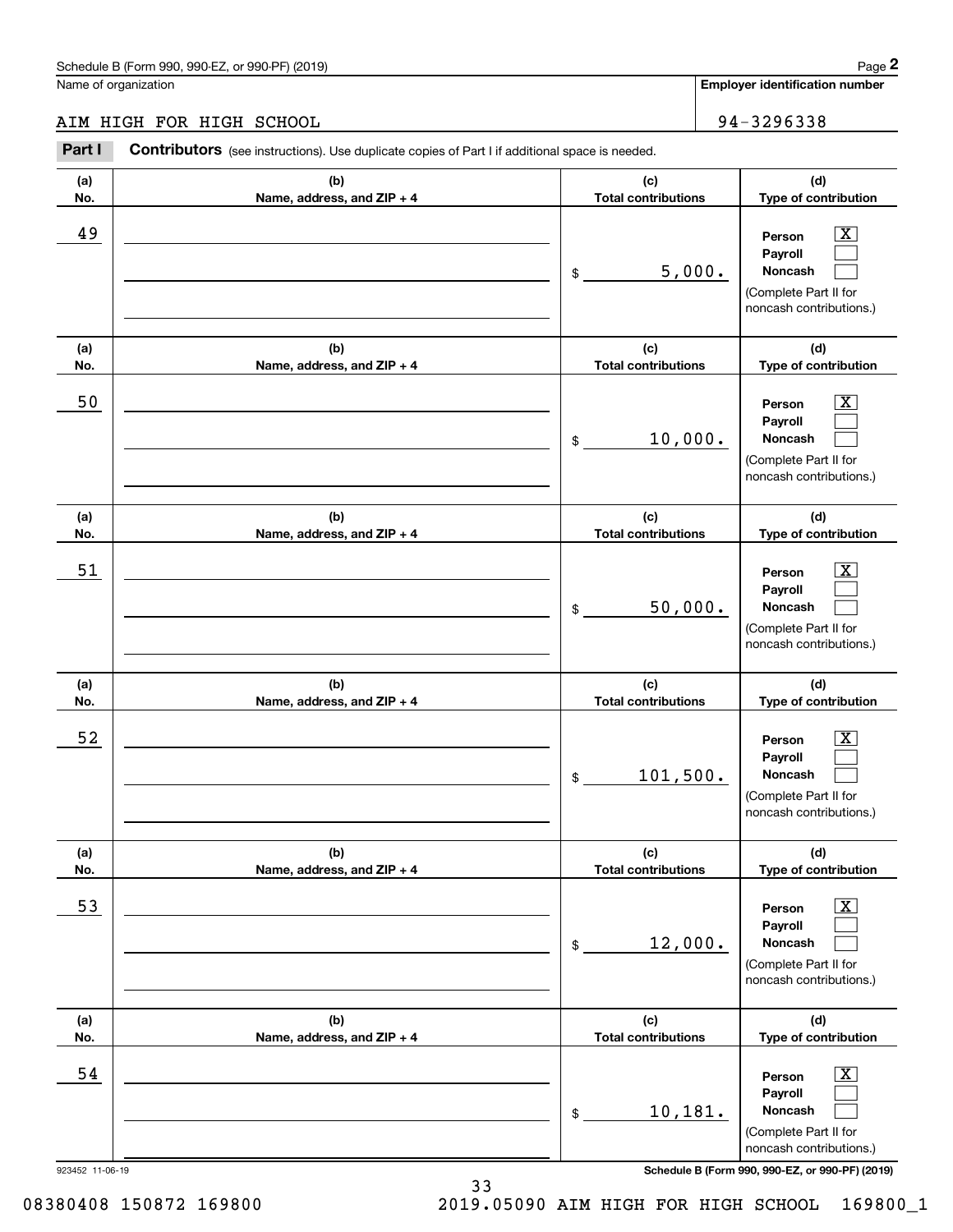# AIM HIGH FOR HIGH SCHOOL 34-3296338

|                      | Schedule B (Form 990, 990-EZ, or 990-PF) (2019)                                                |    |                                   |  |                                                                                                             | Page 2                      |
|----------------------|------------------------------------------------------------------------------------------------|----|-----------------------------------|--|-------------------------------------------------------------------------------------------------------------|-----------------------------|
| Name of organization |                                                                                                |    |                                   |  | <b>Employer identification number</b>                                                                       |                             |
|                      | AIM HIGH FOR HIGH SCHOOL                                                                       |    |                                   |  | 94-3296338                                                                                                  |                             |
| Part I               | Contributors (see instructions). Use duplicate copies of Part I if additional space is needed. |    |                                   |  |                                                                                                             |                             |
| (a)<br>No.           | (b)<br>Name, address, and ZIP + 4                                                              |    | (c)<br><b>Total contributions</b> |  |                                                                                                             | (d)<br>Type of contribution |
| 55                   |                                                                                                | \$ | 23,000.                           |  | $\overline{\mathbf{X}}$<br>Person<br>Payroll<br>Noncash<br>(Complete Part II for<br>noncash contributions.) |                             |
| (a)<br>No.           | (b)<br>Name, address, and ZIP + 4                                                              |    | (c)<br><b>Total contributions</b> |  | (d)<br>Type of contribution                                                                                 |                             |
| 56                   |                                                                                                | \$ | 10,000.                           |  | Person<br>Payroll<br>Noncash<br>(Complete Part II for<br>noncash contributions.)                            | $\overline{\text{X}}$       |
| (a)<br>No.           | (b)<br>Name, address, and ZIP + 4                                                              |    | (c)<br><b>Total contributions</b> |  | (d)<br>Type of contribution                                                                                 |                             |
| 57                   |                                                                                                | \$ | 30,000.                           |  | Person<br>Payroll<br>Noncash<br>(Complete Part II for<br>noncash contributions.)                            | $\overline{\text{X}}$       |
| (a)<br>No.           | (b)<br>Name, address, and ZIP + 4                                                              |    | (c)<br><b>Total contributions</b> |  | (d)<br>Type of contribution                                                                                 |                             |
| 58                   |                                                                                                | \$ | 16,000.                           |  | Person<br>Payroll<br>Noncash<br>(Complete Part II for<br>noncash contributions.)                            | $\overline{\mathbf{X}}$     |
| (a)<br>No.           | (b)<br>Name, address, and ZIP + 4                                                              |    | (c)<br><b>Total contributions</b> |  | (d)<br>Type of contribution                                                                                 |                             |
| 59                   |                                                                                                | \$ | 30,000.                           |  | Person<br>Payroll<br>Noncash<br>(Complete Part II for<br>noncash contributions.)                            | $\overline{\mathbf{X}}$     |
| (a)<br>No.           | (b)<br>Name, address, and ZIP + 4                                                              |    | (c)<br><b>Total contributions</b> |  | (d)<br>Type of contribution                                                                                 |                             |
| 60                   |                                                                                                | \$ | 20,000.                           |  | Person<br>Payroll<br>Noncash<br>(Complete Part II for<br>noncash contributions.)                            | $\overline{\mathbf{X}}$     |
| 923452 11-06-19      |                                                                                                |    |                                   |  | Schedule B (Form 990, 990-EZ, or 990-PF) (2019)                                                             |                             |

08380408 150872 169800 2019.05090 AIM HIGH FOR HIGH SCHOOL 169800\_1

34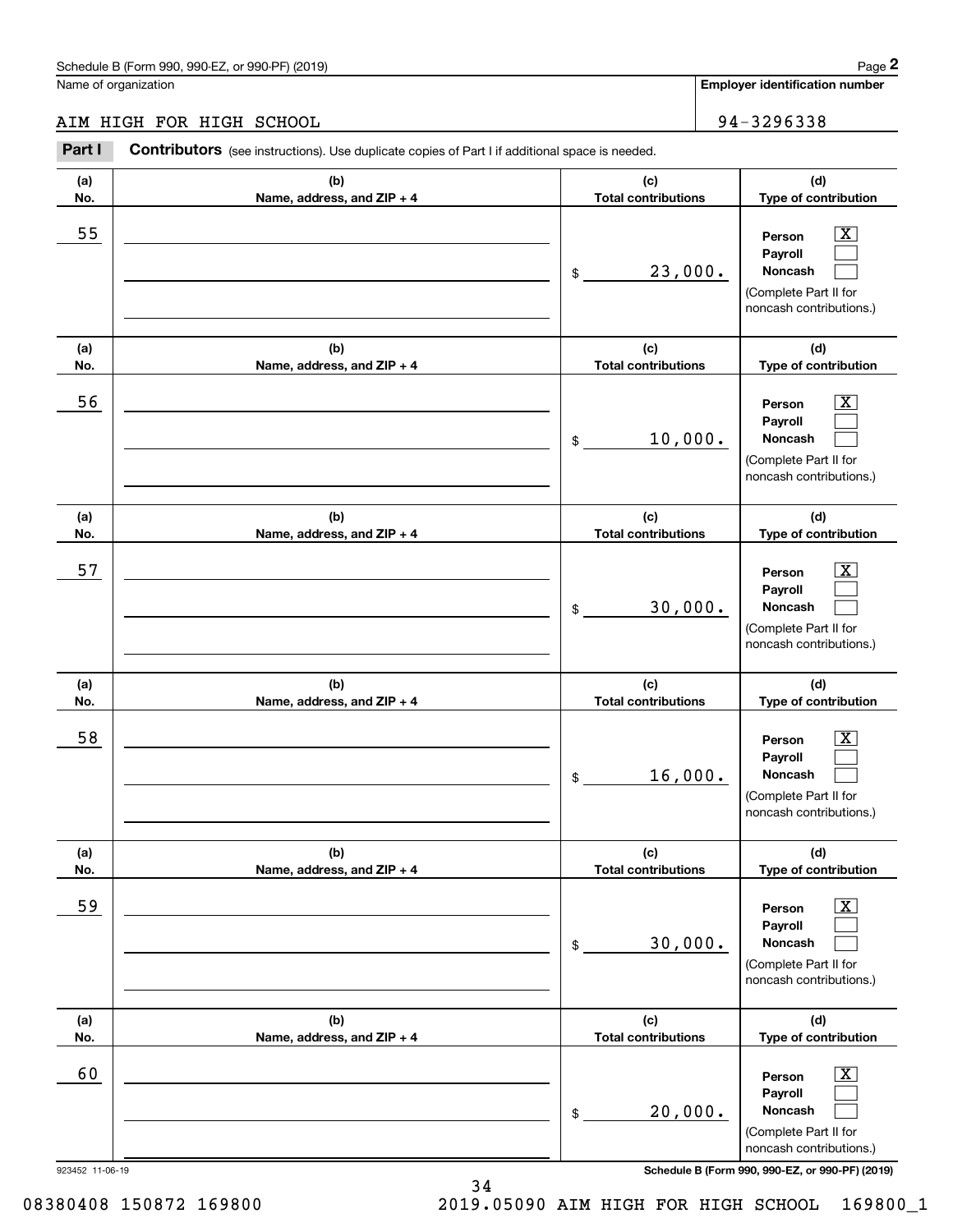# AIM HIGH FOR HIGH SCHOOL 94-3296338

|                 | Schedule B (Form 990, 990-EZ, or 990-PF) (2019)                                                       |                                   |                             | Page 2                                                                                                      |  |
|-----------------|-------------------------------------------------------------------------------------------------------|-----------------------------------|-----------------------------|-------------------------------------------------------------------------------------------------------------|--|
|                 | Name of organization                                                                                  |                                   |                             | <b>Employer identification number</b>                                                                       |  |
|                 | AIM HIGH FOR HIGH SCHOOL                                                                              |                                   |                             | 94-3296338                                                                                                  |  |
| Part I          | <b>Contributors</b> (see instructions). Use duplicate copies of Part I if additional space is needed. |                                   |                             |                                                                                                             |  |
| (a)<br>No.      | (b)<br>Name, address, and ZIP + 4                                                                     | (c)<br><b>Total contributions</b> | (d)<br>Type of contribution |                                                                                                             |  |
| 61              |                                                                                                       | 10,000.<br>\$                     |                             | $\overline{\mathbf{X}}$<br>Person<br>Payroll<br>Noncash<br>(Complete Part II for<br>noncash contributions.) |  |
| (a)<br>No.      | (b)<br>Name, address, and ZIP + 4                                                                     | (c)<br><b>Total contributions</b> |                             | (d)<br>Type of contribution                                                                                 |  |
| 62              |                                                                                                       | 100,000.<br>\$                    |                             | X<br>Person<br>Payroll<br>Noncash<br>(Complete Part II for<br>noncash contributions.)                       |  |
| (a)<br>No.      | (b)<br>Name, address, and ZIP + 4                                                                     | (c)<br><b>Total contributions</b> |                             | (d)<br>Type of contribution                                                                                 |  |
| 63              |                                                                                                       | 100,000.<br>\$                    |                             | X<br>Person<br>Payroll<br>Noncash<br>(Complete Part II for<br>noncash contributions.)                       |  |
| (a)<br>No.      | (b)<br>Name, address, and ZIP + 4                                                                     | (c)<br><b>Total contributions</b> |                             | (d)<br>Type of contribution                                                                                 |  |
| 64              |                                                                                                       | 6,400.<br>\$                      |                             | $\mathbf{X}$<br>Person<br>Payroll<br>Noncash<br>(Complete Part II for<br>noncash contributions.)            |  |
| (a)<br>No.      | (b)<br>Name, address, and ZIP + 4                                                                     | (c)<br><b>Total contributions</b> |                             | (d)<br>Type of contribution                                                                                 |  |
| 65              |                                                                                                       | 53,000.<br>\$                     |                             | $\overline{\mathbf{X}}$<br>Person<br>Payroll<br>Noncash<br>(Complete Part II for<br>noncash contributions.) |  |
| (a)<br>No.      | (b)<br>Name, address, and ZIP + 4                                                                     | (c)<br><b>Total contributions</b> |                             | (d)<br>Type of contribution                                                                                 |  |
| 66              |                                                                                                       | 6,000.<br>\$                      |                             | $\boxed{\text{X}}$<br>Person<br>Payroll<br>Noncash<br>(Complete Part II for<br>noncash contributions.)      |  |
| 923452 11-06-19 |                                                                                                       |                                   |                             | Schedule B (Form 990, 990-EZ, or 990-PF) (2019)                                                             |  |

35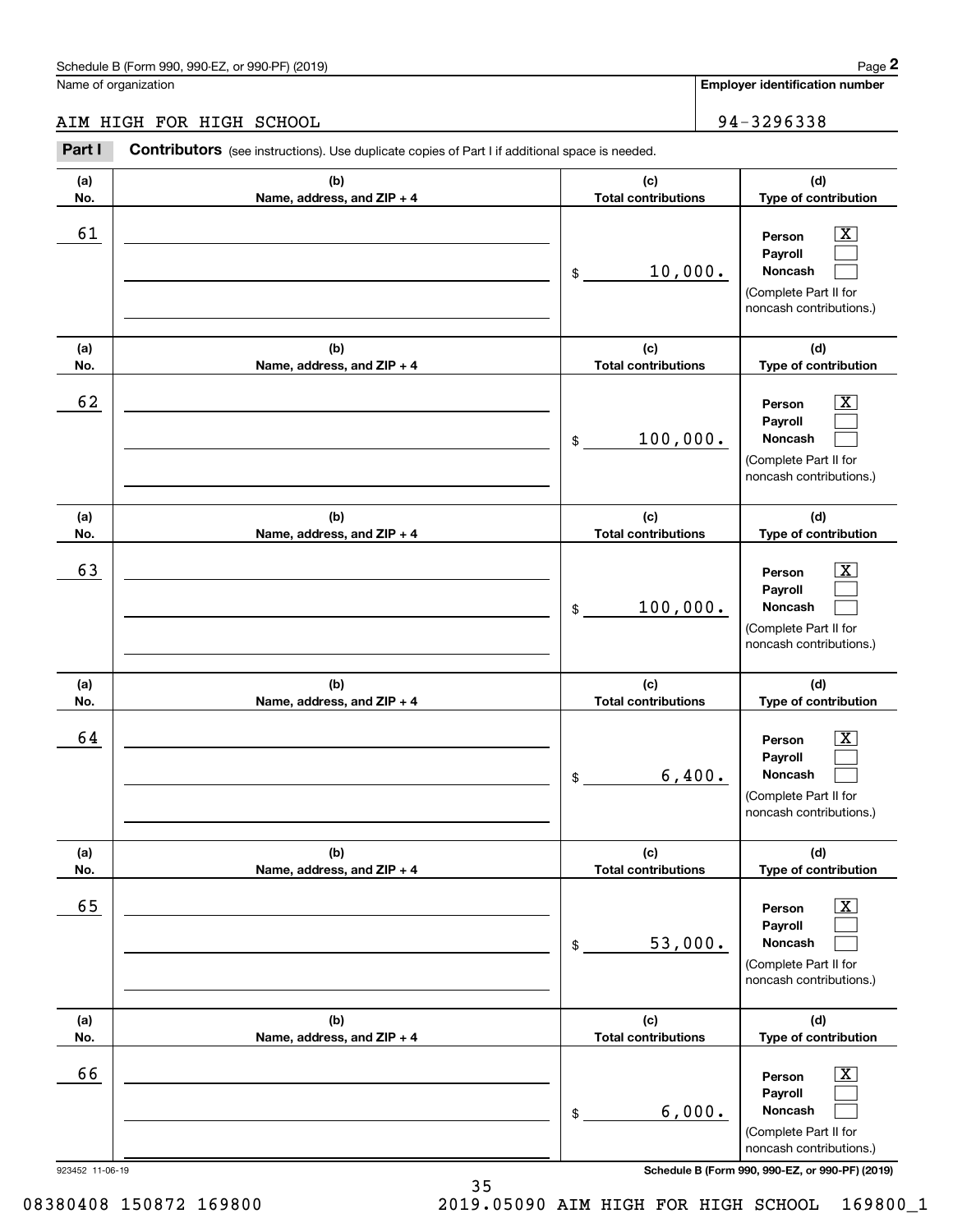# AIM HIGH FOR HIGH SCHOOL 34-3296338

|                      | Schedule B (Form 990, 990-EZ, or 990-PF) (2019)                                                |    |                                   |                             | Page 2                                                                                                      |
|----------------------|------------------------------------------------------------------------------------------------|----|-----------------------------------|-----------------------------|-------------------------------------------------------------------------------------------------------------|
| Name of organization |                                                                                                |    |                                   |                             | <b>Employer identification number</b>                                                                       |
|                      | AIM HIGH FOR HIGH SCHOOL                                                                       |    |                                   |                             | 94-3296338                                                                                                  |
| Part I               | Contributors (see instructions). Use duplicate copies of Part I if additional space is needed. |    |                                   |                             |                                                                                                             |
| (a)<br>No.           | (b)<br>Name, address, and ZIP + 4                                                              |    | (c)<br><b>Total contributions</b> | (d)<br>Type of contribution |                                                                                                             |
| 67                   |                                                                                                | \$ | 5,000.                            |                             | $\overline{\text{X}}$<br>Person<br>Payroll<br>Noncash<br>(Complete Part II for<br>noncash contributions.)   |
| (a)<br>No.           | (b)<br>Name, address, and ZIP + 4                                                              |    | (c)<br><b>Total contributions</b> |                             | (d)<br>Type of contribution                                                                                 |
| 68                   |                                                                                                | \$ | 10,000.                           |                             | $\overline{\text{X}}$<br>Person<br>Payroll<br>Noncash<br>(Complete Part II for<br>noncash contributions.)   |
| (a)<br>No.           | (b)<br>Name, address, and ZIP + 4                                                              |    | (c)<br><b>Total contributions</b> |                             | (d)<br>Type of contribution                                                                                 |
| 69                   |                                                                                                | \$ | 5,100.                            |                             | $\overline{\text{X}}$<br>Person<br>Payroll<br>Noncash<br>(Complete Part II for<br>noncash contributions.)   |
| (a)<br>No.           | (b)<br>Name, address, and ZIP + 4                                                              |    | (c)<br><b>Total contributions</b> |                             | (d)<br>Type of contribution                                                                                 |
| 70                   |                                                                                                | \$ | 12,344.                           |                             | $\overline{\mathbf{X}}$<br>Person<br>Payroll<br>Noncash<br>(Complete Part II for<br>noncash contributions.) |
| (a)<br>No.           | (b)<br>Name, address, and ZIP + 4                                                              |    | (c)<br><b>Total contributions</b> |                             | (d)<br>Type of contribution                                                                                 |
| 71                   |                                                                                                | \$ | 7,500.                            |                             | $\overline{\mathbf{x}}$<br>Person<br>Payroll<br>Noncash<br>(Complete Part II for<br>noncash contributions.) |
| (a)<br>No.           | (b)<br>Name, address, and ZIP + 4                                                              |    | (c)<br><b>Total contributions</b> |                             | (d)<br>Type of contribution                                                                                 |
| 72                   |                                                                                                | \$ | 25,000.                           |                             | $\overline{\mathbf{X}}$<br>Person<br>Payroll<br>Noncash<br>(Complete Part II for<br>noncash contributions.) |
| 923452 11-06-19      |                                                                                                |    |                                   |                             | Schedule B (Form 990, 990-EZ, or 990-PF) (2019)                                                             |

36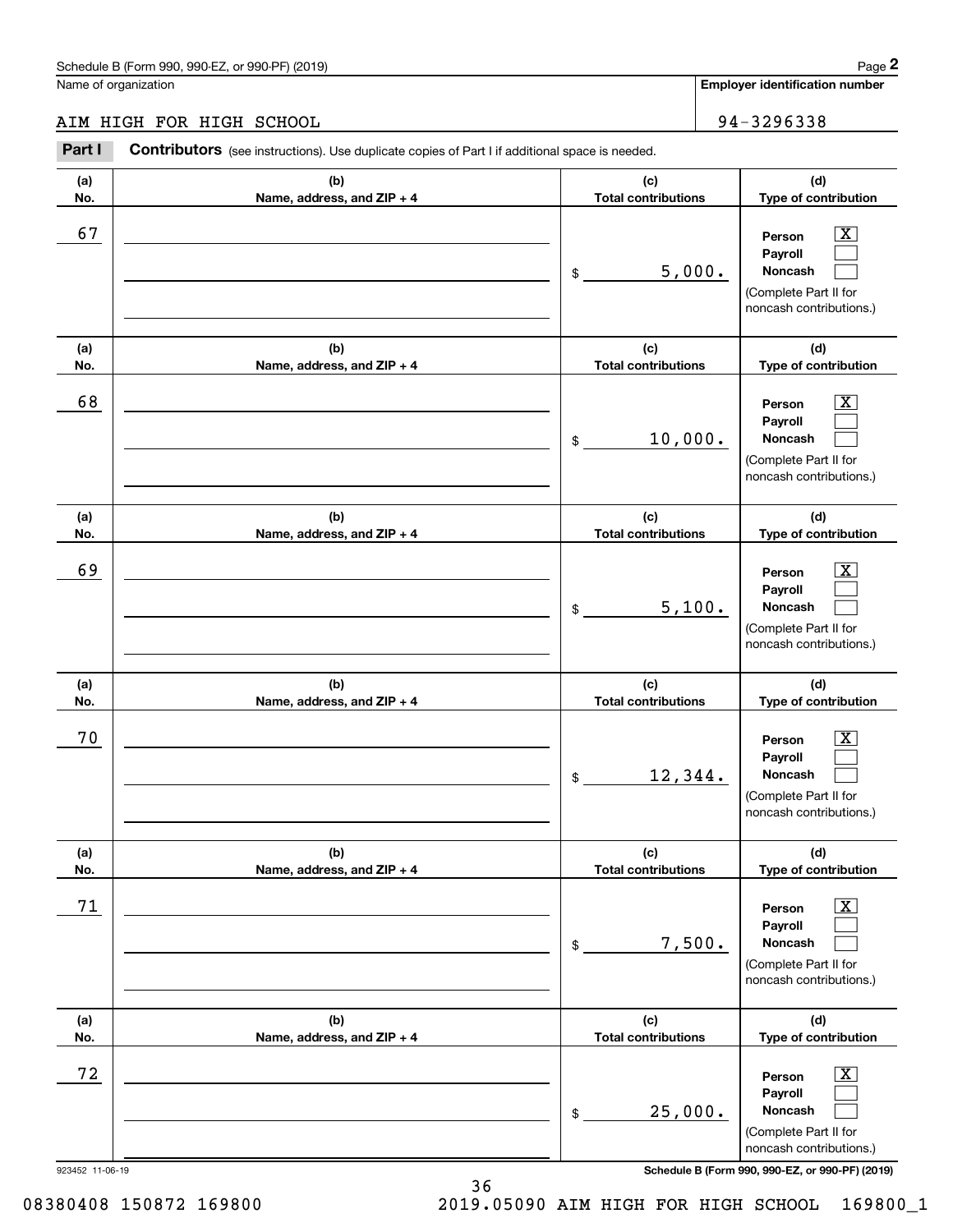# AIM HIGH FOR HIGH SCHOOL 34-3296338

|                 | Schedule B (Form 990, 990-EZ, or 990-PF) (2019)                                                       |                                   | Page 2                                                                                                 |
|-----------------|-------------------------------------------------------------------------------------------------------|-----------------------------------|--------------------------------------------------------------------------------------------------------|
|                 | Name of organization                                                                                  |                                   | <b>Employer identification number</b>                                                                  |
|                 | AIM HIGH FOR HIGH SCHOOL                                                                              |                                   | 94-3296338                                                                                             |
| Part I          | <b>Contributors</b> (see instructions). Use duplicate copies of Part I if additional space is needed. |                                   |                                                                                                        |
| (a)<br>No.      | (b)<br>Name, address, and ZIP + 4                                                                     | (c)<br><b>Total contributions</b> | (d)<br>Type of contribution                                                                            |
| 73              |                                                                                                       | 5,093.<br>\$                      | $\mathbf{X}$<br>Person<br>Payroll<br>Noncash<br>(Complete Part II for<br>noncash contributions.)       |
| (a)<br>No.      | (b)<br>Name, address, and ZIP + 4                                                                     | (c)<br><b>Total contributions</b> | (d)<br>Type of contribution                                                                            |
| 74              |                                                                                                       | 5,100.<br>\$                      | $\mathbf{X}$<br>Person<br>Payroll<br>Noncash<br>(Complete Part II for<br>noncash contributions.)       |
| (a)<br>No.      | (b)<br>Name, address, and ZIP + 4                                                                     | (c)<br><b>Total contributions</b> | (d)<br>Type of contribution                                                                            |
| 75              |                                                                                                       | 5,000.<br>\$                      | $\mathbf{X}$<br>Person<br>Payroll<br>Noncash<br>(Complete Part II for<br>noncash contributions.)       |
| (a)<br>No.      | (b)<br>Name, address, and ZIP + 4                                                                     | (c)<br><b>Total contributions</b> | (d)<br>Type of contribution                                                                            |
| 76              |                                                                                                       | 5,000.<br>\$                      | $\mathbf{X}$<br>Person<br>Payroll<br>Noncash<br>(Complete Part II for<br>noncash contributions.)       |
| (a)<br>No.      | (b)<br>Name, address, and ZIP + 4                                                                     | (c)<br><b>Total contributions</b> | (d)<br>Type of contribution                                                                            |
| 77              |                                                                                                       | 30,000.<br>\$                     | $\boxed{\text{X}}$<br>Person<br>Payroll<br>Noncash<br>(Complete Part II for<br>noncash contributions.) |
| (a)<br>No.      | (b)<br>Name, address, and ZIP + 4                                                                     | (c)<br><b>Total contributions</b> | (d)<br>Type of contribution                                                                            |
| 78              |                                                                                                       | 205,000.<br>\$                    | $\boxed{\text{X}}$<br>Person<br>Payroll<br>Noncash<br>(Complete Part II for<br>noncash contributions.) |
| 923452 11-06-19 |                                                                                                       |                                   | Schedule B (Form 990, 990-EZ, or 990-PF) (2019)                                                        |

37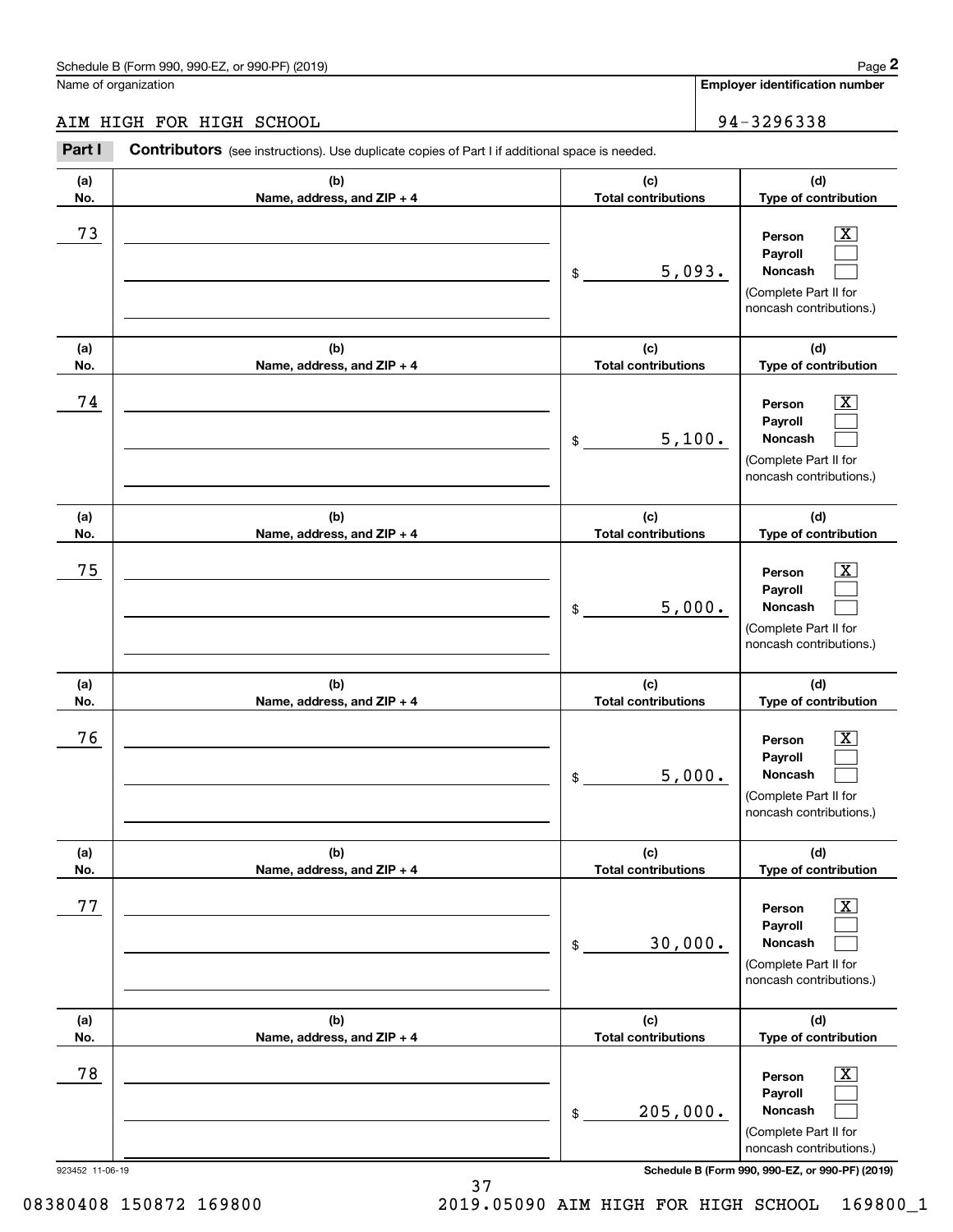## AIM HIGH FOR HIGH SCHOOL 94-3296338

|                 | Schedule B (Form 990, 990-EZ, or 990-PF) (2019)                                                       |                                   | Page 2                                                                                                      |
|-----------------|-------------------------------------------------------------------------------------------------------|-----------------------------------|-------------------------------------------------------------------------------------------------------------|
|                 | Name of organization                                                                                  |                                   | <b>Employer identification number</b>                                                                       |
|                 | AIM HIGH FOR HIGH SCHOOL                                                                              |                                   | 94-3296338                                                                                                  |
| Part I          | <b>Contributors</b> (see instructions). Use duplicate copies of Part I if additional space is needed. |                                   |                                                                                                             |
| (a)<br>No.      | (b)<br>Name, address, and ZIP + 4                                                                     | (c)<br><b>Total contributions</b> | (d)<br>Type of contribution                                                                                 |
| 79              |                                                                                                       | 100,000.<br>\$                    | $\overline{\mathbf{X}}$<br>Person<br>Payroll<br>Noncash<br>(Complete Part II for<br>noncash contributions.) |
| (a)<br>No.      | (b)<br>Name, address, and ZIP + 4                                                                     | (c)<br><b>Total contributions</b> | (d)<br>Type of contribution                                                                                 |
| 80              |                                                                                                       | 20,421.<br>\$                     | X<br>Person<br>Payroll<br>Noncash<br>(Complete Part II for<br>noncash contributions.)                       |
| (a)<br>No.      | (b)<br>Name, address, and ZIP + 4                                                                     | (c)<br><b>Total contributions</b> | (d)<br>Type of contribution                                                                                 |
| 81              |                                                                                                       | 20,000.<br>\$                     | X<br>Person<br>Payroll<br>Noncash<br>(Complete Part II for<br>noncash contributions.)                       |
| (a)<br>No.      | (b)<br>Name, address, and ZIP + 4                                                                     | (c)<br><b>Total contributions</b> | (d)<br>Type of contribution                                                                                 |
| 82              |                                                                                                       | 5,000.<br>\$                      | $\mathbf{X}$<br>Person<br>Payroll<br>Noncash<br>(Complete Part II for<br>noncash contributions.)            |
| (a)<br>No.      | (b)<br>Name, address, and ZIP + 4                                                                     | (c)<br><b>Total contributions</b> | (d)<br>Type of contribution                                                                                 |
| 83              |                                                                                                       | 6,900.<br>\$                      | $\boxed{\text{X}}$<br>Person<br>Payroll<br>Noncash<br>(Complete Part II for<br>noncash contributions.)      |
| (a)<br>No.      | (b)<br>Name, address, and ZIP + 4                                                                     | (c)<br><b>Total contributions</b> | (d)<br>Type of contribution                                                                                 |
| 84              |                                                                                                       | 11,150.<br>\$                     | $\boxed{\text{X}}$<br>Person<br>Payroll<br>Noncash<br>(Complete Part II for<br>noncash contributions.)      |
| 923452 11-06-19 |                                                                                                       |                                   | Schedule B (Form 990, 990-EZ, or 990-PF) (2019)                                                             |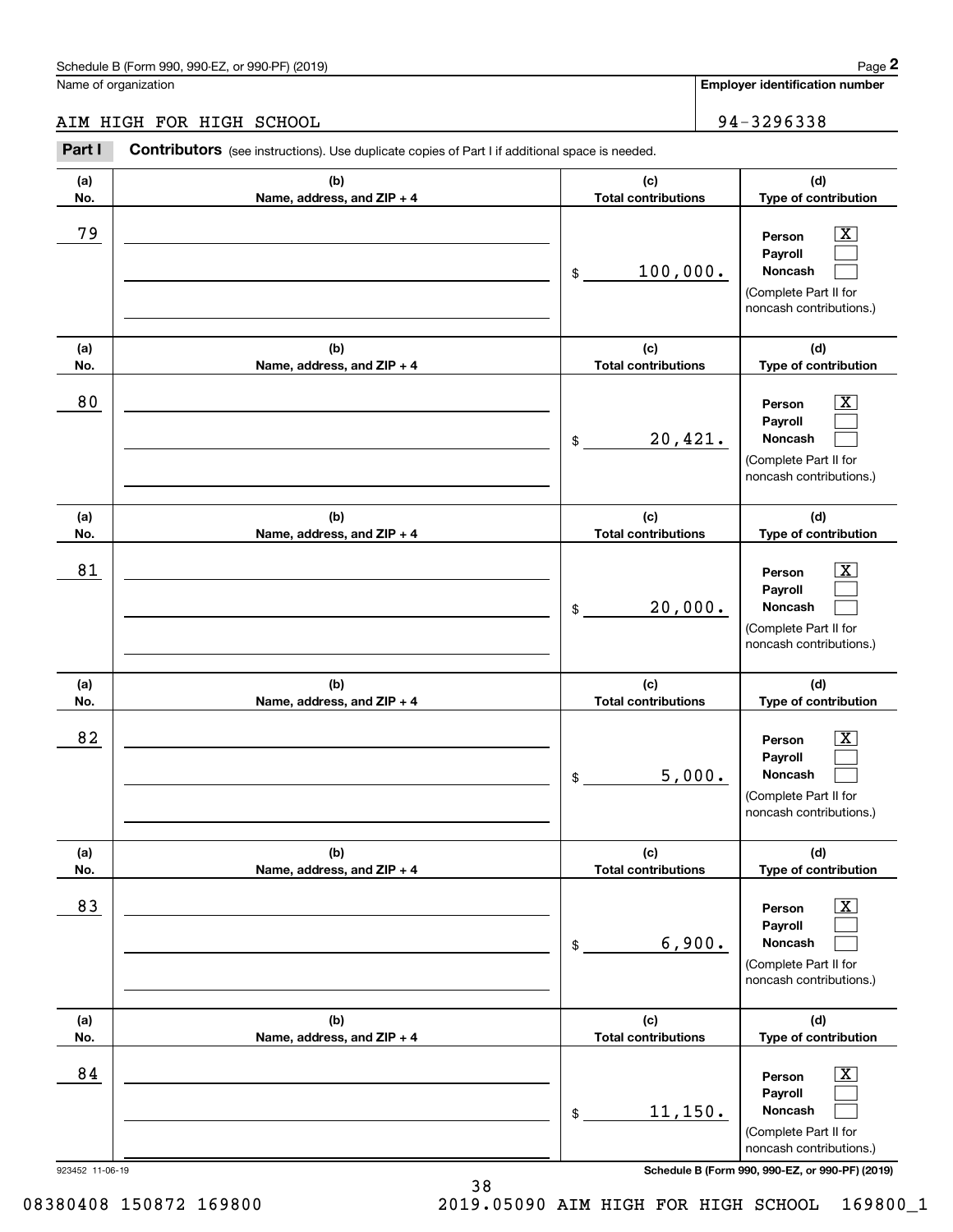## AIM HIGH FOR HIGH SCHOOL 34-3296338

|                 | Schedule B (Form 990, 990-EZ, or 990-PF) (2019)                                                |                                   | Page 2                                                                                                      |
|-----------------|------------------------------------------------------------------------------------------------|-----------------------------------|-------------------------------------------------------------------------------------------------------------|
|                 | Name of organization                                                                           |                                   | <b>Employer identification number</b>                                                                       |
|                 | AIM HIGH FOR HIGH SCHOOL                                                                       |                                   | 94-3296338                                                                                                  |
| Part I          | Contributors (see instructions). Use duplicate copies of Part I if additional space is needed. |                                   |                                                                                                             |
| (a)<br>No.      | (b)<br>Name, address, and ZIP + 4                                                              | (c)<br><b>Total contributions</b> | (d)<br>Type of contribution                                                                                 |
| 85              |                                                                                                | \$<br>10,000.                     | $\overline{\mathbf{X}}$<br>Person<br>Payroll<br>Noncash<br>(Complete Part II for<br>noncash contributions.) |
| (a)<br>No.      | (b)<br>Name, address, and ZIP + 4                                                              | (c)<br><b>Total contributions</b> | (d)<br>Type of contribution                                                                                 |
| 86              |                                                                                                | \$<br>13,941.                     | $\overline{\text{X}}$<br>Person<br>Payroll<br>Noncash<br>(Complete Part II for<br>noncash contributions.)   |
| (a)<br>No.      | (b)<br>Name, address, and ZIP + 4                                                              | (c)<br><b>Total contributions</b> | (d)<br>Type of contribution                                                                                 |
| 87              |                                                                                                | \$<br>125,000.                    | $\overline{\text{X}}$<br>Person<br>Payroll<br>Noncash<br>(Complete Part II for<br>noncash contributions.)   |
| (a)<br>No.      | (b)<br>Name, address, and ZIP + 4                                                              | (c)<br><b>Total contributions</b> | (d)<br>Type of contribution                                                                                 |
| 88              |                                                                                                | \$<br>5,000.                      | $\mathbf{X}$<br>Person<br>Payroll<br>Noncash<br>(Complete Part II for<br>noncash contributions.)            |
| (a)<br>No.      | (b)<br>Name, address, and ZIP + 4                                                              | (c)<br><b>Total contributions</b> | (d)<br>Type of contribution                                                                                 |
| 89              |                                                                                                | \$<br>25,000.                     | $\overline{\mathbf{X}}$<br>Person<br>Payroll<br>Noncash<br>(Complete Part II for<br>noncash contributions.) |
| (a)<br>No.      | (b)<br>Name, address, and ZIP + 4                                                              | (c)<br><b>Total contributions</b> | (d)<br>Type of contribution                                                                                 |
| 90              |                                                                                                | \$<br>15,800.                     | $\overline{\mathbf{X}}$<br>Person<br>Payroll<br>Noncash<br>(Complete Part II for<br>noncash contributions.) |
| 923452 11-06-19 |                                                                                                |                                   | Schedule B (Form 990, 990-EZ, or 990-PF) (2019)                                                             |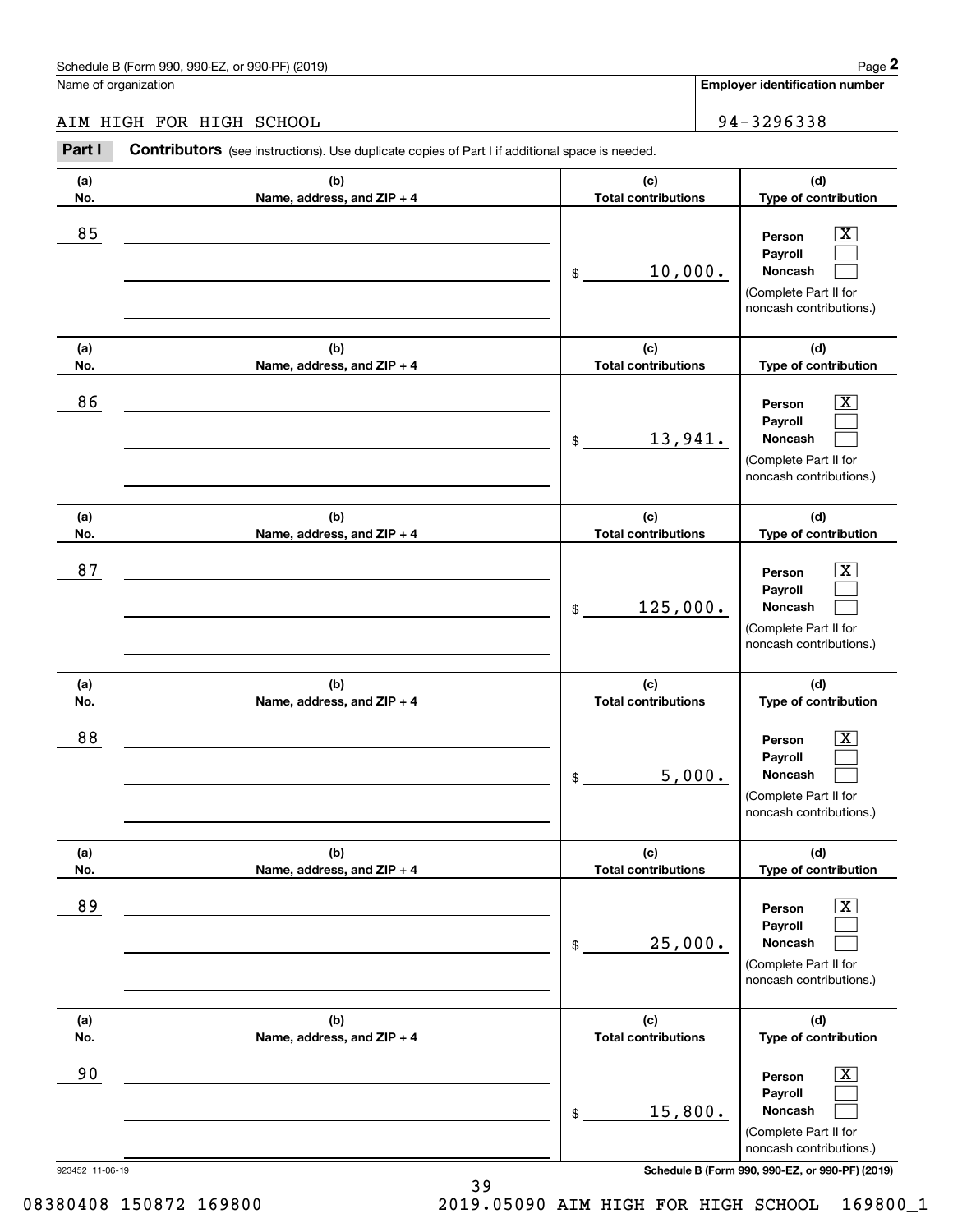## AIM HIGH FOR HIGH SCHOOL 94-3296338

|                 | Schedule B (Form 990, 990-EZ, or 990-PF) (2019)                                                       |                                   |                            | Page 2                                                                                                      |  |
|-----------------|-------------------------------------------------------------------------------------------------------|-----------------------------------|----------------------------|-------------------------------------------------------------------------------------------------------------|--|
|                 | Name of organization                                                                                  |                                   |                            | <b>Employer identification number</b>                                                                       |  |
|                 | AIM HIGH FOR HIGH SCHOOL                                                                              |                                   |                            | 94-3296338                                                                                                  |  |
| Part I          | <b>Contributors</b> (see instructions). Use duplicate copies of Part I if additional space is needed. |                                   |                            |                                                                                                             |  |
| (a)<br>No.      | (b)<br>Name, address, and ZIP + 4                                                                     | (c)                               | <b>Total contributions</b> |                                                                                                             |  |
| 91              |                                                                                                       | 10,000.<br>\$                     |                            | $\overline{\mathbf{X}}$<br>Person<br>Payroll<br>Noncash<br>(Complete Part II for<br>noncash contributions.) |  |
| (a)<br>No.      | (b)<br>Name, address, and ZIP + 4                                                                     | (c)<br><b>Total contributions</b> |                            | (d)<br>Type of contribution                                                                                 |  |
| 92              |                                                                                                       | 20,000.<br>\$                     |                            | X<br>Person<br>Payroll<br><b>Noncash</b><br>(Complete Part II for<br>noncash contributions.)                |  |
| (a)<br>No.      | (b)<br>Name, address, and ZIP + 4                                                                     | (c)<br><b>Total contributions</b> |                            | (d)<br>Type of contribution                                                                                 |  |
| 93              |                                                                                                       | \$                                | 6, 200.                    | X<br>Person<br>Payroll<br>Noncash<br>(Complete Part II for<br>noncash contributions.)                       |  |
| (a)<br>No.      | (b)<br>Name, address, and ZIP + 4                                                                     | (c)<br><b>Total contributions</b> |                            | (d)<br>Type of contribution                                                                                 |  |
| 94              |                                                                                                       | 10,000.<br>\$                     |                            | $\mathbf{X}$<br>Person<br>Payroll<br><b>Noncash</b><br>(Complete Part II for<br>noncash contributions.)     |  |
| (a)<br>No.      | (b)<br>Name, address, and ZIP + 4                                                                     | (c)<br><b>Total contributions</b> |                            | (d)<br>Type of contribution                                                                                 |  |
| 95              |                                                                                                       | 13,213.<br>\$                     |                            | $\boxed{\text{X}}$<br>Person<br>Payroll<br>Noncash<br>(Complete Part II for<br>noncash contributions.)      |  |
| (a)<br>No.      | (b)<br>Name, address, and ZIP + 4                                                                     | (c)<br><b>Total contributions</b> |                            | (d)<br>Type of contribution                                                                                 |  |
| 96              |                                                                                                       | 10,000.<br>\$                     |                            | $\boxed{\text{X}}$<br>Person<br>Payroll<br>Noncash<br>(Complete Part II for<br>noncash contributions.)      |  |
| 923452 11-06-19 |                                                                                                       |                                   |                            | Schedule B (Form 990, 990-EZ, or 990-PF) (2019)                                                             |  |

08380408 150872 169800 2019.05090 AIM HIGH FOR HIGH SCHOOL 169800\_1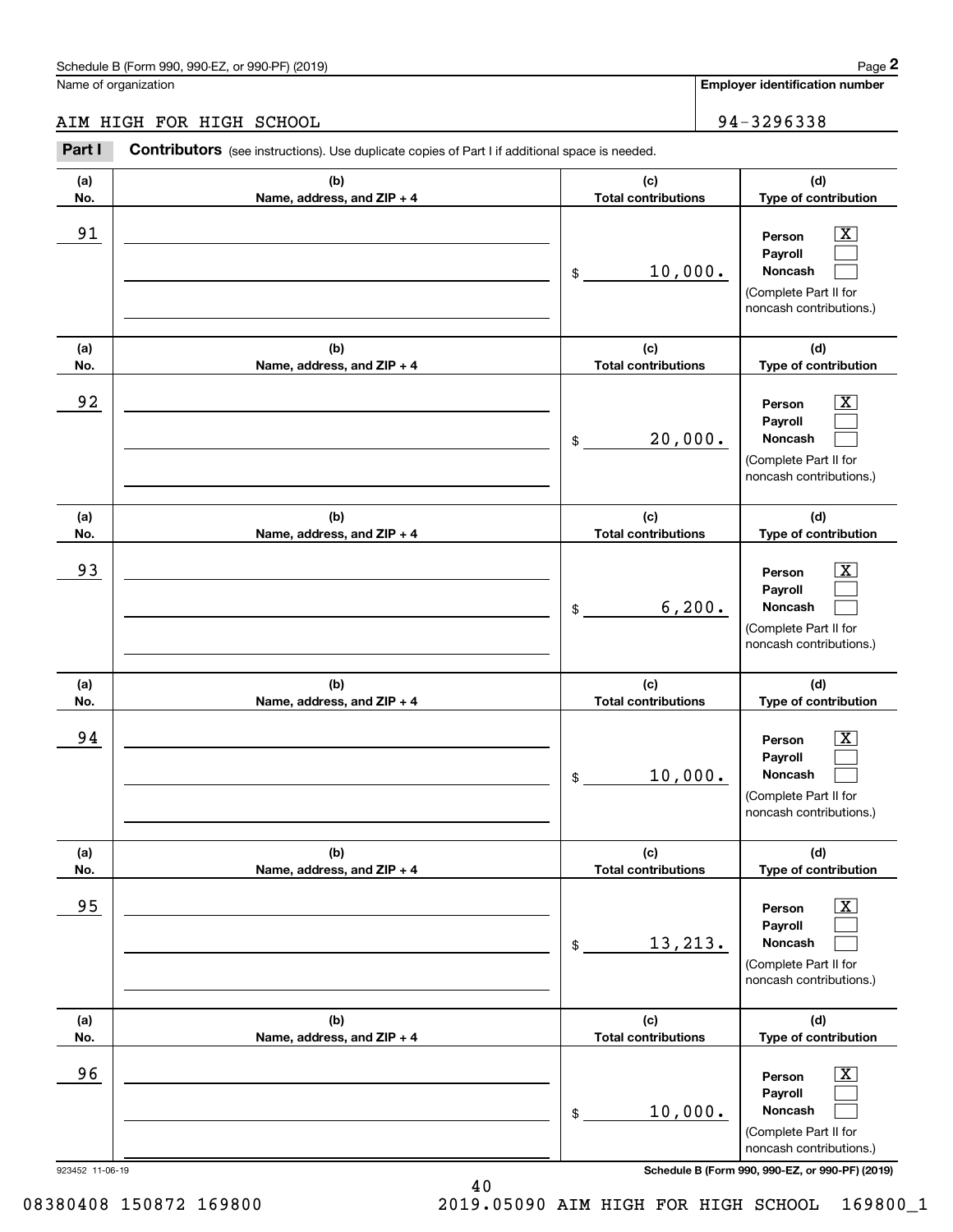## AIM HIGH FOR HIGH SCHOOL 34-3296338

|                 | Schedule B (Form 990, 990-EZ, or 990-PF) (2019)                                                |                                   |        | Page 2                                                                                                      |
|-----------------|------------------------------------------------------------------------------------------------|-----------------------------------|--------|-------------------------------------------------------------------------------------------------------------|
|                 | Name of organization                                                                           |                                   |        | <b>Employer identification number</b>                                                                       |
|                 | AIM HIGH FOR HIGH SCHOOL                                                                       |                                   |        | 94-3296338                                                                                                  |
| Part I          | Contributors (see instructions). Use duplicate copies of Part I if additional space is needed. |                                   |        |                                                                                                             |
| (a)<br>No.      | (b)<br>Name, address, and ZIP + 4                                                              | (c)<br><b>Total contributions</b> |        | (d)<br>Type of contribution                                                                                 |
| 97              |                                                                                                | 15,226.<br>\$                     |        | $\overline{\mathbf{X}}$<br>Person<br>Payroll<br>Noncash<br>(Complete Part II for<br>noncash contributions.) |
| (a)<br>No.      | (b)<br>Name, address, and ZIP + 4                                                              | (c)<br><b>Total contributions</b> |        | (d)<br>Type of contribution                                                                                 |
| 98              |                                                                                                | 30,000.<br>\$                     |        | $\overline{\text{X}}$<br>Person<br>Payroll<br>Noncash<br>(Complete Part II for<br>noncash contributions.)   |
| (a)<br>No.      | (b)<br>Name, address, and ZIP + 4                                                              | (c)<br><b>Total contributions</b> |        | (d)<br>Type of contribution                                                                                 |
| 99              |                                                                                                | 13,000.<br>\$                     |        | $\overline{\text{X}}$<br>Person<br>Payroll<br>Noncash<br>(Complete Part II for<br>noncash contributions.)   |
| (a)<br>No.      | (b)<br>Name, address, and ZIP + 4                                                              | (c)<br><b>Total contributions</b> |        | (d)<br>Type of contribution                                                                                 |
| 100             |                                                                                                | 10,000.<br>\$                     |        | $\mathbf{X}$<br>Person<br>Payroll<br>Noncash<br>(Complete Part II for<br>noncash contributions.)            |
| (a)<br>No.      | (b)<br>Name, address, and ZIP + 4                                                              | (c)<br><b>Total contributions</b> |        | (d)<br>Type of contribution                                                                                 |
| 101             |                                                                                                | \$                                | 5,000. | $\overline{\mathbf{X}}$<br>Person<br>Payroll<br>Noncash<br>(Complete Part II for<br>noncash contributions.) |
| (a)<br>No.      | (b)<br>Name, address, and ZIP + 4                                                              | (c)<br><b>Total contributions</b> |        | (d)<br>Type of contribution                                                                                 |
| 102             |                                                                                                | \$                                | 5,000. | $\overline{\mathbf{X}}$<br>Person<br>Payroll<br>Noncash<br>(Complete Part II for<br>noncash contributions.) |
| 923452 11-06-19 |                                                                                                |                                   |        | Schedule B (Form 990, 990-EZ, or 990-PF) (2019)                                                             |

41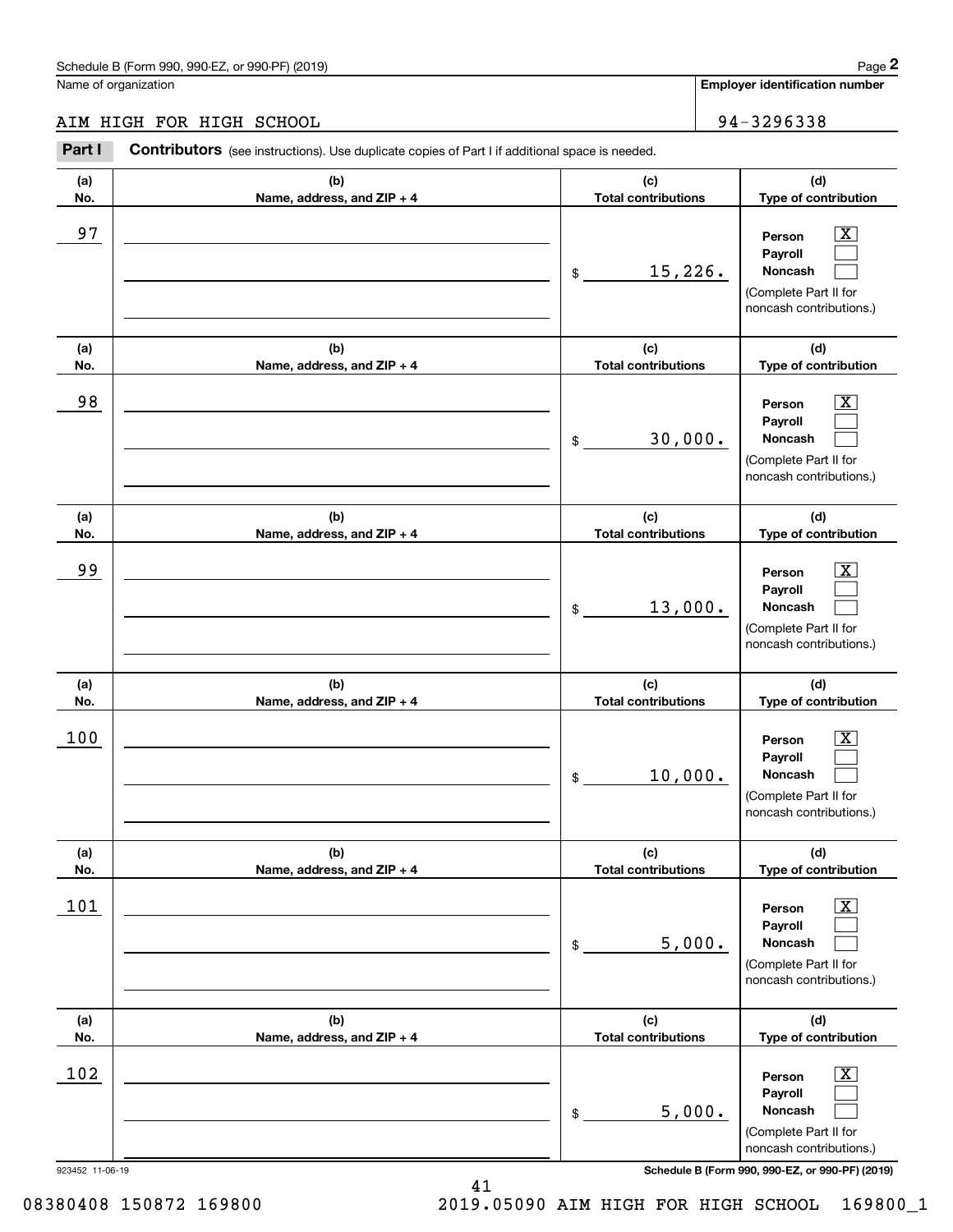## AIM HIGH FOR HIGH SCHOOL 34-3296338

|                 | Schedule B (Form 990, 990-EZ, or 990-PF) (2019)                                                |                                   |                            | Page 2                                                                                                      |  |
|-----------------|------------------------------------------------------------------------------------------------|-----------------------------------|----------------------------|-------------------------------------------------------------------------------------------------------------|--|
|                 | Name of organization                                                                           |                                   |                            | <b>Employer identification number</b>                                                                       |  |
|                 | AIM HIGH FOR HIGH SCHOOL                                                                       |                                   |                            | 94-3296338                                                                                                  |  |
| Part I          | Contributors (see instructions). Use duplicate copies of Part I if additional space is needed. |                                   |                            |                                                                                                             |  |
| (a)<br>No.      | (b)<br>Name, address, and ZIP + 4                                                              | (c)                               | <b>Total contributions</b> |                                                                                                             |  |
| 103             |                                                                                                | \$                                | 50,000.                    | $\overline{\mathbf{X}}$<br>Person<br>Payroll<br>Noncash<br>(Complete Part II for<br>noncash contributions.) |  |
| (a)<br>No.      | (b)<br>Name, address, and ZIP + 4                                                              | (c)<br><b>Total contributions</b> |                            | (d)<br>Type of contribution                                                                                 |  |
| 104             |                                                                                                | 150,000.<br>\$                    |                            | $\overline{\text{X}}$<br>Person<br>Payroll<br>Noncash<br>(Complete Part II for<br>noncash contributions.)   |  |
| (a)<br>No.      | (b)<br>Name, address, and ZIP + 4                                                              | (c)<br><b>Total contributions</b> |                            | (d)<br>Type of contribution                                                                                 |  |
| 105             |                                                                                                | \$                                | 13,000.                    | $\overline{\text{X}}$<br>Person<br>Payroll<br>Noncash<br>(Complete Part II for<br>noncash contributions.)   |  |
| (a)<br>No.      | (b)<br>Name, address, and ZIP + 4                                                              | (c)<br><b>Total contributions</b> |                            | (d)<br>Type of contribution                                                                                 |  |
| 106             |                                                                                                | 10,000.<br>\$                     |                            | $\mathbf{X}$<br>Person<br>Payroll<br>Noncash<br>(Complete Part II for<br>noncash contributions.)            |  |
| (a)<br>No.      | (b)<br>Name, address, and ZIP + 4                                                              | (c)<br><b>Total contributions</b> |                            | (d)<br>Type of contribution                                                                                 |  |
| 107             |                                                                                                | 10,000.<br>\$                     |                            | $\overline{\mathbf{X}}$<br>Person<br>Payroll<br>Noncash<br>(Complete Part II for<br>noncash contributions.) |  |
| (a)<br>No.      | (b)<br>Name, address, and ZIP + 4                                                              | (c)<br><b>Total contributions</b> |                            | (d)<br>Type of contribution                                                                                 |  |
| 108             |                                                                                                | 10,000.<br>\$                     |                            | $\overline{\mathbf{X}}$<br>Person<br>Payroll<br>Noncash<br>(Complete Part II for<br>noncash contributions.) |  |
| 923452 11-06-19 |                                                                                                |                                   |                            | Schedule B (Form 990, 990-EZ, or 990-PF) (2019)                                                             |  |

42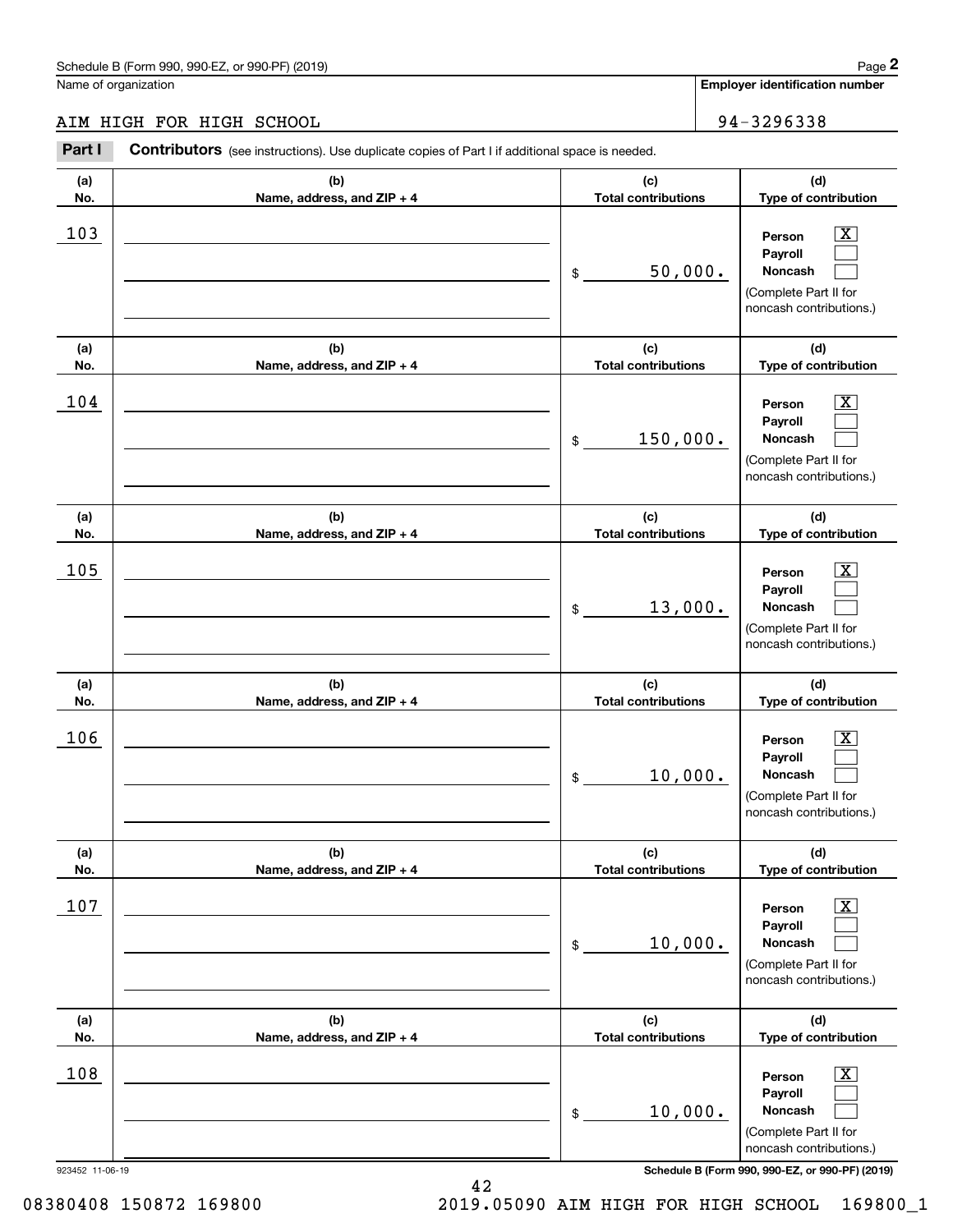## AIM HIGH FOR HIGH SCHOOL 34-3296338

|                 | Schedule B (Form 990, 990-EZ, or 990-PF) (2019)                                                |                                   | Page 2                                                                                                      |
|-----------------|------------------------------------------------------------------------------------------------|-----------------------------------|-------------------------------------------------------------------------------------------------------------|
|                 | Name of organization                                                                           |                                   | <b>Employer identification number</b>                                                                       |
|                 | AIM HIGH FOR HIGH SCHOOL                                                                       |                                   | 94-3296338                                                                                                  |
| Part I          | Contributors (see instructions). Use duplicate copies of Part I if additional space is needed. |                                   |                                                                                                             |
| (a)<br>No.      | (b)<br>Name, address, and ZIP + 4                                                              | (c)<br><b>Total contributions</b> | (d)<br>Type of contribution                                                                                 |
| 109             |                                                                                                | \$<br>54,200.                     | $\overline{\mathbf{X}}$<br>Person<br>Payroll<br>Noncash<br>(Complete Part II for<br>noncash contributions.) |
| (a)<br>No.      | (b)<br>Name, address, and ZIP + 4                                                              | (c)<br><b>Total contributions</b> | (d)<br>Type of contribution                                                                                 |
| 110             |                                                                                                | \$<br>5,000.                      | $\overline{\text{X}}$<br>Person<br>Payroll<br>Noncash<br>(Complete Part II for<br>noncash contributions.)   |
| (a)<br>No.      | (b)<br>Name, address, and ZIP + 4                                                              | (c)<br><b>Total contributions</b> | (d)<br>Type of contribution                                                                                 |
| 111             |                                                                                                | \$<br>250,000.                    | $\overline{\text{X}}$<br>Person<br>Payroll<br>Noncash<br>(Complete Part II for<br>noncash contributions.)   |
| (a)<br>No.      | (b)<br>Name, address, and ZIP + 4                                                              | (c)<br><b>Total contributions</b> | (d)<br>Type of contribution                                                                                 |
| 112             |                                                                                                | \$<br>22,734.                     | $\mathbf{X}$<br>Person<br>Payroll<br>Noncash<br>(Complete Part II for<br>noncash contributions.)            |
| (a)<br>No.      | (b)<br>Name, address, and ZIP + 4                                                              | (c)<br><b>Total contributions</b> | (d)<br>Type of contribution                                                                                 |
| 113             |                                                                                                | \$<br>60,541.                     | $\overline{\mathbf{X}}$<br>Person<br>Payroll<br>Noncash<br>(Complete Part II for<br>noncash contributions.) |
| (a)<br>No.      | (b)<br>Name, address, and ZIP + 4                                                              | (c)<br><b>Total contributions</b> | (d)<br>Type of contribution                                                                                 |
| 114             |                                                                                                | \$<br>15,000.                     | $\overline{\mathbf{X}}$<br>Person<br>Payroll<br>Noncash<br>(Complete Part II for<br>noncash contributions.) |
| 923452 11-06-19 |                                                                                                |                                   | Schedule B (Form 990, 990-EZ, or 990-PF) (2019)                                                             |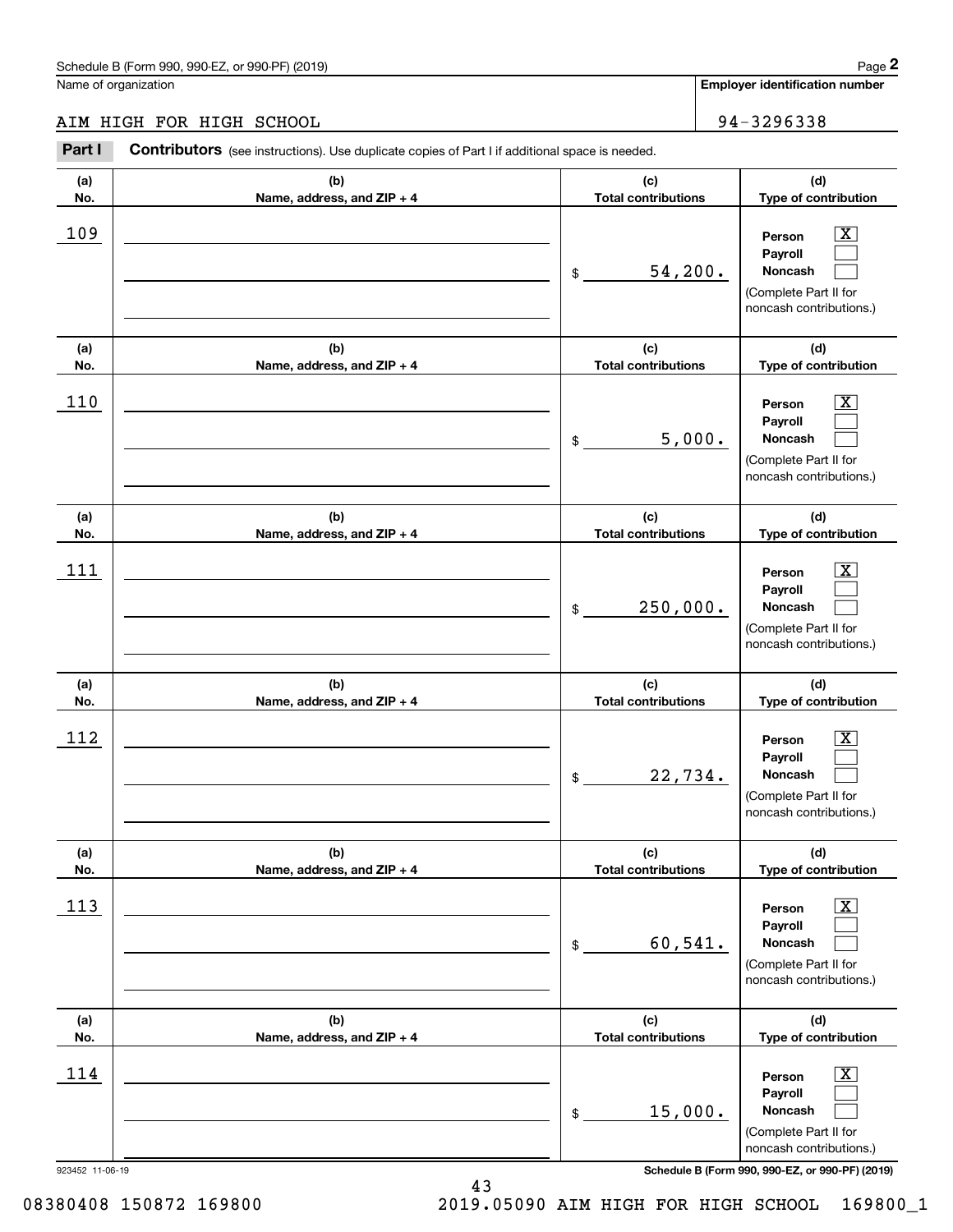## AIM HIGH FOR HIGH SCHOOL 34-3296338

|                 | Schedule B (Form 990, 990-EZ, or 990-PF) (2019)                                                       |                                   |        | Page 2                                                                                                      |
|-----------------|-------------------------------------------------------------------------------------------------------|-----------------------------------|--------|-------------------------------------------------------------------------------------------------------------|
|                 | Name of organization                                                                                  |                                   |        | Employer identification number                                                                              |
|                 | AIM HIGH FOR HIGH SCHOOL                                                                              |                                   |        | 94-3296338                                                                                                  |
| Part I          | <b>Contributors</b> (see instructions). Use duplicate copies of Part I if additional space is needed. |                                   |        |                                                                                                             |
| (a)<br>No.      | (b)<br>Name, address, and ZIP + 4                                                                     | (c)<br><b>Total contributions</b> |        | (d)<br>Type of contribution                                                                                 |
| 115             |                                                                                                       | 15,000.<br>\$                     |        | $\overline{\text{X}}$<br>Person<br>Payroll<br>Noncash<br>(Complete Part II for<br>noncash contributions.)   |
| (a)<br>No.      | (b)<br>Name, address, and ZIP + 4                                                                     | (c)<br><b>Total contributions</b> |        | (d)<br>Type of contribution                                                                                 |
| 116             |                                                                                                       | 15,000.<br>\$                     |        | $\overline{\text{X}}$<br>Person<br>Payroll<br>Noncash<br>(Complete Part II for<br>noncash contributions.)   |
| (a)<br>No.      | (b)<br>Name, address, and ZIP + 4                                                                     | (c)<br><b>Total contributions</b> |        | (d)<br>Type of contribution                                                                                 |
| 117             |                                                                                                       | 400,000.<br>\$                    |        | $\overline{\text{X}}$<br>Person<br>Payroll<br>Noncash<br>(Complete Part II for<br>noncash contributions.)   |
| (a)<br>No.      | (b)<br>Name, address, and ZIP + 4                                                                     | (c)<br><b>Total contributions</b> |        | (d)<br>Type of contribution                                                                                 |
| 118             |                                                                                                       | \$                                | 5,500. | $\overline{\mathbf{X}}$<br>Person<br>Payroll<br>Noncash<br>(Complete Part II for<br>noncash contributions.) |
| (a)<br>No.      | (b)<br>Name, address, and ZIP + 4                                                                     | (c)<br><b>Total contributions</b> |        | (d)<br>Type of contribution                                                                                 |
| 119             |                                                                                                       | 14,000.<br>\$                     |        | $\boxed{\text{X}}$<br>Person<br>Payroll<br>Noncash<br>(Complete Part II for<br>noncash contributions.)      |
| (a)<br>No.      | (b)<br>Name, address, and ZIP + 4                                                                     | (c)<br><b>Total contributions</b> |        | (d)<br>Type of contribution                                                                                 |
| 120             |                                                                                                       | 80,000.<br>\$                     |        | $\boxed{\text{X}}$<br>Person<br>Payroll<br>Noncash<br>(Complete Part II for<br>noncash contributions.)      |
| 923452 11-06-19 |                                                                                                       |                                   |        | Schedule B (Form 990, 990-EZ, or 990-PF) (2019)                                                             |

44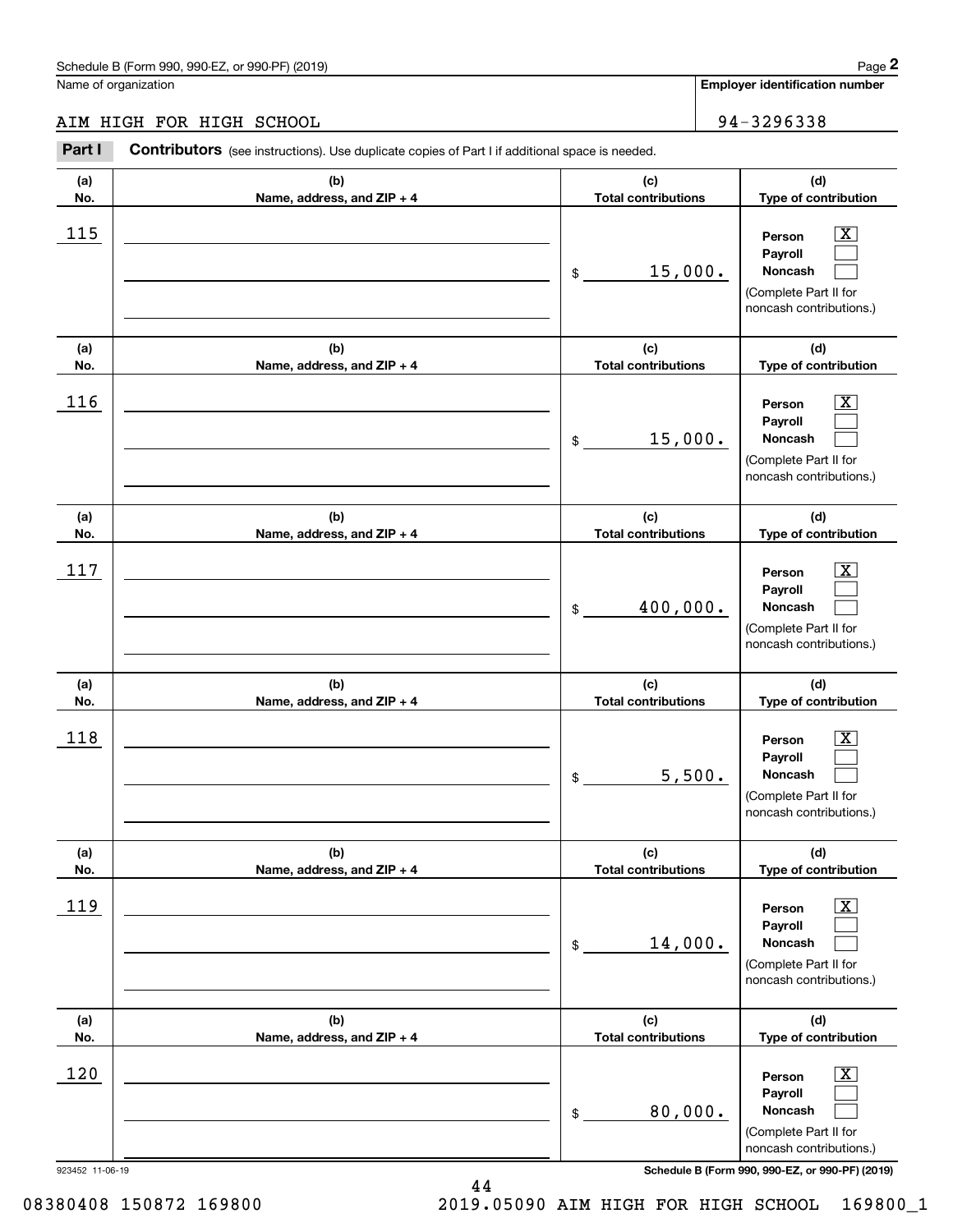## AIM HIGH FOR HIGH SCHOOL 94-3296338

|                 | Schedule B (Form 990, 990-EZ, or 990-PF) (2019)                                                       |                                   | Page 2                                                                                                  |
|-----------------|-------------------------------------------------------------------------------------------------------|-----------------------------------|---------------------------------------------------------------------------------------------------------|
|                 | Name of organization                                                                                  |                                   | <b>Employer identification number</b>                                                                   |
|                 | AIM HIGH FOR HIGH SCHOOL                                                                              |                                   | 94-3296338                                                                                              |
| Part I          | <b>Contributors</b> (see instructions). Use duplicate copies of Part I if additional space is needed. |                                   |                                                                                                         |
| (a)<br>No.      | (b)<br>Name, address, and ZIP + 4                                                                     | (c)<br><b>Total contributions</b> | (d)<br>Type of contribution                                                                             |
| 121             |                                                                                                       | 50,000.<br>\$                     | $\mathbf{X}$<br>Person<br>Payroll<br><b>Noncash</b><br>(Complete Part II for<br>noncash contributions.) |
| (a)<br>No.      | (b)<br>Name, address, and ZIP + 4                                                                     | (c)<br><b>Total contributions</b> | (d)<br>Type of contribution                                                                             |
| 122             |                                                                                                       | 10,000.<br>\$                     | X<br>Person<br>Payroll<br>Noncash<br>(Complete Part II for<br>noncash contributions.)                   |
| (a)<br>No.      | (b)<br>Name, address, and ZIP + 4                                                                     | (c)<br><b>Total contributions</b> | (d)<br>Type of contribution                                                                             |
| 123             |                                                                                                       | 45,000.<br>\$                     | X<br>Person<br>Payroll<br>Noncash<br>(Complete Part II for<br>noncash contributions.)                   |
| (a)<br>No.      | (b)<br>Name, address, and ZIP + 4                                                                     | (c)<br><b>Total contributions</b> | (d)<br>Type of contribution                                                                             |
| 124             |                                                                                                       | 27,300.<br>\$                     | $\mathbf{X}$<br>Person<br>Payroll<br>Noncash<br>(Complete Part II for<br>noncash contributions.)        |
| (a)<br>No.      | (b)<br>Name, address, and ZIP + 4                                                                     | (c)<br><b>Total contributions</b> | (d)<br>Type of contribution                                                                             |
| 125             |                                                                                                       | 20,000.<br>\$                     | $\boxed{\text{X}}$<br>Person<br>Payroll<br>Noncash<br>(Complete Part II for<br>noncash contributions.)  |
| (a)<br>No.      | (b)<br>Name, address, and ZIP + 4                                                                     | (c)<br><b>Total contributions</b> | (d)<br>Type of contribution                                                                             |
| 126             |                                                                                                       | 15,310.<br>\$                     | $\boxed{\text{X}}$<br>Person<br>Payroll<br>Noncash<br>(Complete Part II for<br>noncash contributions.)  |
| 923452 11-06-19 |                                                                                                       |                                   | Schedule B (Form 990, 990-EZ, or 990-PF) (2019)                                                         |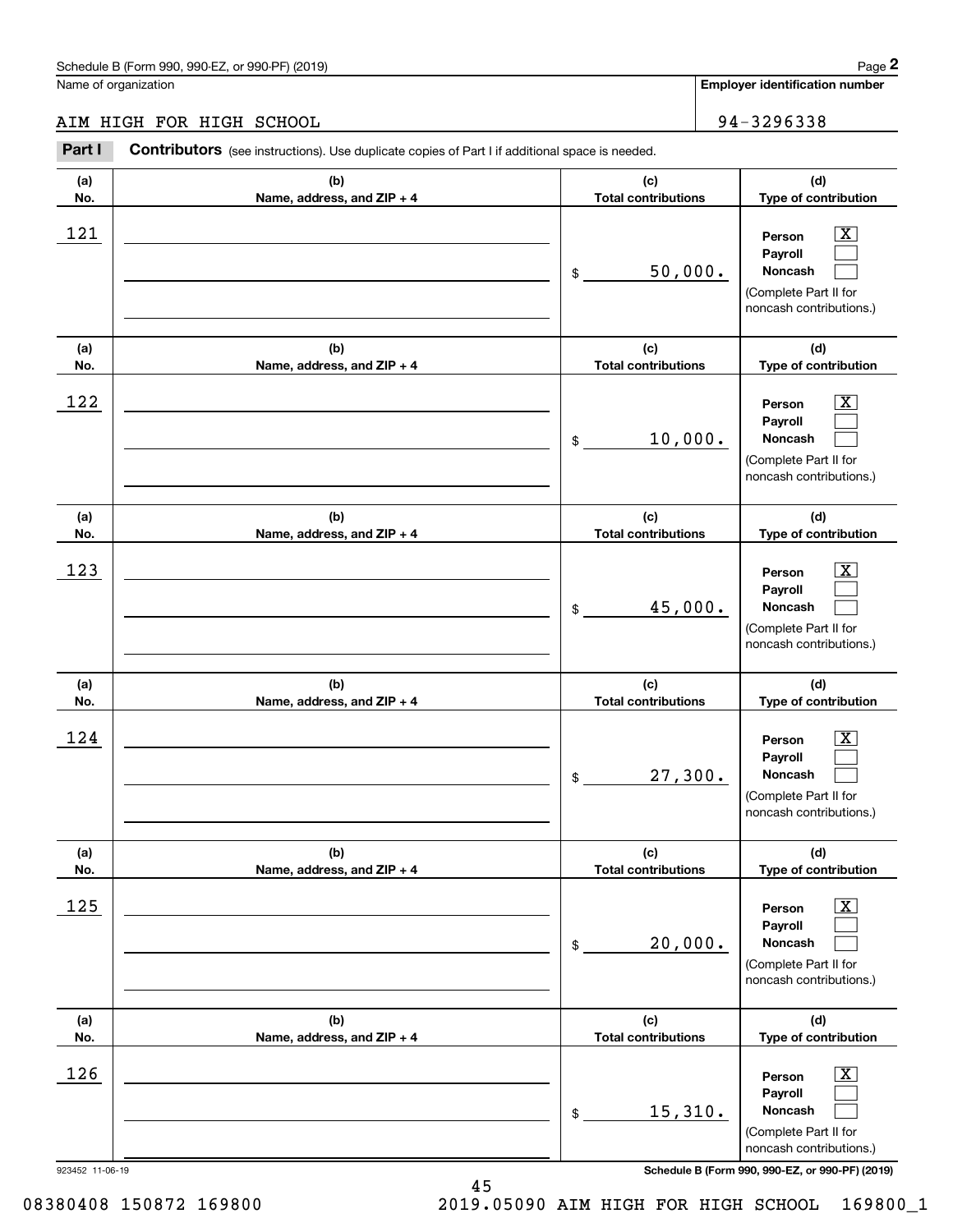## AIM HIGH FOR HIGH SCHOOL 94-3296338

|                 | Schedule B (Form 990, 990-EZ, or 990-PF) (2019)                                                       |                                   | Page 2                                                                                                 |
|-----------------|-------------------------------------------------------------------------------------------------------|-----------------------------------|--------------------------------------------------------------------------------------------------------|
|                 | Name of organization                                                                                  |                                   | <b>Employer identification number</b>                                                                  |
|                 | AIM HIGH FOR HIGH SCHOOL                                                                              |                                   | 94-3296338                                                                                             |
| Part I          | <b>Contributors</b> (see instructions). Use duplicate copies of Part I if additional space is needed. |                                   |                                                                                                        |
| (a)<br>No.      | (b)<br>Name, address, and ZIP + 4                                                                     | (c)<br><b>Total contributions</b> | (d)<br>Type of contribution                                                                            |
| 127             |                                                                                                       | 15,400.<br>\$                     | $\mathbf{X}$<br>Person<br>Payroll<br>Noncash<br>(Complete Part II for<br>noncash contributions.)       |
| (a)<br>No.      | (b)<br>Name, address, and ZIP + 4                                                                     | (c)<br><b>Total contributions</b> | (d)<br>Type of contribution                                                                            |
| 128             |                                                                                                       | 10,000.<br>\$                     | X<br>Person<br>Payroll<br>Noncash<br>(Complete Part II for<br>noncash contributions.)                  |
| (a)<br>No.      | (b)<br>Name, address, and ZIP + 4                                                                     | (c)<br><b>Total contributions</b> | (d)<br>Type of contribution                                                                            |
| 129             |                                                                                                       | 24, 250.<br>\$                    | X<br>Person<br>Payroll<br>Noncash<br>(Complete Part II for<br>noncash contributions.)                  |
| (a)<br>No.      | (b)<br>Name, address, and ZIP + 4                                                                     | (c)<br><b>Total contributions</b> | (d)<br>Type of contribution                                                                            |
| 130             |                                                                                                       | 5,578.<br>\$                      | $\mathbf{X}$<br>Person<br>Payroll<br>Noncash<br>(Complete Part II for<br>noncash contributions.)       |
| (a)<br>No.      | (b)<br>Name, address, and ZIP + 4                                                                     | (c)<br><b>Total contributions</b> | (d)<br>Type of contribution                                                                            |
| 131             |                                                                                                       | 10,000.<br>\$                     | $\boxed{\text{X}}$<br>Person<br>Payroll<br>Noncash<br>(Complete Part II for<br>noncash contributions.) |
| (a)<br>No.      | (b)<br>Name, address, and ZIP + 4                                                                     | (c)<br><b>Total contributions</b> | (d)<br>Type of contribution                                                                            |
| 132             |                                                                                                       | 25,000.<br>\$                     | $\boxed{\text{X}}$<br>Person<br>Payroll<br>Noncash<br>(Complete Part II for<br>noncash contributions.) |
| 923452 11-06-19 |                                                                                                       |                                   | Schedule B (Form 990, 990-EZ, or 990-PF) (2019)                                                        |

08380408 150872 169800 2019.05090 AIM HIGH FOR HIGH SCHOOL 169800\_1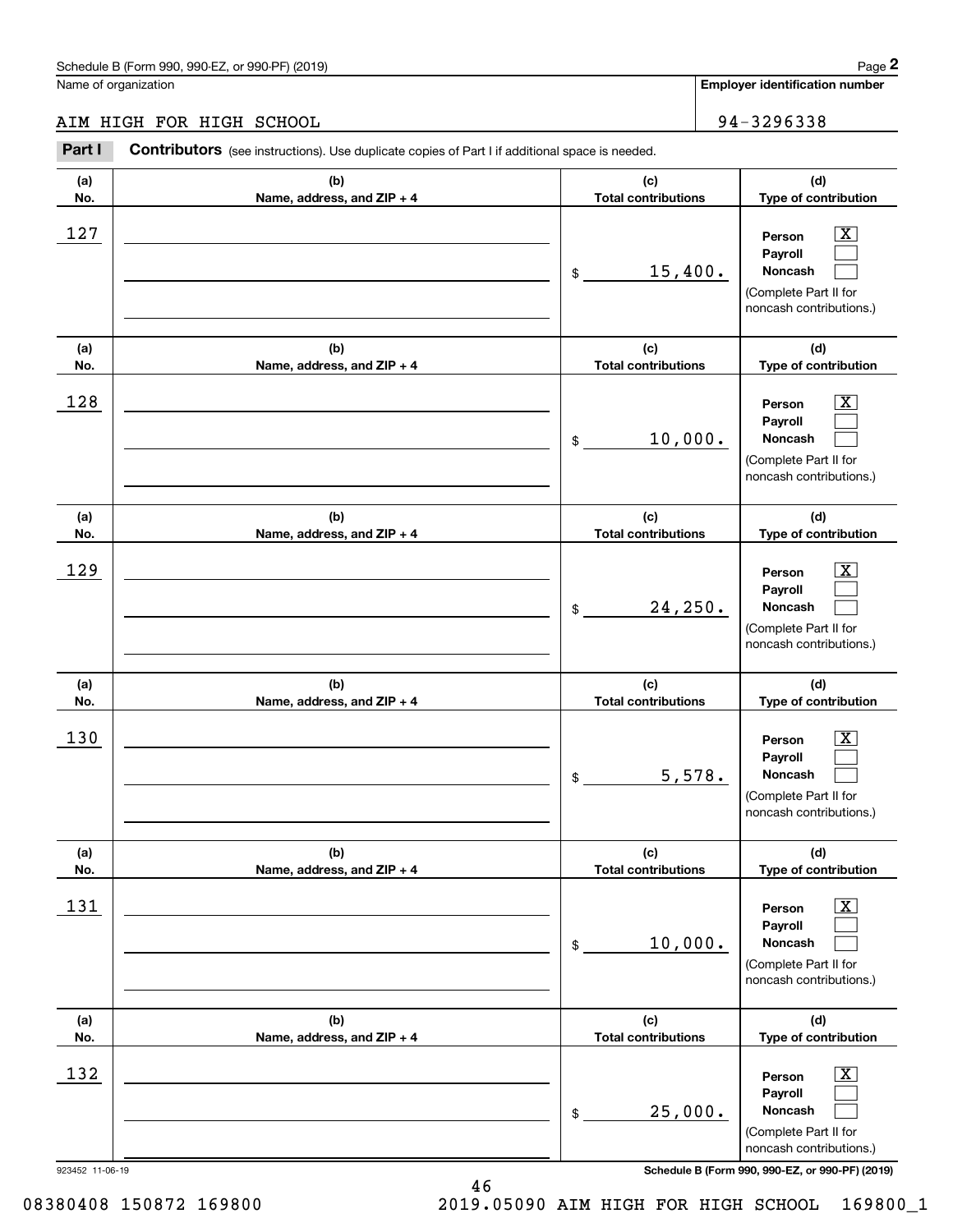## AIM HIGH FOR HIGH SCHOOL 94-3296338

|                 | Schedule B (Form 990, 990-EZ, or 990-PF) (2019)                                                       |                                   | Page 2                                                                                                      |
|-----------------|-------------------------------------------------------------------------------------------------------|-----------------------------------|-------------------------------------------------------------------------------------------------------------|
|                 | Name of organization                                                                                  |                                   | <b>Employer identification number</b>                                                                       |
|                 | AIM HIGH FOR HIGH SCHOOL                                                                              |                                   | 94-3296338                                                                                                  |
| Part I          | <b>Contributors</b> (see instructions). Use duplicate copies of Part I if additional space is needed. |                                   |                                                                                                             |
| (a)<br>No.      | (b)<br>Name, address, and ZIP + 4                                                                     | (c)<br><b>Total contributions</b> | (d)<br>Type of contribution                                                                                 |
| 133             |                                                                                                       | 20,000.<br>\$                     | $\overline{\mathbf{X}}$<br>Person<br>Payroll<br>Noncash<br>(Complete Part II for<br>noncash contributions.) |
| (a)<br>No.      | (b)<br>Name, address, and ZIP + 4                                                                     | (c)<br><b>Total contributions</b> | (d)<br>Type of contribution                                                                                 |
| 134             |                                                                                                       | 5,000.<br>\$                      | X<br>Person<br>Payroll<br>Noncash<br>(Complete Part II for<br>noncash contributions.)                       |
| (a)<br>No.      | (b)<br>Name, address, and ZIP + 4                                                                     | (c)<br><b>Total contributions</b> | (d)<br>Type of contribution                                                                                 |
| 135             |                                                                                                       | 35,000.<br>\$                     | X<br>Person<br>Payroll<br>Noncash<br>(Complete Part II for<br>noncash contributions.)                       |
| (a)<br>No.      | (b)<br>Name, address, and ZIP + 4                                                                     | (c)<br><b>Total contributions</b> | (d)<br>Type of contribution                                                                                 |
| 136             |                                                                                                       | 5,000.<br>\$                      | $\mathbf{X}$<br>Person<br>Payroll<br>Noncash<br>(Complete Part II for<br>noncash contributions.)            |
| (a)<br>No.      | (b)<br>Name, address, and ZIP + 4                                                                     | (c)<br><b>Total contributions</b> | (d)<br>Type of contribution                                                                                 |
| 137             |                                                                                                       | 15,000.<br>\$                     | $\boxed{\text{X}}$<br>Person<br>Payroll<br>Noncash<br>(Complete Part II for<br>noncash contributions.)      |
| (a)<br>No.      | (b)<br>Name, address, and ZIP + 4                                                                     | (c)<br><b>Total contributions</b> | (d)<br>Type of contribution                                                                                 |
| 138             |                                                                                                       | 35,000.<br>\$                     | $\boxed{\text{X}}$<br>Person<br>Payroll<br>Noncash<br>(Complete Part II for<br>noncash contributions.)      |
| 923452 11-06-19 |                                                                                                       |                                   | Schedule B (Form 990, 990-EZ, or 990-PF) (2019)                                                             |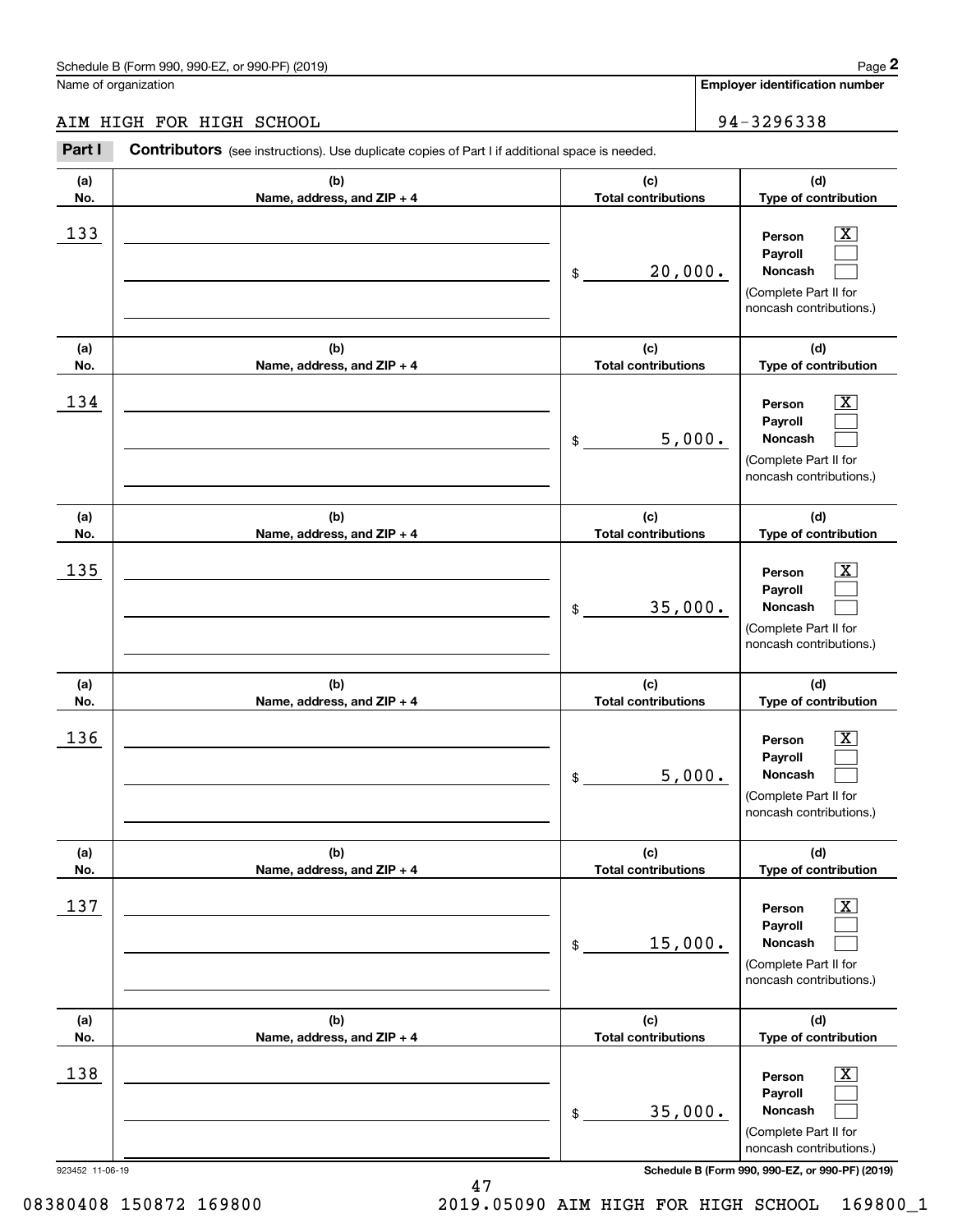## AIM HIGH FOR HIGH SCHOOL 34-3296338

|                 | Schedule B (Form 990, 990-EZ, or 990-PF) (2019)                                                       |                                   | Page 2                                                                                                      |
|-----------------|-------------------------------------------------------------------------------------------------------|-----------------------------------|-------------------------------------------------------------------------------------------------------------|
|                 | Name of organization                                                                                  |                                   | <b>Employer identification number</b>                                                                       |
|                 | AIM HIGH FOR HIGH SCHOOL                                                                              |                                   | 94-3296338                                                                                                  |
| Part I          | <b>Contributors</b> (see instructions). Use duplicate copies of Part I if additional space is needed. |                                   |                                                                                                             |
| (a)<br>No.      | (b)<br>Name, address, and ZIP + 4                                                                     | (c)<br><b>Total contributions</b> | (d)<br>Type of contribution                                                                                 |
| 139             |                                                                                                       | 100,000.<br>\$                    | $\overline{\mathbf{X}}$<br>Person<br>Payroll<br>Noncash<br>(Complete Part II for<br>noncash contributions.) |
| (a)<br>No.      | (b)<br>Name, address, and ZIP + 4                                                                     | (c)<br><b>Total contributions</b> | (d)<br>Type of contribution                                                                                 |
| 140             |                                                                                                       | 10,000.<br>\$                     | X<br>Person<br>Payroll<br>Noncash<br>(Complete Part II for<br>noncash contributions.)                       |
| (a)<br>No.      | (b)<br>Name, address, and ZIP + 4                                                                     | (c)<br><b>Total contributions</b> | (d)<br>Type of contribution                                                                                 |
| 141             |                                                                                                       | 5,100.<br>\$                      | X<br>Person<br>Payroll<br>Noncash<br>(Complete Part II for<br>noncash contributions.)                       |
| (a)<br>No.      | (b)<br>Name, address, and ZIP + 4                                                                     | (c)<br><b>Total contributions</b> | (d)<br>Type of contribution                                                                                 |
| 142             |                                                                                                       | 5,000.<br>\$                      | $\mathbf{X}$<br>Person<br>Payroll<br>Noncash<br>(Complete Part II for<br>noncash contributions.)            |
| (a)<br>No.      | (b)<br>Name, address, and ZIP + 4                                                                     | (c)<br><b>Total contributions</b> | (d)<br>Type of contribution                                                                                 |
| 143             |                                                                                                       | 10,000.<br>\$                     | $\boxed{\text{X}}$<br>Person<br>Payroll<br>Noncash<br>(Complete Part II for<br>noncash contributions.)      |
| (a)<br>No.      | (b)<br>Name, address, and ZIP + 4                                                                     | (c)<br><b>Total contributions</b> | (d)<br>Type of contribution                                                                                 |
| 144             |                                                                                                       | 5,000.<br>\$                      | $\boxed{\text{X}}$<br>Person<br>Payroll<br>Noncash<br>(Complete Part II for<br>noncash contributions.)      |
| 923452 11-06-19 |                                                                                                       |                                   | Schedule B (Form 990, 990-EZ, or 990-PF) (2019)                                                             |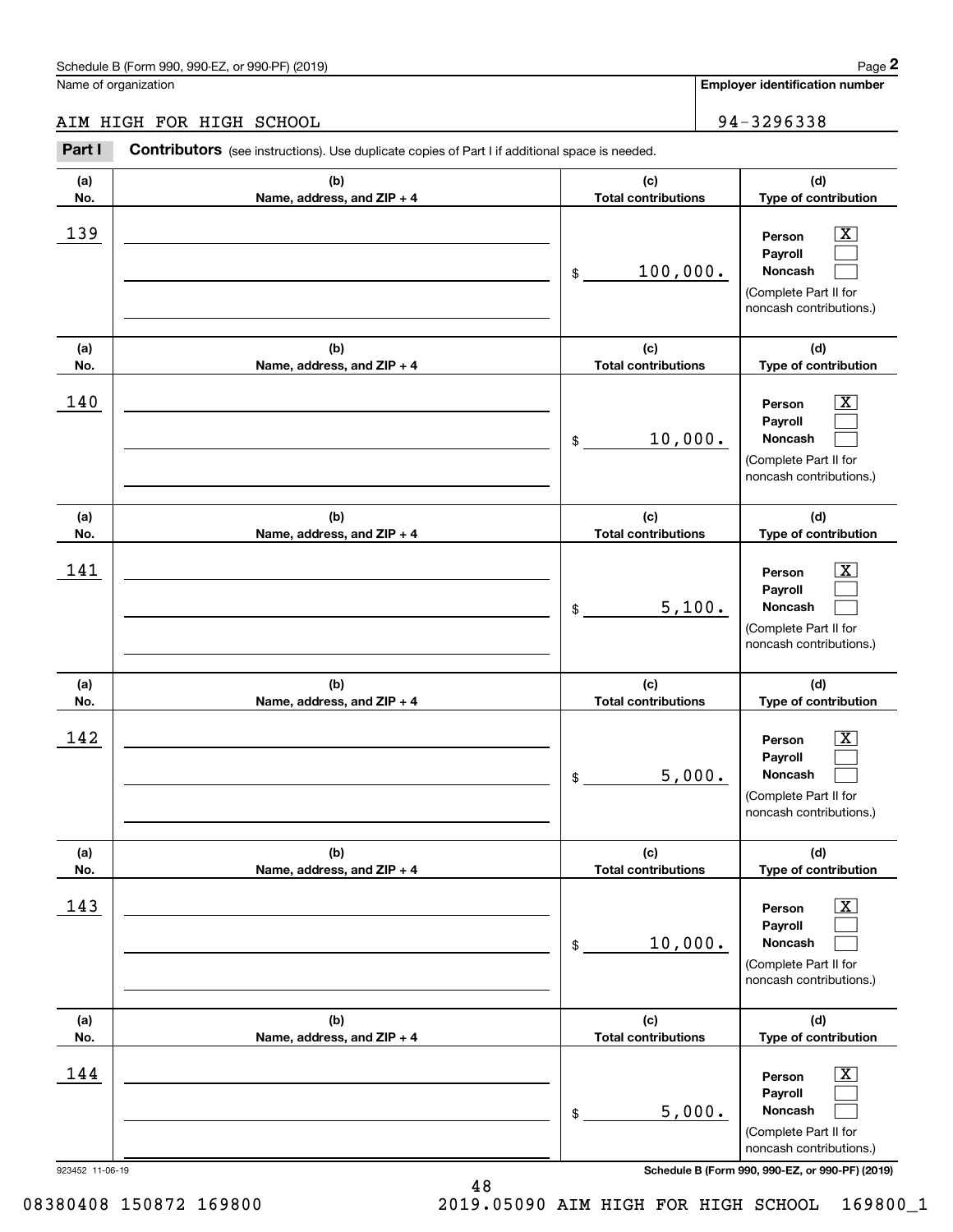# AIM HIGH FOR HIGH SCHOOL 34-3296338

|                 | Schedule B (Form 990, 990-EZ, or 990-PF) (2019)                                                       |                                   |                                                                                  | Page 2                  |
|-----------------|-------------------------------------------------------------------------------------------------------|-----------------------------------|----------------------------------------------------------------------------------|-------------------------|
|                 | Name of organization                                                                                  |                                   | Employer identification number                                                   |                         |
|                 | AIM HIGH FOR HIGH SCHOOL                                                                              |                                   | 94-3296338                                                                       |                         |
| Part I          | <b>Contributors</b> (see instructions). Use duplicate copies of Part I if additional space is needed. |                                   |                                                                                  |                         |
| (a)<br>No.      | (b)<br>Name, address, and ZIP + 4                                                                     | (c)<br><b>Total contributions</b> | (d)<br>Type of contribution                                                      |                         |
| 145             |                                                                                                       | \$<br>5, 263.                     | Person<br>Payroll<br>Noncash<br>(Complete Part II for<br>noncash contributions.) | $\overline{\text{X}}$   |
| (a)<br>No.      | (b)<br>Name, address, and ZIP + 4                                                                     | (c)<br><b>Total contributions</b> | (d)<br>Type of contribution                                                      |                         |
| 146             |                                                                                                       | \$<br>25,000.                     | Person<br>Payroll<br>Noncash<br>(Complete Part II for<br>noncash contributions.) | $\overline{\text{X}}$   |
| (a)<br>No.      | (b)<br>Name, address, and ZIP + 4                                                                     | (c)<br><b>Total contributions</b> | (d)<br>Type of contribution                                                      |                         |
| 147             |                                                                                                       | \$<br>50,000.                     | Person<br>Payroll<br>Noncash<br>(Complete Part II for<br>noncash contributions.) | $\overline{\text{X}}$   |
| (a)<br>No.      | (b)<br>Name, address, and ZIP + 4                                                                     | (c)<br><b>Total contributions</b> | (d)<br>Type of contribution                                                      |                         |
| 148             |                                                                                                       | \$<br>5,000.                      | Person<br>Payroll<br>Noncash<br>(Complete Part II for<br>noncash contributions.) | $\overline{\mathbf{X}}$ |
| (a)<br>No.      | (b)<br>Name, address, and ZIP + 4                                                                     | (c)<br><b>Total contributions</b> | (d)<br>Type of contribution                                                      |                         |
| 149             |                                                                                                       | \$<br>130,000.                    | Person<br>Payroll<br>Noncash<br>(Complete Part II for<br>noncash contributions.) | $\boxed{\text{X}}$      |
| (a)<br>No.      | (b)<br>Name, address, and ZIP + 4                                                                     | (c)<br><b>Total contributions</b> | (d)<br>Type of contribution                                                      |                         |
| 150             |                                                                                                       | \$<br>301,503.                    | Person<br>Payroll<br>Noncash<br>(Complete Part II for<br>noncash contributions.) | $\boxed{\text{X}}$      |
| 923452 11-06-19 |                                                                                                       |                                   | Schedule B (Form 990, 990-EZ, or 990-PF) (2019)                                  |                         |

08380408 150872 169800 2019.05090 AIM HIGH FOR HIGH SCHOOL 169800\_1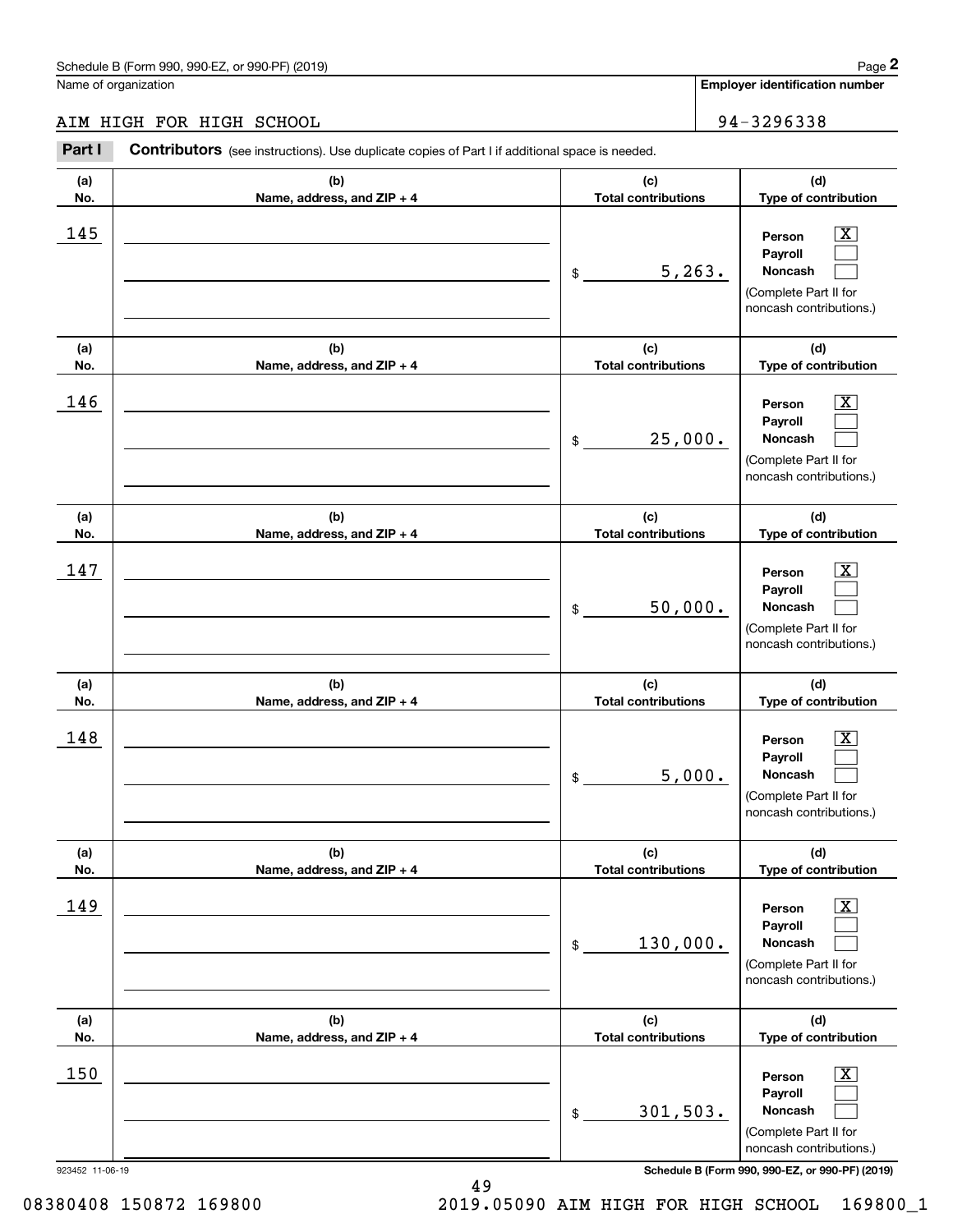## AIM HIGH FOR HIGH SCHOOL 94-3296338

|                 | Schedule B (Form 990, 990-EZ, or 990-PF) (2019)                                                       |                                   | Page 2                                                                                                 |
|-----------------|-------------------------------------------------------------------------------------------------------|-----------------------------------|--------------------------------------------------------------------------------------------------------|
|                 | Name of organization                                                                                  |                                   | Employer identification number                                                                         |
|                 | AIM HIGH FOR HIGH SCHOOL                                                                              |                                   | 94-3296338                                                                                             |
| Part I          | <b>Contributors</b> (see instructions). Use duplicate copies of Part I if additional space is needed. |                                   |                                                                                                        |
| (a)<br>No.      | (b)<br>Name, address, and ZIP + 4                                                                     | (c)<br><b>Total contributions</b> | (d)<br>Type of contribution                                                                            |
| 151             |                                                                                                       | 9,000.<br>\$                      | $\mathbf{X}$<br>Person<br>Payroll<br>Noncash<br>(Complete Part II for<br>noncash contributions.)       |
| (a)<br>No.      | (b)<br>Name, address, and ZIP + 4                                                                     | (c)<br><b>Total contributions</b> | (d)<br>Type of contribution                                                                            |
| 152             |                                                                                                       | 366,266.<br>\$                    | X<br>Person<br>Payroll<br>Noncash<br>(Complete Part II for<br>noncash contributions.)                  |
| (a)<br>No.      | (b)<br>Name, address, and ZIP + 4                                                                     | (c)<br><b>Total contributions</b> | (d)<br>Type of contribution                                                                            |
| 153             |                                                                                                       | 23,100.<br>\$                     | X<br>Person<br>Payroll<br>Noncash<br>(Complete Part II for<br>noncash contributions.)                  |
| (a)<br>No.      | (b)<br>Name, address, and ZIP + 4                                                                     | (c)<br><b>Total contributions</b> | (d)<br>Type of contribution                                                                            |
| 154             |                                                                                                       | 5,000.<br>\$                      | $\mathbf{X}$<br>Person<br>Payroll<br>Noncash<br>(Complete Part II for<br>noncash contributions.)       |
| (a)<br>No.      | (b)<br>Name, address, and ZIP + 4                                                                     | (c)<br><b>Total contributions</b> | (d)<br>Type of contribution                                                                            |
| 155             |                                                                                                       | 26,104.<br>\$                     | $\boxed{\text{X}}$<br>Person<br>Payroll<br>Noncash<br>(Complete Part II for<br>noncash contributions.) |
| (a)<br>No.      | (b)<br>Name, address, and ZIP + 4                                                                     | (c)<br><b>Total contributions</b> | (d)<br>Type of contribution                                                                            |
| 156             |                                                                                                       | 5,000.<br>\$                      | $\boxed{\text{X}}$<br>Person<br>Payroll<br>Noncash<br>(Complete Part II for<br>noncash contributions.) |
| 923452 11-06-19 |                                                                                                       |                                   | Schedule B (Form 990, 990-EZ, or 990-PF) (2019)                                                        |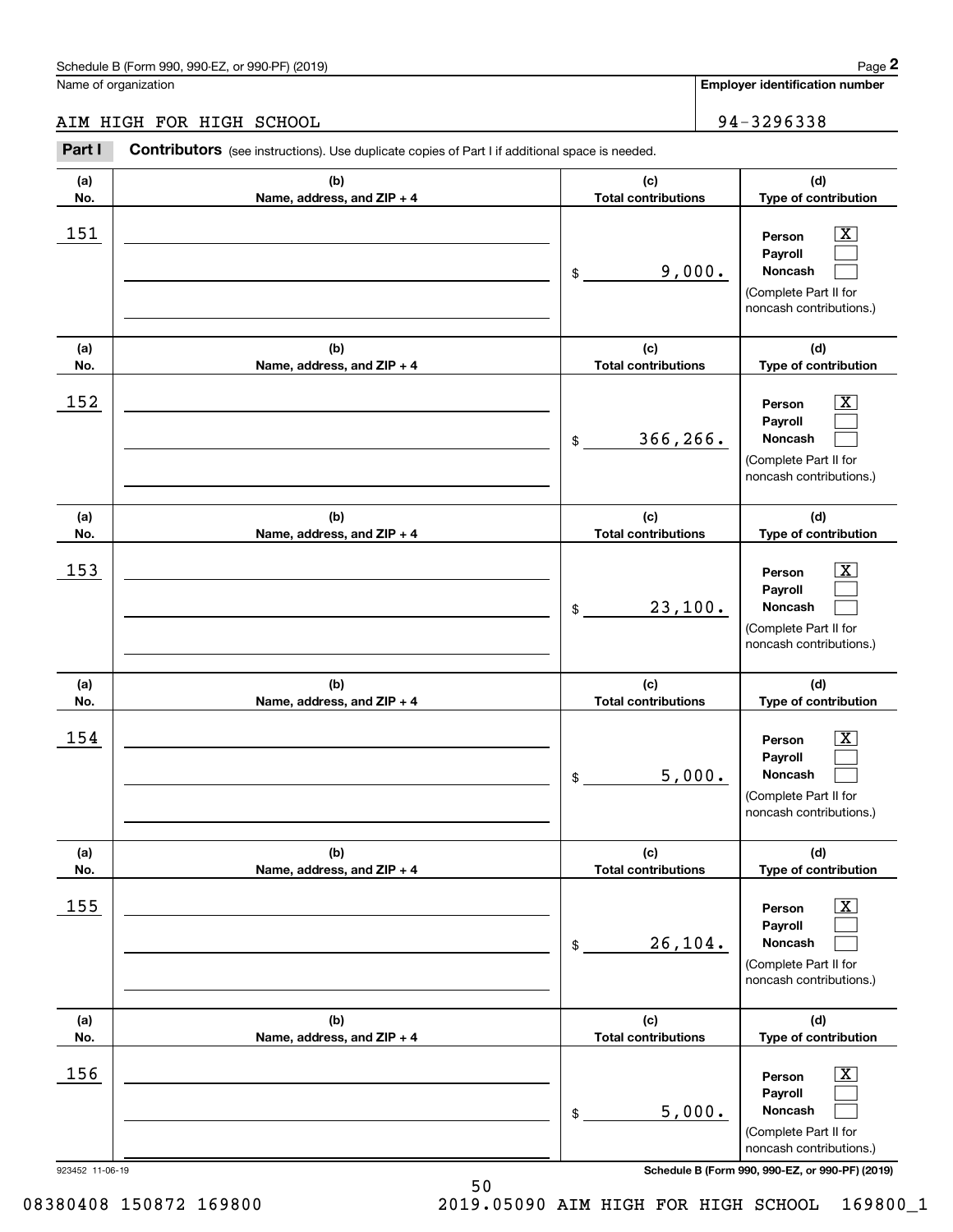## AIM HIGH FOR HIGH SCHOOL 94-3296338

|                 | Schedule B (Form 990, 990-EZ, or 990-PF) (2019)                                                       |                                   | Page 2                                                                                                      |
|-----------------|-------------------------------------------------------------------------------------------------------|-----------------------------------|-------------------------------------------------------------------------------------------------------------|
|                 | Name of organization                                                                                  |                                   | <b>Employer identification number</b>                                                                       |
|                 | AIM HIGH FOR HIGH SCHOOL                                                                              |                                   | 94-3296338                                                                                                  |
| Part I          | <b>Contributors</b> (see instructions). Use duplicate copies of Part I if additional space is needed. |                                   |                                                                                                             |
| (a)<br>No.      | (b)<br>Name, address, and ZIP + 4                                                                     | (c)<br><b>Total contributions</b> | (d)<br>Type of contribution                                                                                 |
| 157             |                                                                                                       | 106,625.<br>\$                    | $\overline{\mathbf{X}}$<br>Person<br>Payroll<br>Noncash<br>(Complete Part II for<br>noncash contributions.) |
| (a)<br>No.      | (b)<br>Name, address, and ZIP + 4                                                                     | (c)<br><b>Total contributions</b> | (d)<br>Type of contribution                                                                                 |
| 158             |                                                                                                       | 10,000.<br>\$                     | X<br>Person<br>Payroll<br>Noncash<br>(Complete Part II for<br>noncash contributions.)                       |
| (a)<br>No.      | (b)<br>Name, address, and ZIP + 4                                                                     | (c)<br><b>Total contributions</b> | (d)<br>Type of contribution                                                                                 |
| 159             |                                                                                                       | 50,000.<br>\$                     | X<br>Person<br>Payroll<br>Noncash<br>(Complete Part II for<br>noncash contributions.)                       |
| (a)<br>No.      | (b)<br>Name, address, and ZIP + 4                                                                     | (c)<br><b>Total contributions</b> | (d)<br>Type of contribution                                                                                 |
| 160             |                                                                                                       | 10, 150.<br>\$                    | $\mathbf{X}$<br>Person<br>Payroll<br>Noncash<br>(Complete Part II for<br>noncash contributions.)            |
| (a)<br>No.      | (b)<br>Name, address, and ZIP + 4                                                                     | (c)<br><b>Total contributions</b> | (d)<br>Type of contribution                                                                                 |
| 161             |                                                                                                       | 10,000.<br>\$                     | $\boxed{\text{X}}$<br>Person<br>Payroll<br>Noncash<br>(Complete Part II for<br>noncash contributions.)      |
| (a)<br>No.      | (b)<br>Name, address, and ZIP + 4                                                                     | (c)<br><b>Total contributions</b> | (d)<br>Type of contribution                                                                                 |
| 162             |                                                                                                       | 10,602.<br>\$                     | $\boxed{\text{X}}$<br>Person<br>Payroll<br>Noncash<br>(Complete Part II for<br>noncash contributions.)      |
| 923452 11-06-19 |                                                                                                       |                                   | Schedule B (Form 990, 990-EZ, or 990-PF) (2019)                                                             |

51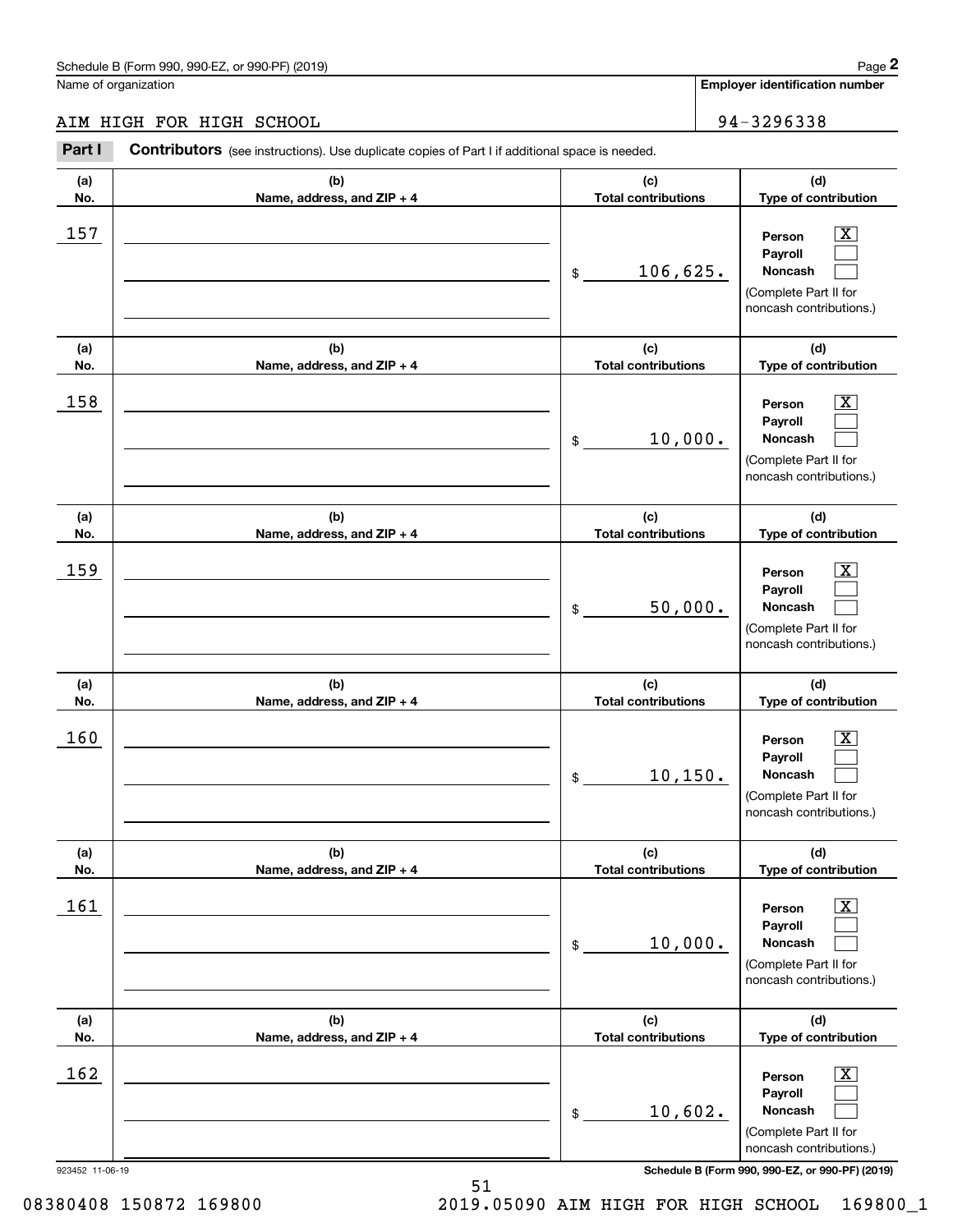## AIM HIGH FOR HIGH SCHOOL 94-3296338

|                 | Schedule B (Form 990, 990-EZ, or 990-PF) (2019)                                                       |                                   |        | Page 2                                                                                                      |
|-----------------|-------------------------------------------------------------------------------------------------------|-----------------------------------|--------|-------------------------------------------------------------------------------------------------------------|
|                 | Name of organization                                                                                  |                                   |        | <b>Employer identification number</b>                                                                       |
|                 | AIM HIGH FOR HIGH SCHOOL                                                                              |                                   |        | 94-3296338                                                                                                  |
| Part I          | <b>Contributors</b> (see instructions). Use duplicate copies of Part I if additional space is needed. |                                   |        |                                                                                                             |
| (a)<br>No.      | (b)<br>Name, address, and ZIP + 4                                                                     | (c)<br><b>Total contributions</b> |        | (d)<br>Type of contribution                                                                                 |
| 163             |                                                                                                       | 10,000.<br>\$                     |        | $\overline{\mathbf{X}}$<br>Person<br>Payroll<br>Noncash<br>(Complete Part II for<br>noncash contributions.) |
| (a)<br>No.      | (b)<br>Name, address, and ZIP + 4                                                                     | (c)<br><b>Total contributions</b> |        | (d)<br>Type of contribution                                                                                 |
| 164             |                                                                                                       | \$                                | 5,000. | X<br>Person<br>Payroll<br>Noncash<br>(Complete Part II for<br>noncash contributions.)                       |
| (a)<br>No.      | (b)<br>Name, address, and ZIP + 4                                                                     | (c)<br><b>Total contributions</b> |        | (d)<br>Type of contribution                                                                                 |
| 165             |                                                                                                       | 10,000.<br>\$                     |        | X<br>Person<br>Payroll<br>Noncash<br>(Complete Part II for<br>noncash contributions.)                       |
| (a)<br>No.      | (b)<br>Name, address, and ZIP + 4                                                                     | (c)<br><b>Total contributions</b> |        | (d)<br>Type of contribution                                                                                 |
| 166             |                                                                                                       | 15,000.<br>\$                     |        | $\mathbf{X}$<br>Person<br>Payroll<br>Noncash<br>(Complete Part II for<br>noncash contributions.)            |
| (a)<br>No.      | (b)<br>Name, address, and ZIP + 4                                                                     | (c)<br><b>Total contributions</b> |        | (d)<br>Type of contribution                                                                                 |
| 167             |                                                                                                       | 15,000.<br>\$                     |        | $\boxed{\text{X}}$<br>Person<br>Payroll<br>Noncash<br>(Complete Part II for<br>noncash contributions.)      |
| (a)<br>No.      | (b)<br>Name, address, and ZIP + 4                                                                     | (c)<br><b>Total contributions</b> |        | (d)<br>Type of contribution                                                                                 |
| 168             |                                                                                                       | 20,000.<br>\$                     |        | $\boxed{\text{X}}$<br>Person<br>Payroll<br>Noncash<br>(Complete Part II for<br>noncash contributions.)      |
| 923452 11-06-19 |                                                                                                       |                                   |        | Schedule B (Form 990, 990-EZ, or 990-PF) (2019)                                                             |

52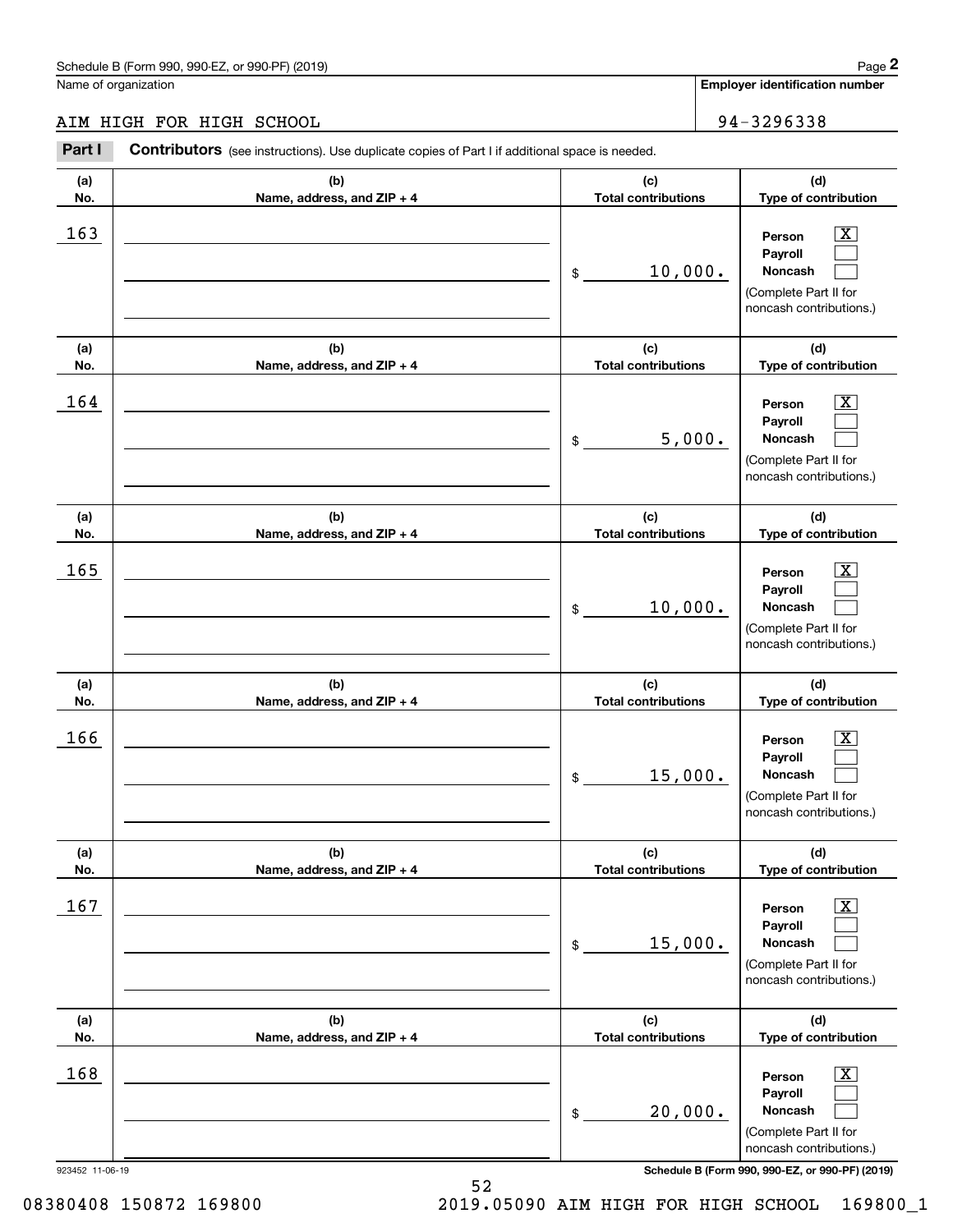# AIM HIGH FOR HIGH SCHOOL 34-3296338

|                 | Schedule B (Form 990, 990-EZ, or 990-PF) (2019)                                                |                                   | Page 2                                                                                                      |
|-----------------|------------------------------------------------------------------------------------------------|-----------------------------------|-------------------------------------------------------------------------------------------------------------|
|                 | Name of organization                                                                           |                                   | <b>Employer identification number</b>                                                                       |
|                 | AIM HIGH FOR HIGH SCHOOL                                                                       |                                   | 94-3296338                                                                                                  |
| Part I          | Contributors (see instructions). Use duplicate copies of Part I if additional space is needed. |                                   |                                                                                                             |
| (a)<br>No.      | (b)<br>Name, address, and ZIP + 4                                                              | (c)<br><b>Total contributions</b> | (d)<br>Type of contribution                                                                                 |
| 169             |                                                                                                | \$<br>25,039.                     | $\overline{\text{X}}$<br>Person<br>Payroll<br>Noncash<br>(Complete Part II for<br>noncash contributions.)   |
| (a)<br>No.      | (b)<br>Name, address, and ZIP + 4                                                              | (c)<br><b>Total contributions</b> | (d)<br>Type of contribution                                                                                 |
| 170             |                                                                                                | \$<br>25,000.                     | $\overline{\text{X}}$<br>Person<br>Payroll<br>Noncash<br>(Complete Part II for<br>noncash contributions.)   |
| (a)<br>No.      | (b)<br>Name, address, and ZIP + 4                                                              | (c)<br><b>Total contributions</b> | (d)<br>Type of contribution                                                                                 |
| 171             |                                                                                                | \$<br>10,000.                     | $\overline{\text{X}}$<br>Person<br>Payroll<br>Noncash<br>(Complete Part II for<br>noncash contributions.)   |
| (a)<br>No.      | (b)<br>Name, address, and ZIP + 4                                                              | (c)<br><b>Total contributions</b> | (d)<br>Type of contribution                                                                                 |
| 172             |                                                                                                | \$<br>5,000.                      | $\mathbf{X}$<br>Person<br>Payroll<br>Noncash<br>(Complete Part II for<br>noncash contributions.)            |
| (a)<br>No.      | (b)<br>Name, address, and ZIP + 4                                                              | (c)<br><b>Total contributions</b> | (d)<br>Type of contribution                                                                                 |
| 173             |                                                                                                | \$<br>20,000.                     | $\overline{\mathbf{x}}$<br>Person<br>Payroll<br>Noncash<br>(Complete Part II for<br>noncash contributions.) |
| (a)<br>No.      | (b)<br>Name, address, and ZIP + 4                                                              | (c)<br><b>Total contributions</b> | (d)<br>Type of contribution                                                                                 |
| 174             |                                                                                                | \$<br>25,000.                     | $\overline{\mathbf{X}}$<br>Person<br>Payroll<br>Noncash<br>(Complete Part II for<br>noncash contributions.) |
| 923452 11-06-19 |                                                                                                |                                   | Schedule B (Form 990, 990-EZ, or 990-PF) (2019)                                                             |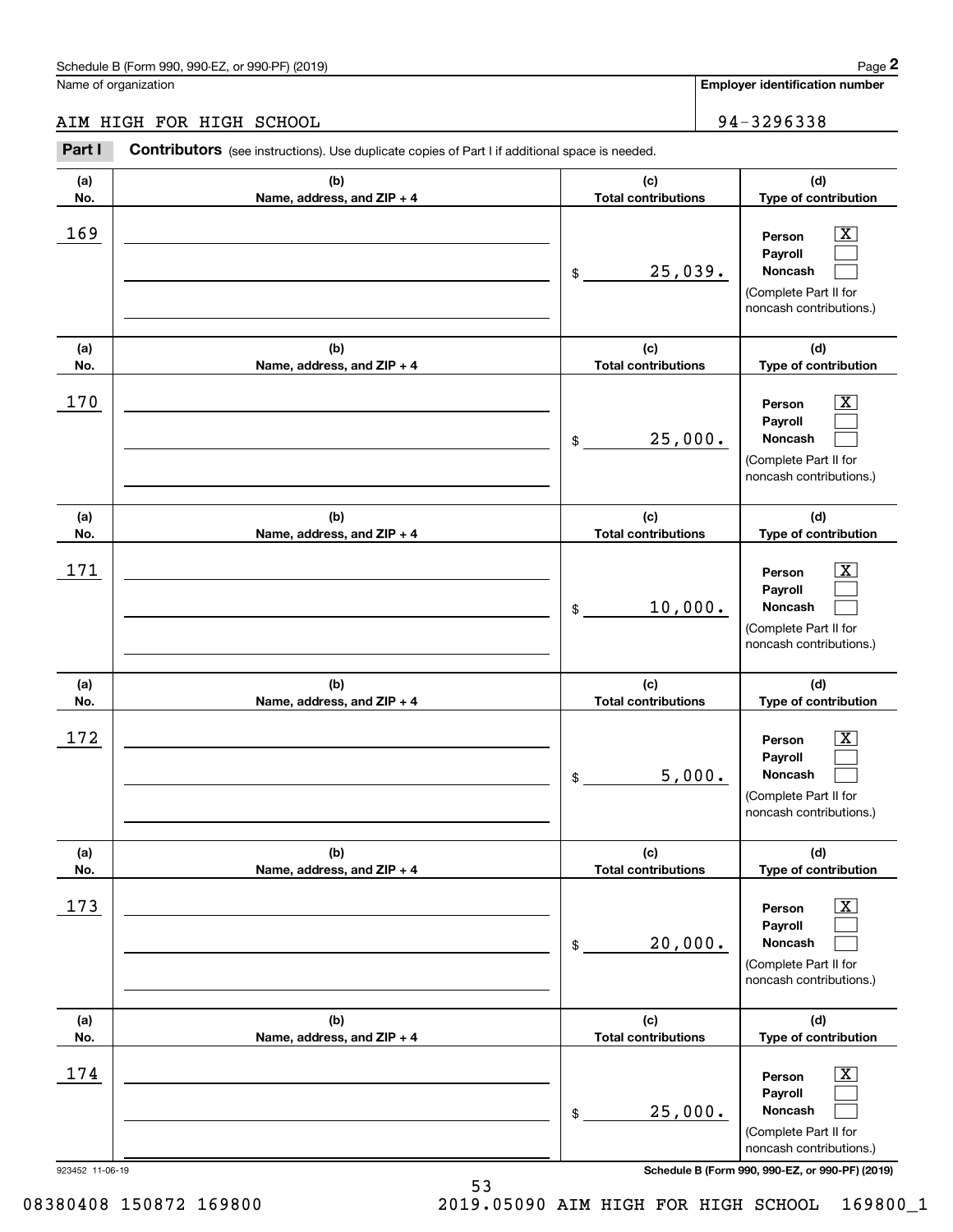## AIM HIGH FOR HIGH SCHOOL 34-3296338

|                 | Schedule B (Form 990, 990-EZ, or 990-PF) (2019)                                                       |                                   | Page 2                                                                                                             |
|-----------------|-------------------------------------------------------------------------------------------------------|-----------------------------------|--------------------------------------------------------------------------------------------------------------------|
|                 | Name of organization                                                                                  |                                   | <b>Employer identification number</b>                                                                              |
|                 | AIM HIGH FOR HIGH SCHOOL                                                                              |                                   | 94-3296338                                                                                                         |
| Part I          | <b>Contributors</b> (see instructions). Use duplicate copies of Part I if additional space is needed. |                                   |                                                                                                                    |
| (a)<br>No.      | (b)<br>Name, address, and ZIP + 4                                                                     | (c)<br><b>Total contributions</b> | (d)<br>Type of contribution                                                                                        |
| 175             |                                                                                                       | 13,000.<br>\$                     | X<br>Person<br>Payroll<br>Noncash<br>(Complete Part II for<br>noncash contributions.)                              |
| (a)<br>No.      | (b)<br>Name, address, and ZIP + 4                                                                     | (c)<br><b>Total contributions</b> | (d)<br>Type of contribution                                                                                        |
| 176             |                                                                                                       | 50,000.<br>\$                     | X<br>Person<br>Payroll<br>Noncash<br>(Complete Part II for<br>noncash contributions.)                              |
| (a)<br>No.      | (b)<br>Name, address, and ZIP + 4                                                                     | (c)<br><b>Total contributions</b> | (d)<br>Type of contribution                                                                                        |
| 177             |                                                                                                       | 30,000.<br>\$                     | X<br>Person<br>Payroll<br>Noncash<br>(Complete Part II for<br>noncash contributions.)                              |
| (a)<br>No.      | (b)<br>Name, address, and ZIP + 4                                                                     | (c)<br><b>Total contributions</b> | (d)<br>Type of contribution                                                                                        |
| 178             |                                                                                                       | 10,000.<br>\$                     | $\mathbf{X}$<br>Person<br>Payroll<br>Noncash<br>(Complete Part II for<br>noncash contributions.)                   |
| (a)<br>No.      | (b)<br>Name, address, and ZIP + 4                                                                     | (c)<br><b>Total contributions</b> | (d)<br>Type of contribution                                                                                        |
| 179             |                                                                                                       | 5,000.<br>\$                      | $\overline{\mathbf{X}}$<br>Person<br>Payroll<br><b>Noncash</b><br>(Complete Part II for<br>noncash contributions.) |
| (a)<br>No.      | (b)<br>Name, address, and ZIP + 4                                                                     | (c)<br><b>Total contributions</b> | (d)<br>Type of contribution                                                                                        |
| 180             |                                                                                                       | 5,000.<br>\$                      | $\boxed{\text{X}}$<br>Person<br>Payroll<br><b>Noncash</b><br>(Complete Part II for<br>noncash contributions.)      |
| 923452 11-06-19 |                                                                                                       |                                   | Schedule B (Form 990, 990-EZ, or 990-PF) (2019)                                                                    |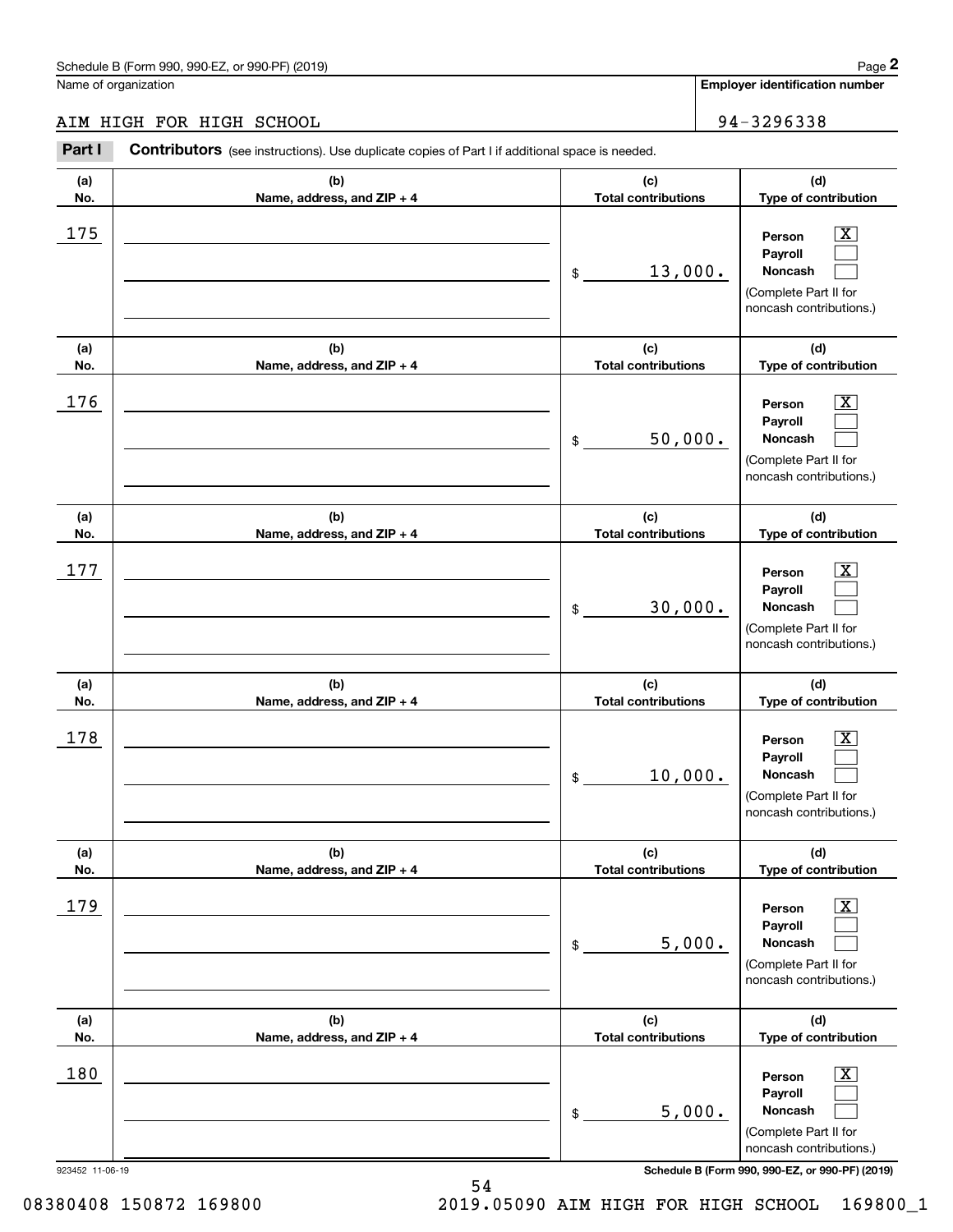# AIM HIGH FOR HIGH SCHOOL 34-3296338

|                 | Schedule B (Form 990, 990-EZ, or 990-PF) (2019)                                                |                                   |                                                                                                             | Page 2 |
|-----------------|------------------------------------------------------------------------------------------------|-----------------------------------|-------------------------------------------------------------------------------------------------------------|--------|
|                 | Name of organization                                                                           |                                   | <b>Employer identification number</b>                                                                       |        |
|                 | AIM HIGH FOR HIGH SCHOOL                                                                       |                                   | 94-3296338                                                                                                  |        |
| Part I          | Contributors (see instructions). Use duplicate copies of Part I if additional space is needed. |                                   |                                                                                                             |        |
| (a)<br>No.      | (b)<br>Name, address, and ZIP + 4                                                              | (c)<br><b>Total contributions</b> | (d)<br>Type of contribution                                                                                 |        |
| 181             |                                                                                                | \$<br>5,000.                      | $\overline{\mathbf{X}}$<br>Person<br>Payroll<br>Noncash<br>(Complete Part II for<br>noncash contributions.) |        |
| (a)<br>No.      | (b)<br>Name, address, and ZIP + 4                                                              | (c)<br><b>Total contributions</b> | (d)<br>Type of contribution                                                                                 |        |
| 182             |                                                                                                | \$<br>46,000.                     | $\overline{\text{X}}$<br>Person<br>Payroll<br>Noncash<br>(Complete Part II for<br>noncash contributions.)   |        |
| (a)<br>No.      | (b)<br>Name, address, and ZIP + 4                                                              | (c)<br><b>Total contributions</b> | (d)<br>Type of contribution                                                                                 |        |
| 183             |                                                                                                | \$<br>5,300.                      | $\overline{\text{X}}$<br>Person<br>Payroll<br>Noncash<br>(Complete Part II for<br>noncash contributions.)   |        |
| (a)<br>No.      | (b)<br>Name, address, and ZIP + 4                                                              | (c)<br><b>Total contributions</b> | (d)<br>Type of contribution                                                                                 |        |
| 184             |                                                                                                | \$<br>5,000.                      | $\mathbf{X}$<br>Person<br>Payroll<br>Noncash<br>(Complete Part II for<br>noncash contributions.)            |        |
| (a)<br>No.      | (b)<br>Name, address, and ZIP + 4                                                              | (c)<br><b>Total contributions</b> | (d)<br>Type of contribution                                                                                 |        |
| 185             |                                                                                                | \$<br>5,000.                      | $\overline{\mathbf{X}}$<br>Person<br>Payroll<br>Noncash<br>(Complete Part II for<br>noncash contributions.) |        |
| (a)<br>No.      | (b)<br>Name, address, and ZIP + 4                                                              | (c)<br><b>Total contributions</b> | (d)<br>Type of contribution                                                                                 |        |
| 186             |                                                                                                | \$<br>9,500.                      | $\overline{\mathbf{X}}$<br>Person<br>Payroll<br>Noncash<br>(Complete Part II for<br>noncash contributions.) |        |
| 923452 11-06-19 |                                                                                                |                                   | Schedule B (Form 990, 990-EZ, or 990-PF) (2019)                                                             |        |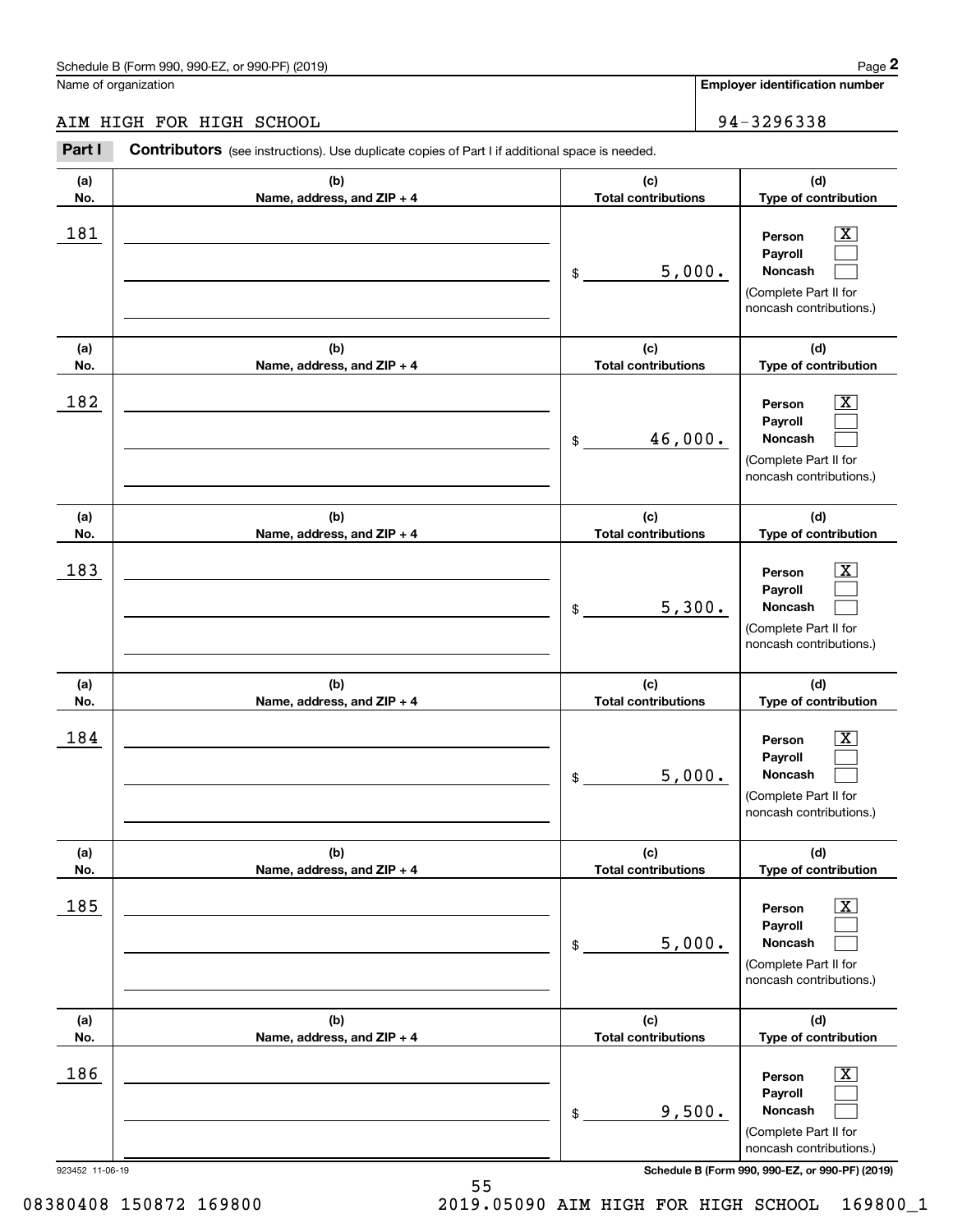## AIM HIGH FOR HIGH SCHOOL 34-3296338

|                 | Schedule B (Form 990, 990-EZ, or 990-PF) (2019)                                                |                                   | Page 2                                                                                                      |
|-----------------|------------------------------------------------------------------------------------------------|-----------------------------------|-------------------------------------------------------------------------------------------------------------|
|                 | Name of organization                                                                           |                                   | <b>Employer identification number</b>                                                                       |
|                 | AIM HIGH FOR HIGH SCHOOL                                                                       |                                   | 94-3296338                                                                                                  |
| Part I          | Contributors (see instructions). Use duplicate copies of Part I if additional space is needed. |                                   |                                                                                                             |
| (a)<br>No.      | (b)<br>Name, address, and ZIP + 4                                                              | (c)<br><b>Total contributions</b> | (d)<br>Type of contribution                                                                                 |
| 187             |                                                                                                | \$<br>62,500.                     | $\overline{\mathbf{X}}$<br>Person<br>Payroll<br>Noncash<br>(Complete Part II for<br>noncash contributions.) |
| (a)<br>No.      | (b)<br>Name, address, and ZIP + 4                                                              | (c)<br><b>Total contributions</b> | (d)<br>Type of contribution                                                                                 |
| 188             |                                                                                                | \$<br>5,800.                      | $\overline{\text{X}}$<br>Person<br>Payroll<br>Noncash<br>(Complete Part II for<br>noncash contributions.)   |
| (a)<br>No.      | (b)<br>Name, address, and ZIP + 4                                                              | (c)<br><b>Total contributions</b> | (d)<br>Type of contribution                                                                                 |
| 189             |                                                                                                | \$<br>75,000.                     | $\overline{\text{X}}$<br>Person<br>Payroll<br>Noncash<br>(Complete Part II for<br>noncash contributions.)   |
| (a)<br>No.      | (b)<br>Name, address, and ZIP + 4                                                              | (c)<br><b>Total contributions</b> | (d)<br>Type of contribution                                                                                 |
| 190             |                                                                                                | \$<br>10,000.                     | $\mathbf{X}$<br>Person<br>Payroll<br>Noncash<br>(Complete Part II for<br>noncash contributions.)            |
| (a)<br>No.      | (b)<br>Name, address, and ZIP + 4                                                              | (c)<br><b>Total contributions</b> | (d)<br>Type of contribution                                                                                 |
| 191             |                                                                                                | \$<br>25,000.                     | $\overline{\mathbf{X}}$<br>Person<br>Payroll<br>Noncash<br>(Complete Part II for<br>noncash contributions.) |
| (a)<br>No.      | (b)<br>Name, address, and ZIP + 4                                                              | (c)<br><b>Total contributions</b> | (d)<br>Type of contribution                                                                                 |
| 192             |                                                                                                | \$<br>5,000.                      | $\overline{\mathbf{X}}$<br>Person<br>Payroll<br>Noncash<br>(Complete Part II for<br>noncash contributions.) |
| 923452 11-06-19 |                                                                                                |                                   | Schedule B (Form 990, 990-EZ, or 990-PF) (2019)                                                             |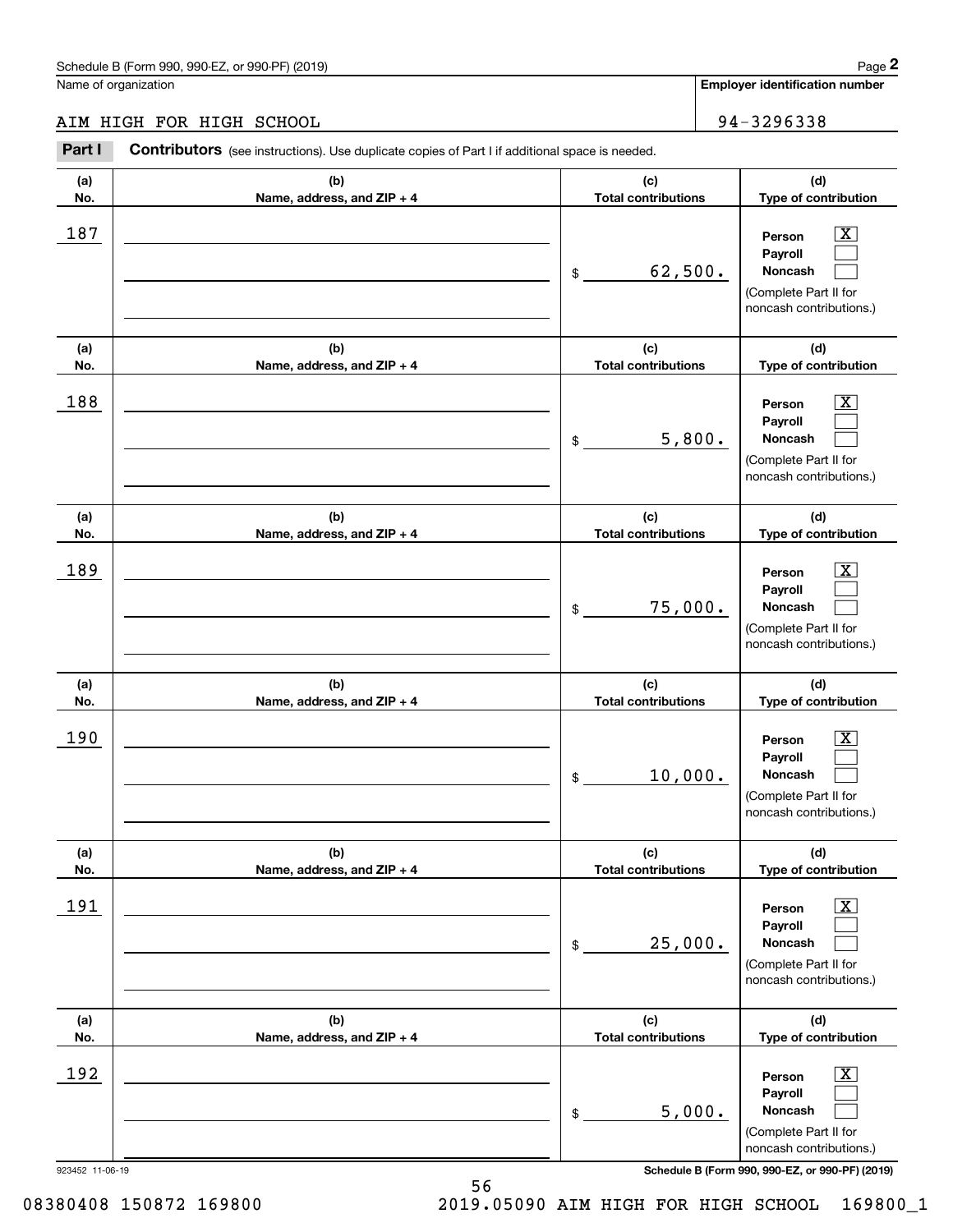## AIM HIGH FOR HIGH SCHOOL 34-3296338

|                 | Schedule B (Form 990, 990-EZ, or 990-PF) (2019)                                                       |                                   | Page 2                                                                                                                              |
|-----------------|-------------------------------------------------------------------------------------------------------|-----------------------------------|-------------------------------------------------------------------------------------------------------------------------------------|
|                 | Name of organization                                                                                  |                                   | <b>Employer identification number</b>                                                                                               |
|                 | AIM HIGH FOR HIGH SCHOOL                                                                              |                                   | 94-3296338                                                                                                                          |
| Part I          | <b>Contributors</b> (see instructions). Use duplicate copies of Part I if additional space is needed. |                                   |                                                                                                                                     |
| (a)<br>No.      | (b)<br>Name, address, and ZIP + 4                                                                     | (c)<br><b>Total contributions</b> | (d)<br>Type of contribution                                                                                                         |
| 193             |                                                                                                       | 15,000.<br>\$                     | $\overline{\mathbf{X}}$<br>Person<br>Payroll<br>Noncash<br>(Complete Part II for<br>noncash contributions.)                         |
| (a)<br>No.      | (b)<br>Name, address, and ZIP + 4                                                                     | (c)<br><b>Total contributions</b> | (d)<br>Type of contribution                                                                                                         |
| 194             |                                                                                                       | 5,525.<br>\$                      | $\overline{\text{X}}$<br>Person<br>Payroll<br>Noncash<br>(Complete Part II for<br>noncash contributions.)                           |
| (a)<br>No.      | (b)<br>Name, address, and ZIP + 4                                                                     | (c)<br><b>Total contributions</b> | (d)<br>Type of contribution                                                                                                         |
|                 |                                                                                                       | \$                                | Person<br>Payroll<br>Noncash<br>(Complete Part II for<br>noncash contributions.)                                                    |
| (a)<br>No.      | (b)<br>Name, address, and ZIP + 4                                                                     | (c)<br><b>Total contributions</b> | (d)<br>Type of contribution                                                                                                         |
|                 |                                                                                                       | \$                                | Person<br>Payroll<br>Noncash<br>(Complete Part II for<br>noncash contributions.)                                                    |
| (a)<br>No.      | (b)<br>Name, address, and ZIP + 4                                                                     | (c)<br><b>Total contributions</b> | (d)<br>Type of contribution                                                                                                         |
|                 |                                                                                                       | \$                                | Person<br>Payroll<br>Noncash<br>(Complete Part II for<br>noncash contributions.)                                                    |
| (a)<br>No.      | (b)<br>Name, address, and ZIP + 4                                                                     | (c)<br><b>Total contributions</b> | (d)<br>Type of contribution                                                                                                         |
| 923452 11-06-19 |                                                                                                       | \$                                | Person<br>Payroll<br>Noncash<br>(Complete Part II for<br>noncash contributions.)<br>Schedule B (Form 990, 990-EZ, or 990-PF) (2019) |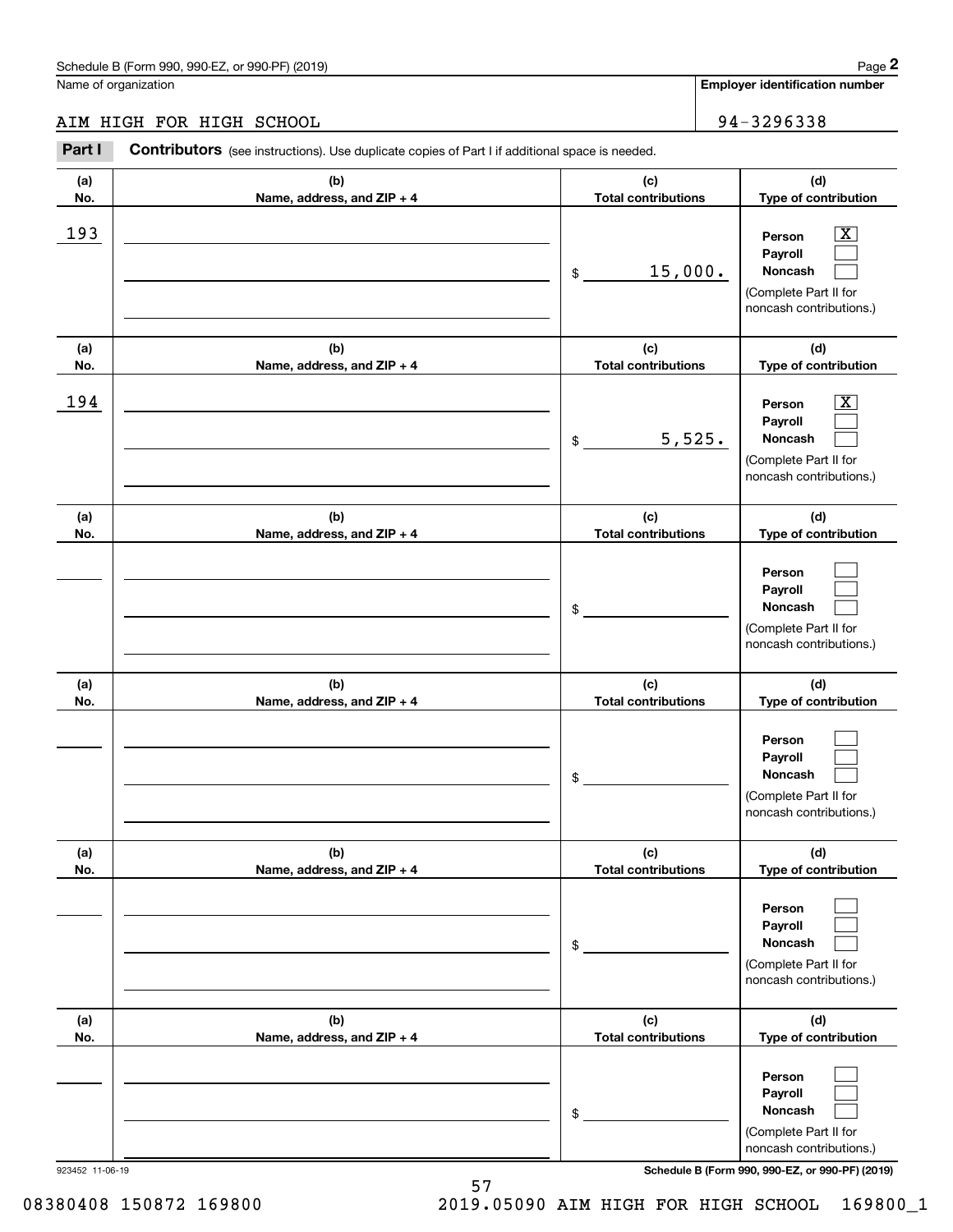Name of organization

**Employer identification number**

AIM HIGH FOR HIGH SCHOOL | 94-3296338

Fage 3 Employer identification pumber<br>
Mage 3 Apployer identification number<br> **3Part II Noncash Property** (see instructions). Use duplicate copies of Part II if additional space is needed.

| (a)<br>No.<br>from<br>Part I | (b)<br>Description of noncash property given | (c)<br>FMV (or estimate)<br>(See instructions.) | (d)<br>Date received                            |
|------------------------------|----------------------------------------------|-------------------------------------------------|-------------------------------------------------|
|                              |                                              | \$                                              |                                                 |
| (a)<br>No.<br>from<br>Part I | (b)<br>Description of noncash property given | (c)<br>FMV (or estimate)<br>(See instructions.) | (d)<br>Date received                            |
|                              |                                              | $\frac{1}{2}$                                   |                                                 |
| (a)<br>No.<br>from<br>Part I | (b)<br>Description of noncash property given | (c)<br>FMV (or estimate)<br>(See instructions.) | (d)<br>Date received                            |
|                              |                                              | $\frac{1}{2}$                                   |                                                 |
| (a)<br>No.<br>from<br>Part I | (b)<br>Description of noncash property given | (c)<br>FMV (or estimate)<br>(See instructions.) | (d)<br>Date received                            |
|                              |                                              | $$\circ$$                                       |                                                 |
| (a)<br>No.<br>from<br>Part I | (b)<br>Description of noncash property given | (c)<br>FMV (or estimate)<br>(See instructions.) | (d)<br>Date received                            |
|                              |                                              | \$                                              |                                                 |
| (a)<br>No.<br>from<br>Part I | (b)<br>Description of noncash property given | (c)<br>FMV (or estimate)<br>(See instructions.) | (d)<br>Date received                            |
|                              |                                              | \$                                              | Schedule B (Form 990, 990-EZ, or 990-PF) (2019) |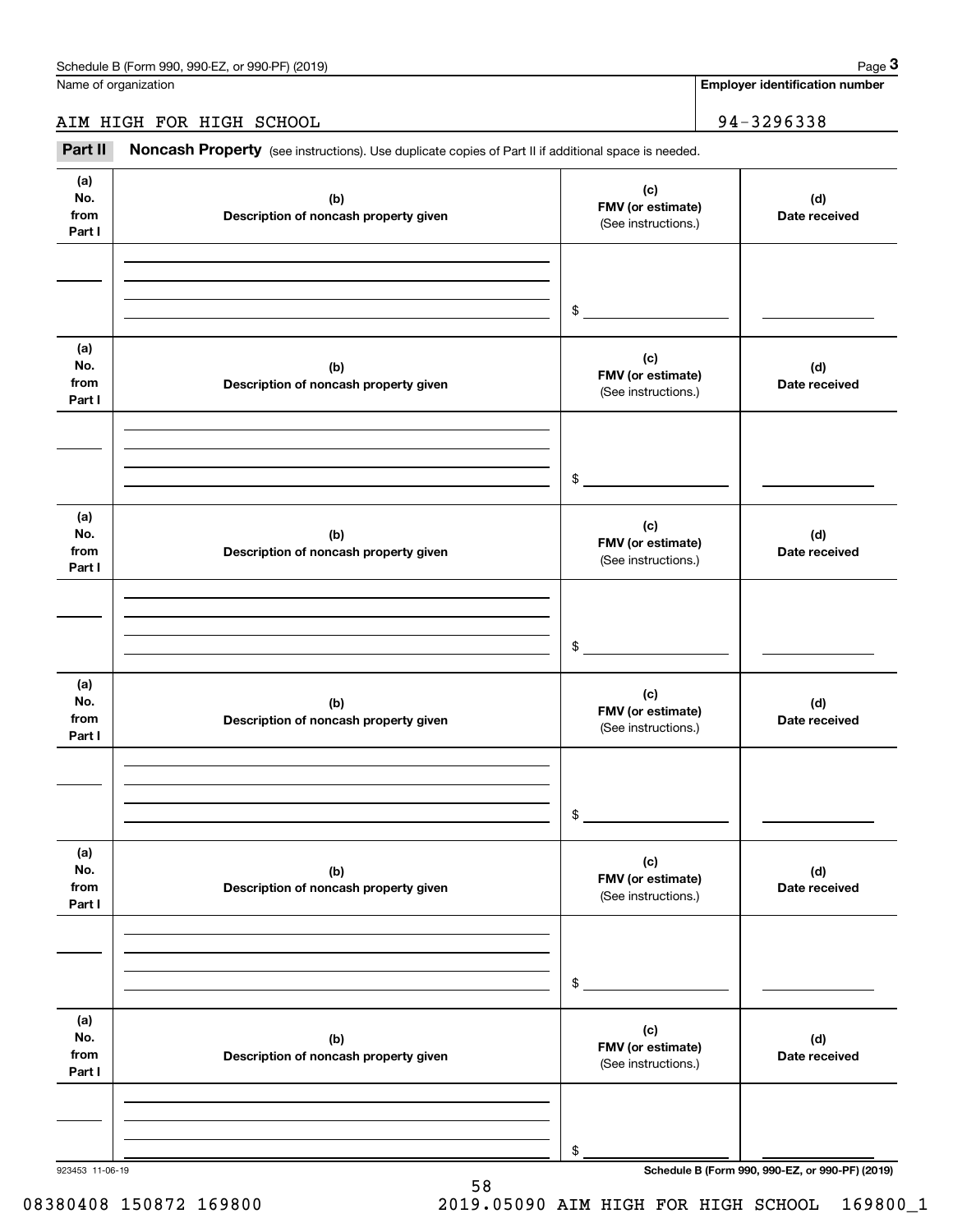|                           | Schedule B (Form 990, 990-EZ, or 990-PF) (2019)                                                                                                                                                                                                      |                      | Page 4                                                                                                                                                         |
|---------------------------|------------------------------------------------------------------------------------------------------------------------------------------------------------------------------------------------------------------------------------------------------|----------------------|----------------------------------------------------------------------------------------------------------------------------------------------------------------|
|                           | Name of organization                                                                                                                                                                                                                                 |                      | <b>Employer identification number</b>                                                                                                                          |
|                           | AIM HIGH FOR HIGH SCHOOL                                                                                                                                                                                                                             |                      | 94-3296338                                                                                                                                                     |
| Part III                  | from any one contributor. Complete columns (a) through (e) and the following line entry. For organizations                                                                                                                                           |                      | Exclusively religious, charitable, etc., contributions to organizations described in section 501(c)(7), (8), or (10) that total more than \$1,000 for the year |
|                           | completing Part III, enter the total of exclusively religious, charitable, etc., contributions of \$1,000 or less for the year. (Enter this info. once.) $\blacktriangleright$ \$<br>Use duplicate copies of Part III if additional space is needed. |                      |                                                                                                                                                                |
| (a) No.<br>from<br>Part I | (b) Purpose of gift                                                                                                                                                                                                                                  | (c) Use of gift      | (d) Description of how gift is held                                                                                                                            |
|                           |                                                                                                                                                                                                                                                      |                      |                                                                                                                                                                |
|                           |                                                                                                                                                                                                                                                      |                      |                                                                                                                                                                |
|                           |                                                                                                                                                                                                                                                      | (e) Transfer of gift |                                                                                                                                                                |
|                           | Transferee's name, address, and ZIP + 4                                                                                                                                                                                                              |                      | Relationship of transferor to transferee                                                                                                                       |
|                           |                                                                                                                                                                                                                                                      |                      |                                                                                                                                                                |
|                           |                                                                                                                                                                                                                                                      |                      |                                                                                                                                                                |
| (a) No.<br>from<br>Part I | (b) Purpose of gift                                                                                                                                                                                                                                  | (c) Use of gift      | (d) Description of how gift is held                                                                                                                            |
|                           |                                                                                                                                                                                                                                                      |                      |                                                                                                                                                                |
|                           |                                                                                                                                                                                                                                                      |                      |                                                                                                                                                                |
|                           |                                                                                                                                                                                                                                                      | (e) Transfer of gift |                                                                                                                                                                |
|                           | Transferee's name, address, and ZIP + 4                                                                                                                                                                                                              |                      | Relationship of transferor to transferee                                                                                                                       |
|                           |                                                                                                                                                                                                                                                      |                      |                                                                                                                                                                |
|                           |                                                                                                                                                                                                                                                      |                      |                                                                                                                                                                |
| (a) No.<br>from<br>Part I | (b) Purpose of gift                                                                                                                                                                                                                                  | (c) Use of gift      | (d) Description of how gift is held                                                                                                                            |
|                           |                                                                                                                                                                                                                                                      |                      |                                                                                                                                                                |
|                           |                                                                                                                                                                                                                                                      |                      |                                                                                                                                                                |
|                           |                                                                                                                                                                                                                                                      | (e) Transfer of gift |                                                                                                                                                                |
|                           | Transferee's name, address, and ZIP + 4                                                                                                                                                                                                              |                      | Relationship of transferor to transferee                                                                                                                       |
|                           |                                                                                                                                                                                                                                                      |                      |                                                                                                                                                                |
|                           |                                                                                                                                                                                                                                                      |                      |                                                                                                                                                                |
| (a) No.<br>from<br>Part I | (b) Purpose of gift                                                                                                                                                                                                                                  | (c) Use of gift      | (d) Description of how gift is held                                                                                                                            |
|                           |                                                                                                                                                                                                                                                      |                      |                                                                                                                                                                |
|                           |                                                                                                                                                                                                                                                      |                      |                                                                                                                                                                |
|                           |                                                                                                                                                                                                                                                      | (e) Transfer of gift |                                                                                                                                                                |
|                           | Transferee's name, address, and ZIP + 4                                                                                                                                                                                                              |                      | Relationship of transferor to transferee                                                                                                                       |
|                           |                                                                                                                                                                                                                                                      |                      |                                                                                                                                                                |
|                           |                                                                                                                                                                                                                                                      |                      |                                                                                                                                                                |
|                           |                                                                                                                                                                                                                                                      |                      |                                                                                                                                                                |

59

**Schedule B (Form 990, 990-EZ, or 990-PF) (2019)**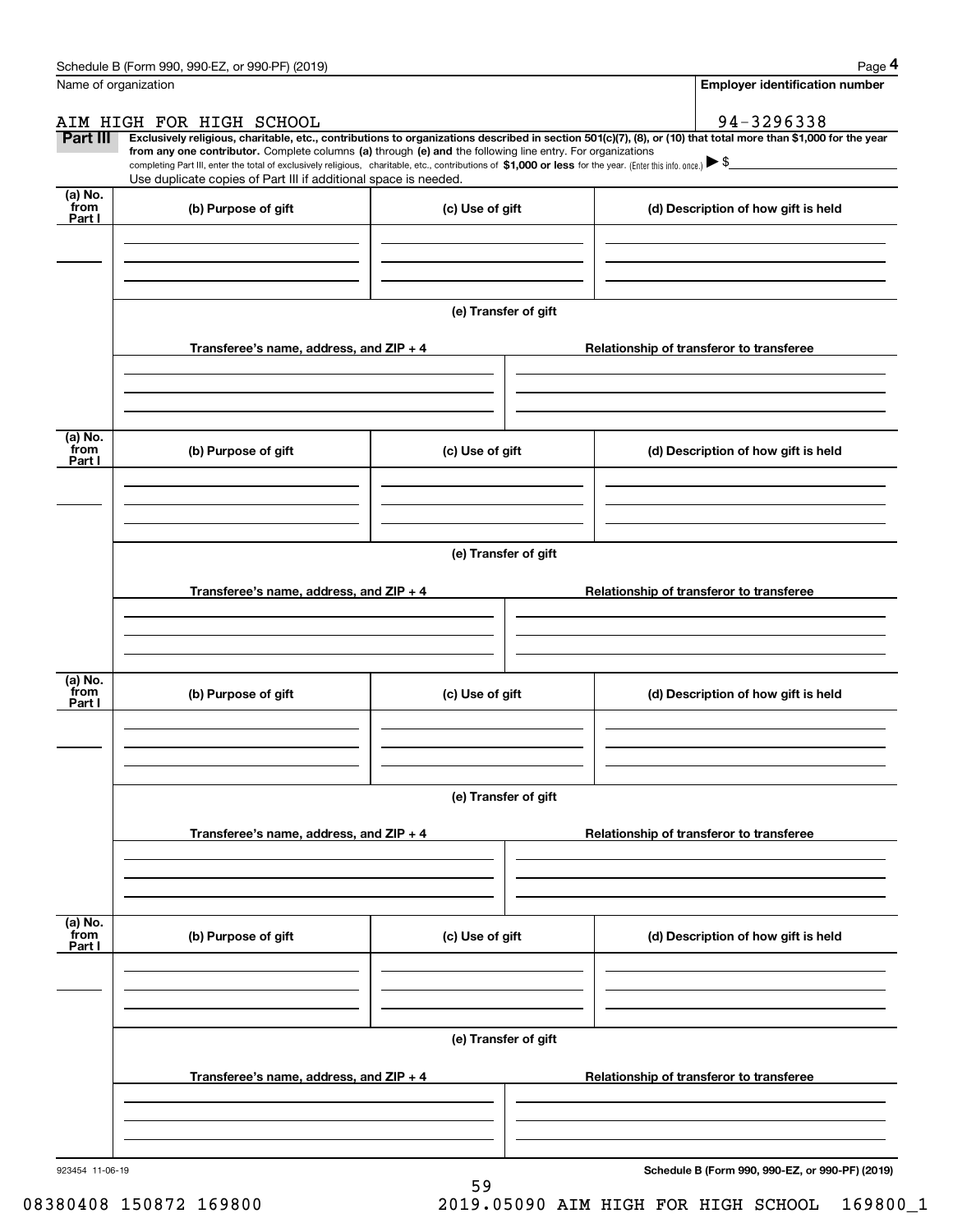|         |                                                        |                                                                                                                                                       |                     | <b>Supplemental Financial Statements</b>           |                         | OMB No. 1545-0047                                   |
|---------|--------------------------------------------------------|-------------------------------------------------------------------------------------------------------------------------------------------------------|---------------------|----------------------------------------------------|-------------------------|-----------------------------------------------------|
|         | <b>SCHEDULE D</b><br>(Form 990)                        | Complete if the organization answered "Yes" on Form 990,                                                                                              |                     |                                                    |                         |                                                     |
|         |                                                        | Part IV, line 6, 7, 8, 9, 10, 11a, 11b, 11c, 11d, 11e, 11f, 12a, or 12b.                                                                              |                     |                                                    |                         | <b>Open to Public</b>                               |
|         | Department of the Treasury<br>Internal Revenue Service | Go to www.irs.gov/Form990 for instructions and the latest information.                                                                                | Attach to Form 990. |                                                    |                         | <b>Inspection</b>                                   |
|         | Name of the organization                               | AIM HIGH FOR HIGH SCHOOL                                                                                                                              |                     |                                                    |                         | <b>Employer identification number</b><br>94-3296338 |
| Part I  |                                                        | Organizations Maintaining Donor Advised Funds or Other Similar Funds or Accounts. Complete if the                                                     |                     |                                                    |                         |                                                     |
|         |                                                        | organization answered "Yes" on Form 990, Part IV, line 6.                                                                                             |                     |                                                    |                         |                                                     |
|         |                                                        |                                                                                                                                                       |                     | (a) Donor advised funds                            |                         | (b) Funds and other accounts                        |
| 1       |                                                        |                                                                                                                                                       |                     |                                                    |                         |                                                     |
| 2       |                                                        | Aggregate value of contributions to (during year)                                                                                                     |                     |                                                    |                         |                                                     |
| з       |                                                        |                                                                                                                                                       |                     |                                                    |                         |                                                     |
| 4       |                                                        |                                                                                                                                                       |                     |                                                    |                         |                                                     |
| 5       |                                                        | Did the organization inform all donors and donor advisors in writing that the assets held in donor advised funds                                      |                     |                                                    |                         |                                                     |
|         |                                                        |                                                                                                                                                       |                     |                                                    |                         | Yes<br>No                                           |
| 6       |                                                        | Did the organization inform all grantees, donors, and donor advisors in writing that grant funds can be used only                                     |                     |                                                    |                         |                                                     |
|         |                                                        | for charitable purposes and not for the benefit of the donor or donor advisor, or for any other purpose conferring                                    |                     |                                                    |                         |                                                     |
| Part II | impermissible private benefit?                         | Conservation Easements. Complete if the organization answered "Yes" on Form 990, Part IV, line 7.                                                     |                     |                                                    |                         | Yes<br>No                                           |
| 1       |                                                        | Purpose(s) of conservation easements held by the organization (check all that apply).                                                                 |                     |                                                    |                         |                                                     |
|         |                                                        | Preservation of land for public use (for example, recreation or education)                                                                            |                     | Preservation of a historically important land area |                         |                                                     |
|         |                                                        | Protection of natural habitat                                                                                                                         |                     | Preservation of a certified historic structure     |                         |                                                     |
|         |                                                        | Preservation of open space                                                                                                                            |                     |                                                    |                         |                                                     |
| 2       |                                                        | Complete lines 2a through 2d if the organization held a qualified conservation contribution in the form of a conservation easement on the last        |                     |                                                    |                         |                                                     |
|         | day of the tax year.                                   |                                                                                                                                                       |                     |                                                    |                         | Held at the End of the Tax Year                     |
|         |                                                        | Total number of conservation easements                                                                                                                |                     |                                                    | 2a                      |                                                     |
|         |                                                        | Total acreage restricted by conservation easements                                                                                                    |                     |                                                    | 2b                      |                                                     |
|         |                                                        |                                                                                                                                                       |                     |                                                    | 2 <sub>c</sub>          |                                                     |
| d       |                                                        | Number of conservation easements included in (c) acquired after 7/25/06, and not on a historic structure                                              |                     |                                                    |                         |                                                     |
|         | listed in the National Register                        |                                                                                                                                                       |                     |                                                    | 2d                      |                                                     |
| 3       |                                                        | Number of conservation easements modified, transferred, released, extinguished, or terminated by the organization during the tax                      |                     |                                                    |                         |                                                     |
| 4       | $\vee$ ear $\blacktriangleright$                       | Number of states where property subject to conservation easement is located >                                                                         |                     |                                                    |                         |                                                     |
| 5       |                                                        | Does the organization have a written policy regarding the periodic monitoring, inspection, handling of                                                |                     |                                                    |                         |                                                     |
|         |                                                        | violations, and enforcement of the conservation easements it holds?                                                                                   |                     |                                                    |                         | <b>No</b><br>Yes                                    |
| 6       |                                                        | Staff and volunteer hours devoted to monitoring, inspecting, handling of violations, and enforcing conservation easements during the year             |                     |                                                    |                         |                                                     |
|         |                                                        |                                                                                                                                                       |                     |                                                    |                         |                                                     |
| 7       |                                                        | Amount of expenses incurred in monitoring, inspecting, handling of violations, and enforcing conservation easements during the year                   |                     |                                                    |                         |                                                     |
|         | $\blacktriangleright$ \$                               |                                                                                                                                                       |                     |                                                    |                         |                                                     |
| 8       |                                                        | Does each conservation easement reported on line 2(d) above satisfy the requirements of section 170(h)(4)(B)(i)                                       |                     |                                                    |                         |                                                     |
|         | and section $170(h)(4)(B)(ii)?$                        |                                                                                                                                                       |                     |                                                    |                         | Yes<br>No                                           |
| 9       |                                                        | In Part XIII, describe how the organization reports conservation easements in its revenue and expense statement and                                   |                     |                                                    |                         |                                                     |
|         |                                                        | balance sheet, and include, if applicable, the text of the footnote to the organization's financial statements that describes the                     |                     |                                                    |                         |                                                     |
|         | Part III                                               | organization's accounting for conservation easements.<br>Organizations Maintaining Collections of Art, Historical Treasures, or Other Similar Assets. |                     |                                                    |                         |                                                     |
|         |                                                        | Complete if the organization answered "Yes" on Form 990, Part IV, line 8.                                                                             |                     |                                                    |                         |                                                     |
|         |                                                        | 1a If the organization elected, as permitted under FASB ASC 958, not to report in its revenue statement and balance sheet works                       |                     |                                                    |                         |                                                     |
|         |                                                        | of art, historical treasures, or other similar assets held for public exhibition, education, or research in furtherance of public                     |                     |                                                    |                         |                                                     |
|         |                                                        | service, provide in Part XIII the text of the footnote to its financial statements that describes these items.                                        |                     |                                                    |                         |                                                     |
| b       |                                                        | If the organization elected, as permitted under FASB ASC 958, to report in its revenue statement and balance sheet works of                           |                     |                                                    |                         |                                                     |
|         |                                                        | art, historical treasures, or other similar assets held for public exhibition, education, or research in furtherance of public service,               |                     |                                                    |                         |                                                     |
|         |                                                        | provide the following amounts relating to these items:                                                                                                |                     |                                                    |                         |                                                     |
|         |                                                        |                                                                                                                                                       |                     |                                                    |                         |                                                     |
|         |                                                        | (ii) Assets included in Form 990, Part X                                                                                                              |                     |                                                    | $\blacktriangleright$ s |                                                     |
| 2       |                                                        | If the organization received or held works of art, historical treasures, or other similar assets for financial gain, provide                          |                     |                                                    |                         |                                                     |
|         |                                                        | the following amounts required to be reported under FASB ASC 958 relating to these items:                                                             |                     |                                                    |                         |                                                     |

932051 10-02-19 **b** Assets included in Form 990, Part X **For Paperwork Reduction Act Notice, see the Instructions for Form 990. Schedule D (Form 990) 2019** LHA 

**a**Revenue included on Form 990, Part VIII, line 1 ~~~~~~~~~~~~~~~~~~~~~~~~~~~~~~

| 60 |           |  |
|----|-----------|--|
|    | 019 N5091 |  |

08380408 150872 169800 2019.05090 AIM HIGH FOR HIGH SCHOOL 169800\_1

 $\blacktriangleright$  \$

 $\blacktriangleright$  \$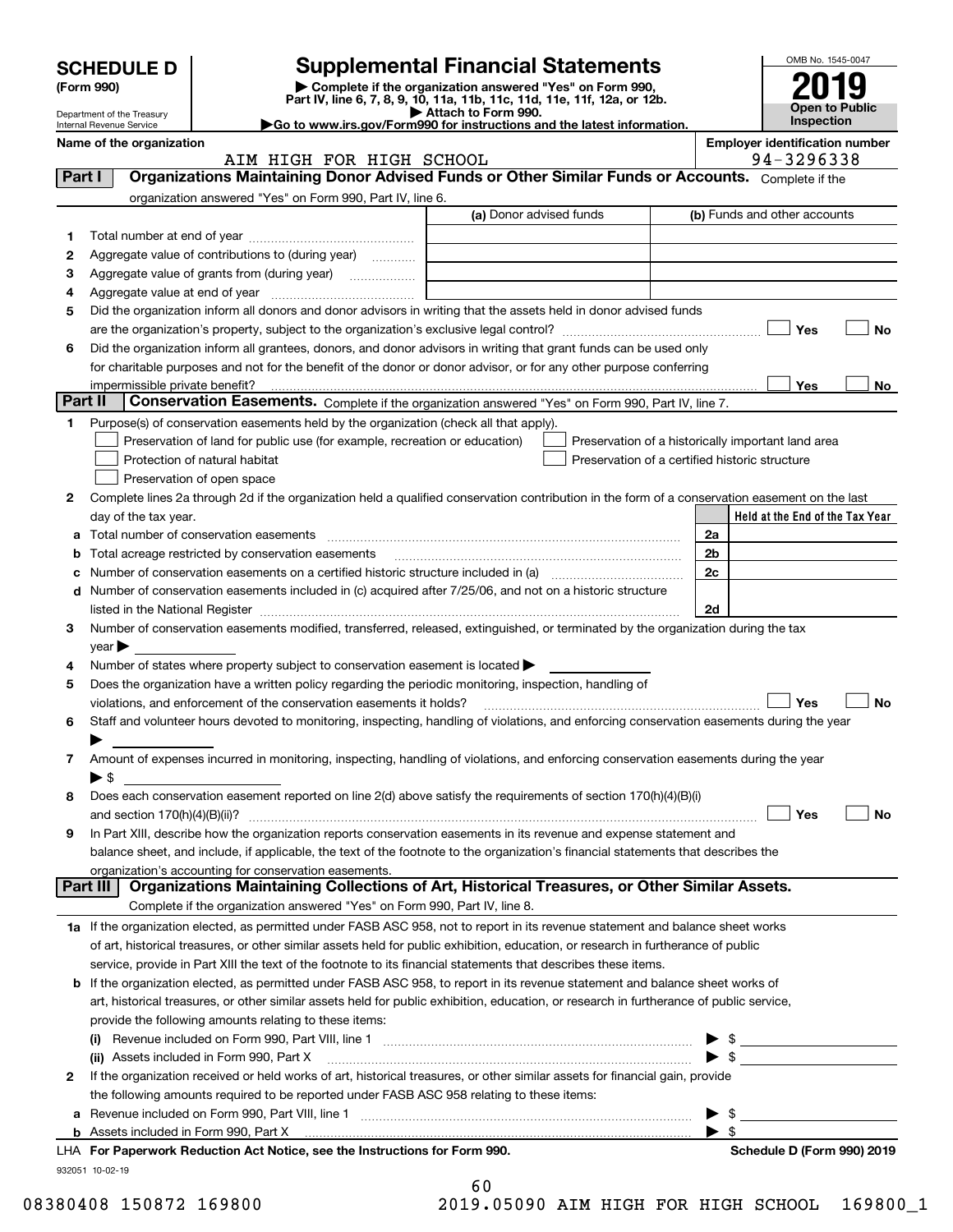|               | Schedule D (Form 990) 2019                                                                                                                                                                                                     | AIM HIGH FOR HIGH SCHOOL                |                |                                    |                                                                                                                                                                                                                                |  |                                 | 94-3296338                                       |                |           | Page $2$          |
|---------------|--------------------------------------------------------------------------------------------------------------------------------------------------------------------------------------------------------------------------------|-----------------------------------------|----------------|------------------------------------|--------------------------------------------------------------------------------------------------------------------------------------------------------------------------------------------------------------------------------|--|---------------------------------|--------------------------------------------------|----------------|-----------|-------------------|
| Part III      | Organizations Maintaining Collections of Art, Historical Treasures, or Other Similar Assets (continued)                                                                                                                        |                                         |                |                                    |                                                                                                                                                                                                                                |  |                                 |                                                  |                |           |                   |
| 3             | Using the organization's acquisition, accession, and other records, check any of the following that make significant use of its                                                                                                |                                         |                |                                    |                                                                                                                                                                                                                                |  |                                 |                                                  |                |           |                   |
|               | collection items (check all that apply):                                                                                                                                                                                       |                                         |                |                                    |                                                                                                                                                                                                                                |  |                                 |                                                  |                |           |                   |
| a             | Public exhibition<br>Loan or exchange program<br>d                                                                                                                                                                             |                                         |                |                                    |                                                                                                                                                                                                                                |  |                                 |                                                  |                |           |                   |
| b             | Scholarly research                                                                                                                                                                                                             | е                                       |                |                                    | Other and the control of the control of the control of the control of the control of the control of the control of the control of the control of the control of the control of the control of the control of the control of th |  |                                 |                                                  |                |           |                   |
| c             | Preservation for future generations                                                                                                                                                                                            |                                         |                |                                    |                                                                                                                                                                                                                                |  |                                 |                                                  |                |           |                   |
| 4             | Provide a description of the organization's collections and explain how they further the organization's exempt purpose in Part XIII.                                                                                           |                                         |                |                                    |                                                                                                                                                                                                                                |  |                                 |                                                  |                |           |                   |
| 5             | During the year, did the organization solicit or receive donations of art, historical treasures, or other similar assets                                                                                                       |                                         |                |                                    |                                                                                                                                                                                                                                |  |                                 |                                                  |                |           |                   |
|               |                                                                                                                                                                                                                                |                                         |                |                                    |                                                                                                                                                                                                                                |  |                                 |                                                  | Yes            |           | No                |
|               | Part IV<br>Escrow and Custodial Arrangements. Complete if the organization answered "Yes" on Form 990, Part IV, line 9, or<br>reported an amount on Form 990, Part X, line 21.                                                 |                                         |                |                                    |                                                                                                                                                                                                                                |  |                                 |                                                  |                |           |                   |
|               | 1a Is the organization an agent, trustee, custodian or other intermediary for contributions or other assets not included                                                                                                       |                                         |                |                                    |                                                                                                                                                                                                                                |  |                                 |                                                  |                |           |                   |
|               |                                                                                                                                                                                                                                |                                         |                |                                    |                                                                                                                                                                                                                                |  |                                 |                                                  | Yes            |           | $\overline{X}$ No |
|               | <b>b</b> If "Yes," explain the arrangement in Part XIII and complete the following table:                                                                                                                                      |                                         |                |                                    |                                                                                                                                                                                                                                |  |                                 |                                                  |                |           |                   |
|               |                                                                                                                                                                                                                                |                                         |                |                                    |                                                                                                                                                                                                                                |  |                                 |                                                  | Amount         |           |                   |
| c             | Beginning balance <b>contract to the contract of the contract of the contract of the contract of the contract of t</b>                                                                                                         |                                         |                |                                    |                                                                                                                                                                                                                                |  | 1c                              |                                                  |                |           |                   |
|               | Additions during the year manufactured and an according to the year manufactured and according the year manufactured and according the year manufactured and according the year manufactured and according the year manufactur |                                         |                |                                    |                                                                                                                                                                                                                                |  | 1d                              |                                                  |                |           |                   |
| е             | Distributions during the year measurements are all the set of the set of the set of the set of the set of the set of the set of the set of the set of the set of the set of the set of the set of the set of the set of the se |                                         |                |                                    |                                                                                                                                                                                                                                |  | 1e                              |                                                  |                |           |                   |
| Ť.            |                                                                                                                                                                                                                                |                                         |                |                                    |                                                                                                                                                                                                                                |  | 1f                              |                                                  |                |           |                   |
|               | 2a Did the organization include an amount on Form 990, Part X, line 21, for escrow or custodial account liability?                                                                                                             |                                         |                |                                    |                                                                                                                                                                                                                                |  |                                 |                                                  | <b>Yes</b>     |           | No                |
|               | <b>b</b> If "Yes," explain the arrangement in Part XIII. Check here if the explanation has been provided on Part XIII                                                                                                          |                                         |                |                                    |                                                                                                                                                                                                                                |  |                                 |                                                  |                |           |                   |
| <b>Part V</b> | Endowment Funds. Complete if the organization answered "Yes" on Form 990, Part IV, line 10.                                                                                                                                    |                                         |                |                                    |                                                                                                                                                                                                                                |  |                                 |                                                  |                |           |                   |
|               |                                                                                                                                                                                                                                | (a) Current year                        | (b) Prior year |                                    | (c) Two years back                                                                                                                                                                                                             |  |                                 | (d) Three years back $\vert$ (e) Four years back |                |           |                   |
|               | 1a Beginning of year balance                                                                                                                                                                                                   |                                         |                |                                    |                                                                                                                                                                                                                                |  |                                 |                                                  |                |           |                   |
| b             |                                                                                                                                                                                                                                |                                         |                |                                    |                                                                                                                                                                                                                                |  |                                 |                                                  |                |           |                   |
|               | Net investment earnings, gains, and losses                                                                                                                                                                                     |                                         |                |                                    |                                                                                                                                                                                                                                |  |                                 |                                                  |                |           |                   |
| d             |                                                                                                                                                                                                                                |                                         |                |                                    |                                                                                                                                                                                                                                |  |                                 |                                                  |                |           |                   |
|               | <b>e</b> Other expenditures for facilities                                                                                                                                                                                     |                                         |                |                                    |                                                                                                                                                                                                                                |  |                                 |                                                  |                |           |                   |
|               | and programs                                                                                                                                                                                                                   |                                         |                |                                    |                                                                                                                                                                                                                                |  |                                 |                                                  |                |           |                   |
| Ť.            |                                                                                                                                                                                                                                |                                         |                |                                    |                                                                                                                                                                                                                                |  |                                 |                                                  |                |           |                   |
| g             | End of year balance                                                                                                                                                                                                            |                                         |                |                                    |                                                                                                                                                                                                                                |  |                                 |                                                  |                |           |                   |
| 2             | Provide the estimated percentage of the current year end balance (line 1g, column (a)) held as:                                                                                                                                |                                         |                |                                    |                                                                                                                                                                                                                                |  |                                 |                                                  |                |           |                   |
| а             | Board designated or quasi-endowment >                                                                                                                                                                                          |                                         |                |                                    |                                                                                                                                                                                                                                |  |                                 |                                                  |                |           |                   |
|               | Permanent endowment >                                                                                                                                                                                                          | %                                       |                |                                    |                                                                                                                                                                                                                                |  |                                 |                                                  |                |           |                   |
| с             | Term endowment $\blacktriangleright$                                                                                                                                                                                           | %                                       |                |                                    |                                                                                                                                                                                                                                |  |                                 |                                                  |                |           |                   |
|               | The percentages on lines 2a, 2b, and 2c should equal 100%.                                                                                                                                                                     |                                         |                |                                    |                                                                                                                                                                                                                                |  |                                 |                                                  |                |           |                   |
|               | 3a Are there endowment funds not in the possession of the organization that are held and administered for the organization                                                                                                     |                                         |                |                                    |                                                                                                                                                                                                                                |  |                                 |                                                  |                |           |                   |
|               | by:                                                                                                                                                                                                                            |                                         |                |                                    |                                                                                                                                                                                                                                |  |                                 |                                                  |                | Yes       | No                |
|               | (i)                                                                                                                                                                                                                            |                                         |                |                                    |                                                                                                                                                                                                                                |  |                                 |                                                  | 3a(i)          |           |                   |
|               |                                                                                                                                                                                                                                |                                         |                |                                    |                                                                                                                                                                                                                                |  |                                 |                                                  | 3a(ii)         |           |                   |
|               |                                                                                                                                                                                                                                |                                         |                |                                    |                                                                                                                                                                                                                                |  |                                 |                                                  | 3b             |           |                   |
|               | Describe in Part XIII the intended uses of the organization's endowment funds.                                                                                                                                                 |                                         |                |                                    |                                                                                                                                                                                                                                |  |                                 |                                                  |                |           |                   |
|               | <b>Part VI</b><br>Land, Buildings, and Equipment.                                                                                                                                                                              |                                         |                |                                    |                                                                                                                                                                                                                                |  |                                 |                                                  |                |           |                   |
|               | Complete if the organization answered "Yes" on Form 990, Part IV, line 11a. See Form 990, Part X, line 10.                                                                                                                     |                                         |                |                                    |                                                                                                                                                                                                                                |  |                                 |                                                  |                |           |                   |
|               | Description of property                                                                                                                                                                                                        | (a) Cost or other<br>basis (investment) |                | (b) Cost or other<br>basis (other) |                                                                                                                                                                                                                                |  | (c) Accumulated<br>depreciation |                                                  | (d) Book value |           |                   |
|               |                                                                                                                                                                                                                                |                                         |                |                                    |                                                                                                                                                                                                                                |  |                                 |                                                  |                |           |                   |
| b             |                                                                                                                                                                                                                                |                                         |                |                                    |                                                                                                                                                                                                                                |  |                                 |                                                  |                |           |                   |
|               |                                                                                                                                                                                                                                |                                         |                |                                    |                                                                                                                                                                                                                                |  |                                 |                                                  |                |           |                   |
|               |                                                                                                                                                                                                                                |                                         |                |                                    | 313,557.                                                                                                                                                                                                                       |  | 212, 136.                       |                                                  |                | 101, 421. |                   |
|               |                                                                                                                                                                                                                                |                                         |                |                                    |                                                                                                                                                                                                                                |  |                                 |                                                  |                |           |                   |
|               |                                                                                                                                                                                                                                |                                         |                |                                    |                                                                                                                                                                                                                                |  |                                 | ▶                                                |                | 101,421.  |                   |
|               |                                                                                                                                                                                                                                |                                         |                |                                    |                                                                                                                                                                                                                                |  |                                 |                                                  |                |           |                   |

**Schedule D (Form 990) 2019**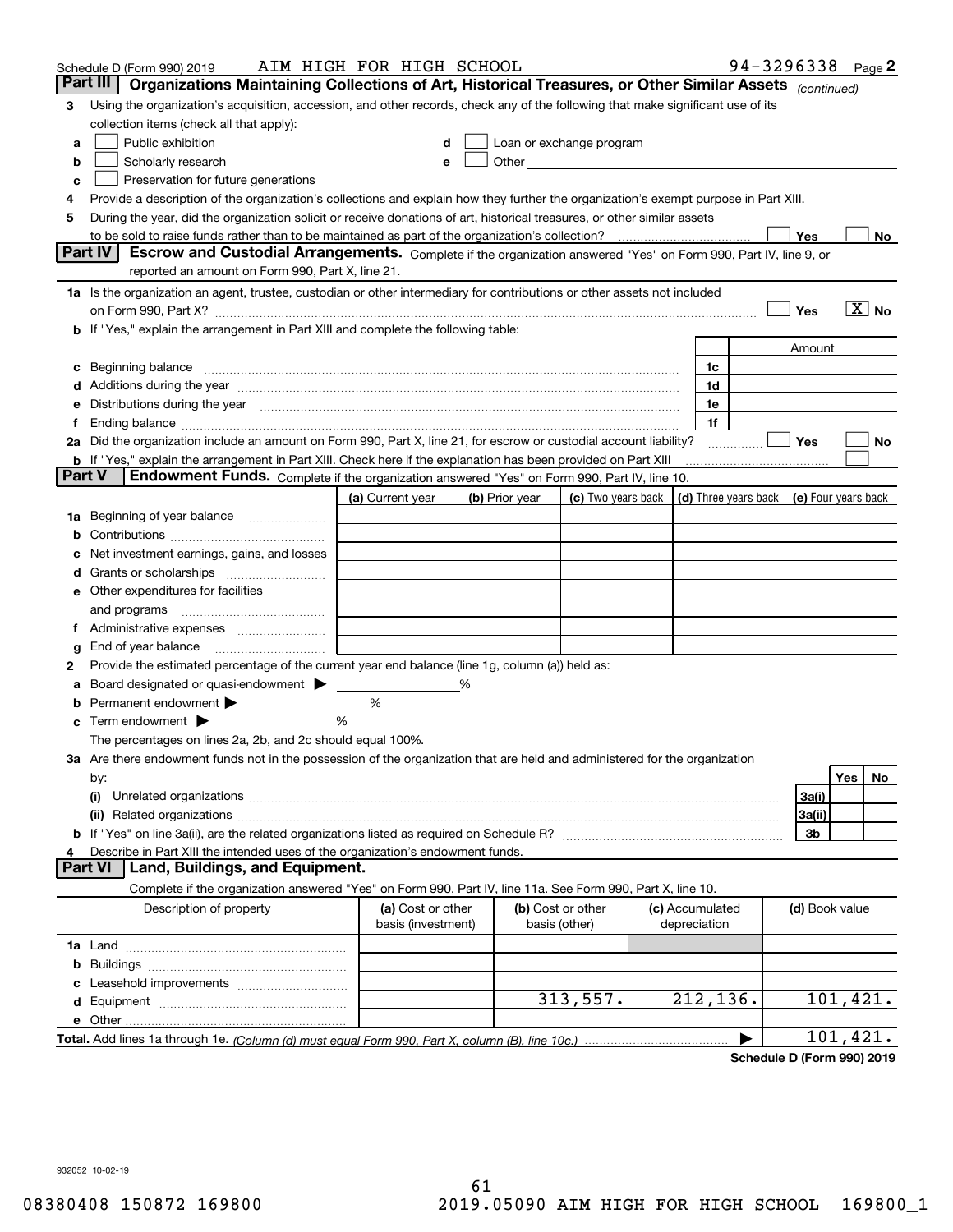| Schedule D (Form 990) 2019                | AIM HIGH FOR HIGH SCHOOL | 94-3296338<br>Page |  |
|-------------------------------------------|--------------------------|--------------------|--|
| Part VIII Investments - Other Securities. |                          |                    |  |

| ar VIII mycounchto Cuici Occanico. |  |  |  |  |  |
|------------------------------------|--|--|--|--|--|
|                                    |  |  |  |  |  |

Complete if the organization answered "Yes" on Form 990, Part IV, line 11b. See Form 990, Part X, line 12.

| (a) Description of security or category (including name of security)                   | (b) Book value | (c) Method of valuation: Cost or end-of-year market value |
|----------------------------------------------------------------------------------------|----------------|-----------------------------------------------------------|
| (1) Financial derivatives                                                              |                |                                                           |
| (2) Closely held equity interests                                                      |                |                                                           |
| $(3)$ Other                                                                            |                |                                                           |
| (A)                                                                                    |                |                                                           |
| (B)                                                                                    |                |                                                           |
| (C)                                                                                    |                |                                                           |
| (D)                                                                                    |                |                                                           |
| (E)                                                                                    |                |                                                           |
| (F)                                                                                    |                |                                                           |
| (G)                                                                                    |                |                                                           |
| (H)                                                                                    |                |                                                           |
| Total. (Col. (b) must equal Form 990, Part X, col. (B) line 12.) $\blacktriangleright$ |                |                                                           |

#### **Part VIII Investments - Program Related.**

Complete if the organization answered "Yes" on Form 990, Part IV, line 11c. See Form 990, Part X, line 13.

| (a) Description of investment                                                          | (b) Book value | (c) Method of valuation: Cost or end-of-year market value |
|----------------------------------------------------------------------------------------|----------------|-----------------------------------------------------------|
| (1)                                                                                    |                |                                                           |
| (2)                                                                                    |                |                                                           |
| $\frac{1}{2}$                                                                          |                |                                                           |
| (4)                                                                                    |                |                                                           |
| (5)                                                                                    |                |                                                           |
| (6)                                                                                    |                |                                                           |
| (7)                                                                                    |                |                                                           |
| (8)                                                                                    |                |                                                           |
| (9)                                                                                    |                |                                                           |
| Total. (Col. (b) must equal Form 990, Part X, col. (B) line 13.) $\blacktriangleright$ |                |                                                           |

#### **Part IX Other Assets.**

Complete if the organization answered "Yes" on Form 990, Part IV, line 11d. See Form 990, Part X, line 15.

| (a) Description                                                                                                   | (b) Book value |
|-------------------------------------------------------------------------------------------------------------------|----------------|
| (1)                                                                                                               |                |
| (2)                                                                                                               |                |
| $\frac{1}{2}$                                                                                                     |                |
| (4)                                                                                                               |                |
| $\frac{1}{2}$ (5)                                                                                                 |                |
| (6)                                                                                                               |                |
| (7)                                                                                                               |                |
| (8)                                                                                                               |                |
| (9)                                                                                                               |                |
|                                                                                                                   |                |
| <b>Part X</b><br><b>Other Liabilities.</b>                                                                        |                |
| Complete if the organization answered "Yes" on Form 990, Part IV, line 11e or 11f. See Form 990, Part X, line 25. |                |

**1.(a)** Description of liability **Book value** Book value Book value Book value Book value (1)Federal income taxes (2)(3)(4)(5) (6)(7)(8)(9) $\blacktriangleright$ 

**Total.**  *(Column (b) must equal Form 990, Part X, col. (B) line 25.)* 

**2.**Liability for uncertain tax positions. In Part XIII, provide the text of the footnote to the organization's financial statements that reports the organization's liability for uncertain tax positions under FASB ASC 740. Check here if the text of the footnote has been provided in Part XIII

**Schedule D (Form 990) 2019**  $\boxed{\text{X}}$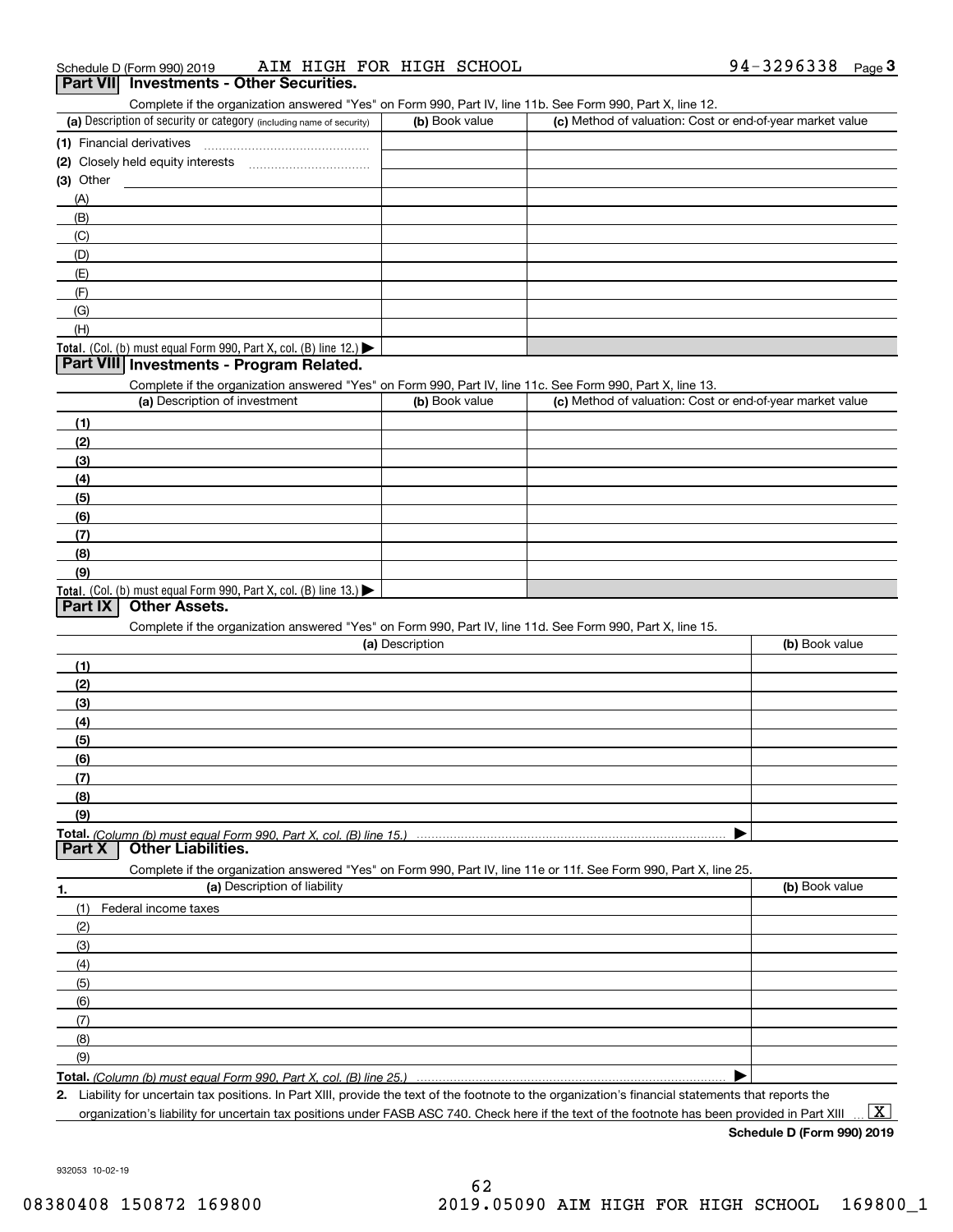|    | AIM HIGH FOR HIGH SCHOOL<br>Schedule D (Form 990) 2019                                                                                                                                                                              |                |                         |                | 94-3296338<br>Page 4 |
|----|-------------------------------------------------------------------------------------------------------------------------------------------------------------------------------------------------------------------------------------|----------------|-------------------------|----------------|----------------------|
|    | <b>Part XI</b><br>Reconciliation of Revenue per Audited Financial Statements With Revenue per Return.                                                                                                                               |                |                         |                |                      |
|    | Complete if the organization answered "Yes" on Form 990, Part IV, line 12a.                                                                                                                                                         |                |                         |                |                      |
| 1  | Total revenue, gains, and other support per audited financial statements                                                                                                                                                            |                |                         | $\blacksquare$ | 7,136,443.           |
| 2  | Amounts included on line 1 but not on Form 990, Part VIII, line 12:                                                                                                                                                                 |                |                         |                |                      |
| a  | Net unrealized gains (losses) on investments [11] matter contracts and the unrealized gains (losses) on investments                                                                                                                 | 2a             | 608,665.                |                |                      |
| b  |                                                                                                                                                                                                                                     | 2 <sub>b</sub> | 4,738.                  |                |                      |
|    |                                                                                                                                                                                                                                     | 2c             |                         |                |                      |
| d  | Other (Describe in Part XIII.)                                                                                                                                                                                                      | 2d             | 270,958.                |                |                      |
| е  | Add lines 2a through 2d                                                                                                                                                                                                             |                |                         | <b>2e</b>      | 884, 361.            |
| 3  |                                                                                                                                                                                                                                     |                |                         | 3              | 6, 252, 082.         |
| 4  | Amounts included on Form 990, Part VIII, line 12, but not on line 1:                                                                                                                                                                |                |                         |                |                      |
|    |                                                                                                                                                                                                                                     | 4a             |                         |                |                      |
|    |                                                                                                                                                                                                                                     | 4 <sub>b</sub> |                         |                |                      |
| c. | Add lines 4a and 4b                                                                                                                                                                                                                 |                | 4c                      |                |                      |
|    |                                                                                                                                                                                                                                     |                |                         |                |                      |
|    |                                                                                                                                                                                                                                     |                |                         | 5              | 6, 252, 082.         |
|    | Part XII   Reconciliation of Expenses per Audited Financial Statements With Expenses per Return.                                                                                                                                    |                |                         |                |                      |
|    | Complete if the organization answered "Yes" on Form 990, Part IV, line 12a.                                                                                                                                                         |                |                         |                |                      |
| 1  | Total expenses and losses per audited financial statements [111] [12] contraction controller and contract the statements [13] [13] [13] contract expenses and losses per audited financial statements [13] [13] [13] [13] [13]      |                |                         | $\blacksquare$ | 4,477,749.           |
| 2  | Amounts included on line 1 but not on Form 990, Part IX, line 25:                                                                                                                                                                   |                |                         |                |                      |
| a  |                                                                                                                                                                                                                                     | 2a             | 4,738.                  |                |                      |
|    |                                                                                                                                                                                                                                     | 2 <sub>b</sub> |                         |                |                      |
|    | Other losses                                                                                                                                                                                                                        | 2 <sub>c</sub> |                         |                |                      |
| d  |                                                                                                                                                                                                                                     | 2d             | $\overline{270}$ , 957. |                |                      |
|    | Add lines 2a through 2d <b>contained a contained a contained a contained a</b> contained a contained a contained a contained a contained a contained a contained a contained a contained a contained a contained a contained a cont |                |                         | 2e             | 275,695.             |
| 3  |                                                                                                                                                                                                                                     |                |                         | 3              | 4, 202, 054.         |
| 4  | Amounts included on Form 990, Part IX, line 25, but not on line 1:                                                                                                                                                                  |                |                         |                |                      |
| a  |                                                                                                                                                                                                                                     | 4a             |                         |                |                      |
|    | <b>b</b> Other (Describe in Part XIII.)                                                                                                                                                                                             | 4 <sub>b</sub> |                         |                |                      |
| c  | Add lines 4a and 4b                                                                                                                                                                                                                 |                |                         | 4с             |                      |
|    | Part XIII Supplemental Information.                                                                                                                                                                                                 |                |                         | 5              | 4,202,054.           |

Provide the descriptions required for Part II, lines 3, 5, and 9; Part III, lines 1a and 4; Part IV, lines 1b and 2b; Part V, line 4; Part X, line 2; Part XI, lines 2d and 4b; and Part XII, lines 2d and 4b. Also complete this part to provide any additional information.

PART X, LINE 2:

| AIM HIGH IS A QUALIFIED ORGANIZATION EXEMPT FROM FEDERAL INCOME TAXES        |  |  |  |  |  |  |
|------------------------------------------------------------------------------|--|--|--|--|--|--|
| UNDER SECTION $501(C)(3)$ OF THE INTERNAL REVENUE CODE ("IRC") AND FRANCHISE |  |  |  |  |  |  |
| TAXES UNDER SECTION 23701D OF THE CALIFORNIA REVENUE AND TAXATION CODE,      |  |  |  |  |  |  |
| RESPECTIVELY. ACCORDINGLY, IT IS EXEMPT FROM FEDERAL AND CALIFORNIA INCOME   |  |  |  |  |  |  |
| TAXES AND IS NOT LIABLE FOR FEDERAL UNEMPLOYMENT TAXES.                      |  |  |  |  |  |  |
|                                                                              |  |  |  |  |  |  |
| U.S. GAAP REQUIRES MANAGEMENT TO EVALUATE THE TAX POSITIONS TAKEN AND        |  |  |  |  |  |  |
| RECOGNIZE A TAX LIABILITY (OR ASSET) IF AIM HIGH HAS TAKEN AN UNCERTAIN      |  |  |  |  |  |  |

POSITION THAT IS MORE-LIKELY-THAN-NOT WOULD NOT BE SUSTAINED UPON

EXAMINATION BY TAXING AUTHORITIES. MANAGEMENT EVALUATED THE AIM HIGH'S TAX

POSITIONS AND CONCLUDED THAT IT MAINTAINED ITS TAX-EXEMPT STATUS AND HAD

63

**Schedule D (Form 990) 2019**

932054 10-02-19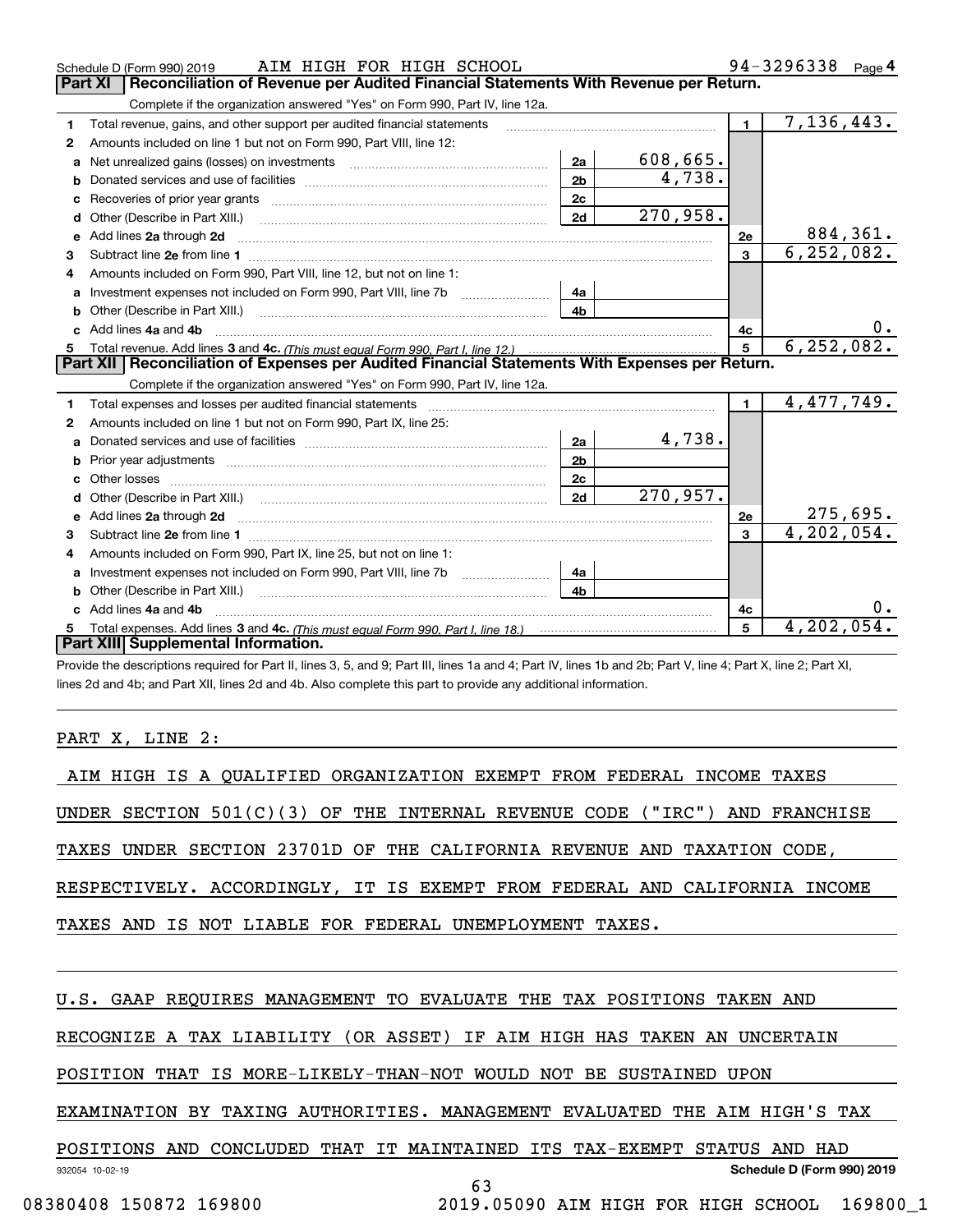| AIM HIGH FOR HIGH SCHOOL<br>Schedule D (Form 990) 2019<br><b>Part XIII Supplemental Information</b> (continued) | $94 - 3296338$ Page 5 |
|-----------------------------------------------------------------------------------------------------------------|-----------------------|
| TAKEN NO UNCERTAIN TAX POSITIONS THAT WOULD REQUIRE ADJUSTMENT TO THE                                           |                       |
| FINANCIAL STATEMENTS. THEREFORE, NO PROVISION OR LIABILITY FOR INCOME                                           |                       |
| TAXES HAS BEEN INCLUDED IN THE FINANCIAL STATEMENTS. AIM HIGH'S TAX                                             |                       |
| RETURNS ARE SUBJECT TO EXAMINATION BY FEDERAL AND STATE TAXING                                                  |                       |
| AUTHORITIES; HOWEVER, THERE ARE NO EXAMINATIONS IN PROGRESS NOR ARE THERE                                       |                       |
| ANY PENDING.                                                                                                    |                       |
|                                                                                                                 |                       |
| PART XI, LINE 2D - OTHER ADJUSTMENTS:                                                                           |                       |
| EXPENSES ON RETURN NETTED AGAINST REVENUE ON RETURN                                                             | 270,957.              |
| ROUNDING                                                                                                        | $1$ .                 |
| TOTAL TO SCHEDULE D, PART XI, LINE 2D                                                                           | 270,958.              |
|                                                                                                                 |                       |
| PART XII, LINE 2D - OTHER ADJUSTMENTS:                                                                          |                       |
| EXPENSES ON RETURN NETTED AGAINST REVENUE ON RETURN                                                             | 270,957.              |
|                                                                                                                 |                       |
|                                                                                                                 |                       |
|                                                                                                                 |                       |
|                                                                                                                 |                       |
|                                                                                                                 |                       |
|                                                                                                                 |                       |
|                                                                                                                 |                       |
|                                                                                                                 |                       |
|                                                                                                                 |                       |
|                                                                                                                 |                       |
|                                                                                                                 |                       |
|                                                                                                                 |                       |
|                                                                                                                 |                       |
|                                                                                                                 |                       |

**Schedule D (Form 990) 2019**

932055 10-02-19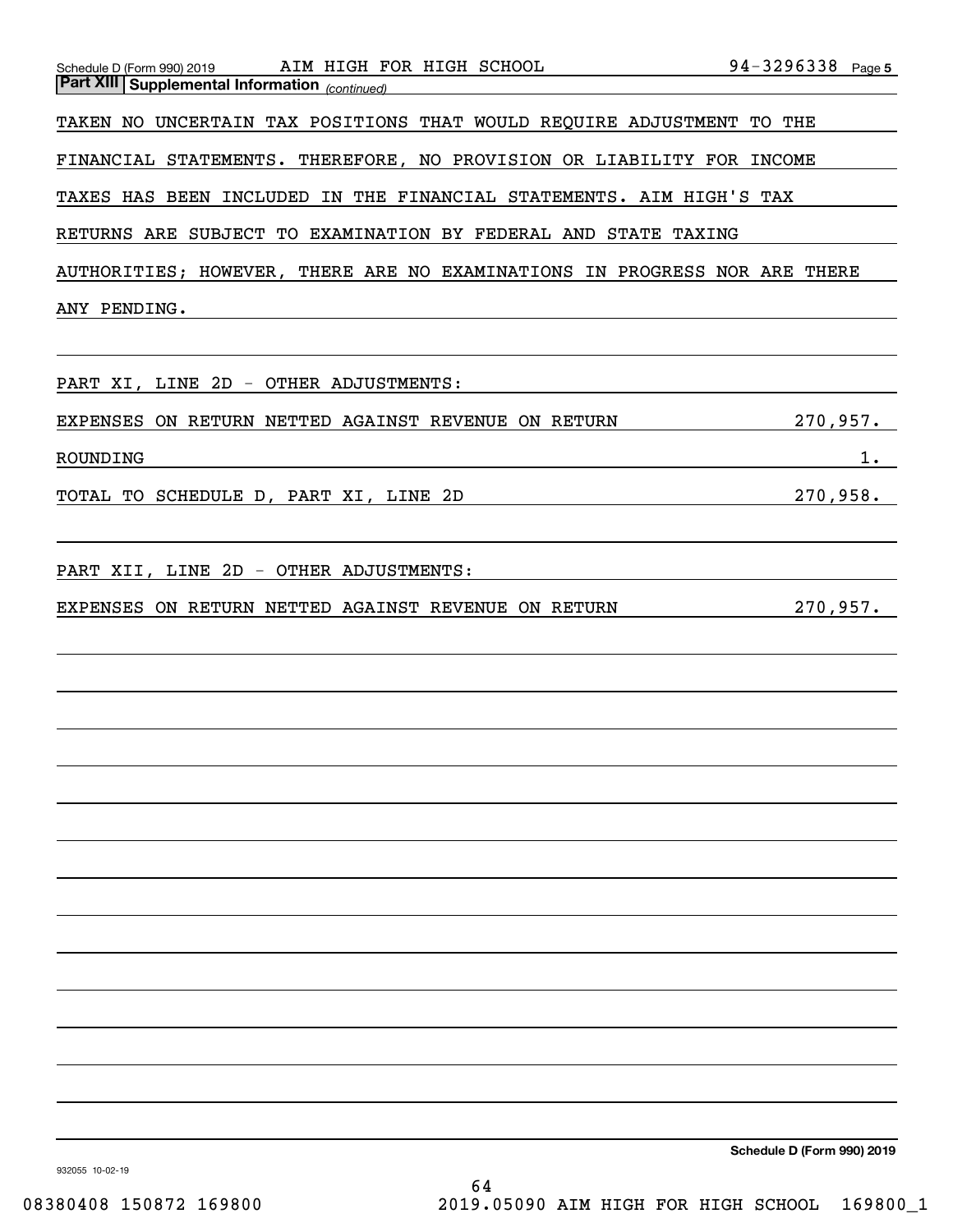| <b>SCHEDULE E</b>                                                              |                                                                                                                           | <b>Schools</b>                                                                                                                |                                       | OMB No. 1545-0047                   |            |                  |
|--------------------------------------------------------------------------------|---------------------------------------------------------------------------------------------------------------------------|-------------------------------------------------------------------------------------------------------------------------------|---------------------------------------|-------------------------------------|------------|------------------|
| (Form 990 or 990-EZ)<br>Department of the Treasury<br>Internal Revenue Service |                                                                                                                           | Complete if the organization answered "Yes" on Form 990,                                                                      |                                       |                                     |            |                  |
|                                                                                |                                                                                                                           | Part IV, line 13, or Form 990-EZ, Part VI, line 48.                                                                           |                                       |                                     |            |                  |
|                                                                                |                                                                                                                           | Attach to Form 990 or Form 990-EZ.<br>Go to www.irs.gov/Form990 for the latest information.                                   |                                       | <b>Open to Public</b><br>Inspection |            |                  |
|                                                                                | Name of the organization                                                                                                  |                                                                                                                               | <b>Employer identification number</b> |                                     |            |                  |
|                                                                                |                                                                                                                           | AIM HIGH FOR HIGH SCHOOL                                                                                                      |                                       | 94-3296338                          |            |                  |
| Part I                                                                         |                                                                                                                           |                                                                                                                               |                                       |                                     |            |                  |
|                                                                                |                                                                                                                           |                                                                                                                               |                                       |                                     | <b>YES</b> | NO.              |
| 1.                                                                             |                                                                                                                           | Does the organization have a racially nondiscriminatory policy toward students by statement in its charter, bylaws,           |                                       | 1                                   | X          |                  |
| $\mathbf{2}$                                                                   |                                                                                                                           | Does the organization include a statement of its racially nondiscriminatory policy toward students in all its brochures,      |                                       |                                     |            |                  |
|                                                                                | catalogues, and other written communications with the public dealing with student admissions, programs, and scholarships? |                                                                                                                               |                                       | $\mathbf{2}$                        | X          |                  |
| 3                                                                              |                                                                                                                           | Has the organization publicized its racially nondiscriminatory policy through newspaper or broadcast media during the         |                                       |                                     |            |                  |
|                                                                                |                                                                                                                           | period of solicitation for students, or during the registration period if it has no solicitation program, in a way that makes |                                       |                                     |            |                  |
|                                                                                |                                                                                                                           | the policy known to all parts of the general community it serves? If "Yes," please describe. If "No," please explain.         |                                       |                                     |            |                  |
|                                                                                | If you need more space, use Part II                                                                                       |                                                                                                                               |                                       | 3                                   | X          |                  |
|                                                                                |                                                                                                                           | THE RACIAL NONDISCRIMINATORY POLICY IS PRINTED IN ALL OF THE                                                                  |                                       |                                     |            |                  |
|                                                                                |                                                                                                                           | ORGANIZATION'S PUBLISHED MATERIALS. IT WAS ALSO PUBLISHED ON<br>SEPTEMBER 12, 2020 IN THE PUBLIC NOTICE SECTION OF THE SAN    |                                       |                                     |            |                  |
|                                                                                |                                                                                                                           | FRANCISCO CHRONICLE, A GENERAL CIRCULATION PUBLICATION.                                                                       |                                       |                                     |            |                  |
|                                                                                |                                                                                                                           |                                                                                                                               |                                       |                                     |            |                  |
| 4                                                                              |                                                                                                                           | Does the organization maintain the following?                                                                                 |                                       |                                     |            |                  |
| а                                                                              |                                                                                                                           |                                                                                                                               |                                       | 4a                                  | х          |                  |
| b                                                                              |                                                                                                                           | Records documenting that scholarships and other financial assistance are awarded on a racially nondiscriminatory basis?       |                                       | 4b                                  | X          |                  |
|                                                                                |                                                                                                                           | c Copies of all catalogues, brochures, announcements, and other written communications to the public dealing with student     |                                       |                                     |            |                  |
|                                                                                |                                                                                                                           |                                                                                                                               |                                       | 4с                                  | X          |                  |
|                                                                                |                                                                                                                           |                                                                                                                               |                                       | 4d                                  | X          |                  |
|                                                                                |                                                                                                                           | If you answered "No" to any of the above, please explain. If you need more space, use Part II.                                |                                       |                                     |            |                  |
|                                                                                |                                                                                                                           |                                                                                                                               |                                       |                                     |            |                  |
| 5                                                                              |                                                                                                                           | Does the organization discriminate by race in any way with respect to:                                                        |                                       |                                     |            |                  |
|                                                                                |                                                                                                                           |                                                                                                                               |                                       | 5a                                  |            | x                |
| b                                                                              |                                                                                                                           |                                                                                                                               |                                       | 5b                                  |            | X<br>$\mathbf X$ |
|                                                                                |                                                                                                                           | <b>c</b> Employment of faculty or administrative staff?                                                                       |                                       | 5c                                  |            | х                |
|                                                                                |                                                                                                                           |                                                                                                                               |                                       | 5d<br>5е                            |            | X                |
|                                                                                | f Use of facilities?                                                                                                      |                                                                                                                               |                                       | 5f                                  |            | X                |
|                                                                                |                                                                                                                           |                                                                                                                               |                                       | 5g                                  |            | X                |
|                                                                                |                                                                                                                           |                                                                                                                               |                                       | 5h                                  |            | Χ                |
|                                                                                |                                                                                                                           | If you answered "Yes" to any of the above, please explain. If you need more space, use Part II.                               |                                       |                                     |            |                  |
|                                                                                |                                                                                                                           |                                                                                                                               |                                       |                                     |            |                  |
|                                                                                |                                                                                                                           |                                                                                                                               |                                       |                                     |            |                  |
|                                                                                |                                                                                                                           |                                                                                                                               |                                       |                                     |            |                  |
|                                                                                |                                                                                                                           |                                                                                                                               |                                       | 6a                                  |            | x                |
|                                                                                |                                                                                                                           |                                                                                                                               |                                       | 6b                                  |            | $\mathbf x$      |
|                                                                                |                                                                                                                           | If you answered "Yes" on either line 6a or line 6b, explain on Part II.                                                       |                                       |                                     |            |                  |
| 7                                                                              |                                                                                                                           | Does the organization certify that it has complied with the applicable requirements of sections 4.01 through 4.05 of          |                                       |                                     |            |                  |
|                                                                                |                                                                                                                           |                                                                                                                               |                                       | 7                                   | X          |                  |

932061 10-09-19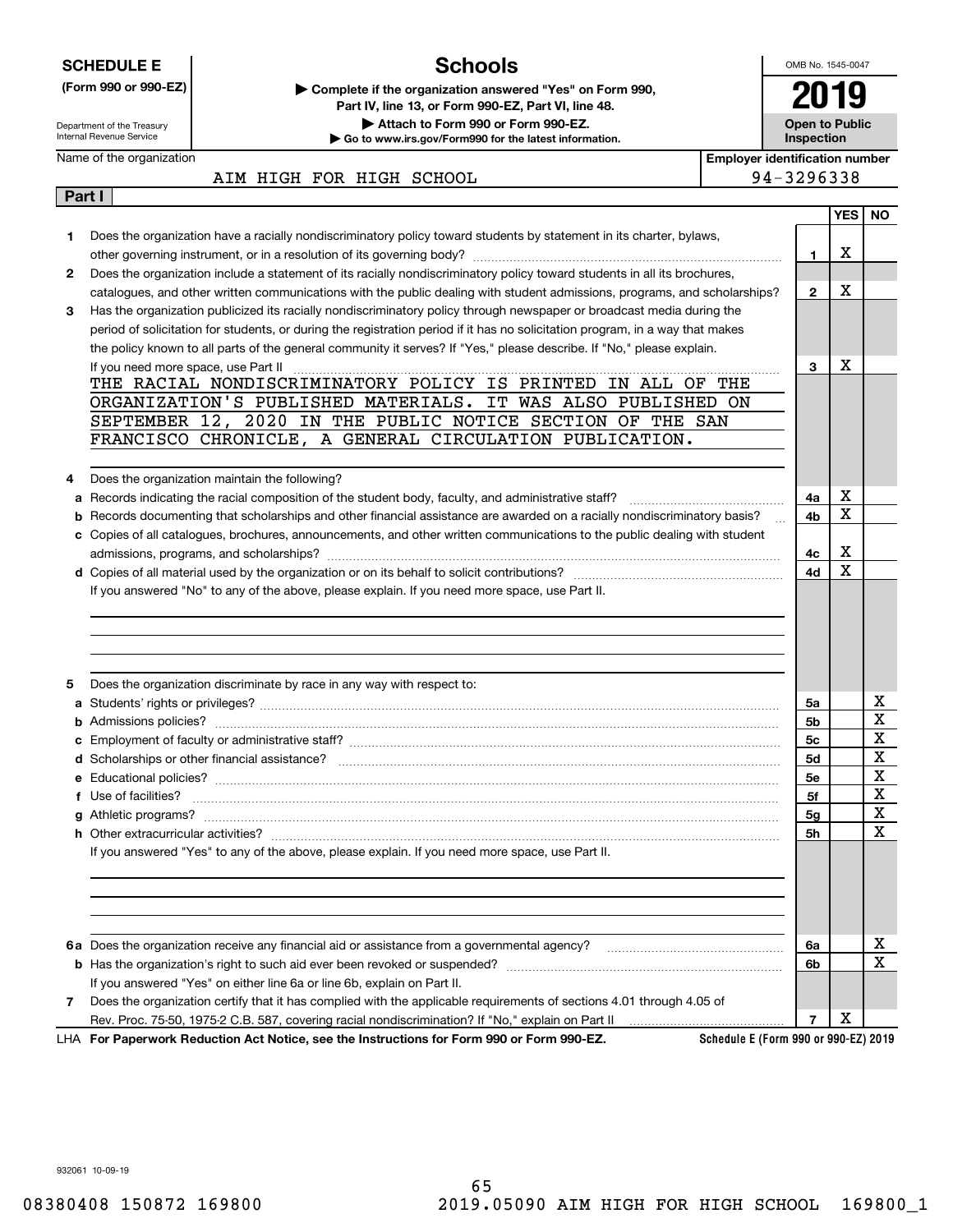Part II | Supplemental Information. Provide the explanations required by Part I, lines 3, 4d, 5h, 6b, and 7, as applicable. Also provide any other additional information.

| 932062 10-09-19 | 66 | Schedule E (Form 990 or 990-EZ) 2019 |
|-----------------|----|--------------------------------------|
|                 |    |                                      |
|                 |    |                                      |
|                 |    |                                      |
|                 |    |                                      |
|                 |    |                                      |
|                 |    |                                      |
|                 |    |                                      |
|                 |    |                                      |
|                 |    |                                      |
|                 |    |                                      |
|                 |    |                                      |
|                 |    |                                      |
|                 |    |                                      |
|                 |    |                                      |
|                 |    |                                      |
|                 |    |                                      |
|                 |    |                                      |
|                 |    |                                      |
|                 |    |                                      |
|                 |    |                                      |
|                 |    |                                      |
|                 |    |                                      |
|                 |    |                                      |
|                 |    |                                      |
|                 |    |                                      |
|                 |    |                                      |
|                 |    |                                      |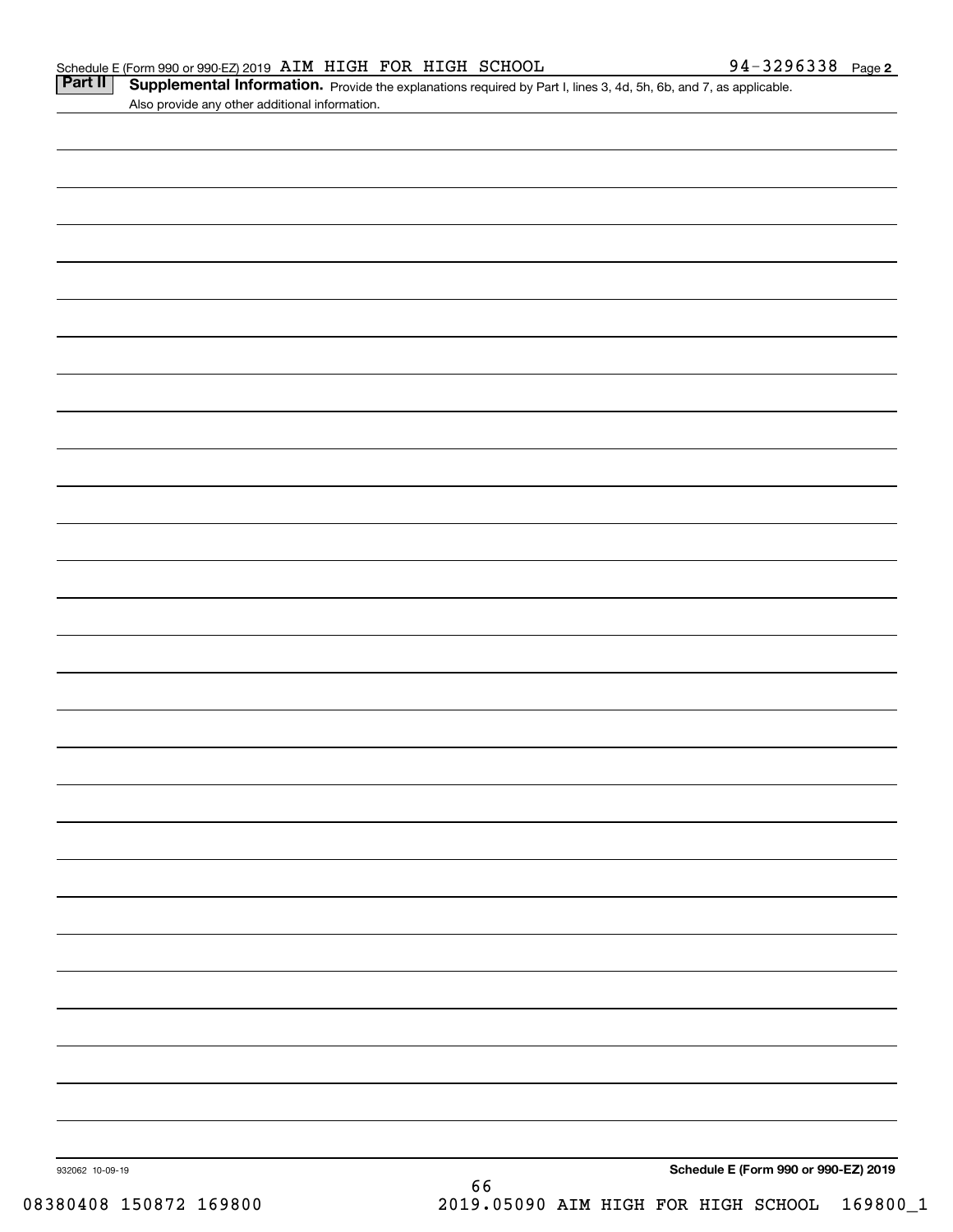| <b>Supplemental Information Regarding Fundraising or Gaming Activities</b><br><b>SCHEDULE G</b> |                                                                                                                                                                     |                                                                                                                                                    |                                         |    |                                       |  |                                        | OMB No. 1545-0047                       |  |
|-------------------------------------------------------------------------------------------------|---------------------------------------------------------------------------------------------------------------------------------------------------------------------|----------------------------------------------------------------------------------------------------------------------------------------------------|-----------------------------------------|----|---------------------------------------|--|----------------------------------------|-----------------------------------------|--|
| (Form 990 or 990-EZ)                                                                            | Complete if the organization answered "Yes" on Form 990, Part IV, line 17, 18, or 19, or if the<br>organization entered more than \$15,000 on Form 990-EZ, line 6a. |                                                                                                                                                    | 2019                                    |    |                                       |  |                                        |                                         |  |
|                                                                                                 | Attach to Form 990 or Form 990-EZ.<br>Department of the Treasury                                                                                                    |                                                                                                                                                    |                                         |    |                                       |  |                                        |                                         |  |
| Internal Revenue Service                                                                        |                                                                                                                                                                     | ► Go to www.irs.gov/Form990 for instructions and the latest information.                                                                           |                                         |    |                                       |  |                                        | Inspection                              |  |
| Name of the organization                                                                        |                                                                                                                                                                     |                                                                                                                                                    |                                         |    |                                       |  |                                        | <b>Employer identification number</b>   |  |
| Part I                                                                                          |                                                                                                                                                                     | AIM HIGH FOR HIGH SCHOOL                                                                                                                           |                                         |    |                                       |  | 94-3296338                             |                                         |  |
|                                                                                                 | required to complete this part.                                                                                                                                     | Fundraising Activities. Complete if the organization answered "Yes" on Form 990, Part IV, line 17. Form 990-EZ filers are not                      |                                         |    |                                       |  |                                        |                                         |  |
|                                                                                                 |                                                                                                                                                                     | 1 Indicate whether the organization raised funds through any of the following activities. Check all that apply.                                    |                                         |    |                                       |  |                                        |                                         |  |
| Mail solicitations<br>a                                                                         |                                                                                                                                                                     | е                                                                                                                                                  |                                         |    | Solicitation of non-government grants |  |                                        |                                         |  |
| b<br>Phone solicitations<br>c                                                                   | Internet and email solicitations                                                                                                                                    | f<br>Special fundraising events<br>g                                                                                                               |                                         |    | Solicitation of government grants     |  |                                        |                                         |  |
| In-person solicitations<br>d                                                                    |                                                                                                                                                                     |                                                                                                                                                    |                                         |    |                                       |  |                                        |                                         |  |
|                                                                                                 |                                                                                                                                                                     | 2 a Did the organization have a written or oral agreement with any individual (including officers, directors, trustees, or                         |                                         |    |                                       |  |                                        |                                         |  |
|                                                                                                 |                                                                                                                                                                     | key employees listed in Form 990, Part VII) or entity in connection with professional fundraising services?                                        |                                         |    |                                       |  | Yes                                    | No                                      |  |
| compensated at least \$5,000 by the organization.                                               |                                                                                                                                                                     | <b>b</b> If "Yes," list the 10 highest paid individuals or entities (fundraisers) pursuant to agreements under which the fundraiser is to be       |                                         |    |                                       |  |                                        |                                         |  |
|                                                                                                 |                                                                                                                                                                     |                                                                                                                                                    |                                         |    |                                       |  |                                        |                                         |  |
| (i) Name and address of individual                                                              |                                                                                                                                                                     | (ii) Activity                                                                                                                                      | (iii) Did<br>fundraiser<br>have custody |    | (iv) Gross receipts                   |  | (v) Amount paid<br>to (or retained by) | (vi) Amount paid<br>to (or retained by) |  |
| or entity (fundraiser)                                                                          |                                                                                                                                                                     |                                                                                                                                                    | or control of<br>contributions?         |    | from activity                         |  | fundraiser<br>listed in col. (i)       | organization                            |  |
|                                                                                                 |                                                                                                                                                                     |                                                                                                                                                    | Yes                                     | No |                                       |  |                                        |                                         |  |
|                                                                                                 |                                                                                                                                                                     |                                                                                                                                                    |                                         |    |                                       |  |                                        |                                         |  |
|                                                                                                 |                                                                                                                                                                     |                                                                                                                                                    |                                         |    |                                       |  |                                        |                                         |  |
|                                                                                                 |                                                                                                                                                                     |                                                                                                                                                    |                                         |    |                                       |  |                                        |                                         |  |
|                                                                                                 |                                                                                                                                                                     |                                                                                                                                                    |                                         |    |                                       |  |                                        |                                         |  |
|                                                                                                 |                                                                                                                                                                     |                                                                                                                                                    |                                         |    |                                       |  |                                        |                                         |  |
|                                                                                                 |                                                                                                                                                                     |                                                                                                                                                    |                                         |    |                                       |  |                                        |                                         |  |
|                                                                                                 |                                                                                                                                                                     |                                                                                                                                                    |                                         |    |                                       |  |                                        |                                         |  |
|                                                                                                 |                                                                                                                                                                     |                                                                                                                                                    |                                         |    |                                       |  |                                        |                                         |  |
|                                                                                                 |                                                                                                                                                                     |                                                                                                                                                    |                                         |    |                                       |  |                                        |                                         |  |
|                                                                                                 |                                                                                                                                                                     |                                                                                                                                                    |                                         |    |                                       |  |                                        |                                         |  |
|                                                                                                 |                                                                                                                                                                     |                                                                                                                                                    |                                         |    |                                       |  |                                        |                                         |  |
|                                                                                                 |                                                                                                                                                                     |                                                                                                                                                    |                                         |    |                                       |  |                                        |                                         |  |
|                                                                                                 |                                                                                                                                                                     |                                                                                                                                                    |                                         |    |                                       |  |                                        |                                         |  |
|                                                                                                 |                                                                                                                                                                     |                                                                                                                                                    |                                         |    |                                       |  |                                        |                                         |  |
| Total                                                                                           |                                                                                                                                                                     |                                                                                                                                                    |                                         |    |                                       |  |                                        |                                         |  |
|                                                                                                 |                                                                                                                                                                     | 3 List all states in which the organization is registered or licensed to solicit contributions or has been notified it is exempt from registration |                                         |    |                                       |  |                                        |                                         |  |
| or licensing.                                                                                   |                                                                                                                                                                     |                                                                                                                                                    |                                         |    |                                       |  |                                        |                                         |  |
|                                                                                                 |                                                                                                                                                                     |                                                                                                                                                    |                                         |    |                                       |  |                                        |                                         |  |
|                                                                                                 |                                                                                                                                                                     |                                                                                                                                                    |                                         |    |                                       |  |                                        |                                         |  |
|                                                                                                 |                                                                                                                                                                     |                                                                                                                                                    |                                         |    |                                       |  |                                        |                                         |  |
|                                                                                                 |                                                                                                                                                                     |                                                                                                                                                    |                                         |    |                                       |  |                                        |                                         |  |
|                                                                                                 |                                                                                                                                                                     |                                                                                                                                                    |                                         |    |                                       |  |                                        |                                         |  |
|                                                                                                 |                                                                                                                                                                     |                                                                                                                                                    |                                         |    |                                       |  |                                        |                                         |  |
|                                                                                                 |                                                                                                                                                                     |                                                                                                                                                    |                                         |    |                                       |  |                                        |                                         |  |
|                                                                                                 |                                                                                                                                                                     |                                                                                                                                                    |                                         |    |                                       |  |                                        |                                         |  |
|                                                                                                 |                                                                                                                                                                     | LHA For Paperwork Reduction Act Notice, see the Instructions for Form 990 or 990-EZ.                                                               |                                         |    |                                       |  |                                        | Schedule G (Form 990 or 990-EZ) 2019    |  |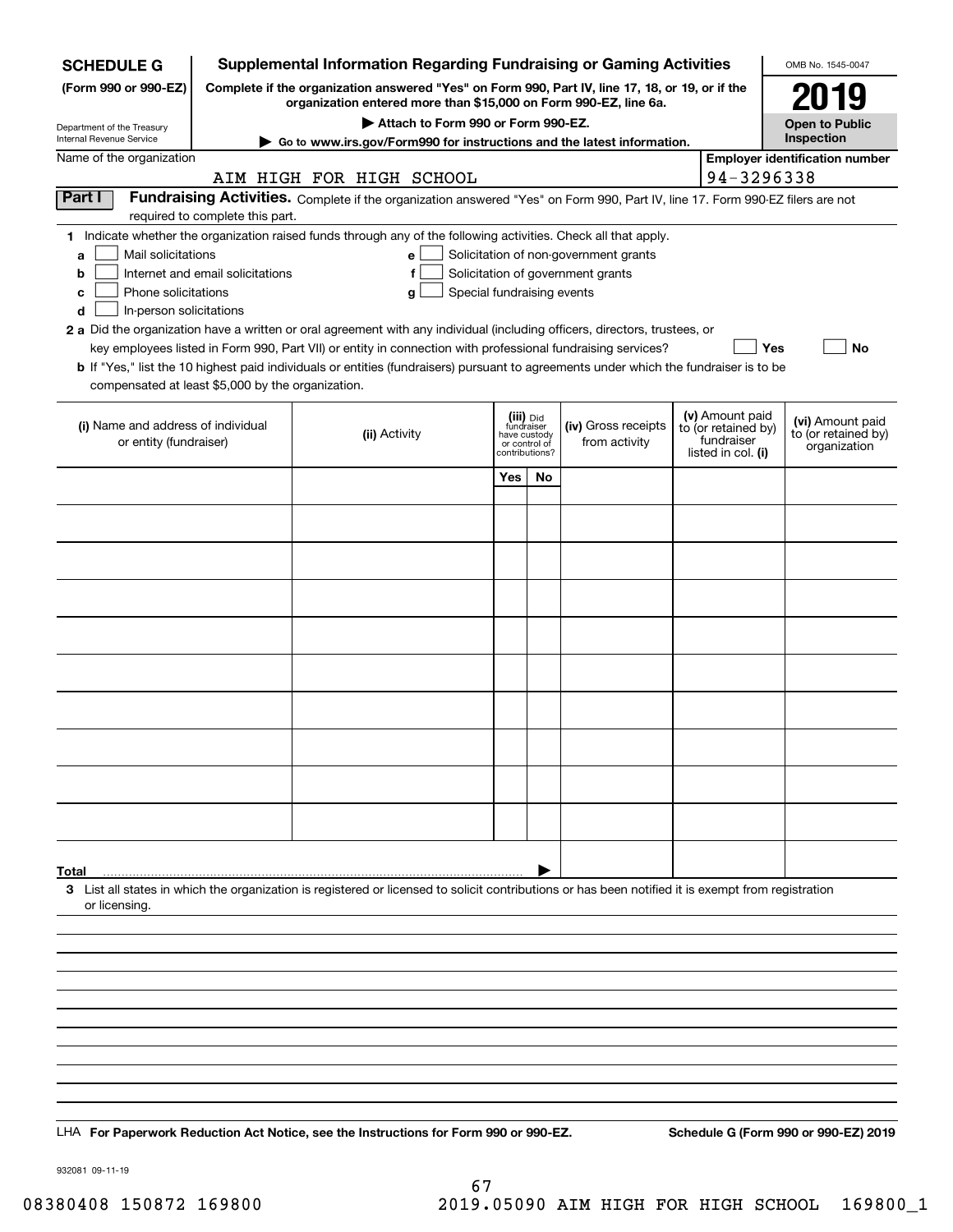#### Schedule G (Form 990 or 990-EZ) 2019 AIM HIGH FOR HIGH SCHOOL 94-3296338 Page

**2**

**Part II** | Fundraising Events. Complete if the organization answered "Yes" on Form 990, Part IV, line 18, or reported more than \$15,000

|                 |                                                                  | 932082 09-11-19                                                                                                                                                             |                                    |                         |                                 | Schedule G (Form 990 or 990-EZ) 2019      |  |  |  |
|-----------------|------------------------------------------------------------------|-----------------------------------------------------------------------------------------------------------------------------------------------------------------------------|------------------------------------|-------------------------|---------------------------------|-------------------------------------------|--|--|--|
|                 |                                                                  |                                                                                                                                                                             |                                    |                         |                                 | Yes<br>No                                 |  |  |  |
| 9               |                                                                  |                                                                                                                                                                             |                                    |                         |                                 | Yes<br>No                                 |  |  |  |
|                 |                                                                  |                                                                                                                                                                             |                                    |                         |                                 |                                           |  |  |  |
|                 | Direct expense summary. Add lines 2 through 5 in column (d)<br>7 |                                                                                                                                                                             |                                    |                         |                                 |                                           |  |  |  |
|                 |                                                                  | 6 Volunteer labor                                                                                                                                                           | %<br>Yes<br>No                     | Yes<br>%<br>No          | Yes<br>%<br>No                  |                                           |  |  |  |
|                 |                                                                  | 5 Other direct expenses                                                                                                                                                     |                                    |                         |                                 |                                           |  |  |  |
| Direct Expenses | 4                                                                |                                                                                                                                                                             |                                    |                         |                                 |                                           |  |  |  |
|                 | 3                                                                |                                                                                                                                                                             |                                    |                         |                                 |                                           |  |  |  |
|                 | 2                                                                |                                                                                                                                                                             |                                    |                         |                                 |                                           |  |  |  |
| Revenue         | 1                                                                |                                                                                                                                                                             |                                    | bingo/progressive bingo |                                 | col. (a) through col. (c))                |  |  |  |
|                 |                                                                  | \$15,000 on Form 990-EZ, line 6a.                                                                                                                                           | (b) Pull tabs/instant<br>(a) Bingo |                         | (c) Other gaming                | (d) Total gaming (add                     |  |  |  |
| Part III        |                                                                  | 11 Net income summary. Subtract line 10 from line 3, column (d)<br>Gaming. Complete if the organization answered "Yes" on Form 990, Part IV, line 19, or reported more than |                                    |                         |                                 |                                           |  |  |  |
|                 | 10                                                               | Direct expense summary. Add lines 4 through 9 in column (d)                                                                                                                 |                                    |                         |                                 | 270,957.<br>0.                            |  |  |  |
|                 | 9                                                                |                                                                                                                                                                             |                                    |                         |                                 |                                           |  |  |  |
|                 | 8                                                                |                                                                                                                                                                             |                                    |                         |                                 |                                           |  |  |  |
| Direct Expenses | 7                                                                | Food and beverages                                                                                                                                                          | 262, 157.                          |                         |                                 | 262, 157.                                 |  |  |  |
|                 | 6                                                                |                                                                                                                                                                             | 8,800.                             |                         |                                 | 8,800.                                    |  |  |  |
|                 | 5                                                                |                                                                                                                                                                             |                                    |                         |                                 |                                           |  |  |  |
|                 | 3<br>4                                                           | Gross income (line 1 minus line 2)                                                                                                                                          |                                    |                         |                                 |                                           |  |  |  |
|                 |                                                                  |                                                                                                                                                                             | 513,587.<br>270,957.               |                         |                                 | <u>513,587.</u><br>270,957.               |  |  |  |
|                 | 1                                                                |                                                                                                                                                                             | 784,544.                           |                         |                                 | <u>784,544.</u>                           |  |  |  |
| Revenue         |                                                                  |                                                                                                                                                                             |                                    |                         |                                 |                                           |  |  |  |
|                 |                                                                  |                                                                                                                                                                             | FALL GALA<br>(event type)          | (event type)            | (total number)                  | col. (c)                                  |  |  |  |
|                 |                                                                  |                                                                                                                                                                             | (a) Event $#1$                     | (b) Event #2            | (c) Other events<br><b>NONE</b> | (d) Total events<br>(add col. (a) through |  |  |  |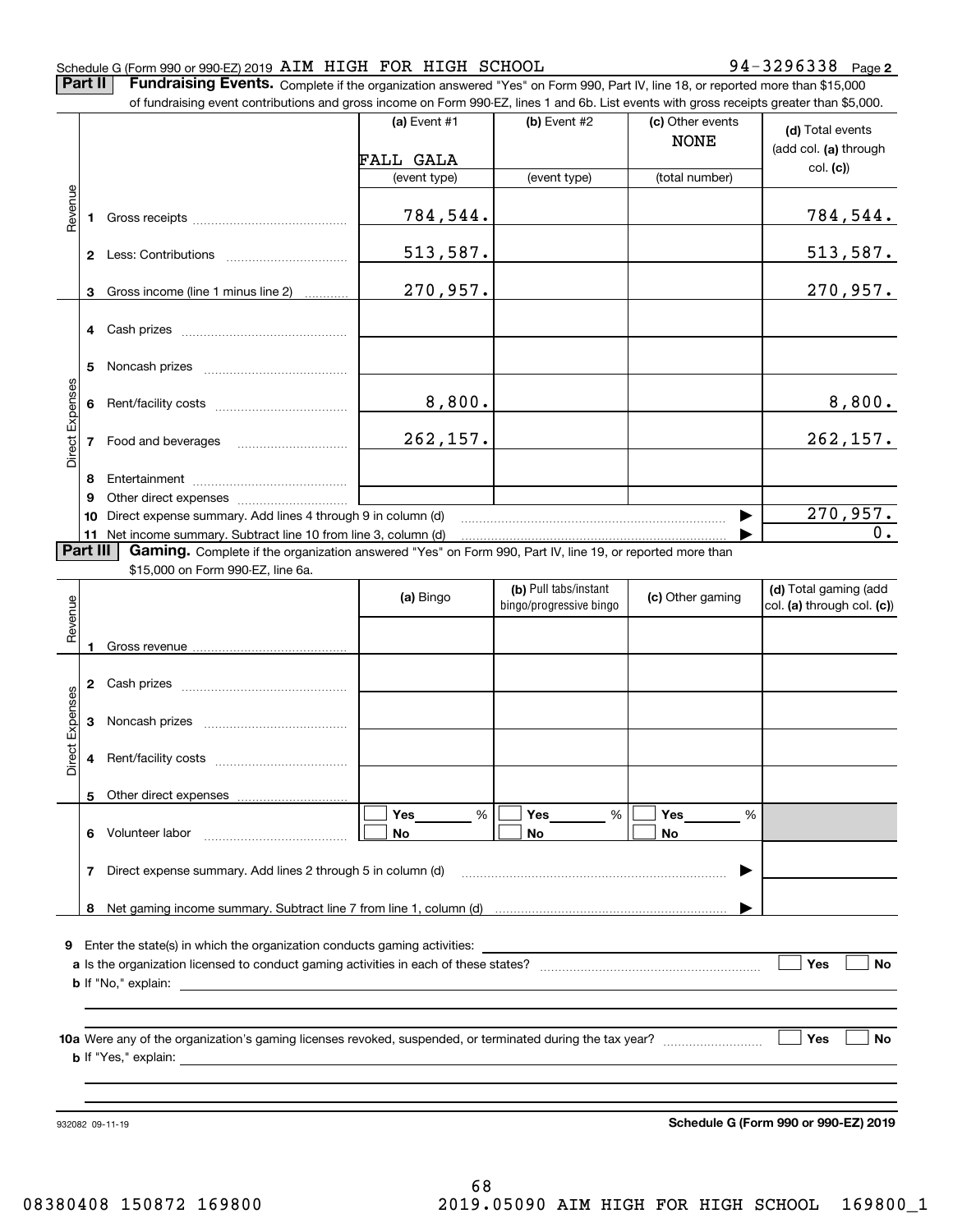| Schedule G (Form 990 or 990-EZ) 2019 AIM HIGH FOR HIGH SCHOOL                                                                                                                                                       | 94-3296338      | Page 3    |
|---------------------------------------------------------------------------------------------------------------------------------------------------------------------------------------------------------------------|-----------------|-----------|
|                                                                                                                                                                                                                     | Yes             | No        |
| 12 Is the organization a grantor, beneficiary or trustee of a trust, or a member of a partnership or other entity formed                                                                                            | Yes             | <b>No</b> |
| 13 Indicate the percentage of gaming activity conducted in:                                                                                                                                                         |                 |           |
|                                                                                                                                                                                                                     | <u>13a</u>      | %         |
| <b>b</b> An outside facility <i>www.communicality www.communicality.communicality www.communicality www.communicality.communicality www.communicality.com</i>                                                       | 13 <sub>b</sub> | %         |
| 14 Enter the name and address of the person who prepares the organization's gaming/special events books and records:                                                                                                |                 |           |
|                                                                                                                                                                                                                     |                 |           |
|                                                                                                                                                                                                                     |                 |           |
| 15a Does the organization have a contract with a third party from whom the organization receives gaming revenue?                                                                                                    | Yes             | No        |
| <b>b</b> If "Yes," enter the amount of gaming revenue received by the organization $\triangleright$ \$ ___________________ and the amount                                                                           |                 |           |
|                                                                                                                                                                                                                     |                 |           |
| c If "Yes," enter name and address of the third party:                                                                                                                                                              |                 |           |
| Name $\blacktriangleright$ $\_\_\_\_\_\_\_\_\_\$                                                                                                                                                                    |                 |           |
|                                                                                                                                                                                                                     |                 |           |
| 16 Gaming manager information:                                                                                                                                                                                      |                 |           |
|                                                                                                                                                                                                                     |                 |           |
| Name $\triangleright$ $\square$                                                                                                                                                                                     |                 |           |
| Gaming manager compensation > \$                                                                                                                                                                                    |                 |           |
|                                                                                                                                                                                                                     |                 |           |
|                                                                                                                                                                                                                     |                 |           |
|                                                                                                                                                                                                                     |                 |           |
| Director/officer<br>Employee<br>Independent contractor                                                                                                                                                              |                 |           |
| 17 Mandatory distributions:                                                                                                                                                                                         |                 |           |
| a Is the organization required under state law to make charitable distributions from the gaming proceeds to                                                                                                         |                 |           |
| $\Box$ Yes $\Box$ No<br>retain the state gaming license?                                                                                                                                                            |                 |           |
| <b>b</b> Enter the amount of distributions required under state law to be distributed to other exempt organizations or spent in the<br>organization's own exempt activities during the tax year $\triangleright$ \$ |                 |           |
| <b>Part IV</b><br>Supplemental Information. Provide the explanations required by Part I, line 2b, columns (iii) and (v); and Part III, lines 9, 9b, 10b,                                                            |                 |           |
| 15b, 15c, 16, and 17b, as applicable. Also provide any additional information. See instructions.                                                                                                                    |                 |           |
|                                                                                                                                                                                                                     |                 |           |
|                                                                                                                                                                                                                     |                 |           |
|                                                                                                                                                                                                                     |                 |           |
|                                                                                                                                                                                                                     |                 |           |
|                                                                                                                                                                                                                     |                 |           |
|                                                                                                                                                                                                                     |                 |           |
|                                                                                                                                                                                                                     |                 |           |
|                                                                                                                                                                                                                     |                 |           |
|                                                                                                                                                                                                                     |                 |           |
|                                                                                                                                                                                                                     |                 |           |
| Schedule G (Form 990 or 990-EZ) 2019<br>932083 09-11-19<br>69                                                                                                                                                       |                 |           |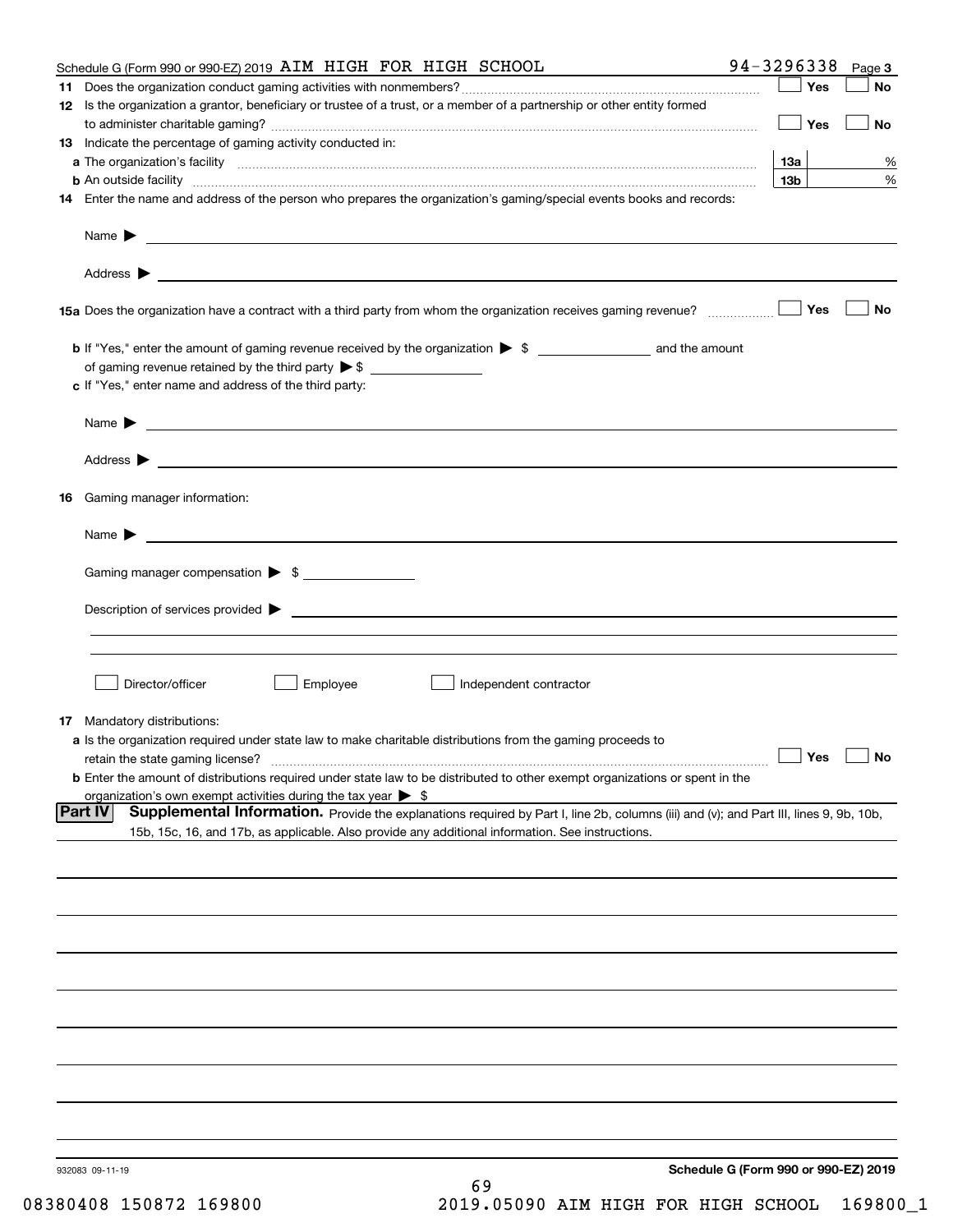| Schedule G (Form 990 or 990-EZ) |
|---------------------------------|

932084 04-01-19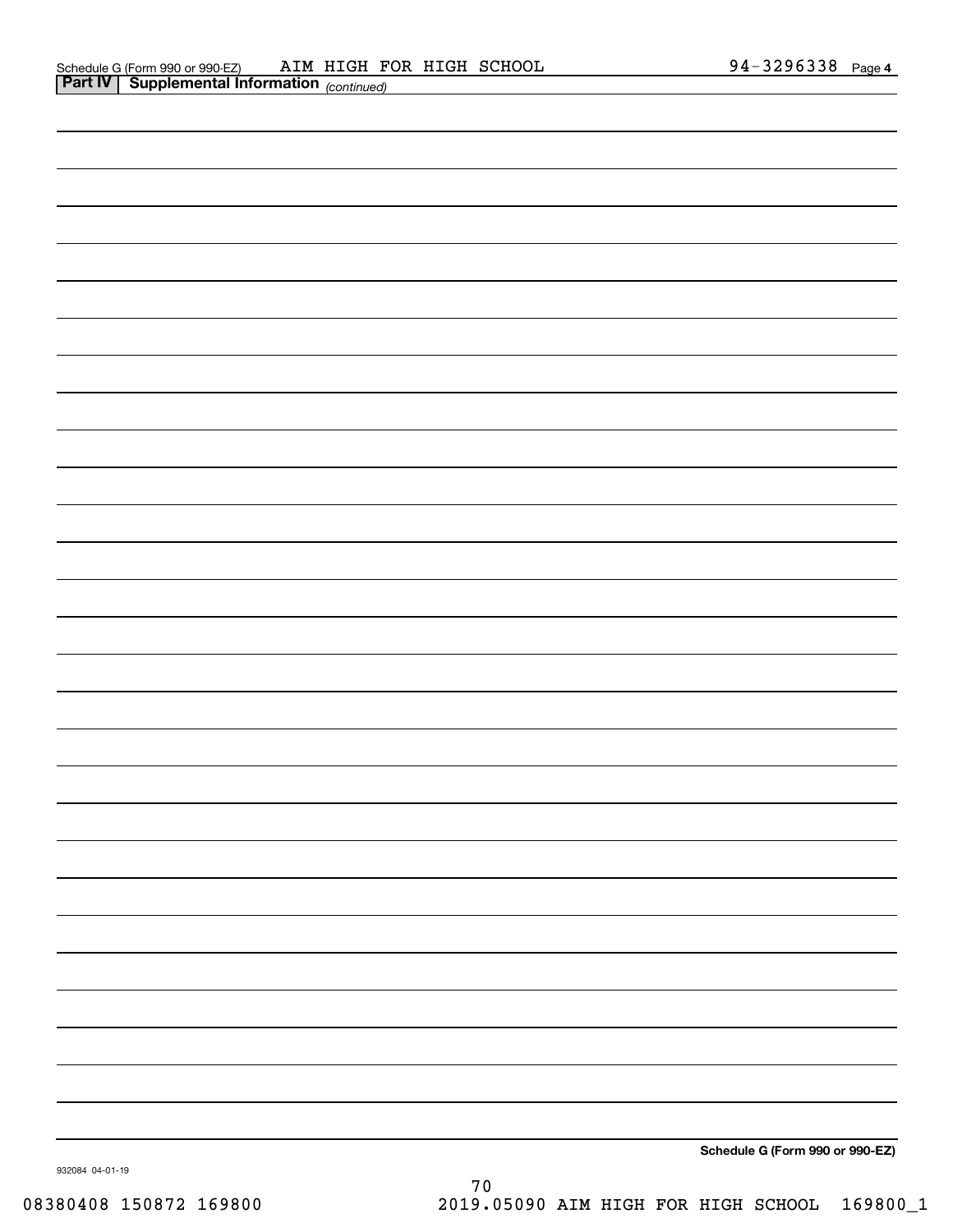| <b>Compensation Information</b><br><b>SCHEDULE J</b> |                                                                                                                                                                                                                                      |      | OMB No. 1545-0047                     |            |                              |  |  |
|------------------------------------------------------|--------------------------------------------------------------------------------------------------------------------------------------------------------------------------------------------------------------------------------------|------|---------------------------------------|------------|------------------------------|--|--|
|                                                      | (Form 990)<br>For certain Officers, Directors, Trustees, Key Employees, and Highest                                                                                                                                                  |      |                                       |            |                              |  |  |
|                                                      | <b>Compensated Employees</b>                                                                                                                                                                                                         | 2019 |                                       |            |                              |  |  |
|                                                      | Complete if the organization answered "Yes" on Form 990, Part IV, line 23.<br>Attach to Form 990.                                                                                                                                    |      | <b>Open to Public</b>                 |            |                              |  |  |
|                                                      | Department of the Treasury<br>Go to www.irs.gov/Form990 for instructions and the latest information.<br>Internal Revenue Service                                                                                                     |      | Inspection                            |            |                              |  |  |
|                                                      | Name of the organization                                                                                                                                                                                                             |      | <b>Employer identification number</b> |            |                              |  |  |
|                                                      | AIM HIGH FOR HIGH SCHOOL                                                                                                                                                                                                             |      | 94-3296338                            |            |                              |  |  |
|                                                      | <b>Questions Regarding Compensation</b><br>Part I                                                                                                                                                                                    |      |                                       |            |                              |  |  |
|                                                      |                                                                                                                                                                                                                                      |      |                                       | <b>Yes</b> | No                           |  |  |
|                                                      | 1a Check the appropriate box(es) if the organization provided any of the following to or for a person listed on Form 990,                                                                                                            |      |                                       |            |                              |  |  |
|                                                      | Part VII, Section A, line 1a. Complete Part III to provide any relevant information regarding these items.                                                                                                                           |      |                                       |            |                              |  |  |
|                                                      | First-class or charter travel<br>Housing allowance or residence for personal use                                                                                                                                                     |      |                                       |            |                              |  |  |
|                                                      | Travel for companions<br>Payments for business use of personal residence                                                                                                                                                             |      |                                       |            |                              |  |  |
|                                                      | Health or social club dues or initiation fees<br>Tax indemnification and gross-up payments                                                                                                                                           |      |                                       |            |                              |  |  |
|                                                      | Discretionary spending account<br>Personal services (such as maid, chauffeur, chef)                                                                                                                                                  |      |                                       |            |                              |  |  |
|                                                      |                                                                                                                                                                                                                                      |      |                                       |            |                              |  |  |
|                                                      | <b>b</b> If any of the boxes on line 1a are checked, did the organization follow a written policy regarding payment or                                                                                                               |      |                                       |            |                              |  |  |
|                                                      |                                                                                                                                                                                                                                      |      | 1b                                    |            |                              |  |  |
| 2                                                    | Did the organization require substantiation prior to reimbursing or allowing expenses incurred by all directors,                                                                                                                     |      |                                       |            |                              |  |  |
|                                                      | trustees, and officers, including the CEO/Executive Director, regarding the items checked on line 1a?                                                                                                                                |      | $\mathbf{2}$                          |            |                              |  |  |
|                                                      |                                                                                                                                                                                                                                      |      |                                       |            |                              |  |  |
| З                                                    | Indicate which, if any, of the following the organization used to establish the compensation of the organization's                                                                                                                   |      |                                       |            |                              |  |  |
|                                                      | CEO/Executive Director. Check all that apply. Do not check any boxes for methods used by a related organization to                                                                                                                   |      |                                       |            |                              |  |  |
|                                                      | establish compensation of the CEO/Executive Director, but explain in Part III.                                                                                                                                                       |      |                                       |            |                              |  |  |
|                                                      | $X$ Written employment contract<br>Compensation committee                                                                                                                                                                            |      |                                       |            |                              |  |  |
|                                                      | $X$ Compensation survey or study<br>Independent compensation consultant                                                                                                                                                              |      |                                       |            |                              |  |  |
|                                                      | $\lfloor$ X $\rfloor$ Form 990 of other organizations<br>$\mathbf{X}$ Approval by the board or compensation committee                                                                                                                |      |                                       |            |                              |  |  |
|                                                      |                                                                                                                                                                                                                                      |      |                                       |            |                              |  |  |
|                                                      | During the year, did any person listed on Form 990, Part VII, Section A, line 1a, with respect to the filing                                                                                                                         |      |                                       |            |                              |  |  |
|                                                      | organization or a related organization:                                                                                                                                                                                              |      |                                       |            |                              |  |  |
| а                                                    | Receive a severance payment or change-of-control payment?                                                                                                                                                                            |      | 4a<br>4b                              |            | х<br>$\overline{\mathbf{x}}$ |  |  |
|                                                      |                                                                                                                                                                                                                                      |      |                                       |            | $\overline{\mathbf{x}}$      |  |  |
| с                                                    |                                                                                                                                                                                                                                      |      |                                       |            |                              |  |  |
|                                                      | If "Yes" to any of lines 4a-c, list the persons and provide the applicable amounts for each item in Part III.                                                                                                                        |      |                                       |            |                              |  |  |
|                                                      |                                                                                                                                                                                                                                      |      |                                       |            |                              |  |  |
|                                                      | Only section 501(c)(3), 501(c)(4), and 501(c)(29) organizations must complete lines 5-9.<br>For persons listed on Form 990, Part VII, Section A, line 1a, did the organization pay or accrue any compensation                        |      |                                       |            |                              |  |  |
|                                                      | contingent on the revenues of:                                                                                                                                                                                                       |      |                                       |            |                              |  |  |
|                                                      | a The organization? <b>Constitution</b> and the organization?                                                                                                                                                                        |      | 5a                                    |            | x                            |  |  |
|                                                      |                                                                                                                                                                                                                                      |      | 5b                                    |            | $\overline{\mathbf{x}}$      |  |  |
|                                                      | If "Yes" on line 5a or 5b, describe in Part III.                                                                                                                                                                                     |      |                                       |            |                              |  |  |
| 6.                                                   | For persons listed on Form 990, Part VII, Section A, line 1a, did the organization pay or accrue any compensation                                                                                                                    |      |                                       |            |                              |  |  |
|                                                      | contingent on the net earnings of:                                                                                                                                                                                                   |      |                                       |            |                              |  |  |
|                                                      | a The organization? <b>Entitled Strategies and Strategies and Strategies and Strategies and Strategies and Strategies and Strategies and Strategies and Strategies and Strategies and Strategies and Strategies and Strategies a</b> |      | 6a                                    |            | x                            |  |  |
|                                                      |                                                                                                                                                                                                                                      |      | 6b                                    |            | $\overline{\mathbf{x}}$      |  |  |
|                                                      | If "Yes" on line 6a or 6b, describe in Part III.                                                                                                                                                                                     |      |                                       |            |                              |  |  |
|                                                      | 7 For persons listed on Form 990, Part VII, Section A, line 1a, did the organization provide any nonfixed payments                                                                                                                   |      |                                       |            |                              |  |  |
|                                                      |                                                                                                                                                                                                                                      |      | $\overline{7}$                        |            | х                            |  |  |
| 8                                                    | Were any amounts reported on Form 990, Part VII, paid or accrued pursuant to a contract that was subject to the                                                                                                                      |      |                                       |            |                              |  |  |
|                                                      | initial contract exception described in Regulations section 53.4958-4(a)(3)? If "Yes," describe in Part III                                                                                                                          |      | 8                                     |            | х                            |  |  |
| 9                                                    | If "Yes" on line 8, did the organization also follow the rebuttable presumption procedure described in                                                                                                                               |      |                                       |            |                              |  |  |
|                                                      |                                                                                                                                                                                                                                      |      | 9                                     |            |                              |  |  |
|                                                      | LHA For Paperwork Reduction Act Notice, see the Instructions for Form 990.                                                                                                                                                           |      | Schedule J (Form 990) 2019            |            |                              |  |  |

932111 10-21-19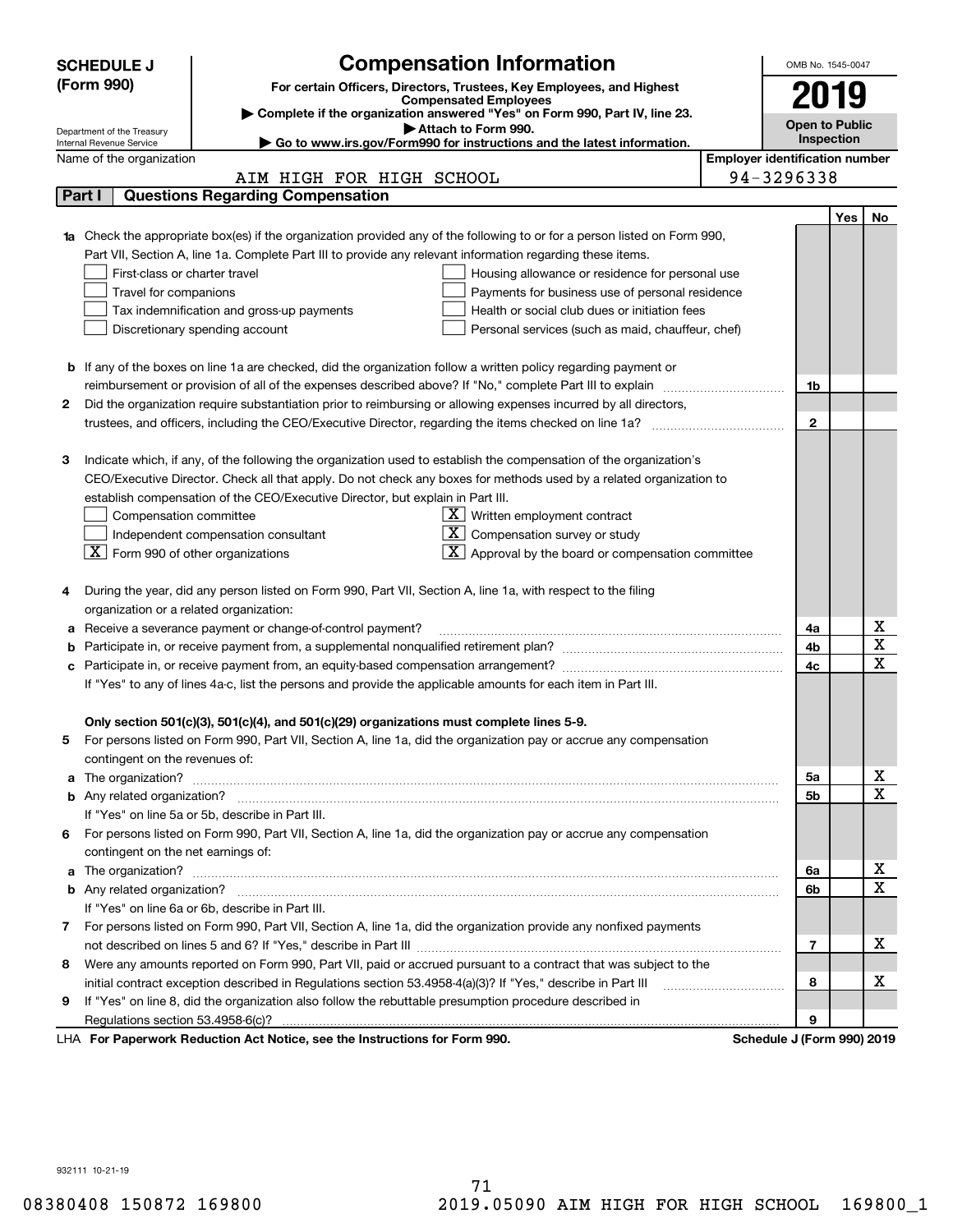94-3296338

**2**

# **Part II Officers, Directors, Trustees, Key Employees, and Highest Compensated Employees.**  Schedule J (Form 990) 2019 Page Use duplicate copies if additional space is needed.

For each individual whose compensation must be reported on Schedule J, report compensation from the organization on row (i) and from related organizations, described in the instructions, on row (ii). Do not list any individuals that aren't listed on Form 990, Part VII.

**Note:**  The sum of columns (B)(i)-(iii) for each listed individual must equal the total amount of Form 990, Part VII, Section A, line 1a, applicable column (D) and (E) amounts for that individual.

|                                      | (B) Breakdown of W-2 and/or 1099-MISC compensation |                          |                                           | (C) Retirement and<br>other deferred      | (D) Nontaxable<br>benefits | (E) Total of columns<br>$(B)(i)-(D)$ | (F) Compensation<br>in column (B) |                                           |
|--------------------------------------|----------------------------------------------------|--------------------------|-------------------------------------------|-------------------------------------------|----------------------------|--------------------------------------|-----------------------------------|-------------------------------------------|
| (A) Name and Title                   |                                                    | (i) Base<br>compensation | (ii) Bonus &<br>incentive<br>compensation | (iii) Other<br>reportable<br>compensation | compensation               |                                      |                                   | reported as deferred<br>on prior Form 990 |
| $(1)$ ALEC LEE                       | (i)                                                | 170,418.                 | $\overline{0}$ .                          | $\overline{0}$ .                          | $\overline{0}$ .           | $\overline{0}$ .                     | 170,418.                          | 0.                                        |
| EXECUTIVE DIRECTOR                   | (ii)                                               | $\overline{0}$ .         | $\overline{0}$ .                          | $\overline{0}$ .                          | $\overline{0}$ .           | 42,000.                              | 42,000.                           | $\overline{0}$ .                          |
| MATT RENO<br>(2)                     | (i)                                                | 152,667.                 | $\overline{0}$ .                          | $\overline{0}$ .                          | $\overline{0}$ .           | $\overline{0}$ .                     | 152,667.                          | $\overline{0}$ .                          |
| VICE PRESIDENT OF PEOPLE AND OPERATI | (ii)                                               | $\overline{0}$ .         | $\overline{0}$ .                          | $\overline{0}$ .                          | $\overline{0}$ .           | 12,000.                              | 12,000.                           | $\overline{0}$ .                          |
|                                      | (i)                                                |                          |                                           |                                           |                            |                                      |                                   |                                           |
|                                      | (ii)                                               |                          |                                           |                                           |                            |                                      |                                   |                                           |
|                                      | (i)                                                |                          |                                           |                                           |                            |                                      |                                   |                                           |
|                                      | (ii)                                               |                          |                                           |                                           |                            |                                      |                                   |                                           |
|                                      | (i)                                                |                          |                                           |                                           |                            |                                      |                                   |                                           |
|                                      | (ii)                                               |                          |                                           |                                           |                            |                                      |                                   |                                           |
|                                      | (i)                                                |                          |                                           |                                           |                            |                                      |                                   |                                           |
|                                      | (ii)                                               |                          |                                           |                                           |                            |                                      |                                   |                                           |
|                                      | (i)                                                |                          |                                           |                                           |                            |                                      |                                   |                                           |
|                                      | (ii)                                               |                          |                                           |                                           |                            |                                      |                                   |                                           |
|                                      | (i)                                                |                          |                                           |                                           |                            |                                      |                                   |                                           |
|                                      | (ii)                                               |                          |                                           |                                           |                            |                                      |                                   |                                           |
|                                      | (i)                                                |                          |                                           |                                           |                            |                                      |                                   |                                           |
|                                      | (ii)                                               |                          |                                           |                                           |                            |                                      |                                   |                                           |
|                                      | (i)                                                |                          |                                           |                                           |                            |                                      |                                   |                                           |
|                                      | (ii)                                               |                          |                                           |                                           |                            |                                      |                                   |                                           |
|                                      | (i)<br>(ii)                                        |                          |                                           |                                           |                            |                                      |                                   |                                           |
|                                      | (i)                                                |                          |                                           |                                           |                            |                                      |                                   |                                           |
|                                      | (ii)                                               |                          |                                           |                                           |                            |                                      |                                   |                                           |
|                                      | (i)                                                |                          |                                           |                                           |                            |                                      |                                   |                                           |
|                                      | (ii)                                               |                          |                                           |                                           |                            |                                      |                                   |                                           |
|                                      | (i)                                                |                          |                                           |                                           |                            |                                      |                                   |                                           |
|                                      | (ii)                                               |                          |                                           |                                           |                            |                                      |                                   |                                           |
|                                      | (i)                                                |                          |                                           |                                           |                            |                                      |                                   |                                           |
|                                      | (ii)                                               |                          |                                           |                                           |                            |                                      |                                   |                                           |
|                                      | (i)                                                |                          |                                           |                                           |                            |                                      |                                   |                                           |
|                                      | (ii)                                               |                          |                                           |                                           |                            |                                      |                                   |                                           |
|                                      |                                                    |                          |                                           |                                           |                            |                                      |                                   |                                           |

**Schedule J (Form 990) 2019**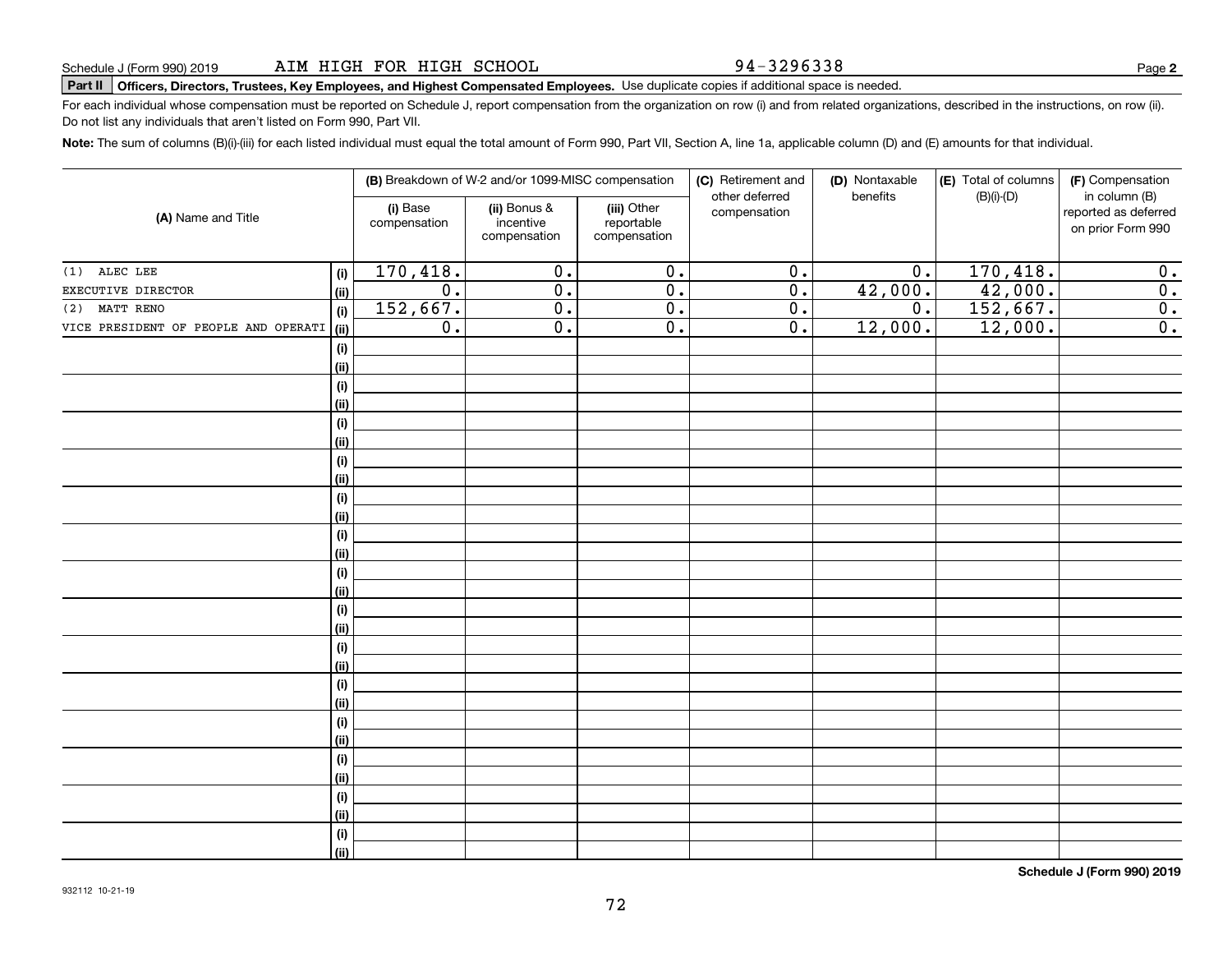#### **Part III Supplemental Information**

Schedule J (Form 990) 2019 AIM HIGH FOR HIGH SCHOOL 94-3296338<br>Part III Supplemental Information<br>Provide the information, explanation, or descriptions required for Part I, lines 1a, 1b, 3, 4a, 4b, 4c, 5a, 5b, 6a, 6b, 7, an

**Schedule J (Form 990) 2019**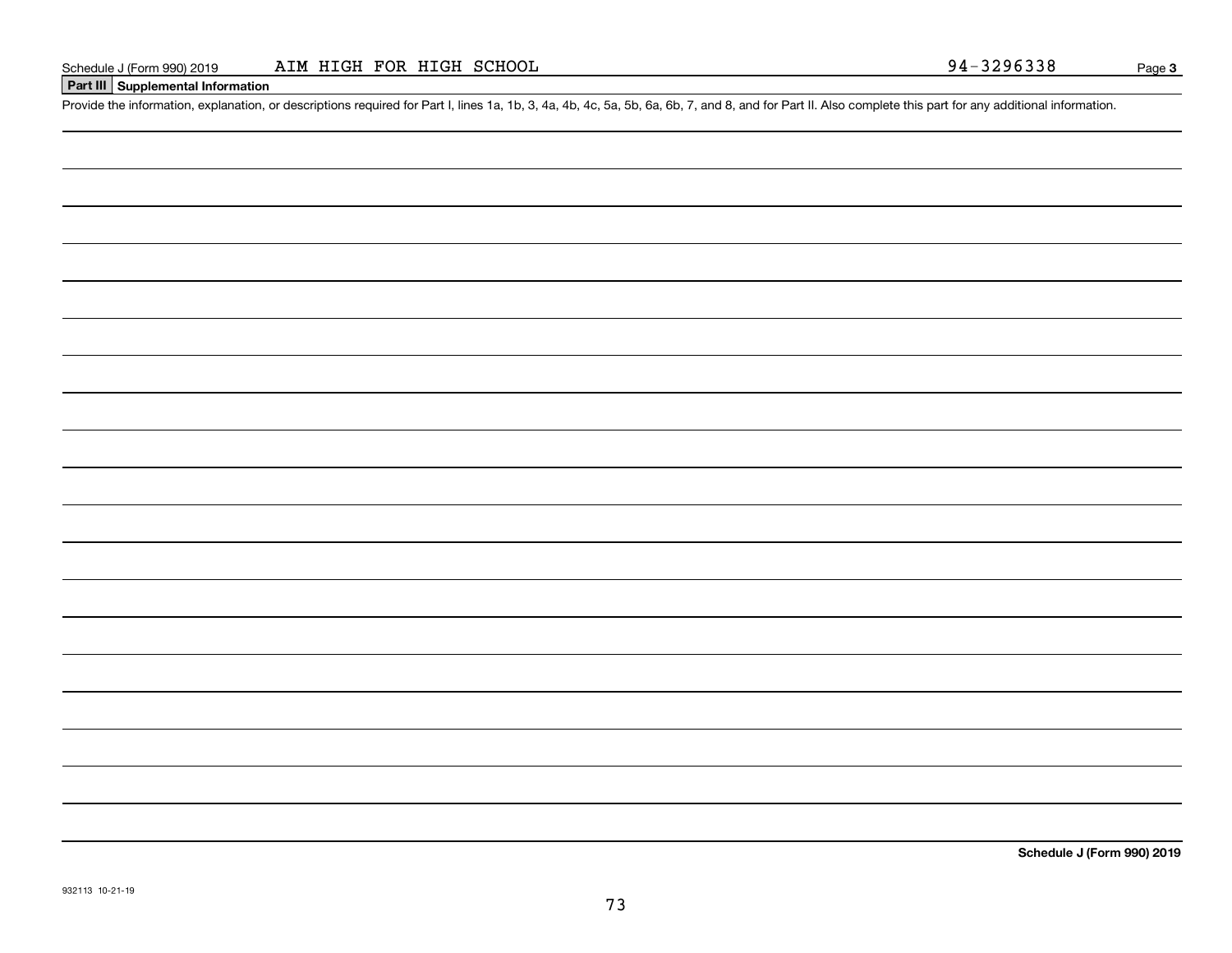| <b>SCHEDULE L</b>                                                                                             |                                                                            |                                                                       |                                                                  |                             |                           | <b>Transactions With Interested Persons</b>                                                                                                            |                              |  |                      |                          |                                       | OMB No. 1545-0047                                        |     |                |
|---------------------------------------------------------------------------------------------------------------|----------------------------------------------------------------------------|-----------------------------------------------------------------------|------------------------------------------------------------------|-----------------------------|---------------------------|--------------------------------------------------------------------------------------------------------------------------------------------------------|------------------------------|--|----------------------|--------------------------|---------------------------------------|----------------------------------------------------------|-----|----------------|
| (Form 990 or 990-EZ)                                                                                          |                                                                            |                                                                       |                                                                  |                             |                           | Complete if the organization answered "Yes" on Form 990, Part IV, line 25a, 25b, 26, 27, 28a,<br>28b, or 28c, or Form 990-EZ, Part V, line 38a or 40b. |                              |  |                      |                          |                                       |                                                          |     |                |
| Department of the Treasury                                                                                    |                                                                            |                                                                       |                                                                  |                             |                           | Attach to Form 990 or Form 990-EZ.<br>Go to www.irs.gov/Form990 for instructions and the latest information.                                           |                              |  |                      |                          |                                       | <b>Open To Public</b><br>Inspection                      |     |                |
| Internal Revenue Service<br>Name of the organization                                                          |                                                                            |                                                                       |                                                                  |                             |                           |                                                                                                                                                        |                              |  |                      |                          | <b>Employer identification number</b> |                                                          |     |                |
|                                                                                                               | AIM HIGH FOR HIGH SCHOOL                                                   |                                                                       |                                                                  |                             |                           |                                                                                                                                                        |                              |  |                      |                          | 94-3296338                            |                                                          |     |                |
| Part I                                                                                                        |                                                                            |                                                                       |                                                                  |                             |                           | Excess Benefit Transactions (section 501(c)(3), section 501(c)(4), and section 501(c)(29) organizations only).                                         |                              |  |                      |                          |                                       |                                                          |     |                |
|                                                                                                               |                                                                            |                                                                       |                                                                  |                             |                           | Complete if the organization answered "Yes" on Form 990, Part IV, line 25a or 25b, or Form 990-EZ, Part V, line 40b.                                   |                              |  |                      |                          |                                       |                                                          |     |                |
| 1<br>(a) Name of disqualified person                                                                          |                                                                            |                                                                       | (b) Relationship between disqualified<br>person and organization |                             |                           | (c) Description of transaction                                                                                                                         |                              |  |                      |                          |                                       |                                                          |     | (d) Corrected? |
|                                                                                                               |                                                                            |                                                                       |                                                                  |                             |                           |                                                                                                                                                        |                              |  |                      |                          |                                       |                                                          | Yes | No.            |
|                                                                                                               |                                                                            |                                                                       |                                                                  |                             |                           |                                                                                                                                                        |                              |  |                      |                          |                                       |                                                          |     |                |
|                                                                                                               |                                                                            |                                                                       |                                                                  |                             |                           |                                                                                                                                                        |                              |  |                      |                          |                                       |                                                          |     |                |
|                                                                                                               |                                                                            |                                                                       |                                                                  |                             |                           |                                                                                                                                                        |                              |  |                      |                          |                                       |                                                          |     |                |
|                                                                                                               |                                                                            |                                                                       |                                                                  |                             |                           |                                                                                                                                                        |                              |  |                      |                          |                                       |                                                          |     |                |
| 2 Enter the amount of tax incurred by the organization managers or disqualified persons during the year under |                                                                            |                                                                       |                                                                  |                             |                           |                                                                                                                                                        |                              |  |                      |                          |                                       |                                                          |     |                |
| section 4958                                                                                                  |                                                                            |                                                                       |                                                                  |                             |                           |                                                                                                                                                        |                              |  |                      |                          | $\triangleright$ \$                   |                                                          |     |                |
|                                                                                                               |                                                                            |                                                                       |                                                                  |                             |                           |                                                                                                                                                        |                              |  |                      | $\blacktriangleright$ \$ |                                       |                                                          |     |                |
| Part II                                                                                                       | Loans to and/or From Interested Persons.                                   |                                                                       |                                                                  |                             |                           |                                                                                                                                                        |                              |  |                      |                          |                                       |                                                          |     |                |
|                                                                                                               |                                                                            |                                                                       |                                                                  |                             |                           | Complete if the organization answered "Yes" on Form 990-EZ, Part V, line 38a or Form 990, Part IV, line 26; or if the organization                     |                              |  |                      |                          |                                       |                                                          |     |                |
|                                                                                                               | reported an amount on Form 990, Part X, line 5, 6, or 22.                  |                                                                       |                                                                  |                             |                           |                                                                                                                                                        |                              |  |                      |                          |                                       |                                                          |     |                |
| (a) Name of<br>(b) Relationship                                                                               |                                                                            | (c) Purpose<br>of loan                                                |                                                                  | (d) Loan to or<br>from the  |                           | (e) Original<br>principal amount                                                                                                                       | (f) Balance due              |  | $(g)$ In<br>default? |                          |                                       | (h) Approved<br>(i) Written<br>by board or<br>agreement? |     |                |
| interested person                                                                                             | with organization                                                          |                                                                       |                                                                  |                             | organization?             |                                                                                                                                                        |                              |  | committee?           |                          |                                       |                                                          |     |                |
|                                                                                                               |                                                                            |                                                                       |                                                                  |                             | To From                   |                                                                                                                                                        |                              |  | Yes                  | No.                      | Yes l                                 | No.                                                      | Yes | No.            |
|                                                                                                               |                                                                            |                                                                       |                                                                  |                             |                           |                                                                                                                                                        |                              |  |                      |                          |                                       |                                                          |     |                |
|                                                                                                               |                                                                            |                                                                       |                                                                  |                             |                           |                                                                                                                                                        |                              |  |                      |                          |                                       |                                                          |     |                |
|                                                                                                               |                                                                            |                                                                       |                                                                  |                             |                           |                                                                                                                                                        |                              |  |                      |                          |                                       |                                                          |     |                |
|                                                                                                               |                                                                            |                                                                       |                                                                  |                             |                           |                                                                                                                                                        |                              |  |                      |                          |                                       |                                                          |     |                |
|                                                                                                               |                                                                            |                                                                       |                                                                  |                             |                           |                                                                                                                                                        |                              |  |                      |                          |                                       |                                                          |     |                |
|                                                                                                               |                                                                            |                                                                       |                                                                  |                             |                           |                                                                                                                                                        |                              |  |                      |                          |                                       |                                                          |     |                |
|                                                                                                               |                                                                            |                                                                       |                                                                  |                             |                           |                                                                                                                                                        |                              |  |                      |                          |                                       |                                                          |     |                |
|                                                                                                               |                                                                            |                                                                       |                                                                  |                             |                           |                                                                                                                                                        |                              |  |                      |                          |                                       |                                                          |     |                |
| Total<br>Part III                                                                                             | <b>Grants or Assistance Benefiting Interested Persons.</b>                 |                                                                       |                                                                  |                             |                           | $\blacktriangleright$ \$                                                                                                                               |                              |  |                      |                          |                                       |                                                          |     |                |
|                                                                                                               | Complete if the organization answered "Yes" on Form 990, Part IV, line 27. |                                                                       |                                                                  |                             |                           |                                                                                                                                                        |                              |  |                      |                          |                                       |                                                          |     |                |
| (a) Name of interested person                                                                                 |                                                                            | (b) Relationship between<br>interested person and<br>the organization |                                                                  | (c) Amount of<br>assistance | (d) Type of<br>assistance |                                                                                                                                                        | (e) Purpose of<br>assistance |  |                      |                          |                                       |                                                          |     |                |
|                                                                                                               |                                                                            |                                                                       |                                                                  |                             |                           |                                                                                                                                                        |                              |  |                      |                          |                                       |                                                          |     |                |
|                                                                                                               |                                                                            |                                                                       |                                                                  |                             |                           |                                                                                                                                                        |                              |  |                      |                          |                                       |                                                          |     |                |
|                                                                                                               |                                                                            |                                                                       |                                                                  |                             |                           |                                                                                                                                                        |                              |  |                      |                          |                                       |                                                          |     |                |
|                                                                                                               |                                                                            |                                                                       |                                                                  |                             |                           |                                                                                                                                                        |                              |  |                      |                          |                                       |                                                          |     |                |
|                                                                                                               |                                                                            |                                                                       |                                                                  |                             |                           |                                                                                                                                                        |                              |  |                      |                          |                                       |                                                          |     |                |
|                                                                                                               |                                                                            |                                                                       |                                                                  |                             |                           |                                                                                                                                                        |                              |  |                      |                          |                                       |                                                          |     |                |
|                                                                                                               |                                                                            |                                                                       |                                                                  |                             |                           |                                                                                                                                                        |                              |  |                      |                          |                                       |                                                          |     |                |
|                                                                                                               |                                                                            |                                                                       |                                                                  |                             |                           |                                                                                                                                                        |                              |  |                      |                          |                                       |                                                          |     |                |
|                                                                                                               |                                                                            |                                                                       |                                                                  |                             |                           |                                                                                                                                                        |                              |  |                      |                          |                                       |                                                          |     |                |

LHA For Paperwork Reduction Act Notice, see the Instructions for Form 990 or 990-EZ. Schedule L (Form 990 or 990-EZ) 2019

932131 10-21-19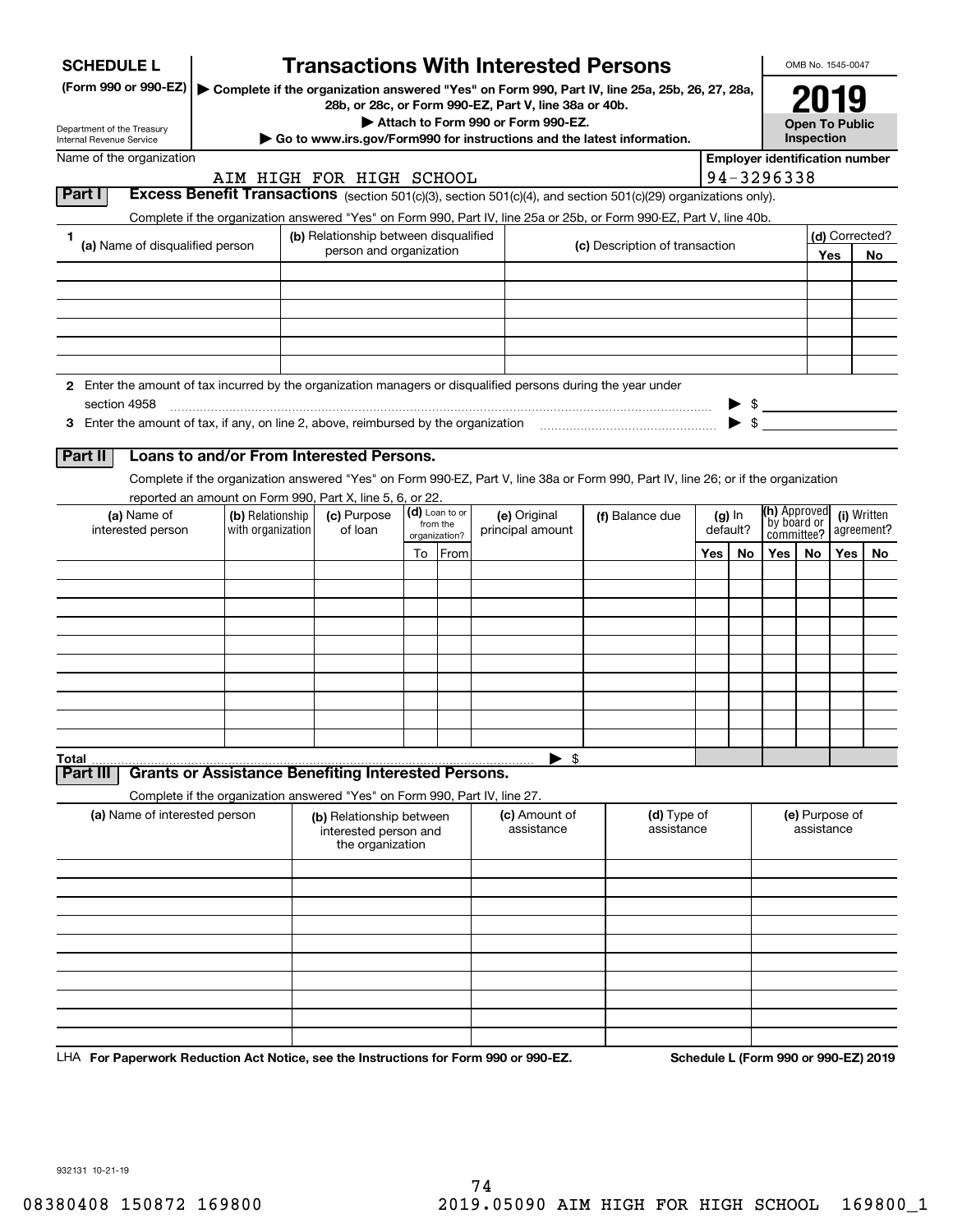| <b>Part IV   Business Transactions Involving Interested Persons.</b> |  |                              |  |
|----------------------------------------------------------------------|--|------------------------------|--|
| Schedule L (Form 990 or 990-EZ) 2019 AIM HIGH FOR HIGH SCHOOL        |  | 94-3296338 <sub>Page 2</sub> |  |

Complete if the organization answered "Yes" on Form 990, Part IV, line 28a, 28b, or 28c.

| (a) Name of interested person | (b) Relationship between interested<br>person and the organization |                 | (c) Amount of<br>transaction | (d) Description of<br>transaction | (e) Sharing of<br>organization's<br>revenues? |    |
|-------------------------------|--------------------------------------------------------------------|-----------------|------------------------------|-----------------------------------|-----------------------------------------------|----|
|                               |                                                                    |                 |                              |                                   | Yes                                           | No |
| LAWRENCE K.<br>WEISS          | MR.                                                                | WEISS IS A BOAR |                              | WEISS S<br>0.MR.                  |                                               | X  |
|                               |                                                                    |                 |                              |                                   |                                               |    |
|                               |                                                                    |                 |                              |                                   |                                               |    |
|                               |                                                                    |                 |                              |                                   |                                               |    |
|                               |                                                                    |                 |                              |                                   |                                               |    |
|                               |                                                                    |                 |                              |                                   |                                               |    |
|                               |                                                                    |                 |                              |                                   |                                               |    |
|                               |                                                                    |                 |                              |                                   |                                               |    |
|                               |                                                                    |                 |                              |                                   |                                               |    |
|                               |                                                                    |                 |                              |                                   |                                               |    |

**Part V** Supplemental Information.

Provide additional information for responses to questions on Schedule L (see instructions).

SCH L, PART IV, BUSINESS TRANSACTIONS INVOLVING INTERESTED PERSONS:

(A) NAME OF PERSON: LAWRENCE K. WEISS

(B) RELATIONSHIP BETWEEN INTERESTED PERSON AND ORGANIZATION:

MR. WEISS IS A BOARD MEMBER

(D) DESCRIPTION OF TRANSACTION: MR. WEISS SUBLEASES A PORTION OF AIM

HIGH'S ADMINISTRATIVE OFFICE SPACE. THE BOARD MEMBER'S LEASE IS AT A

MONTHLY AMOUNT OF \$500.

**Schedule L (Form 990 or 990-EZ) 2019**

932132 10-21-19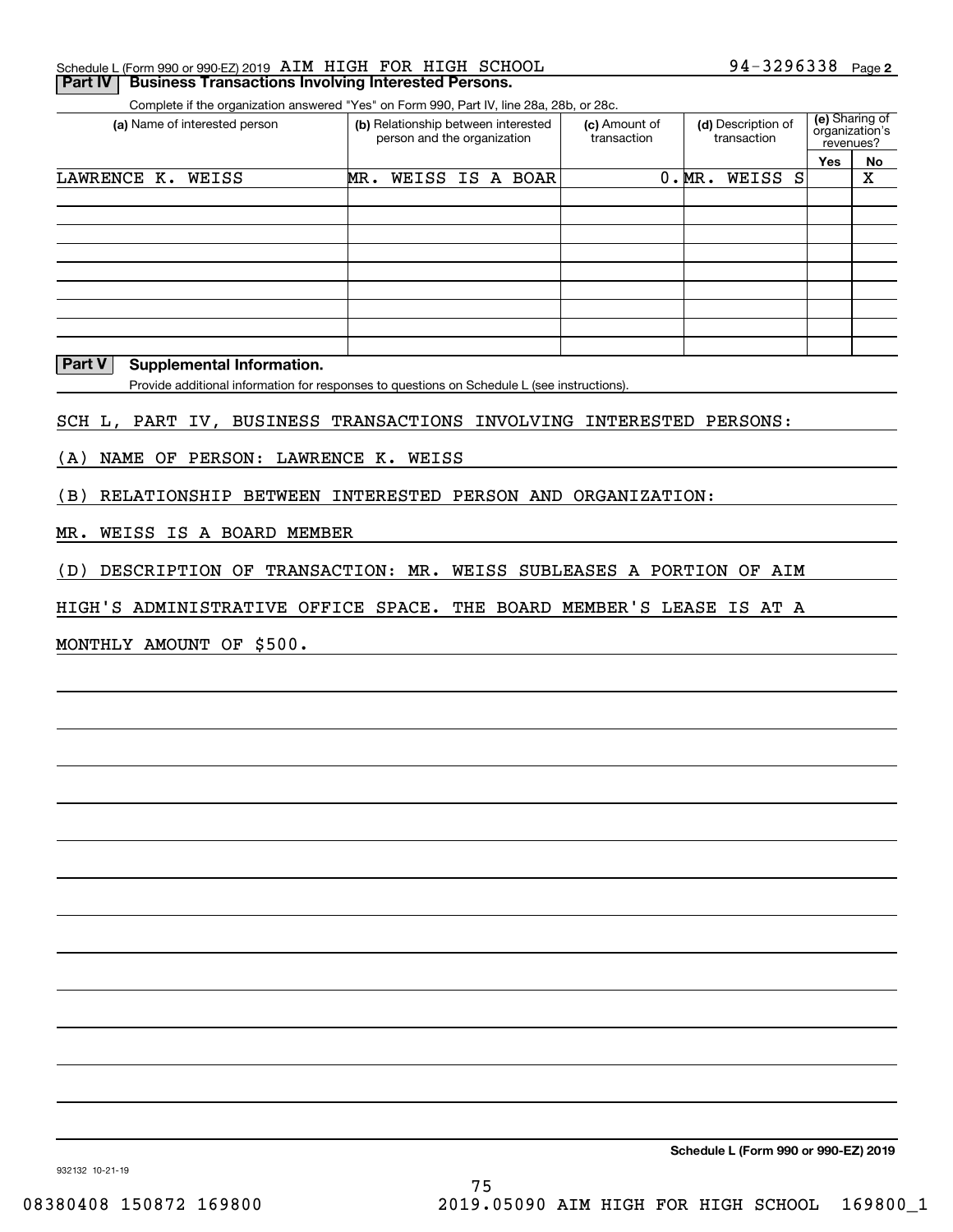**SCHEDULE O Supplemental Information to Form 990 or 990-EZ**

Internal Revenue Service

Department of the Treasury **(Form 990 or 990-EZ)**

Name of the organization

**Complete to provide information for responses to specific questions on Form 990 or 990-EZ or to provide any additional information. | Attach to Form 990 or 990-EZ. | Go to www.irs.gov/Form990 for the latest information.**

OMB No. 1545-0047 **Open to Public InspectionEmployer identification number 2019**

AIM HIGH FOR HIGH SCHOOL 94-3296338

FORM 990, PART III, LINE 1, DESCRIPTION OF ORGANIZATION MISSION:

AND FUTURE SUCCESS. INSPIRES THE NEXT GENERATION OF TEACHERS AND

EDUCATIONAL LEADERS.

FORM 990, PART III, LINE 3, CHANGES IN PROGRAM SERVICES:

THE PROGRAM CHANGED TO REMOTE LEARNING DUE TO COVID-19. THE PROGRAM

WILL MOVE BACK TO IN-PERSON WHEN IT IS DEEMED SAFE.

FORM 990, PART VI, SECTION B, LINE 11B:

THE DRAFT 990 IS PROVIDED TO THE EXECUTIVE DIRECTOR, BOARD PRESIDENT,

TREASURER, AND MEMBERS OF THE AUDIT COMMITTEE FOR APPROVAL BEFORE THE FORM 990 IS FILED.

FORM 990, PART VI, SECTION B, LINE 12C:

CONFLICT OF INTEREST IS BROUGHT UP REGULARLY AT BOARD MEETINGS.

FORM 990, PART VI, SECTION B, LINE 15:

GUIDESTAR IS USED TO CHECK SALARIES OF COMPARABLE POSITIONS WITH COMPARABLE ORGANIZATIONS.

FORM 990, PART VI, SECTION C, LINE 19:

AVAILABLE BY REQUEST THROUGHT THE ANNUAL REPORT, WEBSITE AND POSTING WITH

CALIFORNIA DEPARTMENT OF JUSTICE.

FORM 990, PART XII, LINE 2C

FORM 990, PART XII, LINE 2C

932211 09-06-19 LHA For Paperwork Reduction Act Notice, see the Instructions for Form 990 or 990-EZ. Schedule O (Form 990 or 990-EZ) (2019)

76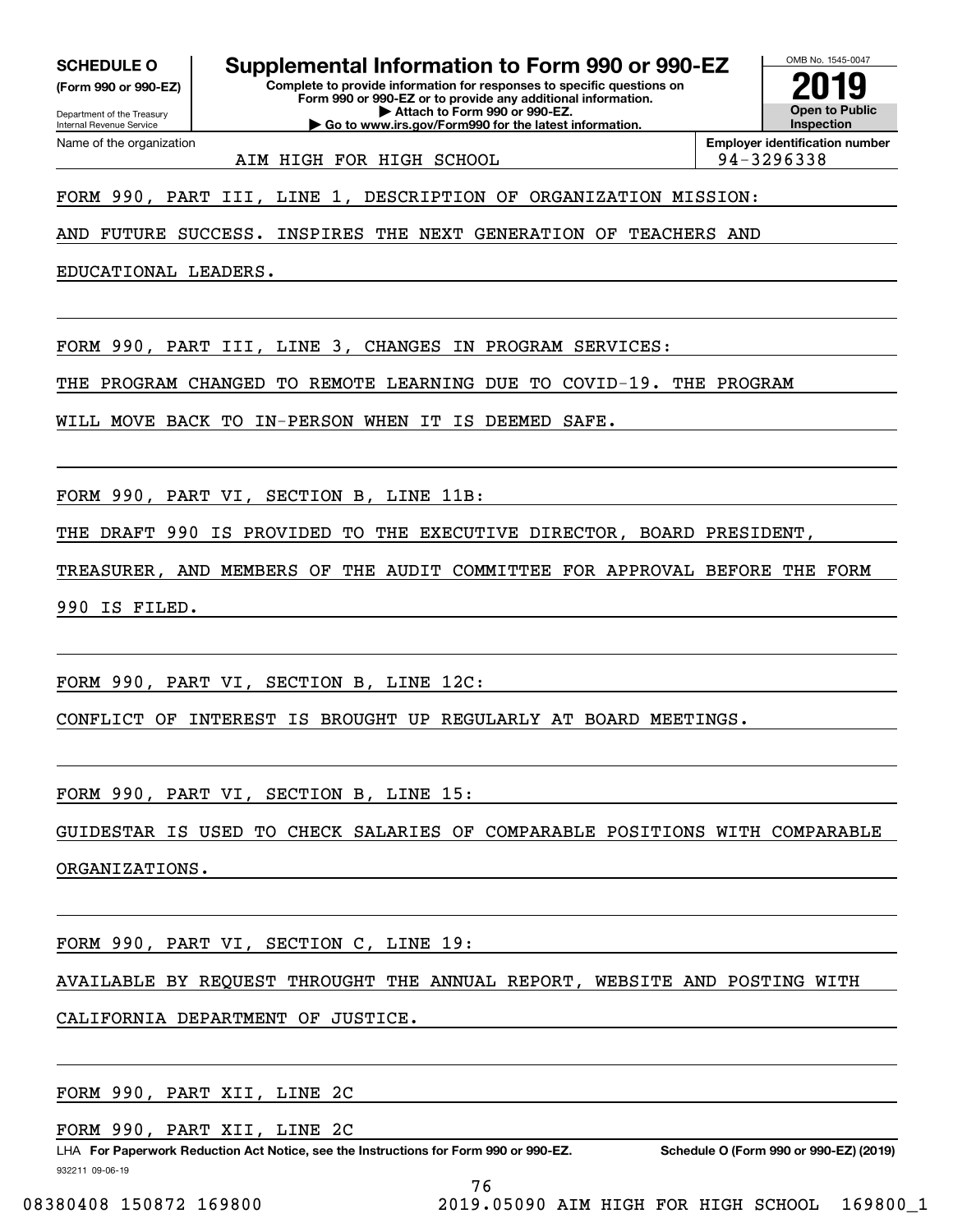| Schedule O (Form 990 or 990-EZ) (2019)<br>Name of the organization |  |                          |  | Page 2                                           |
|--------------------------------------------------------------------|--|--------------------------|--|--------------------------------------------------|
|                                                                    |  | AIM HIGH FOR HIGH SCHOOL |  | Employer identification number<br>$94 - 3296338$ |
|                                                                    |  |                          |  |                                                  |
|                                                                    |  |                          |  |                                                  |
|                                                                    |  |                          |  |                                                  |
|                                                                    |  |                          |  |                                                  |
|                                                                    |  |                          |  |                                                  |
|                                                                    |  |                          |  |                                                  |
|                                                                    |  |                          |  |                                                  |
|                                                                    |  |                          |  |                                                  |
|                                                                    |  |                          |  |                                                  |
|                                                                    |  |                          |  |                                                  |
|                                                                    |  |                          |  |                                                  |
|                                                                    |  |                          |  |                                                  |
|                                                                    |  |                          |  |                                                  |
|                                                                    |  |                          |  |                                                  |
|                                                                    |  |                          |  |                                                  |
|                                                                    |  |                          |  |                                                  |
|                                                                    |  |                          |  |                                                  |
|                                                                    |  |                          |  |                                                  |
|                                                                    |  |                          |  |                                                  |
|                                                                    |  |                          |  |                                                  |
|                                                                    |  |                          |  |                                                  |
|                                                                    |  |                          |  |                                                  |
|                                                                    |  |                          |  |                                                  |
|                                                                    |  |                          |  |                                                  |
|                                                                    |  |                          |  |                                                  |
|                                                                    |  |                          |  |                                                  |
|                                                                    |  |                          |  |                                                  |
|                                                                    |  |                          |  |                                                  |
|                                                                    |  |                          |  |                                                  |
|                                                                    |  |                          |  |                                                  |
|                                                                    |  |                          |  |                                                  |
|                                                                    |  |                          |  |                                                  |
|                                                                    |  |                          |  |                                                  |
|                                                                    |  |                          |  |                                                  |
|                                                                    |  |                          |  |                                                  |
|                                                                    |  |                          |  |                                                  |
|                                                                    |  |                          |  |                                                  |
|                                                                    |  |                          |  |                                                  |
|                                                                    |  |                          |  |                                                  |
|                                                                    |  |                          |  |                                                  |
|                                                                    |  |                          |  |                                                  |
|                                                                    |  |                          |  |                                                  |
|                                                                    |  |                          |  |                                                  |
|                                                                    |  |                          |  |                                                  |
|                                                                    |  |                          |  |                                                  |
|                                                                    |  |                          |  |                                                  |
| 932212 09-06-19                                                    |  | 77                       |  | Schedule O (Form 990 or 990-EZ) (2019)           |